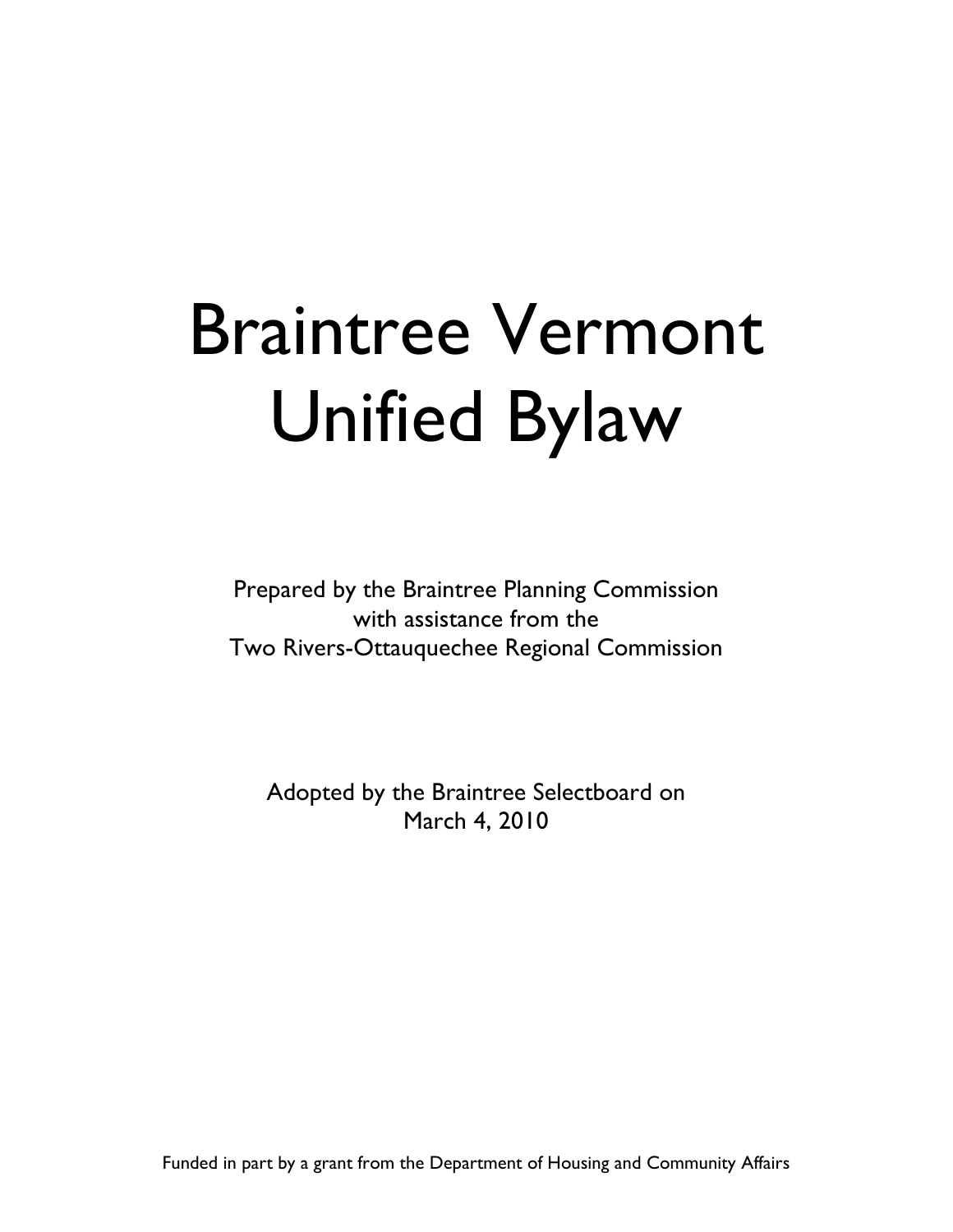# **Table of Contents**

| 1.             |        |  |
|----------------|--------|--|
|                | 1.1    |  |
|                | 12     |  |
|                | 1.3    |  |
|                | 1.4    |  |
|                | 1.5    |  |
|                | 1.6    |  |
|                | 1.7    |  |
|                | 1.8    |  |
|                | 1.9    |  |
|                | 1.10   |  |
| 2.             |        |  |
|                | 2.1    |  |
|                | 2.1.1  |  |
|                | 2.1.2  |  |
|                | 2.2    |  |
|                | 2.3    |  |
|                | 2.4    |  |
|                | 2.5    |  |
| 3.             |        |  |
|                | 3.1    |  |
|                | 3.1.1  |  |
|                | 3.1.2  |  |
|                | 3.1.3  |  |
|                | 3.2    |  |
|                | 3.3    |  |
|                | 3.4    |  |
|                | 3.5    |  |
|                | 3.6    |  |
|                | 3.6.1  |  |
|                | 3.7    |  |
|                | 3.8    |  |
|                | 3.9    |  |
|                | 3.10   |  |
|                | 3.10.1 |  |
|                | 3.10.2 |  |
|                | 3.10.3 |  |
|                | 3.10.4 |  |
|                | 3.11   |  |
|                | 3.12   |  |
|                | 3.13   |  |
|                | 3.14   |  |
|                | 3.15   |  |
|                | 3.16   |  |
|                | 3.17   |  |
|                | 3.18   |  |
|                | 3.19   |  |
| $\mathbf{4}$ . |        |  |
|                | 4.1    |  |
|                | 4.2    |  |
|                |        |  |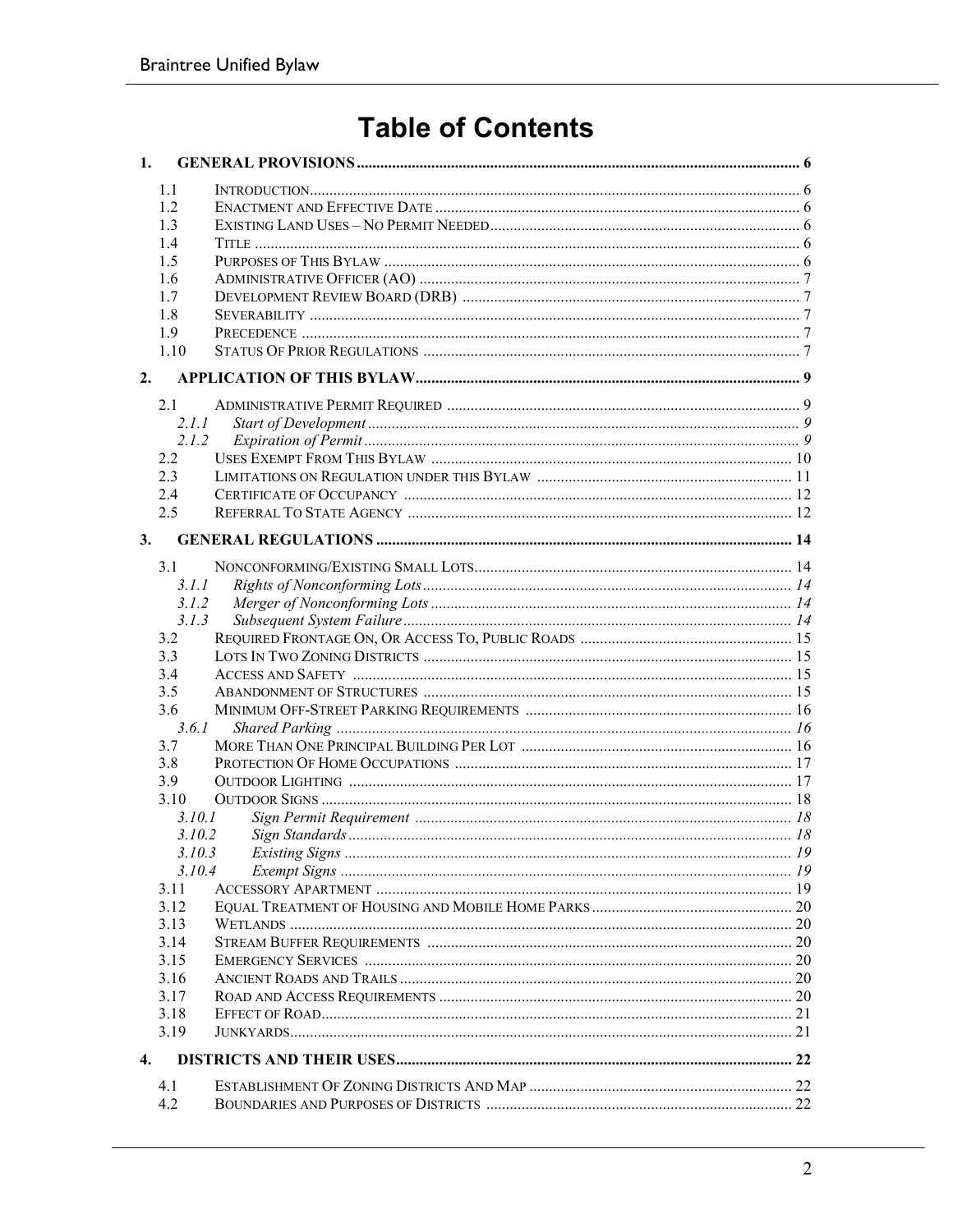|    | 4.3    |                                                                                            |  |
|----|--------|--------------------------------------------------------------------------------------------|--|
|    | 4.3.1  |                                                                                            |  |
|    | 4.4    | DIMENSIONAL STANDARDS, PERMITTED AND CONDITIONAL USES BY DISTRICT  23                      |  |
|    | 4.5    |                                                                                            |  |
|    | 4.5.1  |                                                                                            |  |
|    | 4.5.2  |                                                                                            |  |
|    | 4.5.3  |                                                                                            |  |
|    | 4.5.4  | Land, Area and Structural Requirements in the Conservation District 24                     |  |
|    | 4.6    |                                                                                            |  |
|    | 4.6.1  |                                                                                            |  |
|    | 4.6.2  |                                                                                            |  |
|    | 4.6.3  |                                                                                            |  |
|    | 4.7    |                                                                                            |  |
|    | 4.7.1  |                                                                                            |  |
|    | 4.7.2  |                                                                                            |  |
|    | 4.7.3  |                                                                                            |  |
|    | 4.8    |                                                                                            |  |
|    | 4.8.1  |                                                                                            |  |
|    | 4.8.2  |                                                                                            |  |
|    | 4.8.3  | Land, Area and Structural Requirements for Residential Use Within the Village District  28 |  |
|    | 4.8.4  | Land Area & Structural Requirements for Non-Residential Use Within the Village District28  |  |
|    | 4.9    |                                                                                            |  |
|    | 4.9.1  |                                                                                            |  |
|    | 4.9.2  |                                                                                            |  |
|    | 4.9.3  | Land, Area and Structural Requirements in the Rural Scenic District 30                     |  |
|    | 4.10   |                                                                                            |  |
|    | 4.10.1 |                                                                                            |  |
|    | 4.10.2 |                                                                                            |  |
|    | 4.10.3 | Land, Area and Structural Requirements in the Floodplain Overlay District 31               |  |
|    | 4.10.4 |                                                                                            |  |
| 5. |        |                                                                                            |  |
|    | 5.1    |                                                                                            |  |
|    | 5.2    |                                                                                            |  |
|    | 5.3    | RELATIONSHIP OF ADMINISTRATIVE PERMIT TO OTHER APPROVALS/PERMITS  39                       |  |
|    | 5.4    |                                                                                            |  |
|    | 5.5    |                                                                                            |  |
|    | 5.6    |                                                                                            |  |
|    | 5.7    | <b>FILING</b>                                                                              |  |
|    | 5.8    |                                                                                            |  |
|    | 5.9    | APPEAL OF ADMINISTRATIVE OFFICER'S ACTIONS OR ADMINISTRATIVE PERMIT  41                    |  |
|    |        |                                                                                            |  |
| 6. |        |                                                                                            |  |
|    | 6.1    |                                                                                            |  |
|    | 6.2    |                                                                                            |  |
|    | 6.3    |                                                                                            |  |
|    | 6.4    |                                                                                            |  |
|    | 6.5    |                                                                                            |  |
|    | 6.6    |                                                                                            |  |
|    | 6.7    |                                                                                            |  |
|    | 6.8    |                                                                                            |  |
|    | 6.8.1  |                                                                                            |  |
|    |        |                                                                                            |  |
|    | 6.8.2  |                                                                                            |  |
|    | 6.9    |                                                                                            |  |
|    | 6.10   |                                                                                            |  |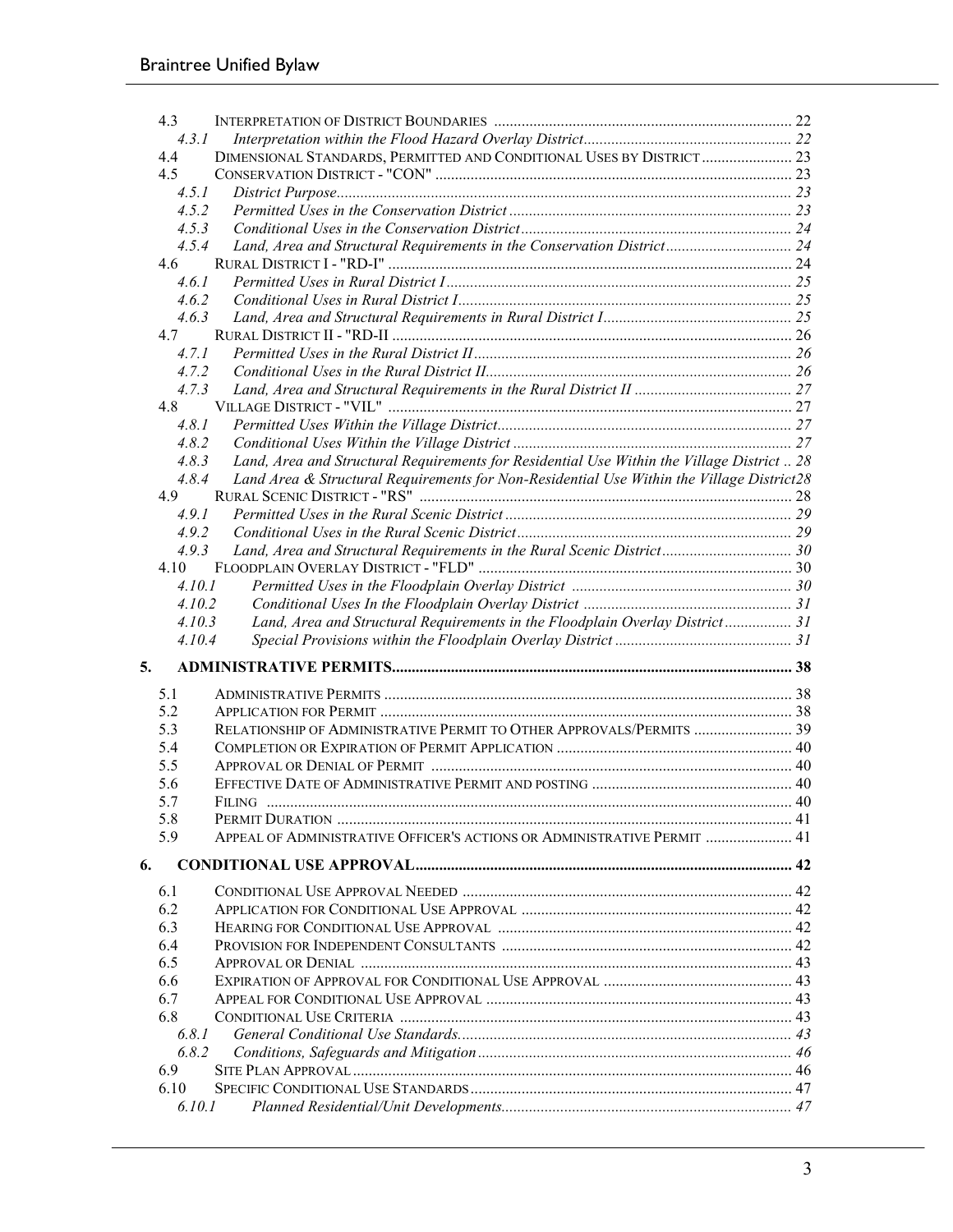|    | 6.10.2 |                                                                            |  |
|----|--------|----------------------------------------------------------------------------|--|
|    | 6.10.3 |                                                                            |  |
|    | 6.10.4 |                                                                            |  |
|    | 6.10.5 |                                                                            |  |
|    | 6.10.6 |                                                                            |  |
|    | 6.10.7 |                                                                            |  |
|    | 6.10.8 |                                                                            |  |
|    | 6.11   |                                                                            |  |
|    | 6.11.1 |                                                                            |  |
|    | 6.11.2 | Planned Residential Development Approval - Standards And Conditions  56    |  |
|    | 6.11.3 |                                                                            |  |
|    | 6.11.4 |                                                                            |  |
|    | 6.11.5 |                                                                            |  |
|    |        |                                                                            |  |
| 7. |        |                                                                            |  |
|    | 7.1    |                                                                            |  |
|    | 7.2    |                                                                            |  |
|    | 7.2.1  |                                                                            |  |
|    | 7.3    |                                                                            |  |
|    | 7.4    |                                                                            |  |
|    | 7.5    |                                                                            |  |
|    | 7.5.1  |                                                                            |  |
|    | 7.5.2  |                                                                            |  |
|    | 7.5.3  |                                                                            |  |
|    | 7.5.4  |                                                                            |  |
|    | 7.5.5  |                                                                            |  |
|    | 7.5.6  |                                                                            |  |
|    | 7.5.7  |                                                                            |  |
|    | 7.5.8  | Filing of Approved Final Plat/Effect of Failure to File Within 180 Days 67 |  |
|    | 7.6    |                                                                            |  |
|    | 7.7    |                                                                            |  |
|    | 7.7.1  |                                                                            |  |
|    | 7.7.2  |                                                                            |  |
|    | 7.8    |                                                                            |  |
|    | 7.8.1  |                                                                            |  |
|    | 7.9    |                                                                            |  |
|    | 7.10   |                                                                            |  |
|    | 7.11   |                                                                            |  |
|    | 7.12   |                                                                            |  |
|    | 7.13   |                                                                            |  |
|    | 7.14   |                                                                            |  |
|    | 7.15   |                                                                            |  |
|    | 7.16   |                                                                            |  |
|    | 7.17   |                                                                            |  |
|    | 7.18   |                                                                            |  |
|    | 7.19   |                                                                            |  |
|    | 7.20   |                                                                            |  |
|    | 7.21   |                                                                            |  |
|    | 7.21.1 |                                                                            |  |
|    | 7.21.2 |                                                                            |  |
|    | 7.21.3 |                                                                            |  |
|    | 7.21.4 |                                                                            |  |
|    | 7.21.5 |                                                                            |  |
|    | 7.21.6 |                                                                            |  |
|    | 7.21.7 |                                                                            |  |
|    | 7.22   |                                                                            |  |
|    |        |                                                                            |  |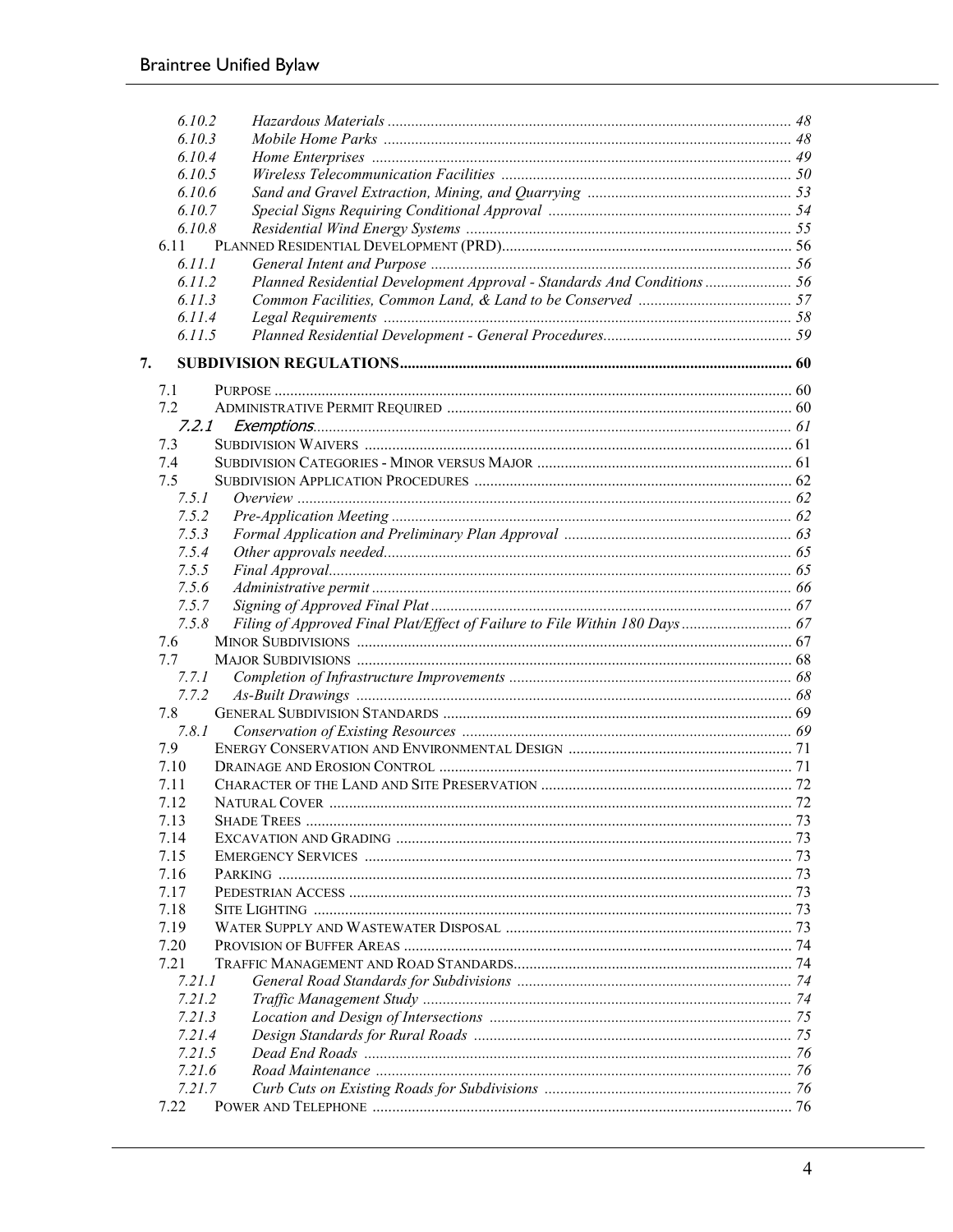| 7.23         |                         |     |
|--------------|-------------------------|-----|
| 7.24         |                         |     |
| 7.25         |                         |     |
| 7.26<br>7.27 |                         |     |
| 7.28         |                         |     |
| 7.29         |                         |     |
| 8.           |                         |     |
|              |                         |     |
| 8.1          | 8.1.1                   |     |
|              | 8.1.2                   |     |
|              | 8.1.3                   |     |
| 8.2          |                         |     |
|              | 8.2.1                   |     |
|              | 8.2.2                   |     |
|              | 8.2.3                   |     |
|              | 8.2.4                   |     |
| 8.3          |                         |     |
|              |                         |     |
| 9.           |                         |     |
| 9.1          |                         |     |
| 9.2          |                         |     |
| 9.3          |                         |     |
|              | 9.3.1                   |     |
|              | 9.3.2                   |     |
|              | 9.3.3                   |     |
|              | 9.3.4                   |     |
| 9.4          |                         |     |
|              | 9.4.1<br>9.4.2          |     |
|              |                         |     |
| 10.          |                         |     |
| 10.1         |                         |     |
|              | 10.1.1                  |     |
|              | 10.1.2                  |     |
|              | 1013                    |     |
|              | 10.1.4                  |     |
|              | 10.1.5                  |     |
|              | 10.1.6                  | 94  |
|              | 10.1.7                  |     |
|              | 10.1.8                  |     |
|              | 10.1.9                  |     |
|              | 10.1.10                 |     |
|              | 10.1.11                 |     |
|              | 10.1.12<br>$N$ and $98$ |     |
|              | 10.1.13<br>10.1.14      |     |
|              | 10.1.15                 |     |
|              | 10.1.16<br>$R_{\odot}$  |     |
|              | 10.1.17                 |     |
|              | 10.1.18                 |     |
|              | 10.1.19                 | 105 |
|              | 10.1.20                 |     |
|              |                         |     |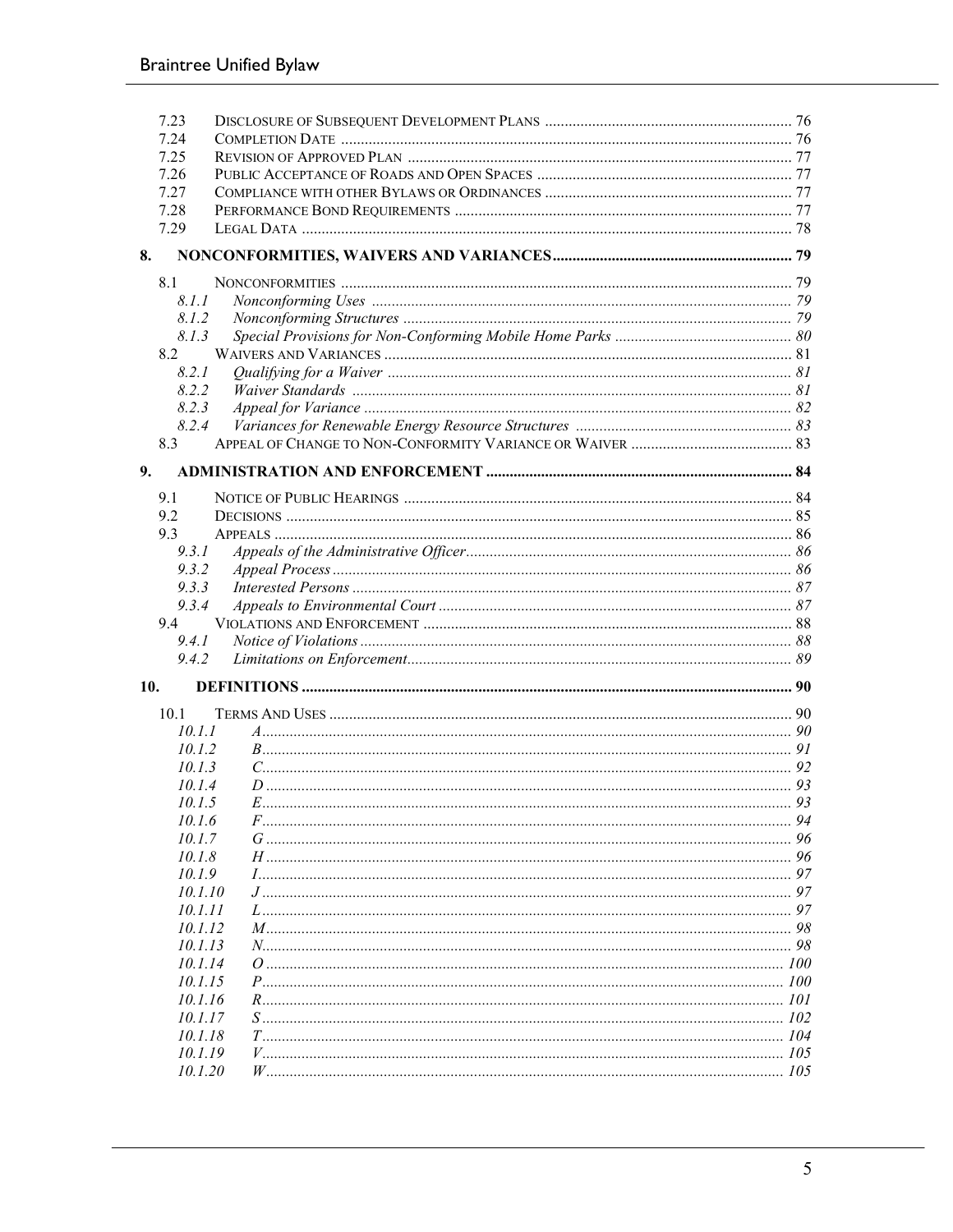# **1. General Provisions**

## **1.1 Introduction**

The Planning Commission has prepared this Bylaw to enable the Town of Braintree to have greater control implementing the Town Plan, while providing the minimum amount of regulation necessary to achieve that purpose. Any land use that was legal prior to the adoption of this Bylaw may be continued. This Bylaw does not regulate some uses, such as farming and forestry that are exempted by Vermont law. Many new uses will simply require an administrative permit. This revision was undertaken as an effort to simplify Braintree's land use regulations and make them more user-friendly.

## **1.2 Enactment and Effective Date**

This Bylaw is enacted by the Town of Braintree in accordance with current Vermont statutes (V.S.A. Title 24, Chapter 117) to further the purposes of the Town Plan and shall be effective upon adoption.

## **1.3 Existing Land Uses – No Permit Needed**

A permit or approval shall not be required for any development which has lawfully begun, or within which a use has been lawfully established, prior to the adoption of this Bylaw. This provision shall also apply to any subdivision that has received a state Subdivision Approval and filed a plat.

## **1.4 Title**

This Bylaw shall be known and cited as the Town of Braintree Unified Bylaw.

#### **1.5 Purposes of This Bylaw**

Braintree is a beautiful, scenic rural and village community that provides the opportunity of a lifestyle valued by its citizens. The citizens of Braintree desire to preserve that lifestyle through regulations that provide for growth in a manner that will sustain and protect the rural and village environment that supports it. Therefore it is the goal of this Unified Bylaw:

- To promote and preserve a safe, healthy, pleasant and manageable environment;
- To preserve Braintree's rural character and conserve Braintree's natural, scenic, historic and cultural resources by maintaining the protection of agricultural, forest, wetlands, soils, water, natural features and open space, giving first priority to agricultural and forest uses of suitable land and encouraging their efficient management while discouraging the conversion of prime agricultural and forest lands to other uses;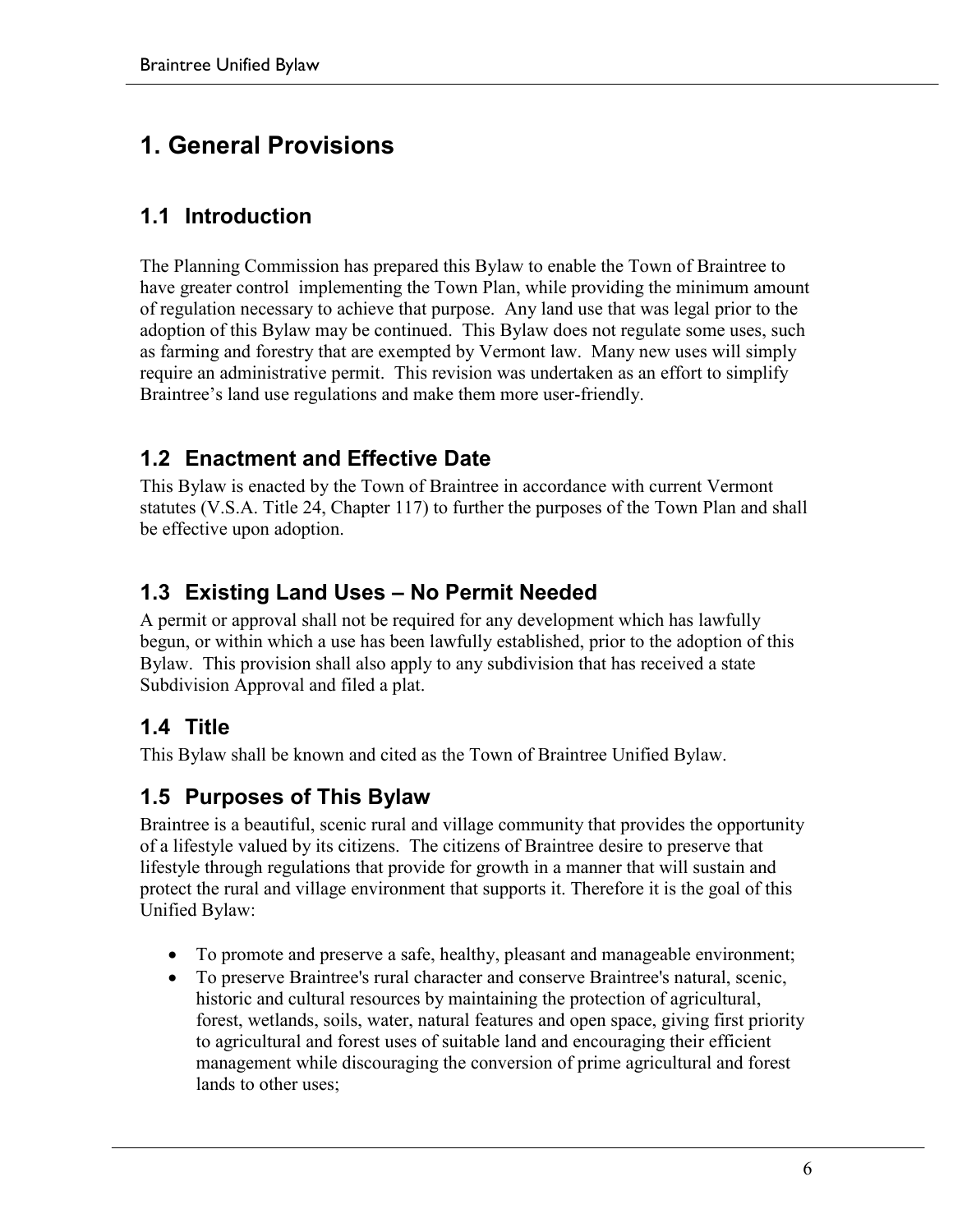- To locate future residential, commercial, recreational and public and semi-public facilities appropriately;
- To protect scenic roads, ridgelines and vistas;
- To preserve open space and provide a sound economic basis for its maintenance;
- To ensure that the rate of growth does not exceed the ability of Braintree and the area to provide facilities and services.

## **1.6 Administrative Officer (AO)**

An Administrative Officer shall be nominated by the Planning Commission and appointed by the Selectboard to administer this Bylaw. The Administrator shall process applications, maintain records, issue and post permits, and perform other tasks as may be necessary to carry out the provisions of this Bylaw.

## **1.7 Development Review Board (DRB)**

There is hereby established a Development Review Board, some or all of whose members may also be members of the Planning Commission. The Development Review Board shall consist of not less than three, nor more than nine, members appointed by the Selectboard for staggered terms of three years. Any appointment to fill a vacancy shall be for the unexpired term. The Board shall be charged with the proper interpretation of this Bylaw, including the following:

- To hear and rule on appeals concerning any order, requirement, decision, or determination made by the Administrative Officer.
- To hear and approve or deny a request for a waiver, variance, change to a nonconforming use, Conditional Use Approval, or request for an Administrative Permit

## **1.8 Severability**

If any provision of this Bylaw is held to be invalid, such decision shall not affect the validity of the Bylaw as a whole or any part thereof other than the part held to be invalid.

## **1.9 Precedence**

The provisions of this Bylaw shall include the minimum requirements necessary for the promotion of the public health, safety, comfort, convenience and general welfare. Whenever this Bylaw imposes a greater restriction upon the use of a structure or land than is required by any other statute, bylaw, rule, permit, easement or agreement, the provisions of this Bylaw shall control.

## **1.10 Status of Prior Regulations**

This Bylaw, upon date of adoption, shall replace in its entirety the Braintree Zoning Ordinance and Braintree Subdivision Regulations in effect prior to that date; however all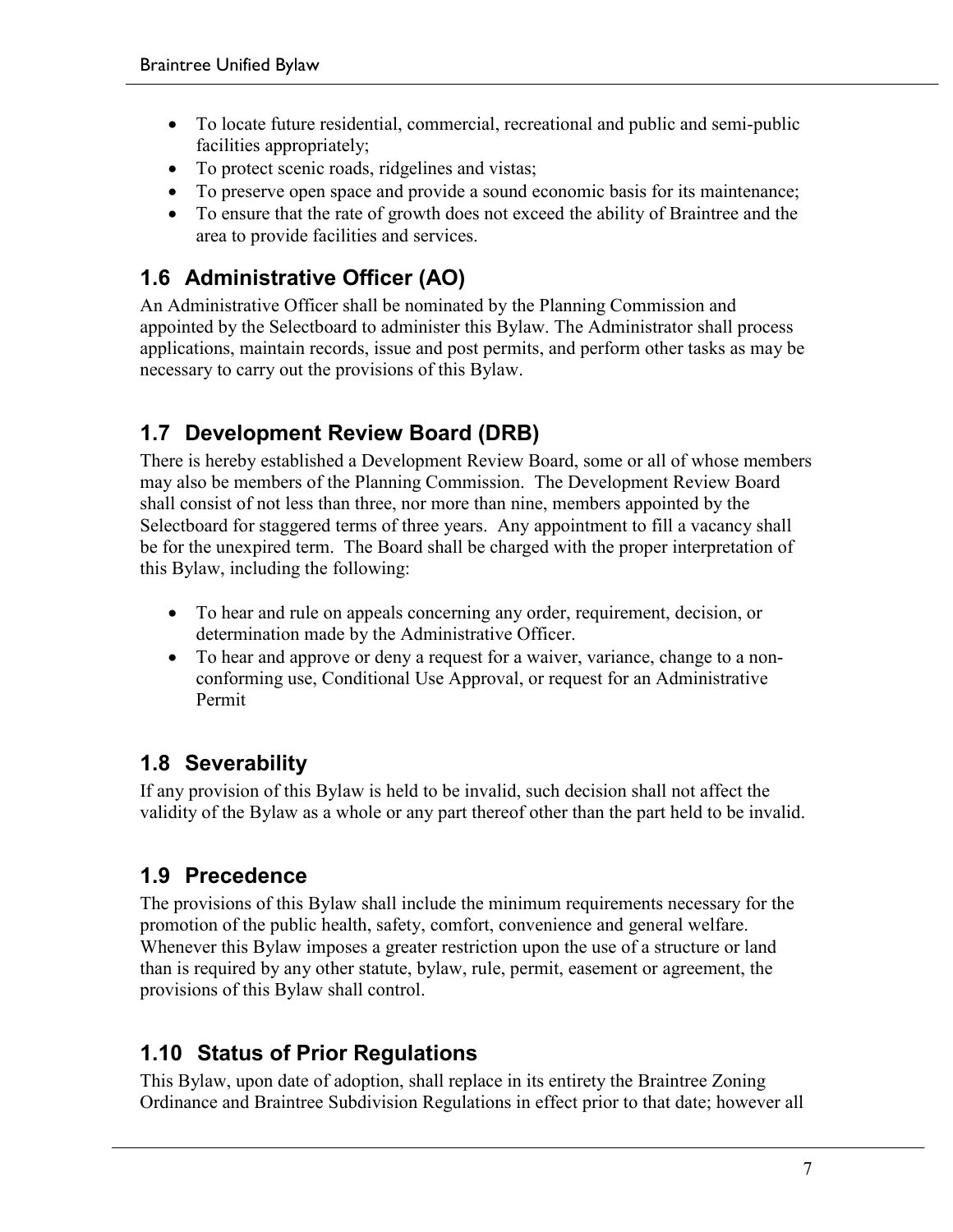persons previously appointed to the Development Review Board or Planning Commission shall continue to serve their terms.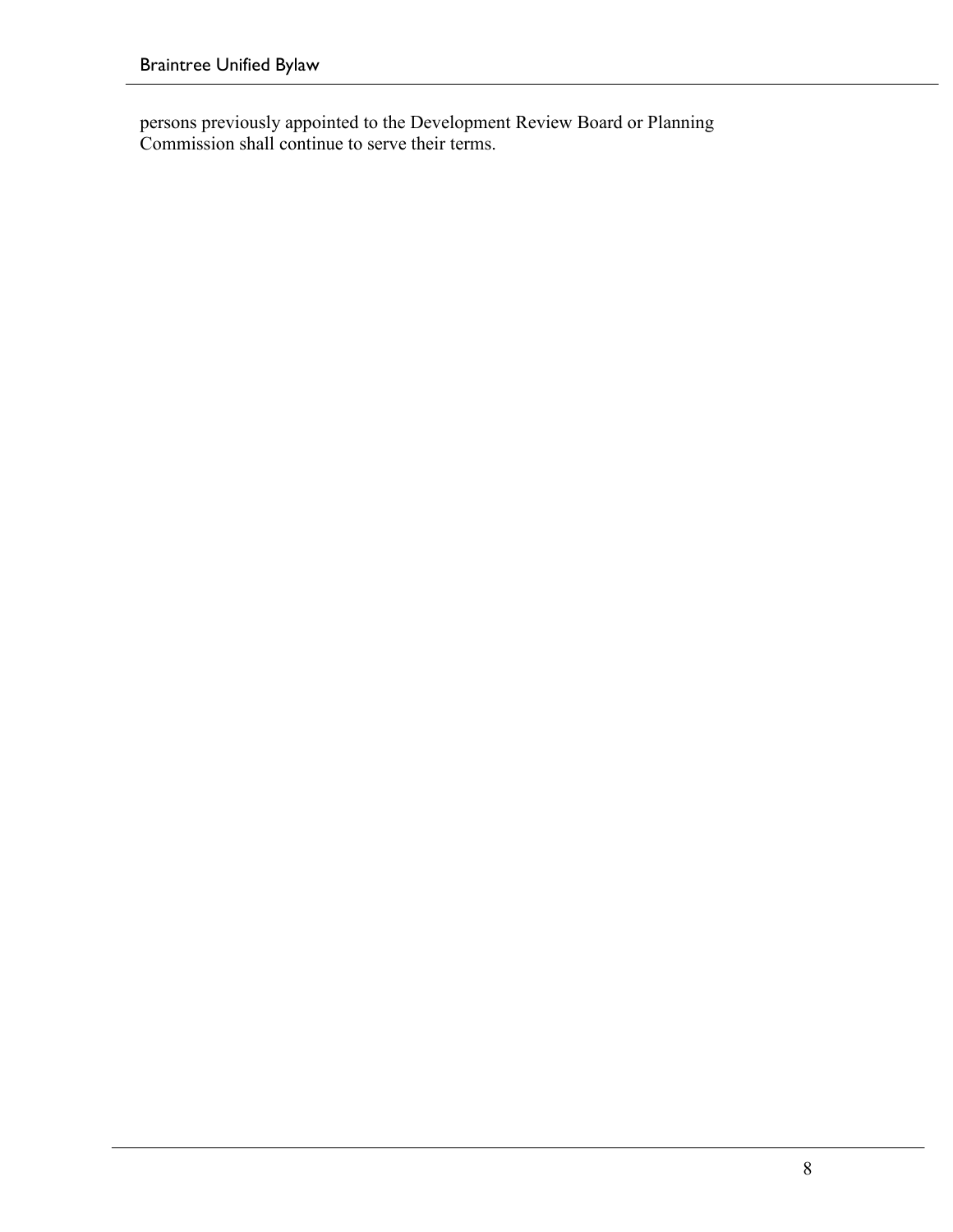# **2. Application of this Bylaw**

## **2.1 Administrative Permit Required**

Except where exempted under this Bylaw, no person shall undertake the following without a permit as provided for in this Bylaw:

- the division of a parcel into two or more parcels;
- the combination of parcels;
- the construction, reconstruction, conversion, structural alteration, relocation or enlargement of any building or other structure;
- any mining, excavation or fill;
- the construction of a road or utility;
- any change in the use of any building or other structure, or land; and
- any development in the Flood Hazard Overlay District (see 4.10)

#### **You need a permit!**

Just because a use or type of development is "permitted" it does not mean you don't need a permit. You do!

Permits allow the town to track development throughout town and to be aware of any potential health or safety hazards that might exist.

Some uses are exempted from the permitting process by statute or by the town. See section 2.2 for more information.

If you are unsure whether or not you need a permit, contact the Braintree Administrative Officer.

Unless otherwise specifically exempted, no division of a parcel of land whether by sale, gift, lease, or other instrument; or by the filing of a plat in the Town Land Records, where the act creates two or more lots may take place without an administrative permit after the effective date of this Bylaw.

#### **2.1.1 Start of Development**

Development begins with sitework incidental to construction, and for some projects how one is proposing to alter the landscape with activities such as land clearing, tree-cutting, filling, or grading is part of the review. Approvals may include requirements to retain features or vegetation. Therefore, all applicants should check with the Administrative Officer prior to undertaking any sitework to see if it will be a regulated part of a development. Also applicants are reminded that any project that disturbs more than 1 acre of land requires a stormwater construction permit from the state, and any project creating more than 1 acre of impervious surface (including gravel roads or parking), or that qualifies as an industrial use, is required by the state to have an operational stormwater permit.

#### **2.1.2 Expiration of Permit**

All projects, as authorized by an Administrative Permit, shall be commenced within a period of two years unless construction has been delayed by litigation to secure other permits or approvals. A permit extension can be requested from the Administrative Officer for an additional two years. Projects not commenced by the time of expiration of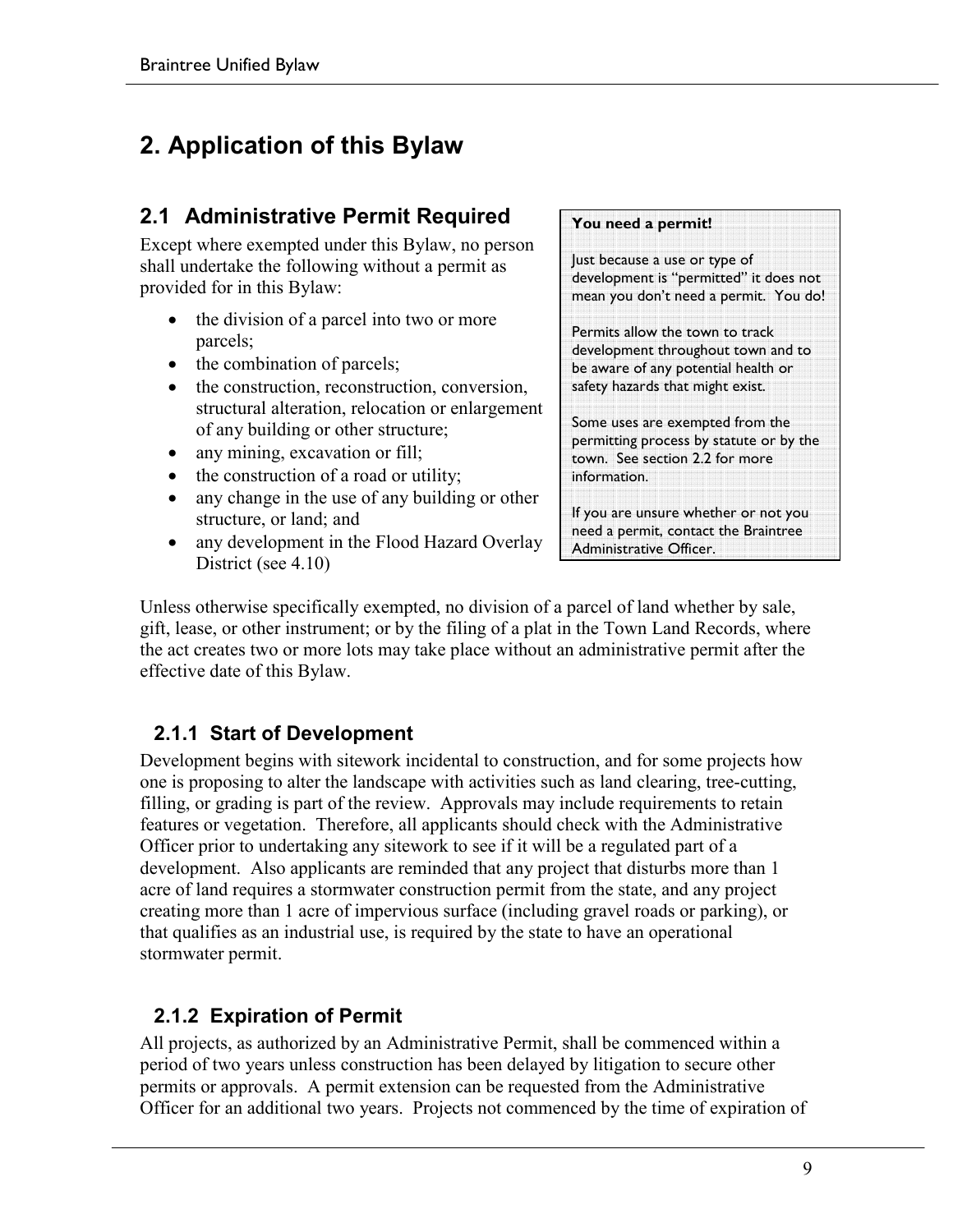an Administrative Permit must reapply for a new permit and any other necessary approvals.

## **2.2 Uses Exempt from This Bylaw**

Exemption from this Bylaw does not necessarily mean that no permit at all is needed. Other regulations and state permits may still apply. For example, the addition of a bedroom(s) may require a state wastewater permit. The Administrative Officer (AO) can help people find out about any other permits needed (see also section 5.3).

An Administrative Permit under this Bylaw shall not be required for the following:

• A single on-premise, non-illuminated outdoor sign no larger than 16 square feet for a nonresidential use.

The following land developments occurring after the date of adoption of this Bylaw are exempt from review under this Bylaw, however they still must comply with setback requirements and general standards of the district in which they are located. See the definitions section for how to measure setbacks for structures.

- 1. Normal maintenance and repair of an existing building or structure that does not result in any change to the footprint or height of a building or structure, or change in use;
- 2. Public auctions, garage sales, or yard sales not exceeding four (4) consecutive days or more than ten (10) days in a calendar year;
- **3.** Accepted agricultural practices (AAPs), including the construction of farm structures, as those practices are defined by the Secretary of Agriculture, Food and Markets, in accordance with the Act  $[§4413(d)]$ . Written notification, including a sketch plan showing structure setback distances from road rightsof-way, property lines, and surface waters shall be submitted to the Administrative Officer prior to any construction, as required for AAPs. **Such structures shall meet all setback requirements under these regulations, unless specifically waived by the Secretary of Agriculture.**

#### **Is my farm structure exempt?**

In order a farm structure to be considered exempt, the structure must conform to the Secretary of Agriculture's definition of "farming use" by meeting one or more of the following criteria:

(a) is used in connection with the sale of \$1000 or more of agricultural products in a normal year; or

(b) is used in connection with the raising, feeding, and management of at least the following number of adult animals: four equines; five cattle or American bison; fifteen swine; fifteen goats; fifteen sheep; fifteen fallow deer; fifteen red deer; fifty turkeys; fifty geese; one-hundred laying hens; two-hundred and fifty broilers, pheasant, Chukar partridge, or Coturnix quail; three camelids; four ratites (ostriches, rheas, and emus); thirty rabbits; one hundred ducks; or one-thousand pounds of cultured trout; or

(c) is used by a farmer filing with the Internal Revenue Service a 1040 (F) income tax statement in at least one of the past two years; or

(d) is on a farm with a business and farm management plan approved by the Secretary.

If you do not meet at least **one** of these criteria, your structure is NOT exempt from the permitting process or regulations contained within this Bylaw. For more information, contact the Vermont Agency of Agriculture.

4. Exempt or temporary signs;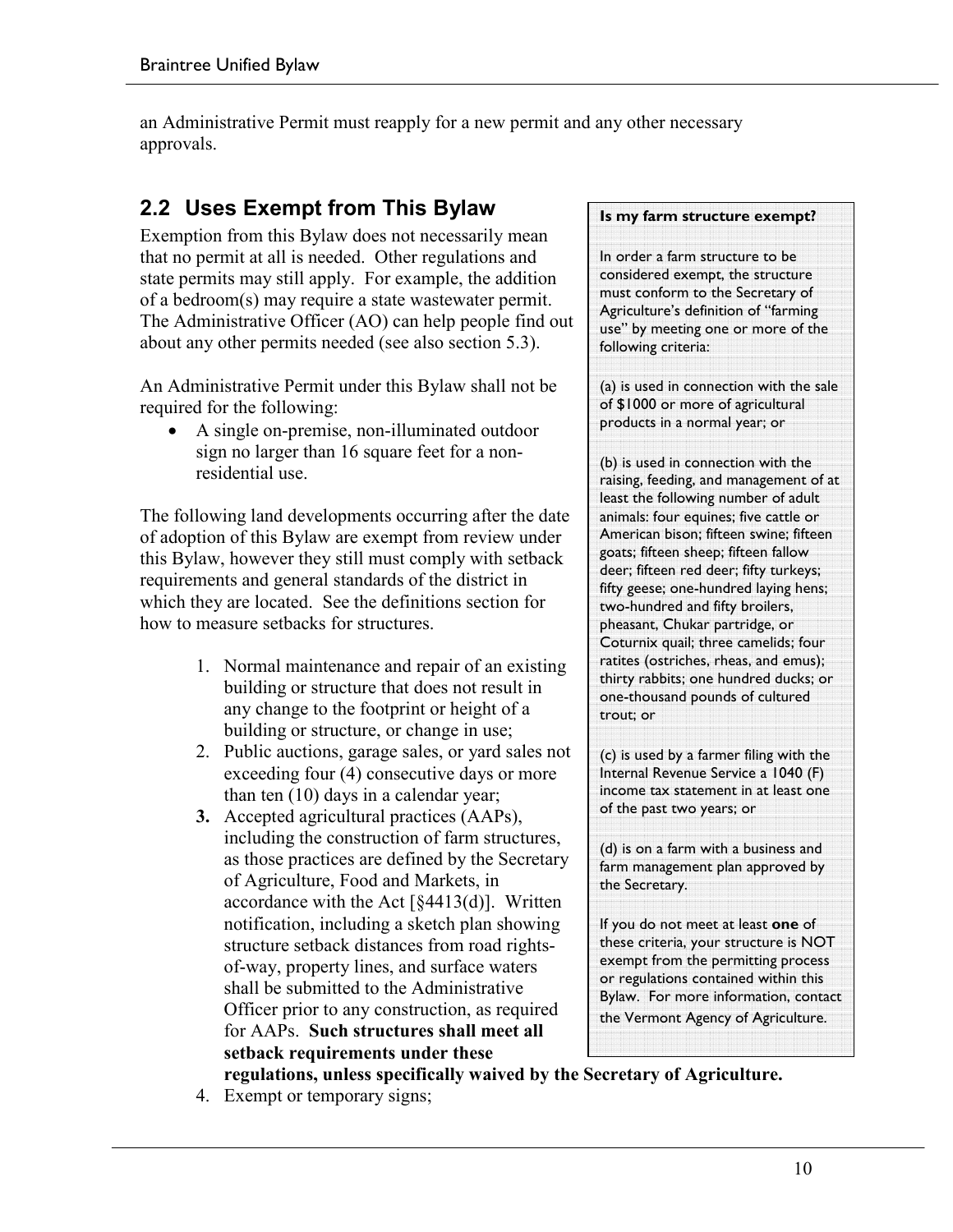- 5. Public utility poles and fixtures;
- 6. Fences or walls under five (5) feet high or less and outside the highway rightof-way;
- 7. Structures without water hook-ups, for temporary or intermittent occupancy such as tents or camper trailers or recreational vehicles shall either be on site for fewer than 180 consecutive days or be fully licensed and ready for immediate use;
- 8. Fuel or propane storage tanks not used for commercial purposes;
- 9. Work incidental to the development of non-commercial trails;
- 10. Removal of earth resources incidental to construction of a building, access to a lot, public road construction, or the operation of a cemetery.
- 11. Replacement or repair of an existing structure or building damaged by fire or other disaster, provided that the structure or building is no greater in any dimension and is within the original footprint, and that reconstruction begins within two years of the date of damage.
- 12. Box trailers, storage containers, and other means of storage which are in compliance with setbacks and are temporary (not exceeding 6 consecutive months).
- 13. Registered motor homes, campers and travel trailers used for temporary habitation (not exceeding 6 consecutive months), provided that they are placed in compliance with setbacks and conform to all applicable Town ordinances and state requirements.
- 14. Ponds under 1 acre and that are not constructed in streams or in the Floodplain Overlay District.
- 15. Public utility power generating plants and transmission facilities, or telecommunications facilities regulated under 30 V.S.A. § 248.
- 16. Placement of antennae used to transmit, receive, or transmit and receive communications signals if the aggregate area of the largest faces of the antennae is not more than eight square feet, and if the antennae and any mast support does not extend more than 12 feet above the roof of that portion of the building to which the mast is attached.
- 17. Any use or structure not clearly regulated by this Bylaw and determined by the Administrative Officer to be of such a minimal nature as to have no, or only a negligible (de minimus) impact on the property and surrounding land uses, and to be in conformance with the Town Plan. (Such a decision is appealable to the DRB.)
- 18. Hunting, fishing, and trapping as specified under 24 V.S.A §2295 on private or public land. This does not include facilities supporting such activities, such as firing ranges or rod and gun clubs, which for the purposes of these regulations are defined as outdoor recreation facilities.

## **2.3 Limitations on Regulation under this Bylaw**

Notwithstanding any other provision of this Bylaw, the following uses may be regulated under this Bylaw only with respect to location, size, height, building bulk, yards, courts, setbacks, density of buildings, off-street parking, loading facilities, traffic, noise, lighting,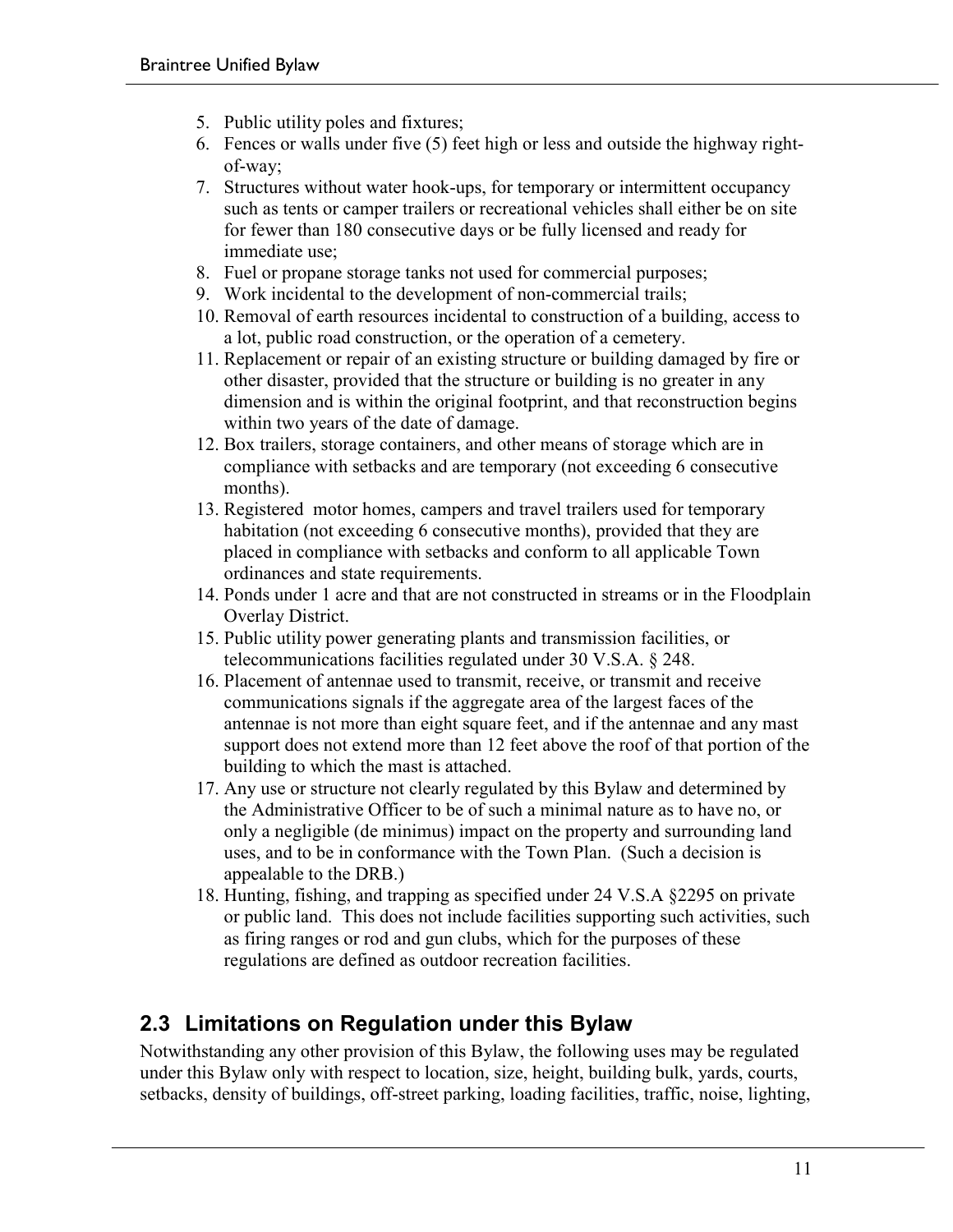landscaping, and screening requirements, and only to the extent that regulations do not have the effect of interfering with the intended functional use:

- 1. State- or community owned and operated institutions and facilities.
- 2. Public and private schools and other educational institutions certified by the state department of education.
- 3. Churches and other places of worship, convents, and parish houses.
- 4. Public and private hospitals.
- 5. Regional solid waste management facilities certified under 10 V.S.A. chapter 159.
- 6. Hazardous waste management facilities for which a notice of intent to construct has been received under 10 V.S.A. § 6606a.

## **2.4 Certificate of Occupancy**

In order that there be a determination that all buildings hereafter altered, enlarged, moved or constructed and all uses of land and structures are in accordance with the provisions of the Administrative Permit authorizing such activity, a Certificate of Occupancy shall be required prior to the use or occupation of any land or building or part thereof (excepting accessory buildings or structures).

A Certificate of Occupancy shall be granted or denied within fourteen (14) days after written notice of completion is submitted by the applicant to the Administrative Officer, and shall remain in effect as long as such building or use is in compliance with the standards and conditions authorized by the Administrative Permit. A Certificate of Occupancy shall be issued by the Administrative Officer upon determination that the building or use authorized by the Administrative Permit is in substantial compliance with the standards and conditions of the permit, this Unified Bylaw and any applicable health regulations. The Applicant shall have the right to occupy the premises if the Administrative Officer does not respond within the fourteen (14) day period. But, this shall not be conclusive evidence that the premises comply with the provisions of these Regulations.

If the Administrative Officer, after such final inspection, refuses to issue a Certificate of Occupancy, he or she shall state the reason for such in writing and immediately give notice by certified mail to the applicant at the address indicated on the application. Appeals from decisions of the Administrative Officer shall be taken to the Development Review Board.

## **2.5 Referral to State Agency**

In accordance with Section 4409(c) of the Act, no Permit for the development of land in certain locations shown below shall be issued by the Administrative Officer prior to the expiration of a period of 30 days following the submission of a report to the state appropriate agency designated below, describing the proposed use, the location requested and an evaluation of the effect of such proposed use on the plan of the municipality and on the regional plan, if any: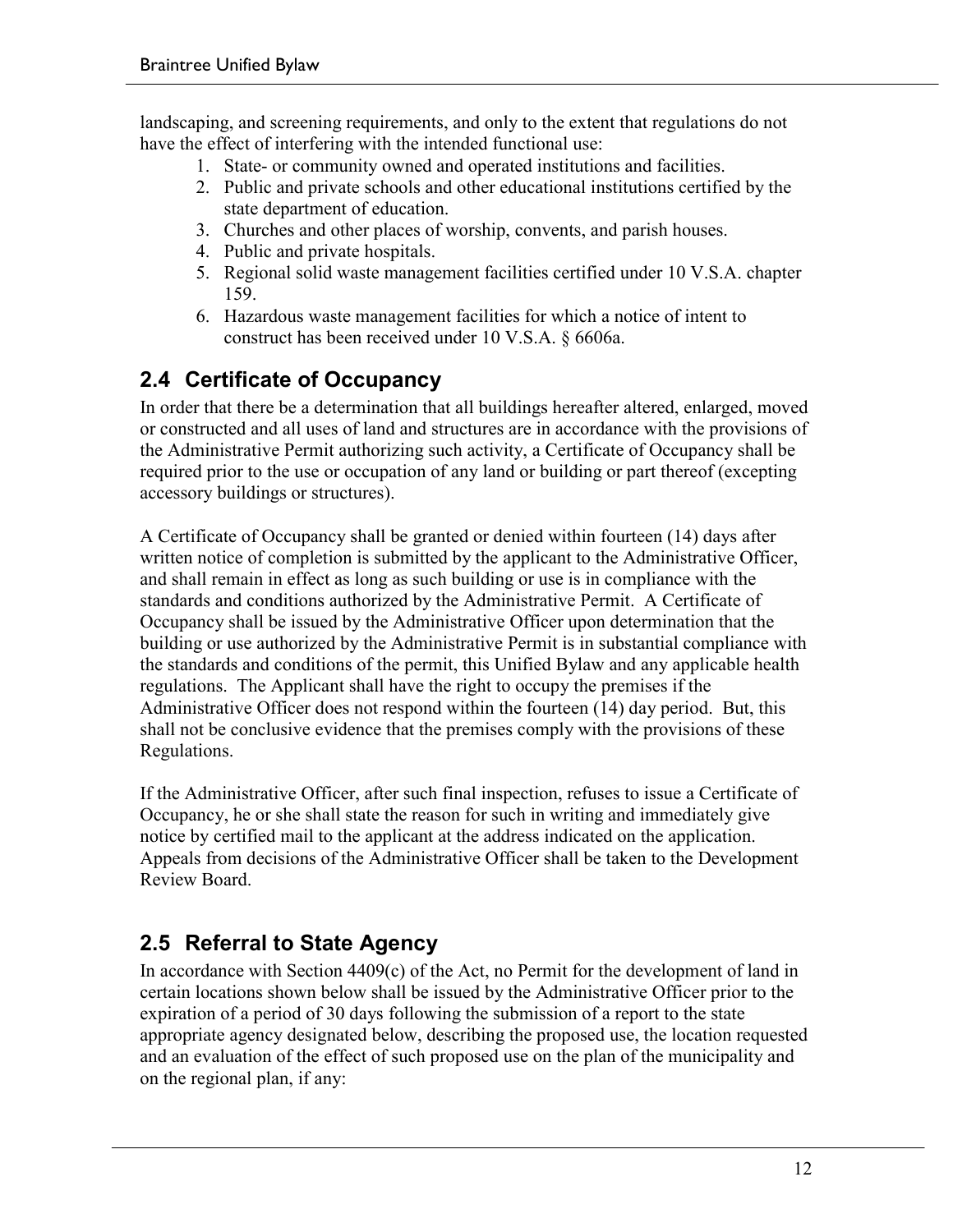- 1. Department of Forests, Parks and Recreation. Any use in or within 1000 feet of any state owned or leased property under the jurisdiction of the department of forests, parks and recreation, but not including any state owned railroad corridor leased to the department for interim trail use. This provision does not apply within any incorporated village or city. Also, any of the following uses: ski areas with lifts or other equipment other than tows, with total capacity of more than 500 persons per hour; camps with accommodations for more than 50 persons; public beaches, or lands within 1,000 feet thereof; and Natural Areas as defined in section 2010 of Title 10.
- 2. Department of Environmental Conservation. Any of the following uses or activities affecting ground or surface water resources: any use in an area designated as a flood plain or wetland; the damming of streams so as to form an impounding area of five acres or more for reservoir or recreational purposes or that creates an impoundment of more than 500,000 cubic feet; and drilling of wells deeper than 50 feet or with a potential yield greater than 25,000 gallons per day (except this shall not apply to a well drilled by the owner of a farm or residence for his own use, or the use of the farm).
- 3. Department of Fish and Wildlife. Game lands and stream bank area owned or leased by the state.
- 4. Vermont Transportation Board. Airports.
- 5. Agency of Transportation. Any use within 500 feet of the intersection of any entrance or exit ramp providing access to any limited access highway.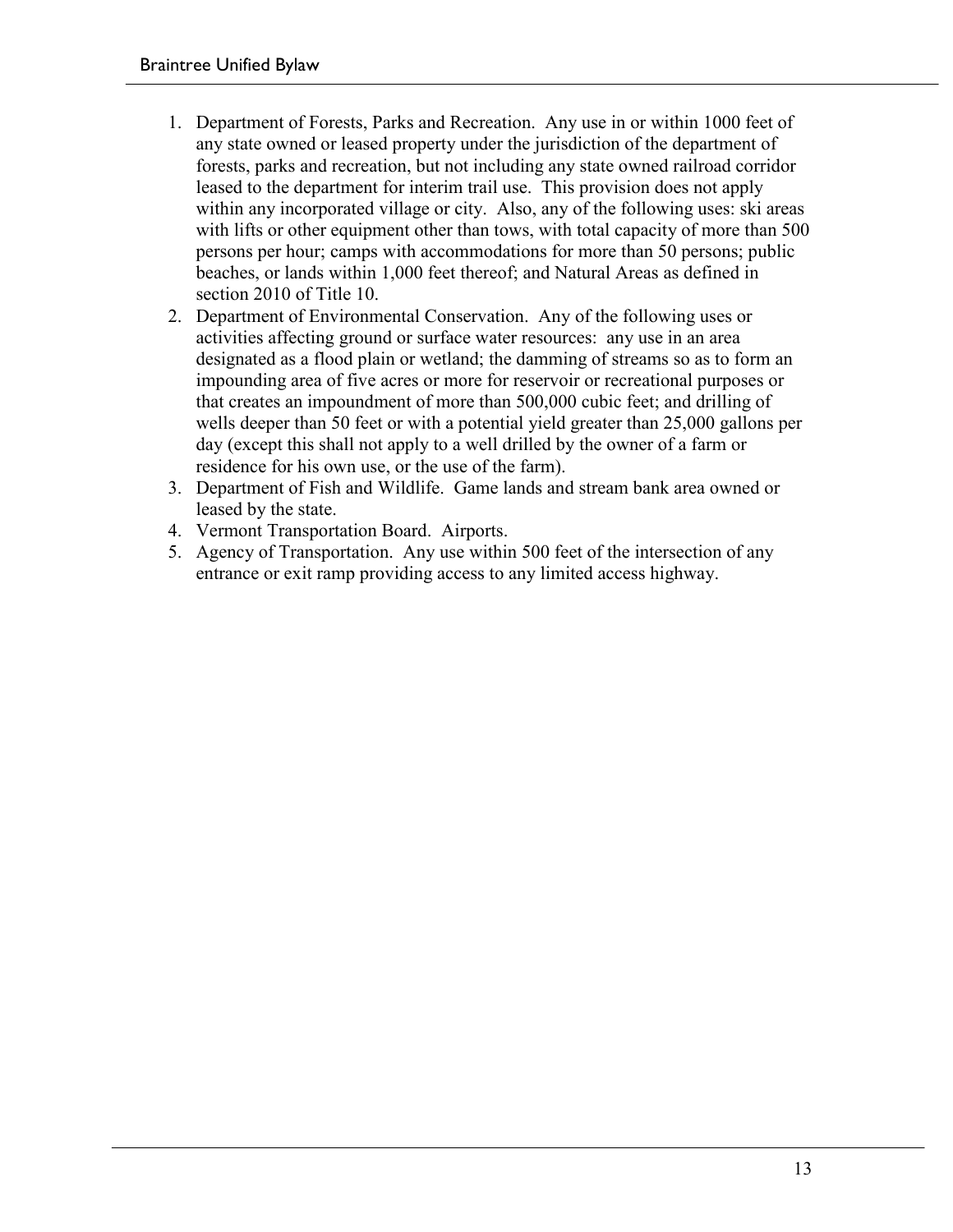# **3. General Regulations**

## **3.1 Nonconforming/Existing Small Lots**

## **3.1.1 Rights of Nonconforming Lots**

Any lot that is legally subdivided, is in individual and separate and nonaffiliated ownership from surrounding properties, and was in existence on the date of enactment of any bylaw, including an interim bylaw, may be developed, upon obtaining the required permits, for the purposes permitted in the zoning district in which it is located, even though that lot no longer conforms to the minimum lot size requirements of the new bylaw or interim bylaw, and except where:

- 1. the lot is less than one-eighth acre in area; or
- 2. has a width or depth dimension of less than 40 feet.

## **3.1.2 Merger of Nonconforming Lots**

If a nonconforming lot subsequently comes under common ownership with one or more contiguous lots, the lot shall be deemed merged with the contiguous lot(s), for the purpose of these regulations except that the lot shall not be deemed merged and may be separately conveyed if:

- 1. the lots are conveyed in their preexisting, nonconforming configuration; and
- 2. on the effective date of these regulations, each lot had been developed with a water supply and wastewater disposal system; and
- 3. at the time of transfer, each water supply and wastewater disposal system is functioning in an acceptable manner; and
- 4. the instruments of conveyance create appropriate easements on each lot for replacement of one or more wastewater systems, potable water systems, or both, in case there is a failed system or failed supply as defined in Title 10 V.S.A. chapter 64.

#### **3.1.3 Subsequent System Failure**

If, subsequent to conveyance as authorized under subsection 3.1.2 above, a wastewater system fails, the owner shall be required to obtain from the Agency of Natural Resources, a wastewater permit or certification that the system has been modified or replaced and no longer constitutes a failed system.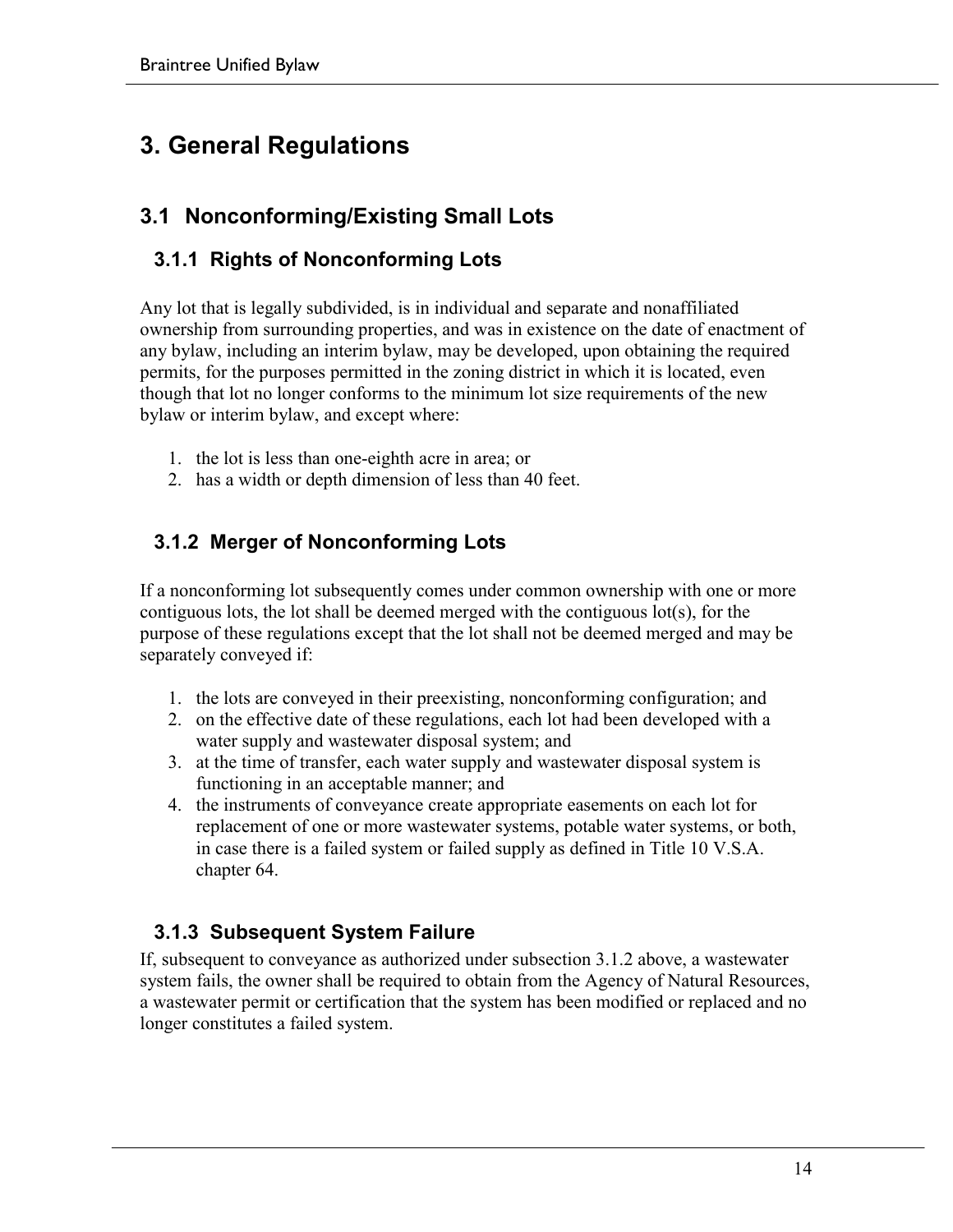## **3.2 Required Frontage On, Or Access To, Public Roads**

No land development may be permitted on lots which do not either have frontage on a public road or, with the approval of the Development Review Board, access to such a road by a permanent easement or right-of-way at least 50 feet in width. Any new road or drive that accesses a Town highway or State highway will require an Access Permit from the Selectboard or the Agency of Transportation, respectively. Such permits must also conform to the Town and Regional Plan in effect.

In the DRB's review of a private road or right-of-way, the following shall be taken into consideration: adequacy of drainage and culvert placement, erosion control measures, emergency vehicle access, and sight distances at public road intersections. If evidence leads the DRB to find that permanent access to a public road exists, it shall not withhold approval.

In situations where a lot is to be developed that does not have frontage on a public road, the front yard shall be measured from the centerline of the right-of-way or lot line whichever is closest to the structure or use.

## **3.3 Lots in Two Zoning Districts**

If a lot lies in more than one district, each part of the lot shall be governed by the requirements of the district in which such part falls. District boundaries do not create subdivisions, however, and such lots are still limited to one principal use or building.

## **3.4 Access and Safety**

In reviewing a site plan, the DRB may require changes or additions to yards, driveways, driveway entrances and exits, landscaping, and the location and height of buildings and enclosures to insure safety, to minimize traffic difficulties, and to safeguard adjacent properties.

## **3.5 Abandonment of Structures**

Within six months after any building or structure has collapsed, been destroyed or demolished, deemed uninhabitable by the Health Officers, or deemed a fire danger by the Fire Chief; or which, due to deterioration or disrepair, lacks any major structural element customary to that building type, such as a roof, windows, water supply, etc.; shall be considered abandoned for the purposes of these regulations. If a building or structure is deemed abandoned, the Development Review Board, following a warned public hearing and finding public safety and health threatened, may require the owner of the property to remove all structural materials from the site, fill to grade any remaining excavations and screen or landscape the property.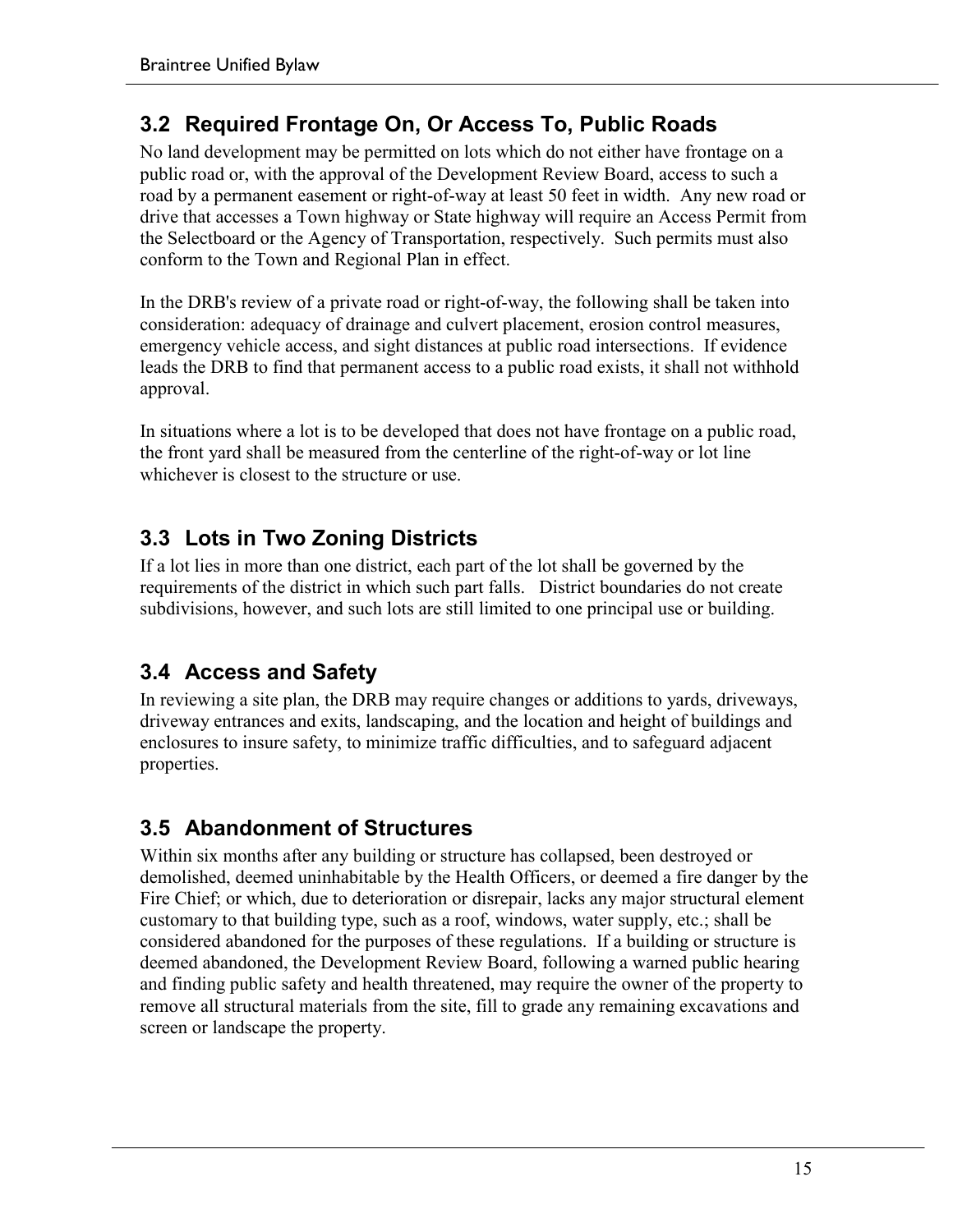## **3.6 Minimum Off-Street Parking Requirements**

No land, building, or structure shall be used or substantially changed in use unless there is provided off street parking that meets the applicable minimum standard set forth below. All non-residential parking lots shall require Site Plan Approval from the DRB prior to issuance of an Administrative Permit.

Required parking facilities shall be located on the same lot as the building or other use which they serve, but may be located elsewhere, subject to approval of the DRB. In the case of mixed uses occupying the same building or lot, the total requirements for offstreet parking areas shall be the sum of the standards for the various uses computed separately. All parking areas for commercial or industrial uses shall be landscaped or screened where highly visible from a public road or adjacent to a residential use or structure. Required spaces are:

- 1. Residential two parking spaces per dwelling unit.
- 2. Places of public assembly (including but not limited to community centers and religious institutions) - shall have one parking space for every three seats or rated capacity of the facility.
- 3. Commercial Uses shall have one parking space for every company-owned business vehicle and employee, plus one parking space for every two hundred square feet of floor area.
- 4. Industrial Uses shall have one parking space for every company owned business vehicle and employee.
- 5. Schools one parking space for every six students of the rated capacity of the school.

#### **3.6.1 Shared Parking**

Two or more uses may provide the required parking in a common parking lot if the total number of spaces available meets the combined parking needs, and an easement or an agreement is provided which sets forth the terms for the availability, construction, repair and maintenance of the shared lot. The total number of spaces required in a shared lot shall be reduced by the DRB under conditional use review if it can be demonstrated that the hours of peak parking need are different in each use.

#### **3.7 More than One Principal Building Per Lot**

With the exception of Planned Unit Developments, no more than two principal buildings may be placed on a lot unless such buildings and any buildings accessory to such principal buildings are positioned such that the lot is able to be subdivided into two separate and



primary or predominant use is conducted. See below:

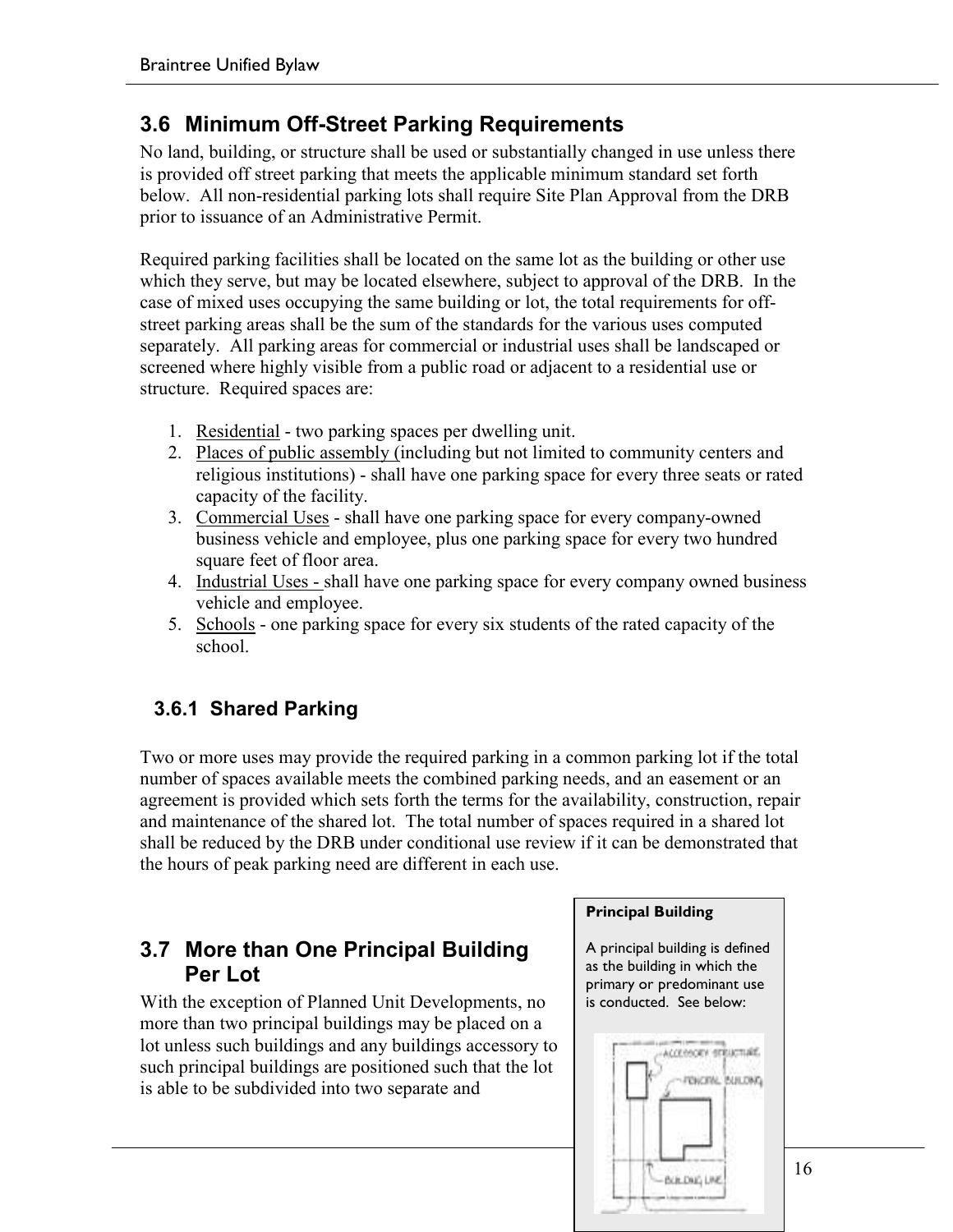individual lots, both lots and their respective uses conforming to all applicable provisions of this Bylaw.

## **3.8 Protection of Home Occupations**

Vermont law and this Bylaw provide the right of a resident to use a minor portion of the dwelling for an occupation which is customary in a residential area and does not change the character of the area. An Administrative Permit for a home occupation shall be granted by the Administrative Officer upon meeting all of the following standards:

#### **Home Occupations vs. Home Enterprise**

While state Statute requires that home occupations be allowed, it does not do so for home occupations that have grown beyond the criteria listed in 3.8 of this ordinance.

To allow for the growth of home occupations, the Braintree Unified Bylaw has a category called "Home Enterprise" (see 6.10.4). All Home Enterprises are a conditional use and therefore require review from the DRB.

**A permit is required for home occupations.** See the AO for more information.

- 1. The conduct of the home occupation is clearly secondary to the residential use of the premises;
- 2. The home occupation is conducted by the resident at the residence and does not involve more than two full-time equivalent persons on the site other than the residents of the home;
- 3. Automobile or truck traffic resulting from the occupation will not be at a volume substantially greater that would normally be anticipated for a residential use;
- 4. The occupation is carried on wholly within a minor portion of the building (less than 50 % of total living area) or within an accessory building or structure; and
- 5. Other than is incidental to a residential use, exterior storage of equipment or materials visible to the traveling public and exterior indicators of the home occupation or obvious variations from the residential character of the principal use shall not be permitted, excepting the permissible sign and temporary exterior displays of items for sale outside of the right-of-way during business hours.

As defined in this Bylaw in section 9, Home Occupations and Home Enterprises are not the same. Home Enterprises are subject to greater regulation and are a conditional use. See section 6.10.4 for those requirements.

## **3.9 Outdoor Lighting**

As part of its review, the Development Review Board shall evalute the effects of outdoor lighting on the site and neighboring properties. All lights shall be directed so light is directed downwards and not into the night sky. Lighting shall be directed towards the property. Lighting shall be placed to avoid glare or to create a traffic hazard. Lighting shall be at a level consistent with the character of the neighborhood. Any person seeking to increase or otherwise modify the level of outdoor lighting for a non-residential use shall first/ obtain an Administrative Permit.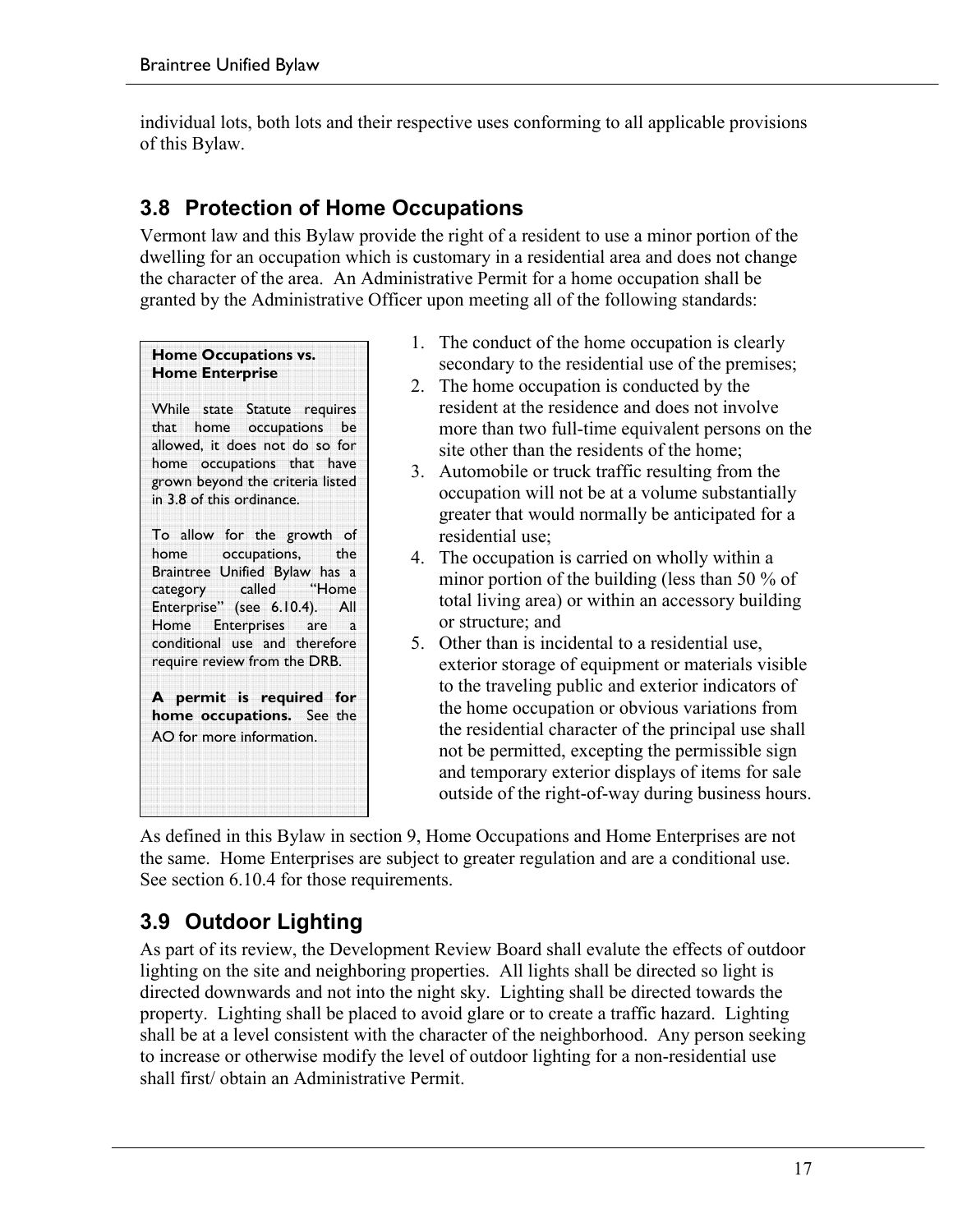## **3.10 Outdoor Signs**

#### **3.10.1 Sign Permit Requirement**

An Administrative Permit is required for erection of an outdoor sign. Applications shall be submitted to the Administrative Officer and shall include such additional information as the Administrative Officer requires.

Some signs may require conditional use approval; see section 6.10.7 for more information.

#### **3.10.2 Sign Standards**

No sign shall be permitted in the Town unless it is in conformance with the following standards:

- 1. All signs must be well constructed and maintained in good repair and stable condition.
- 2. For home occupations or home enterprises, one sign of not more than six (6) square feet in area is permitted on the premises.
- 3. One temporary sign, not exceeding six (6) square feet in area, is permitted for advertising the sale, rental or improvement of the premises on which it is **located**
- 4. Professional and business office buildings are limited to two (2) signs of not more than twelve (12) square feet in area for each building, and name plates of not more than two (2) square feet for each separate office.
- 5. The total area of the signs for each building is limited to the area computed by the ratio:
	- a. Permitted Uses 1.5 square feet of sign area is allowed for every 1.0 linear feet of building frontage as measured from end to end across that portion of the building which faces a road or other public way. If a building either does not face a road or has public access from two roads, then the frontage will be measured across the face of the building which contains the main entrance.
	- b. Conditional Uses Signs for Conditional Uses shall be sized so as to be consistent with the nature and purpose of the zone in which the use is located.

Notwithstanding the above ratio, the total area of all signs permitted for a principal commercial building shall not exceed one hundred (100) square feet. No building may have more than one (1) freestanding sign. No freestanding sign may contain more than forty (40) square feet of sign area. No freestanding sign may be more than twenty (20) feet above average grade, nor less than ten (10) feet from any property line.

The total area of all building signs per building may not exceed sixty (60) square feet. No building sign may extend above the eaves of that part and side of the building to which the sign is attached. No projecting sign and supporting structure shall be less than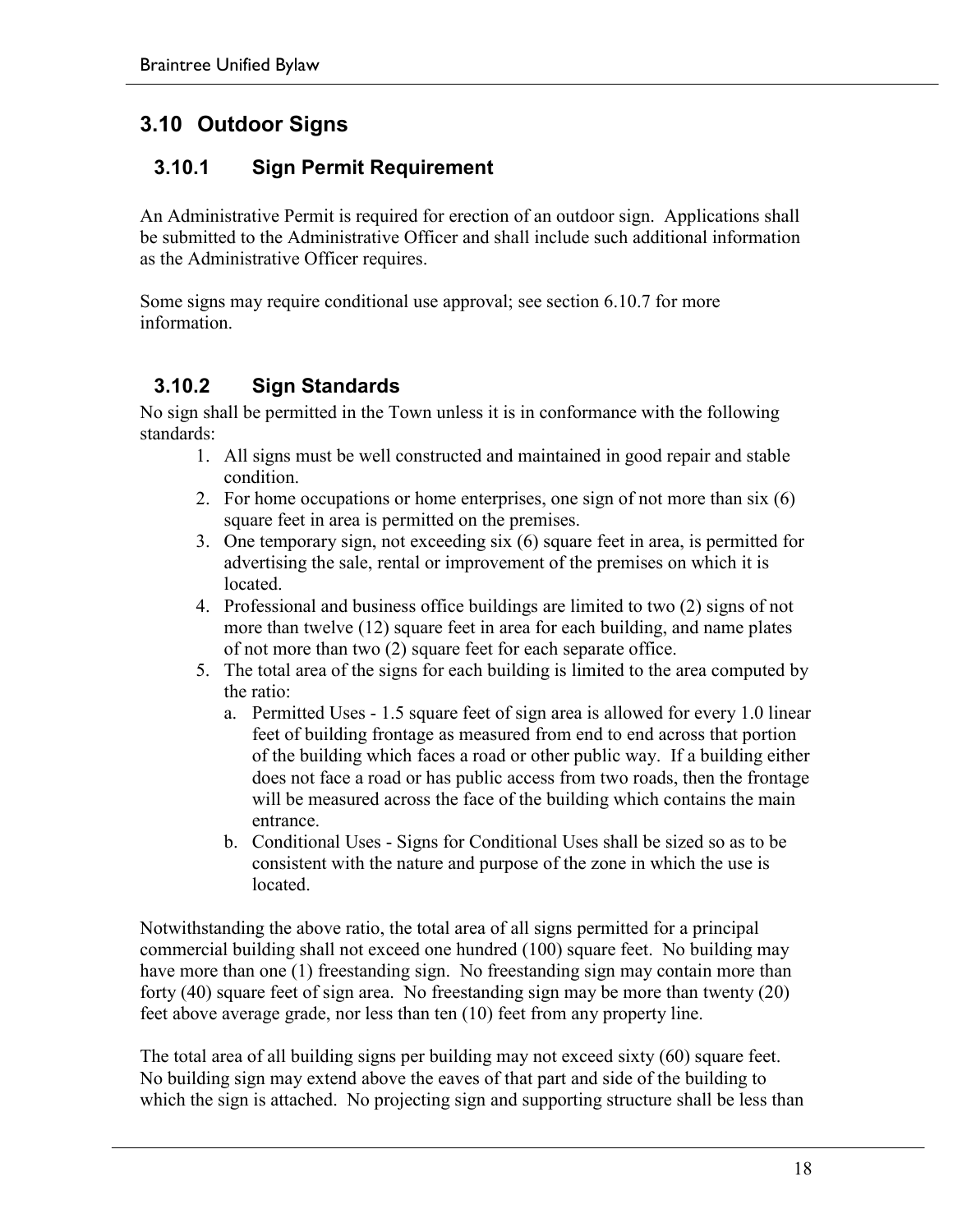eleven (11) feet above walking levels or project more than five 5) feet out from a building.

All signs shall be subject to the following additional conditions:

- 1. No sign shall be permitted which prevents a clear and unobstructed view of official signs and approaching or merging traffic.
- 2. No sign shall be permitted which appears to direct the movement of traffic or which interferes with, imitates or resembles any official traffic, directional or route sign, signal or device.
- 3. No lighting of signs shall be permitted unless such lighting is shielded from the public to prevent glare or intensity that may cause a hazard.
- 4. No sign shall contain any moving parts, nor contain or be illuminated internally, flashing, moving or intermittent light.
- 5. No sign shall contain any fluorescent type of paint or finish.
- 6. No sign shall be allowed which is not on the premises of the activity served by the sign.

## **3.10.3 Existing Signs**

Nothing within this Bylaw shall require any change to signs existing prior to the effective date of this Unified Development Bylaw. Any existing sign, which is removed because the sign no longer advertises the products or services of the establishment, may only be replaced by conforming sign or signs.

#### **3.10.4 Exempt Signs**

The following signs shall be exempt from requiring a Building Permit or Conditional Use approval:

- Signs erected, maintained or administered by the Town of Braintree or the State of Vermont under Title 10, Chapter 21, whether maintained at private or public expense;
- Signs less than two (2) square feet in area, without advertising, displayed for the direction, instruction or convenience of the public, including signs which identify rest rooms, entrances and exits, hours and days of business, posted areas for "No Hunting" or "No Trespassing" or the like, provided such signs are on the premises of the activity served by such a sign.

## **3.11 Accessory Apartment**

An accessory dwelling unit that is located within or adjacent to an owner occupied single family dwelling shall be a permitted use. An accessory dwelling unit shall be defined as efficiency or one-bedroom apartment, located within or appurtenant to an owneroccupied single-family dwelling, that is clearly subordinate to a single-family dwelling, and has facilities and provisions for independent living, including sleeping, food preparation, and sanitation, provided there is compliance with all the following:

1. The property has sufficient wastewater capacity.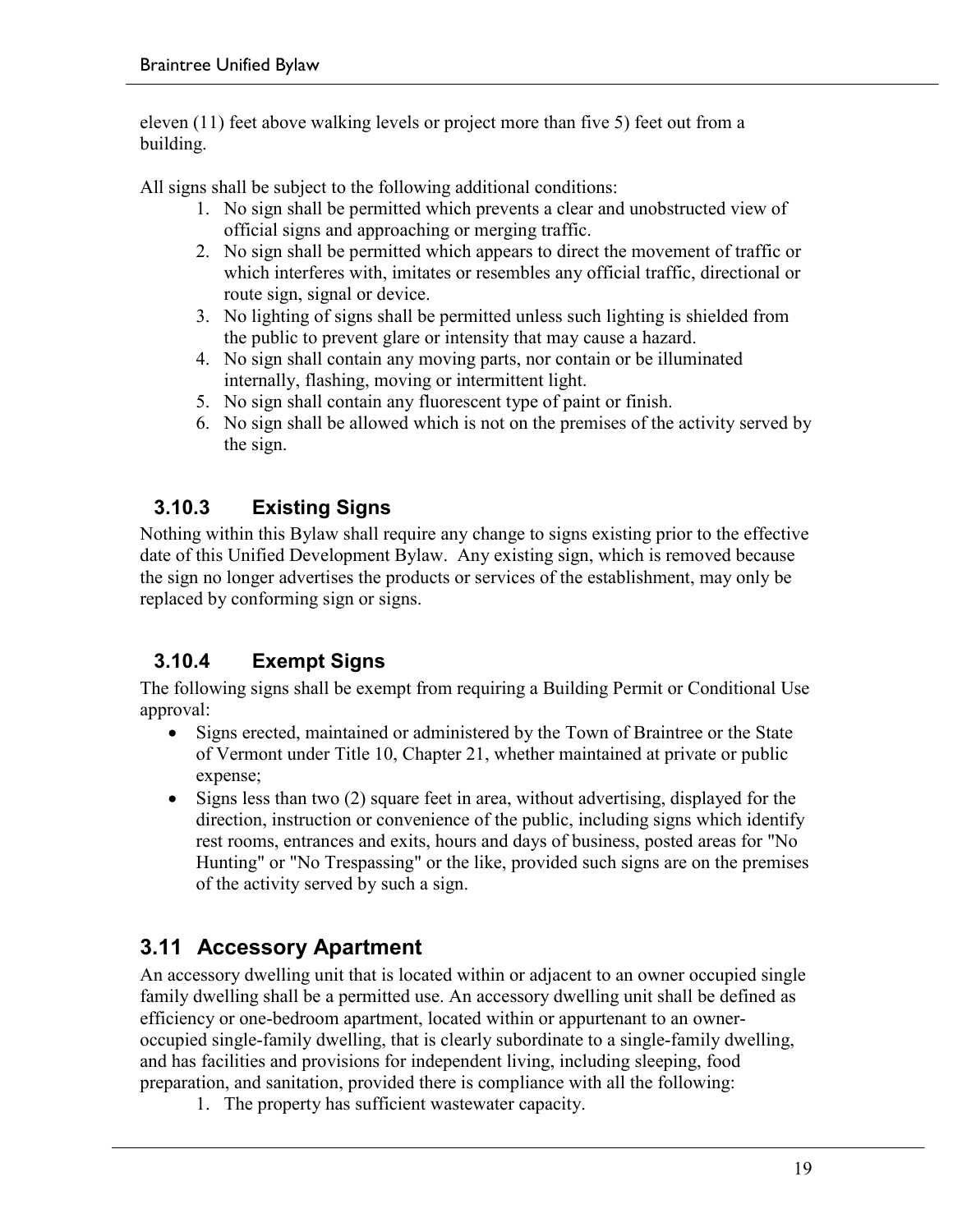- 2. The unit does not exceed 30 percent of the total habitable floor area of the single-family dwelling.
- 3. Applicable setback, coverage, and parking requirements specified in the Bylaws are met.

## **3.12 Equal Treatment of Housing and Mobile Home Parks**

This Bylaw shall not have the effect of excluding mobile homes, modular housing, or other forms of housing except as they may be excluded by the same terms and conditions of conventional housing. This Bylaw shall not have the effect of excluding mobile home parks, as defined in accordance with current Vermont statutes.

## **3.13 Wetlands**

Proposals for a land development within 100 feet of a Vermont regulated wetland, as shown on the Advisory Map, shall be designed to provide for adequate setbacks, which shall be determined in consultation with the Vermont Agency of Natural Resources using standard wetland values. Applicants may be required to hire a qualified person to perform a wetland delineation in accordance with Vermont standards.

## **3.14 Stream Buffer Requirements**

No structures shall be allowed within 50 feet of the top of the bank of designated permanent streams, except those that by their nature must be located near streams. No ground disturbance is allowed within 35 feet, excepting that incidental to bridge or culvert construction, or permitted bank stabilization. This provision shall apply to all rivers and streams that appear on USGS topographical maps.

## **3.15 Emergency Services**

Land development shall be designed to ensure adequate provision of facilities necessary for emergency services. Access drives shall be designed to safely accommodate emergency vehicles. Fire ponds and/or dry hydrants may be required when determined necessary for water supply by the Randolph Fire Department.

## **3.16 Ancient Roads and Trails**

Development shall not result in an undue adverse impact on ancient roads or trails that appear on the highway map certified annually to VTrans by the Selectboard.

## **3.17 Road and Access Requirements**

All new roads, rights-of-way or access points must be designed as specified in the Braintree Road Specifications.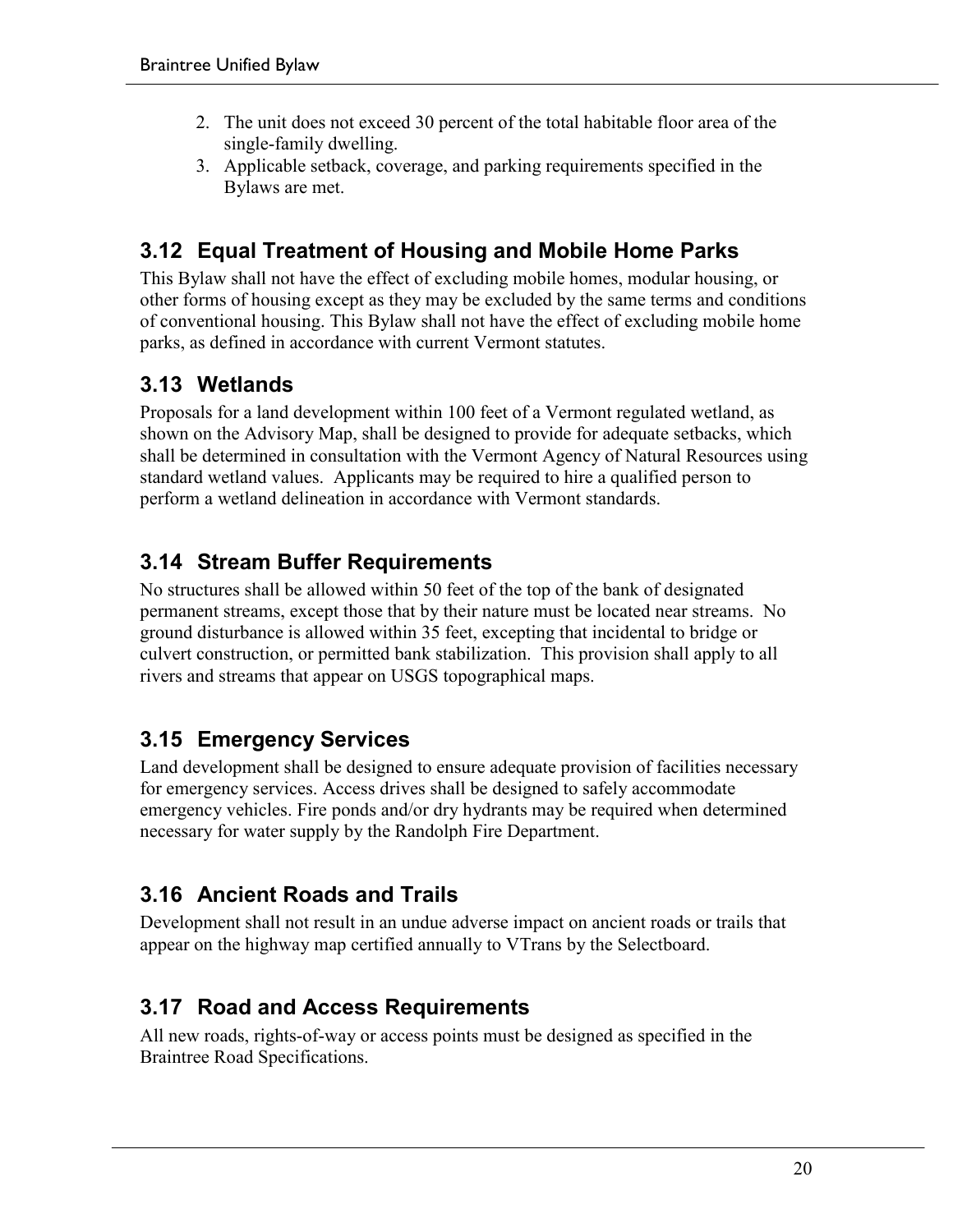## **3.18 Effect of Road**

When a lot is divided by a state or municipal highway that existed on the date of adoption of this Bylaw, or when a lot is divided by surface waters with a drainage area of greater than ten square miles, then that lot will be treated as previously subdivided under this Bylaw.

## **3.19 Junkyards**

All junkyards are required to obtain a license to operate, establish or maintain a junkyard from the State of Vermont. The procedures for obtaining a junkyard license from the State of Vermont are those specified in 24 V.S.A. §§2261-2264, as from time to time amended.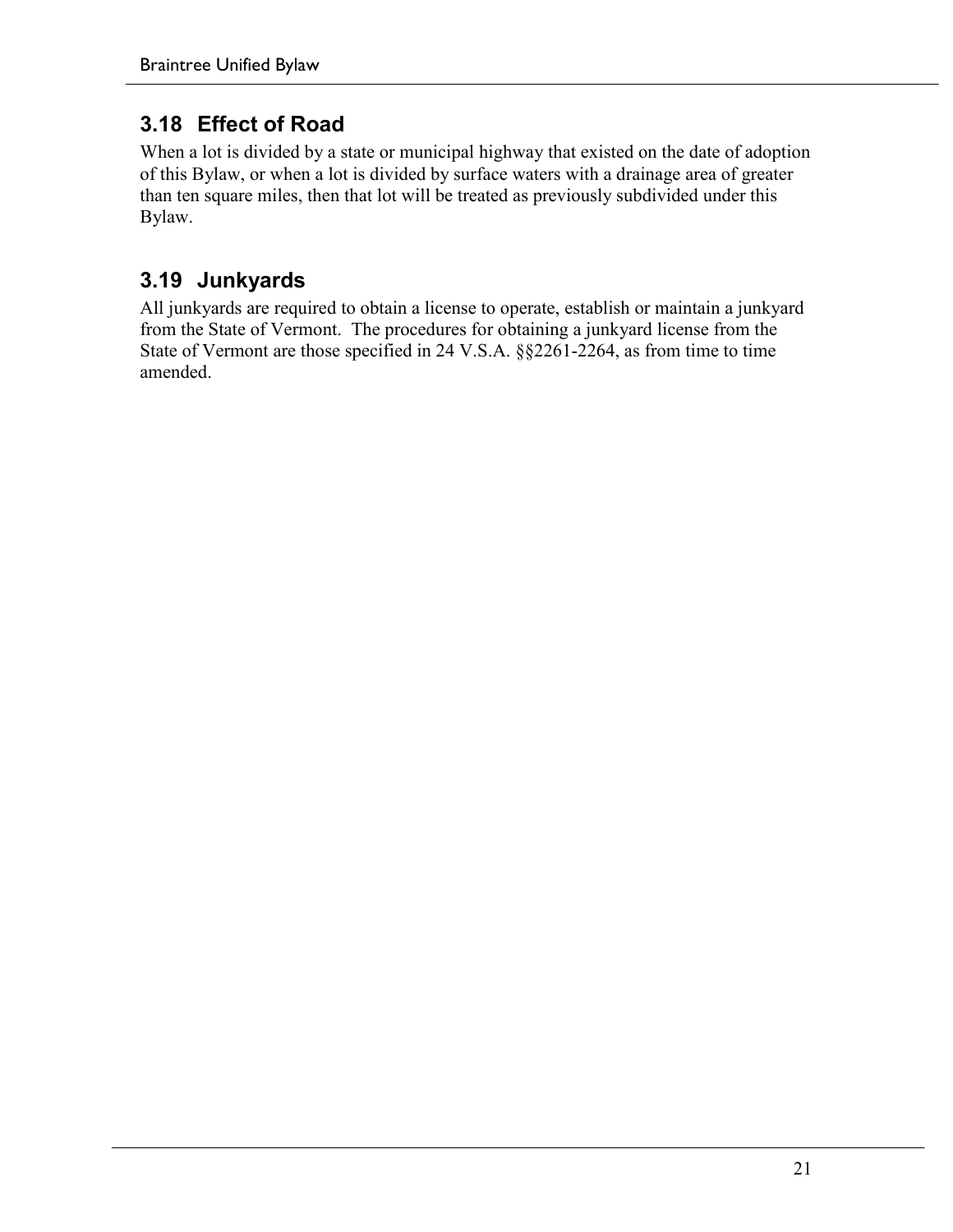## **4. Districts and Their Uses**

## **4.1 Establishment of Zoning Districts and Map**

For the purposes of this Bylaw, the following Districts are hereby established within the Town.

- Conservation District
- Rural District I
- Rural District II
- Village District
- Rural Scenic
- Flood Hazard Area Overlay District

## **4.2 Boundaries and Purposes of Districts**

Districts are created to further the purposes established for them in the Town Plan. The areas and boundaries of the Districts are established as described below and shown on the Official Zoning District Map for the Town of Braintree signed by the Selectboard upon adoption and stamped with the seal of the Town Clerk, which is hereby designated and made a part of this Bylaw. This map shall remain on file with the Town and smaller copies may be made.

## **4.3 Interpretation of District Boundaries**

If uncertainty exists with respect to the boundary of any district, the location of such boundary shall be first determined by the Administrative Officer. If the Administrative Officer cannot make such a determination, or if the applicant is not satisfied with the decision, the matter shall be referred to the Development Review Board. In making such determination, the Development Review Board may require the applicant to submit additional information. As guidance for use in their determination, district boundaries shall normally coincide with property lines, centerlines of roads, centerlines of water courses, or specific distances from such, unless otherwise noted.

## **4.3.1 Interpretation within the Flood Hazard Overlay District**

If uncertainty exists with respect to the boundaries of the Special Flood Hazard Area or the floodway, the location of the boundary shall be determined by the Administrative Officer (AO). If the applicant disagrees with the determination made by the AO, a Letter of Map Amendment from FEMA shall constitute proof.

If uncertainty exists with respect to the boundaries of the Fluvial Erosion Hazard Zone, the location of the boundary shall be determined by the AO. If the applicant disagrees with the determination made by the AO, a letter of determination from the Vermont Agency of Natural Resources shall constitute proof.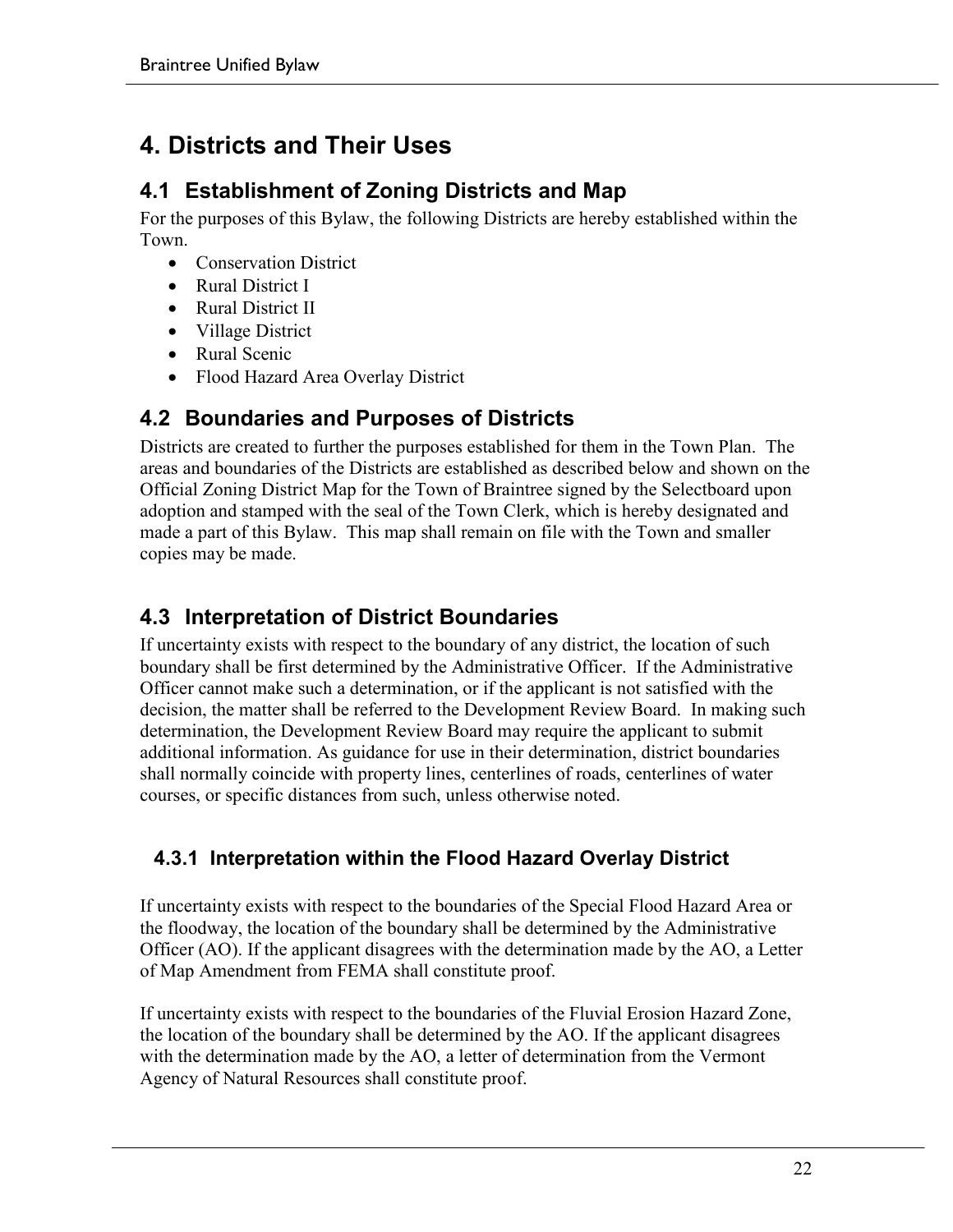#### **4.4 Dimensional Standards, Permitted and Conditional Uses by District**

Various uses requiring an Administrative Permit, or Conditional Use Approval in addition to a permit, are listed below for each district. If a use is not listed, or exempted under 2.2, it is prohibited. Dimensional requirements must be met unless a waiver is granted. Waivers cannot be granted on types of use. Means for measurements are covered in Chapter 8 of this document.

| <b>Dimensional Standards by District</b> |                           |             |                   |                       |                 |                                   |                |
|------------------------------------------|---------------------------|-------------|-------------------|-----------------------|-----------------|-----------------------------------|----------------|
|                                          | <b>Set Back</b>           |             |                   | <b>Minimum</b><br>Lot | Frontage<br>Lot | <b>Maximum</b><br><b>Building</b> | <b>Maximum</b> |
|                                          | <b>Front</b><br><b>in</b> | Rear<br>in. | <b>Side</b><br>in | <b>Size</b>           | Width           | Height                            | Coverage       |
| Zone                                     | feet                      | feet        | feet              | in acres              | in feet         | in feet                           | % of lot       |
| Village**                                | 40/60                     | 50          | 20                | 0.5/1                 | 100/200         | 40                                | 20%            |
| Rural I                                  | 40                        | 50          | 20                | 10                    | 300             | 40                                | 10%            |
| Rural II                                 | 40                        | 50          | 20                | $\overline{2}$        | 150             | 40                                | 20%            |
| <b>Rural Scenic</b>                      | 70                        | 50          | 20                | 10                    | 300             | 40                                | 10%            |
| Conservation                             | 70                        | 200         | 150               | 25                    | 400             | 35                                | 1%             |
| <b>Flood Plain</b><br>Overlay            | 70                        | 50          | 50                | 2                     | 300             | 45                                | 15%            |

## **4.5 Conservation District - "CON"**

#### **4.5.1 District Purpose**

It is the goal of this Bylaw to provide for the conservation of certain natural areas that have been identified as relatively undisturbed, consisting of large tracts of quality timber and serving as home for a variety of wildlife. Such areas of the community are currently not serviced and lack such facilities as roads and utilities. Generally sub-soil and slope conditions within these areas impose great limitations on extensive development. In order to provide a fair level of community services within these areas, large amounts of public investment would be necessary. These lands should be developed at very low densities because the physical limitations in these areas are so great and difficult to overcome. Only those land uses that will not adversely affect the environmental quality of these areas should be allowed. These areas are delineated on the official zoning district map.

#### **4.5.2 Permitted Uses in the Conservation District**

The following uses may be permitted upon issuance of an Administrative Permit by the Administrative Officer: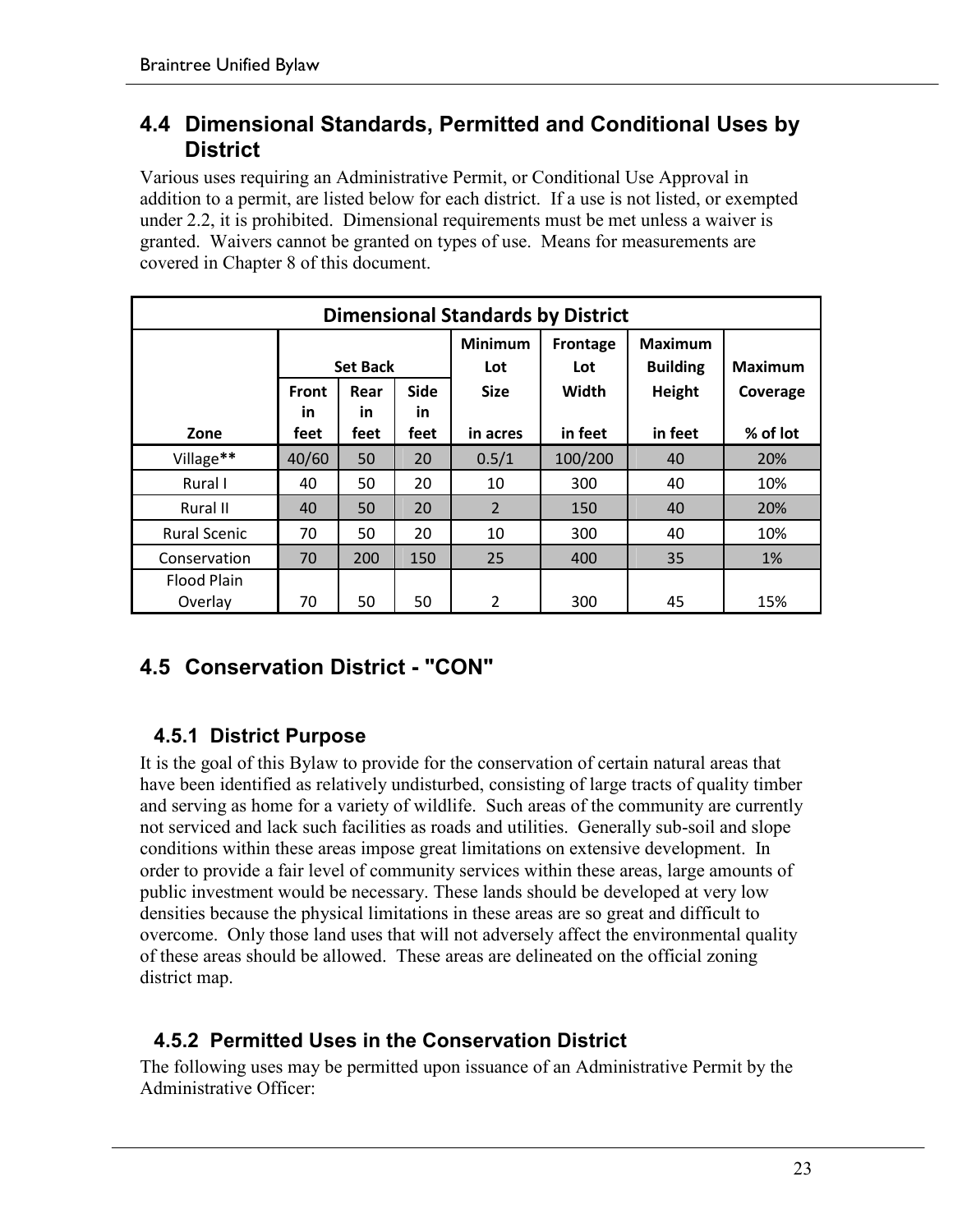- 1. Seasonal shelters (i.e. camp)
- 2. One family dwellings
- 3. Accessory structures or uses
- 4. Wildlife refuges
- 5. Outdoor signs (see Section 3.10)
- 6. Home occupations (see Section 3.8)

#### **4.5.3 Conditional Uses in the Conservation District**

The following uses are permitted uses upon granting Conditional Use Approval by the Development Review Board and issuance of an Administrative Permit by the Administrative Officer:

- 1. Public and private utilities
- 2. Public and private outdoor recreation
- 3. Bed and breakfasts
- 4. Home enterprises (see Section 6.10.4)
- 5. Wireless communications facilities (see Section 6.10.5)
- 6. Special outdoor signs (see Section 6.10.7)
- 7. Planned Residential Development (PRD) (see Section 6.11)

8. Other uses upon the determination by the Board that such use is of the same general character to other uses in the District, is consistent with the purposes of the District, and is compatible with adjoining land uses.

#### **4.5.4 Land, Area and Structural Requirements in the Conservation District**

The following requirements apply to all development within the Conservation District unless specifically exempted in section 2.2.

- 1. Lot area minimum 25 acres
- 2. Frontage or lot width minimum 400 feet
- 3. Front setback minimum 70 feet
- 4. Rear setback minimum 200 feet
- 5. Side setback minimum 150 feet
- 6. Lot depth minimum 800 feet
- 7. Coverage maximum 1%
- 8. Building height maximum 40 feet with no limit for agricultural use.
- 9. General regulations as set forth in Section 3.

## **4.6 Rural District I - "RD-I"**

This area includes those lands which exhibit limitations for development based principally on physical criteria, such as steeper slopes, typically more shallow soils or poor drainage characteristics. Access and proximity to existing utility services is limited or non-existent in these areas.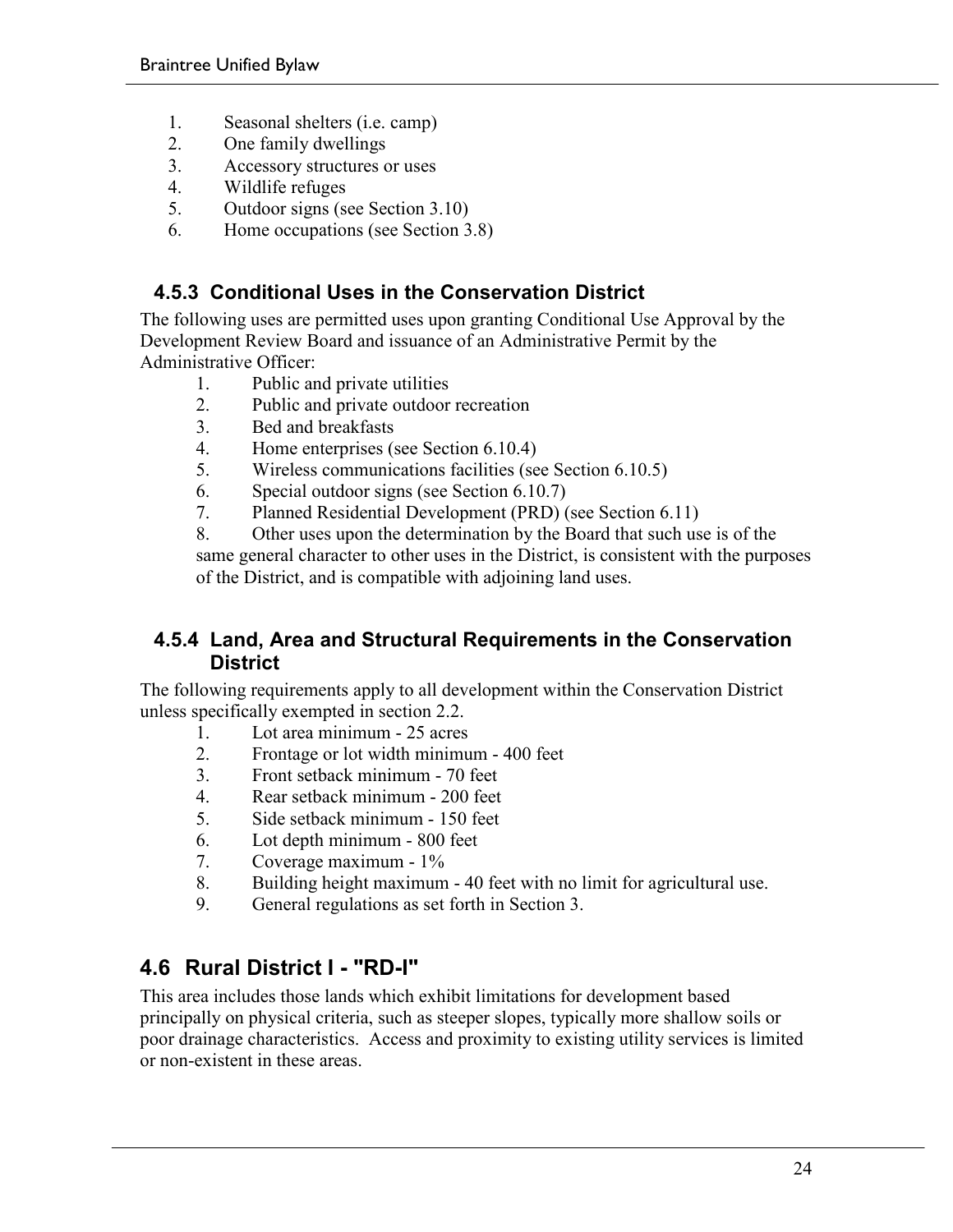Based upon the physical limitations of the land and the ability of Braintree to provide high levels of service at reasonable costs, particularly road maintenance, residential development should occur at low densities in these areas. Industrial and commercial uses are not permitted. Non-intensive land uses such as agriculture, forestry, low-density residential development, and outdoor recreation are allowed in this area. These areas are delineated on the official zoning district map.

## **4.6.1 Permitted Uses in Rural District I**

The following uses may be permitted upon the issuance of an Administrative Permit by the Administrative Officer:

- 1. Seasonal shelters (i.e. camp)
- 2. One family dwellings
- 3. Two family dwellings
- 4. Wildlife refuges
- 5. Outdoor signs (see Section 3.10)
- 6. Accessory structures or uses
- 7. Home occupations (see Section 3.8)

#### **4.6.2 Conditional Uses in Rural District I**

The following uses are permitted uses upon granting Conditional Use Approval by the Development Review Board and issuance of an Administrative Permit by the Administrative Officer:

- 1. Public and private utilities
- 2. Public and private outdoor recreation
- 3. Bed and breakfasts
- 4. Quarrying, gravel and mineral extraction (see Section 6.10.6)
- 5. Home enterprises (see Section 6.10.4)
- 6. Public cemeteries
- 7. Special outdoor signs (see Section 6.10.7)
- 8. Wireless communications facilities (see Section 6.10.5)
- 9. Junkyards (see Section 6.10.2)
- 10. Planned Residential Development (PRD) (see Section 6.11)

11. Other uses upon the determination by the Board that such use is of the same general character to other uses in the District, is consistent with the purposes of the District, and is compatible with adjoining land uses.

#### **4.6.3 Land, Area and Structural Requirements in Rural District I**

The following requirements apply to all development within Rural District I unless specifically exempted in section 2.2.

- 1. Lot area minimum 10 acres
- 2. Frontage or lot width minimum 300 feet
- 3. Front setback minimum 40 feet
- 4. Rear setback minimum 50 feet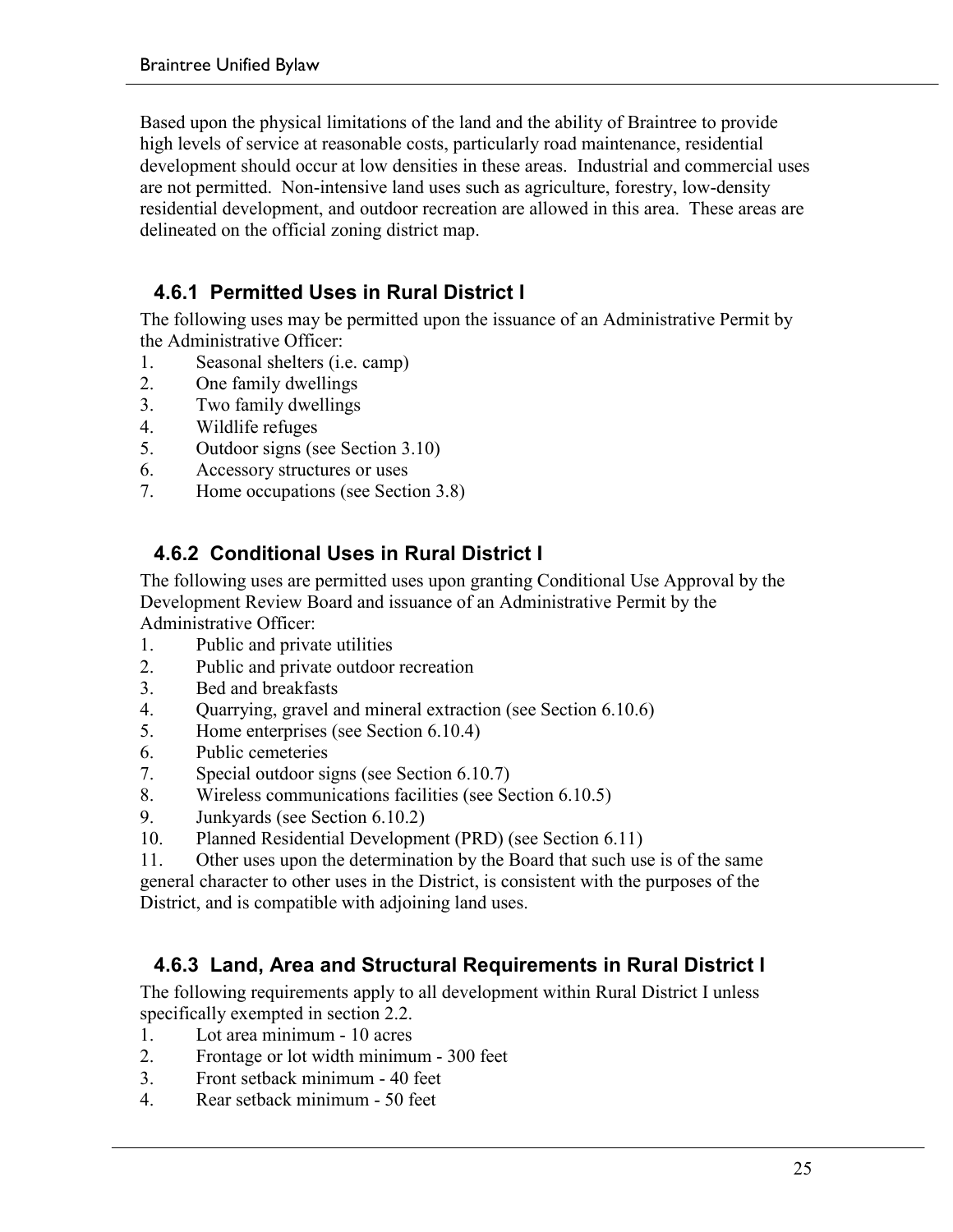- 5. Side setback minimum 20 feet
- 6. Coverage maximum 10%
- 7. Building height maximum 40 feet with no limit for agricultural use.
- 8. General regulations as set forth in Section 3 hereof.

## **4.7 Rural District II - "RD-II**

Much of the land in this District borders existing State and Town highways and generally features soil and slope conditions that will provide for easier installation of on-site wastewater facilities. Residential and other compatible and complementing uses are permitted in this area. This District is intended to house the majority of the community's permanent residents. These areas are delineated on the official zoning district map.

#### **4.7.1 Permitted Uses in the Rural District II**

The following uses may be permitted upon the issuance of an Administrative Permit by the Administrative Officer:

- 1. Seasonal shelters (i.e. camp)
- 2. One family dwellings
- 3. Two family dwellings
- 4. Accessory structures or uses
- 5. Outdoor signs (see Section 3.10)
- 6. Home occupations (see Section 3.8)

#### **4.7.2 Conditional Uses in the Rural District II**

The following uses are permitted uses upon granting Conditional Use Approval by the Development Review Board and issuance of an Administrative Permit by the Administrative Officer:

- 1. Public and private utilities
- 2. Public and private outdoor recreation
- 3. Bed and breakfasts
- 4. Multiple family dwellings
- 5. Public cemeteries
- 6. Quarrying, gravel, and mineral extraction (see Section 6.10.6)
- 7. Mobile home parks (see Section 6.10.3)
- 8. Medical clinics
- 9. Public or private schools
- 10. Retail stores
- 11. Religious institutions
- 12. Community centers or private clubs
- 13. Commercial uses
- 14. Light industries
- 15. Special outdoor signs (see Section 6.10.7)
- 16. Wireless communications facilities (see Section 6.10.5)
- 17. Home enterprises (see Section 6.10.4)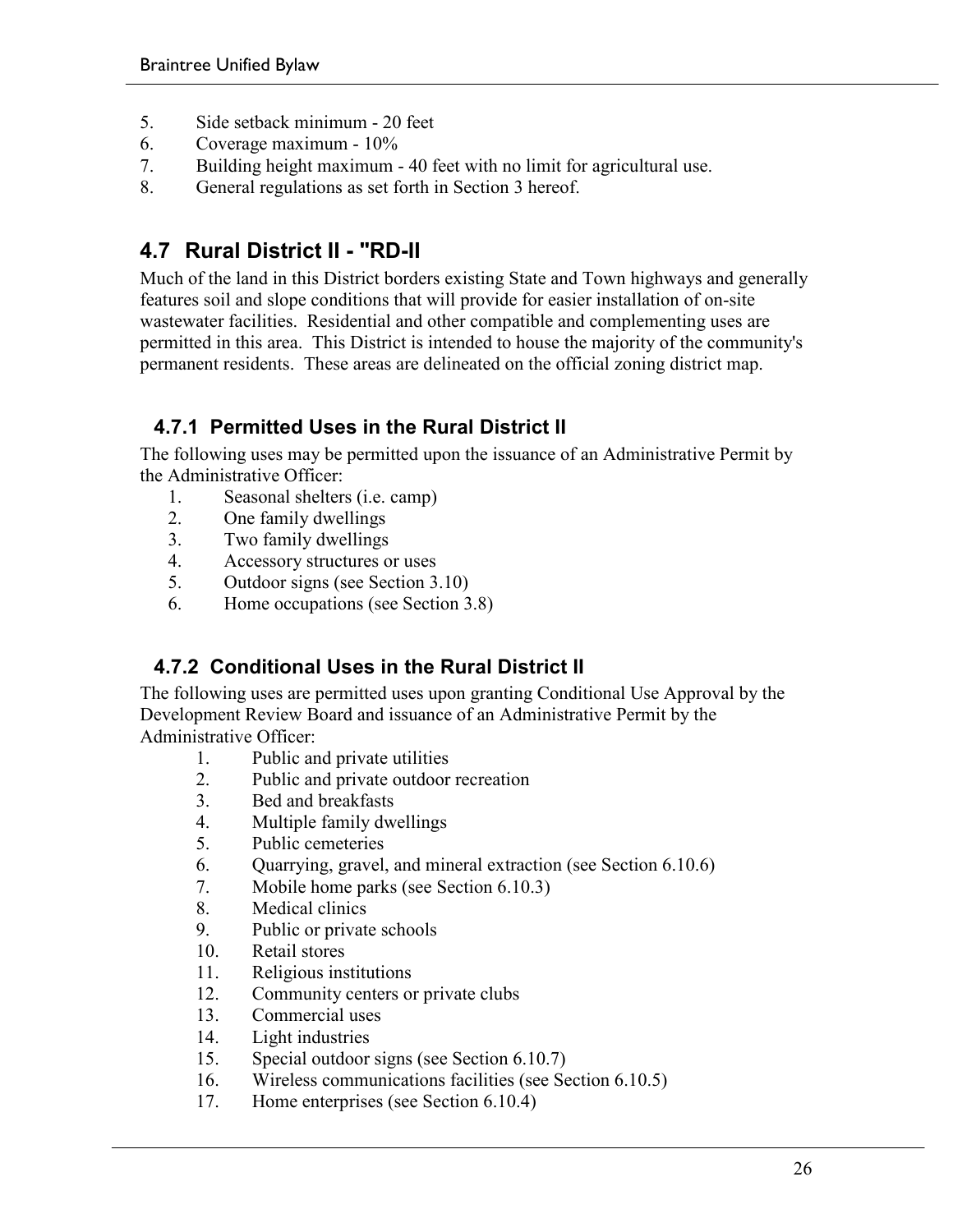- 18. Junkyards (see Section 6.10.2)
- 19. Planned Residential Development (PRD) (see Section 6.11)

20. Other uses upon the determination by the Board that such use is of the same general character to other uses in the District, is consistent with the purposes of the District, and is compatible with adjoining land uses.

#### **4.7.3 Land, Area and Structural Requirements in the Rural District II**

The following requirements apply to all development within Rural District II unless specifically exempted in section 2.2.

- 1. Lot area minimum 2 acres<br>2 Frontage or lot width minim
- 2. Frontage or lot width minimum 150 feet
- 3. Front setback minimum 40 feet
- 4. Rear setback minimum 50 feet
- 5. Side setback minimum 20 feet
- 6. Coverage maximum 20%
- 7. Building height maximum 45 feet with no limit for agricultural use.
- 8. General regulations as set forth in Section 3 hereof.

#### **4.8 Village District - "VIL"**

Braintree's three recognized village areas, West Braintree, Peth, and East Braintree, are the only existing high concentration settlement areas in Braintree. In order to preserve the existing residential character of these areas and prohibit inappropriate development and rising municipal costs, a higher density standard has been established. Residential buildings or activities are the only permitted uses, however many public and private uses are conditionally permitted. These areas are delineated on the official zoning district map.

#### **4.8.1 Permitted Uses within the Village District**

The following uses may be permitted upon the issuance of an Administrative Permit by the Administrative Officer:

- 1. One family dwellings
- 2. Two family dwellings
- 3. Accessory structures or uses
- 4. Outdoor signs (see Section 3.10))
- 5. Home occupations (see Section 3.8)

#### **4.8.2 Conditional Uses within the Village District**

The following uses are permitted upon granting Conditional Use Approval by the Development Review Board and the issuance of an Administrative Permit by the Administrative Officer:

- 1. Retail stores
- 2. Bed and breakfasts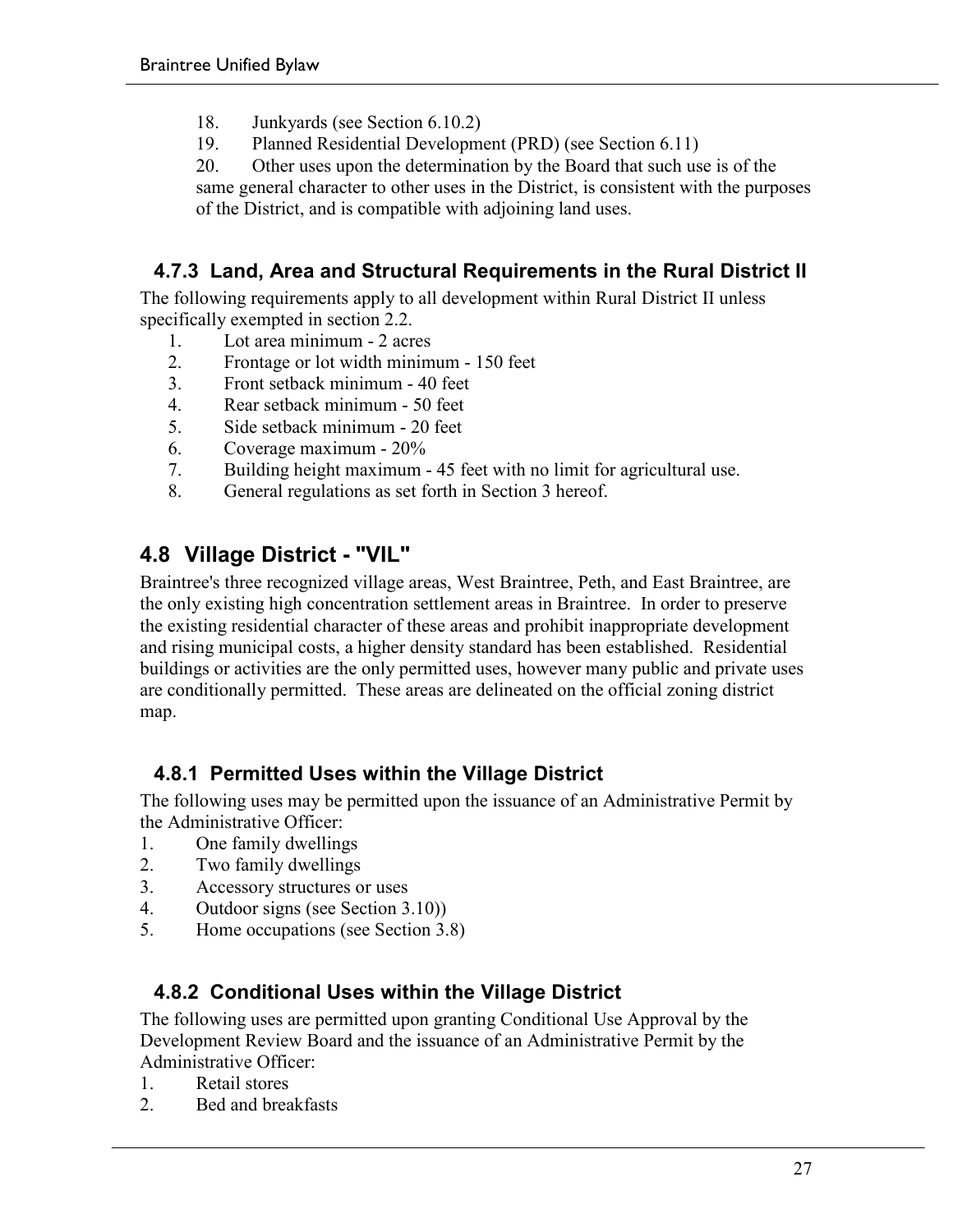- 3. Multiple family dwellings
- 4. Public cemeteries
- 5. Parking facilities
- 6. Medical clinic
- 7. School
- 8. Religious institutions
- 9. Community centers
- 10. Commercial uses
- 11. Light industries
- 12. Private clubs
- 13. Home enterprises (see Section 6.10.4)
- 14. Special outdoor signs (see Section 6.10.7)
- 16. Planned Residential Development (PRD) (see Section 6.11)
- 17. Other uses upon the determination by the Board that such use is of the same

general character to other uses in the District, is consistent with the purposes of the District, and is compatible with adjoining land uses

#### **4.8.3 Land, Area and Structural Requirements for Residential Use within the Village District**

- 1. Lot area minimum 20,000 square feet
- 2. Frontage or lot width minimum 100 feet
- 3. Front setback minimum 40 feet
- 4. Rear setback minimum 50 feet
- 5. Side setback minimum 20 feet
- 6. Coverage maximum 20%
- 7. Building height maximum 40 feet
- 8. General regulations as set forth in Section 3 hereof.

#### **4.8.4 Land Area & Structural Requirements for Non-Residential Use within the Village District**

- 1. Lot area minimum 1 acre
- 2. Frontage or lot width minimum 200 feet
- 3. Front setback minimum 60 feet
- 4. Rear setback minimum 50 feet
- 5. Side setback minimum 20 feet
- 6. Coverage maximum 20%
- 7. Building height maximum 40 feet
- 8. General regulations as set forth in Section 3 hereof.

## **4.9 Rural Scenic District - "RS"**

One of Braintree's most valuable resources is the exceptional scenic quality of some of its upland areas. The attractiveness of these areas is derived from and directly attributable to a variety of elements that make-up the land use patterns of the area. These factors, both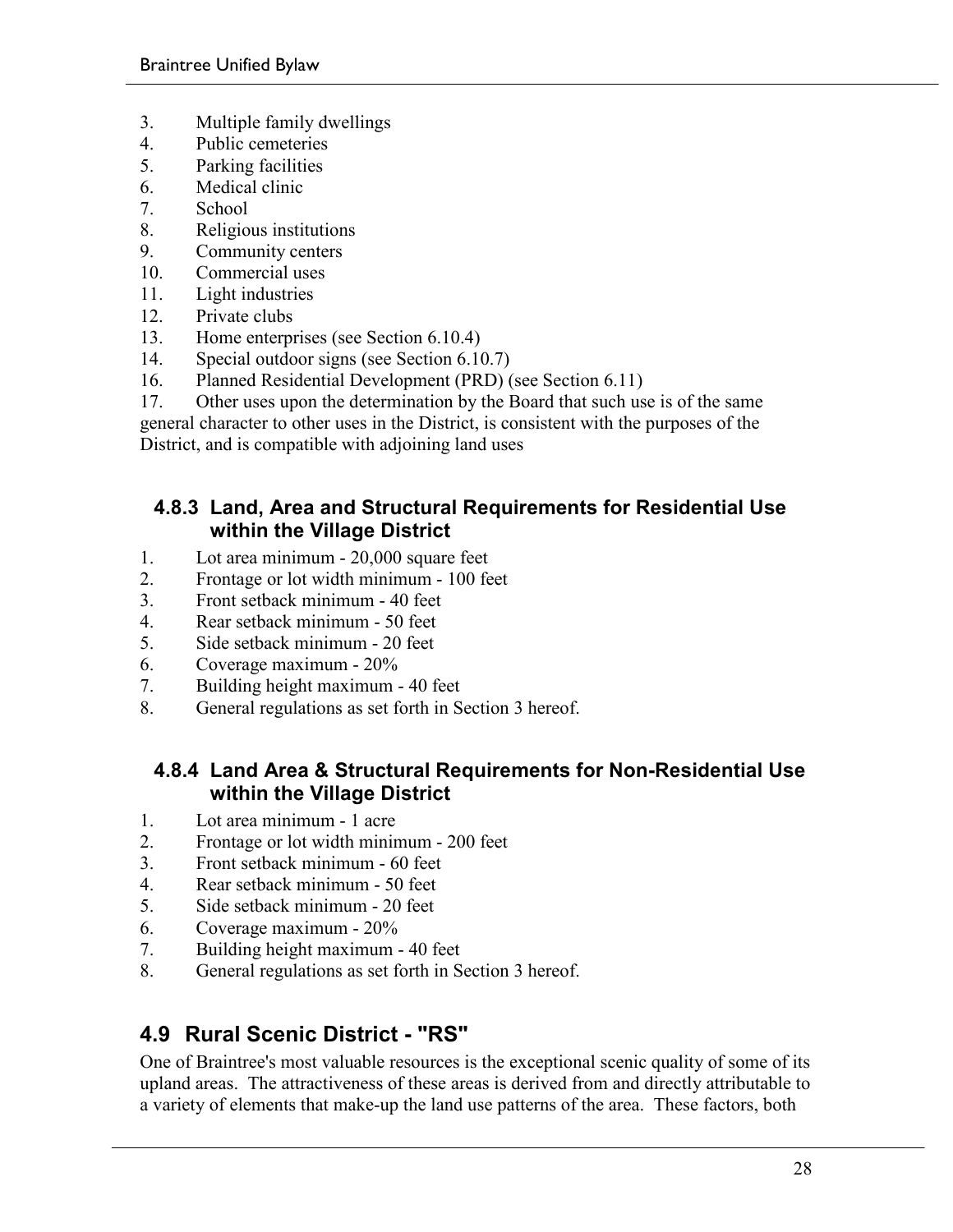natural and manmade, provide a rich visual experience for both residents and visitors in Braintree. Characteristics that comprise such scenic values include the mixed pattern of open spaces to wooded areas, the prominence of clear, unobstructed panoramic views of distant ridges and ravines and the non-intensive nature of the use of the land. Another integral element comprising the scenic features of this area is the type of roads and roadsides throughout the area. These byways consist of narrow gravel roadways with roadsides of diverse and contrasting features. These back road features, combined with sequence of openings and closings in the roadway canopy, provide an experience that is not obtainable in most areas.

Residential development in this area can only occur in a manner that serves to maintain or enhance the visual focus on important scenic features. This shall be accomplished through screening of aesthetically displeasing objects, the maintenance of visual diversity and contrast through the placement of structures which will not adversely modify the views to and from other areas. These areas are delineated on the official zoning district map.

## **4.9.1 Permitted Uses in the Rural Scenic District**

The following uses may be permitted upon the issuance of an Administrative Permit by the Administrative Officer:

- 1. Seasonal shelters (i.e. camp)
- 2. One family dwellings
- 3. Two family dwellings
- 4. Accessory structures or uses
- 5. Wildlife refuges
- 6. Outdoor signs (see Section 3.10.)
- 7. Home occupations (see Section 3.8)

#### **4.9.2 Conditional Uses in the Rural Scenic District**

The following uses are permitted uses upon granting Conditional Use Approval by the Development Review Board and issuance of an Administrative Permit by the Administrative Officer:

- 1. Public or private schools
- 2. Bed and breakfasts
- 3. Religious institutions
- 4. Community centers
- 5. Public cemeteries
- 6. Public and private recreation
- 7. Special outdoor signs (see Section 6.10.7)
- 8. Home enterprises (see Section 6.10.4)
- 9. Other uses upon the determination by the Board that such use is of the same general character to other uses in the District, is consistent with the purposes of the District, and is compatible with adjoining land uses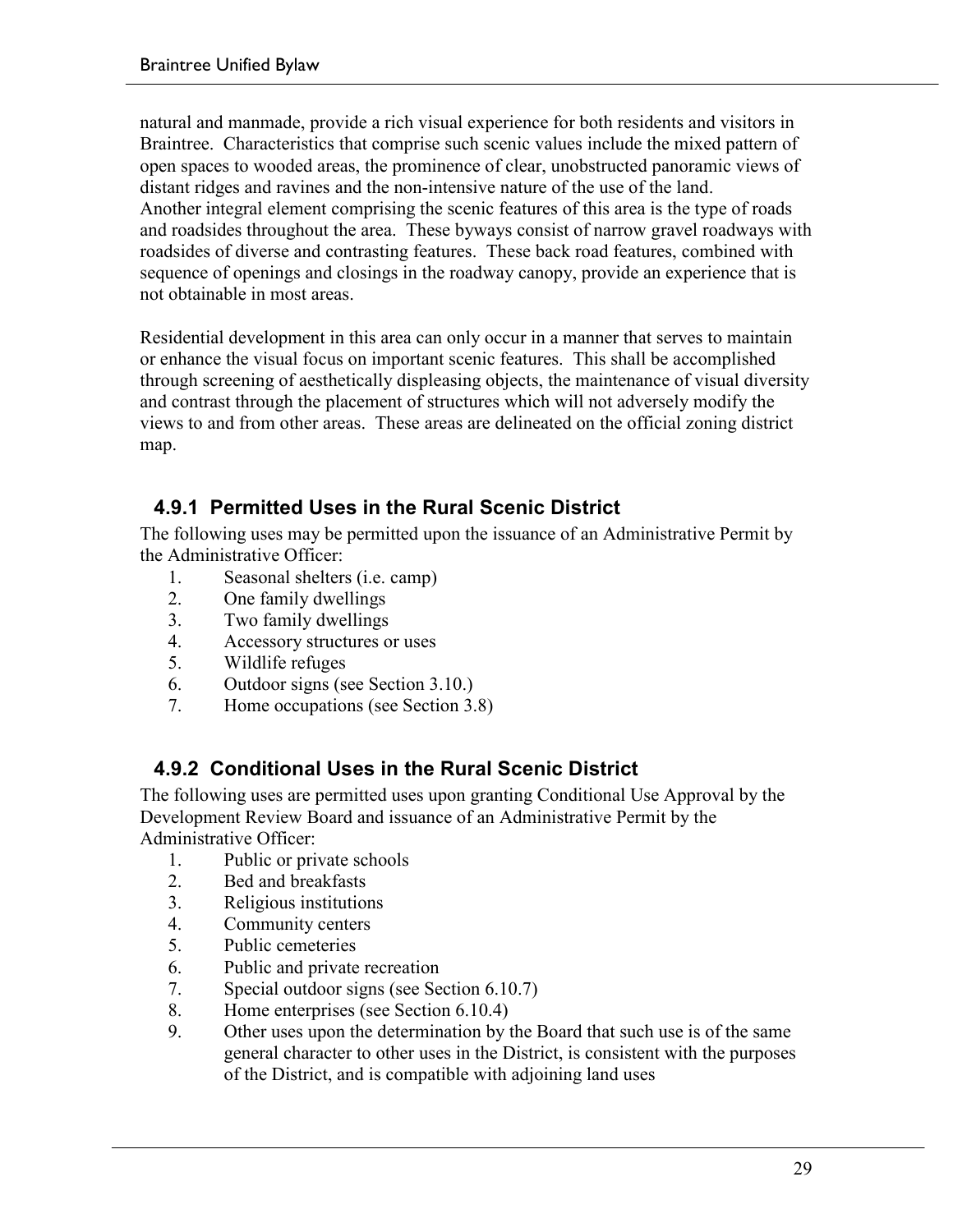#### **4.9.3 Land, Area and Structural Requirements in the Rural Scenic District**

- 1. Lot area minimum 10 acres
- 2. Frontage or lot width minimum 400 feet
- 3. Front setback minimum 70 feet
- 4. Rear setback minimum 50 feet
- 5. Side setback minimum 20 feet
- 6. Coverage maximum 10%
- 7. Building height maximum 40 feet with no limit for agricultural use.
- 8. General regulations as set forth in Section 3 hereof.

## **4.10 Floodplain Overlay District - "FLD"**

Adjacent to branches of the White River and its tributaries are lands subject to periodic flooding. Floodplains are unsuitable for development because of the high loss potential for life and property as well as the limited ability of septic systems to perform adequately during periods of high water. Only agriculture, recreation and open space uses are permitted in floodplains.

It is the purpose of this district to:

- 1. Implement the goals, policies, and recommendations in the current municipal plan;
- 2. Avoid and minimize the loss of life and property, the disruption of commerce, the impairment of the tax base, and the extraordinary public expenditures and demands on public services that result from flooding related inundation and erosion;
- 3. Ensure that the selection, design, creation, and use of development in hazard areas is reasonably safe and accomplished in a manner that is consistent with public wellbeing, does not impair stream equilibrium, flood plain services, or the stream corridor;
- 4. Manage all flood hazard areas designated pursuant to 10 V.S.A. Chapter 32 § 753, the municipal hazard mitigation plan; and make the Town of Braintree, its citizens, and businesses eligible for federal flood insurance, federal disaster recovery funds, and hazard mitigation funds as may be available.

#### **4.10.1 Permitted Uses in the Floodplain Overlay District**

The following development activities in the Special Flood Hazard area where outside of the floodway and outside of the Fluvial Erosion Hazard Zone, and meeting the Development Standards in Section VII, may be permitted upon the issuance of an Administrative Permit by the Administrative Officer:

- 1. Non-substantial improvements;
- 2. Accessory structures;
- 3. Building utilities;
- 4. At-grade parking for existing buildings;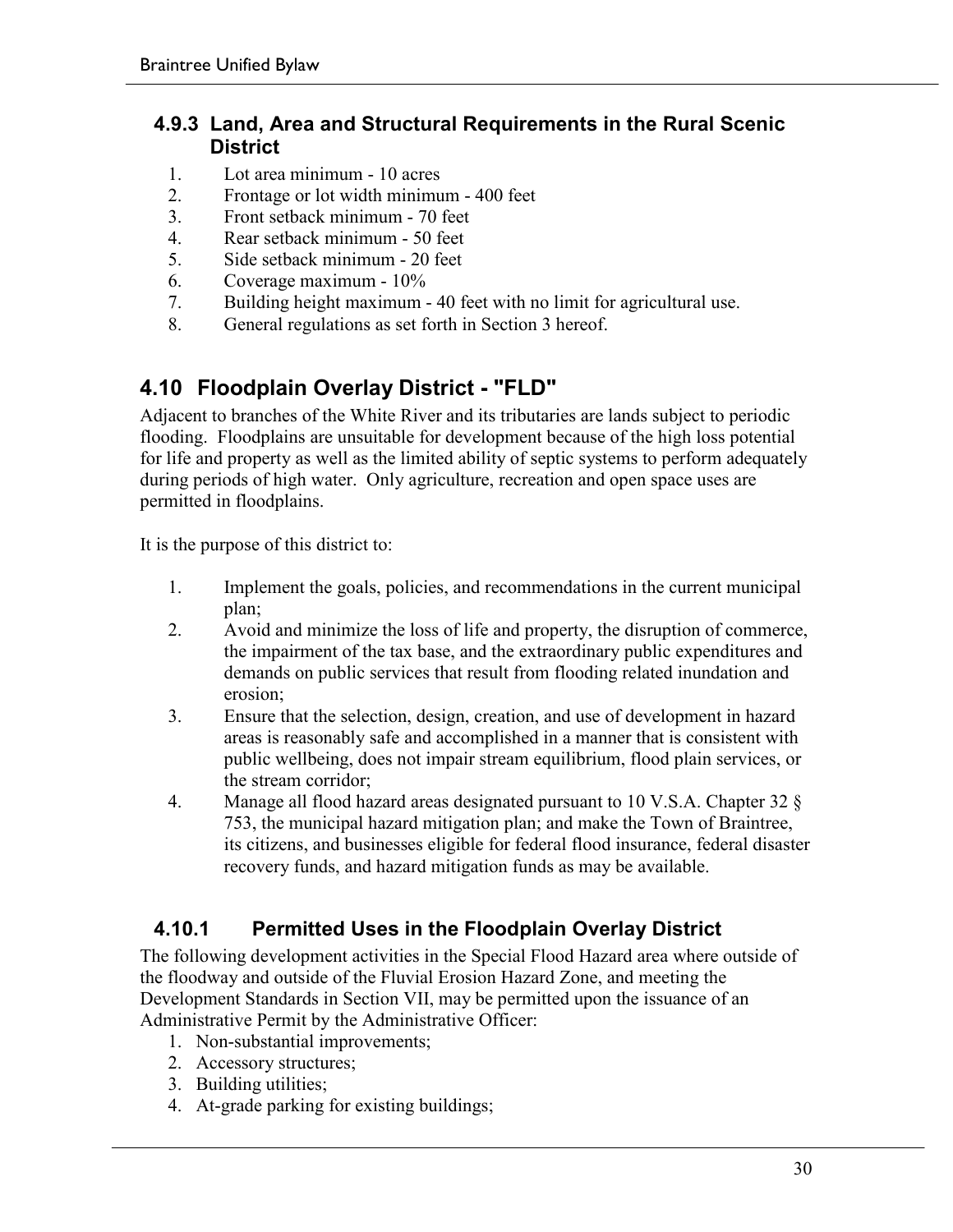- 5. Recreational vehicles; and
- 6. Wildlife refuges

#### **4.10.2 Conditional Uses in the Floodplain Overlay District**

The following uses are permitted uses upon granting Conditional Use Approval by the Development Review Board and the issuance of an Administrative Permit by the Administrative Officer:

- 1. Quarrying, gravel and mineral extraction (see Section 6.10.5)
- 2. Public and private outdoor recreation
- 3. Substantial improvement, elevation, relocation, or flood-proofing of existing structures;
- 4. New or replacement storage tanks for existing structures;
- 5. Improvements to existing structures in the floodway;
- 6. Grading, excavation; or the creation of a pond;
- 7. Improvements to existing roads;
- 8. Bridges, culverts, channel management activities, or public projects which are functionally dependent on stream access or stream crossing;
- 9. Public utilities;
- 10. Improvements to existing primary structures in the Fluvial Erosion Hazard Zone that do not expand the footprint of the existing structure more than 500 square feet;
- 11. Accessory structures in the Fluvial Erosion Hazard Zone, of 500 square feet or less, that represent a minimal investment;
- 12. Building utilities in the Fluvial Erosion Hazard Zone; and
- 13. At-grade parking for existing buildings in the Fluvial Erosion Hazard Zone.

#### **4.10.3 Land, Area and Structural Requirements in the Floodplain Overlay District**

- 1. Lot area minimum 2 acres
- 2. Frontage or lot width minimum 300 feet
- 3. Front setback minimum 70 feet
- 4. Rear setback minimum 50 feet
- 5. Side setback minimum 50 feet
- 6. Coverage maximum 15%
- 7. Building height maximum 40 feet with no limit for agricultural use.
- 8. General regulations as set forth in Section 3 hereof.

#### **4.10.4 Special Provisions within the Floodplain Overlay District**

#### **4.10.4.1 Warning of Disclaimer of Liability**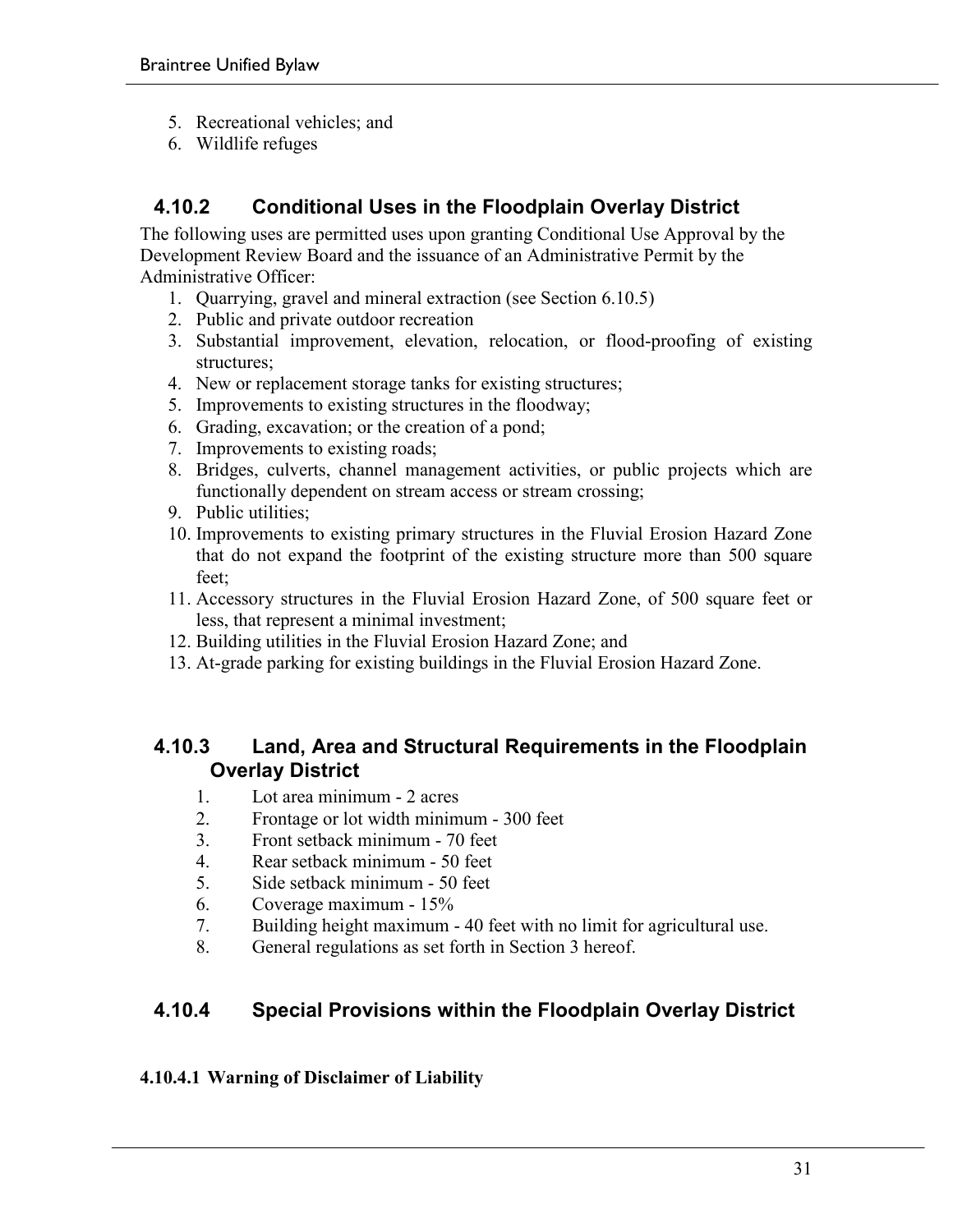This Bylaw does not imply that land outside of the areas covered by this Bylaw will be free from flood or erosion damages. This regulation shall not create liability on the part of the Town of Braintree, or any municipal official or employee thereof, for any flood or erosion damages that result from reliance on this regulation, or any administrative decision lawfully made hereunder.

#### **4.10.4.2 Lands to Which these Regulations Apply**

#### **A. Regulated Flood Hazard Areas**

These regulations shall apply to the Fluvial Erosion Hazard Areas and Special Flood Hazard Areas (hereafter called "hazard areas") in the Town of Braintree, Vermont as described below. These hazard areas overlay any other existing zoning districts and the regulations herein are the minimum standards that must be met before meeting the additional standards applicable in the underlying district. These hazard areas include:

- 1. The Fluvial Erosion Hazard Zone as determined on the most current Fluvial Erosion Hazard Zone Map published by the Vermont Agency of Natural Resources which are hereby adopted by reference and declared to be part of these regulations, and
- 2. The Special Flood Hazard Area in and on the most current flood insurance studies and maps published by the Department of Homeland Security, Federal Emergency Management Agency, National Flood Insurance Program, as provided by the Secretary of the Agency of Natural Resources pursuant to 10 V.S.A. Chapter 32 § 753, which are hereby adopted by reference and declared to be part of these regulations.

#### **B. Base Flood Elevations and Floodway Limits in Special Flood Hazard Areas**

Where available, base flood elevations and floodway limits provided by the National Flood Insurance Program and in the Flood Insurance Study and accompanying maps shall be used to administer and enforce these regulations. In Special Flood Hazard Areas where base flood elevations and/or floodway limits have not been provided by the National Flood Insurance Program in the Flood Insurance Study and accompanying maps, it is the applicant's responsibility to develop the necessary data. Where available, the applicant shall use data provided by FEMA, or State, or Federal agencies.

#### **4.10.4.3 Interpretation**

The information presented on any maps, or contained in any studies, adopted by reference, is presumed accurate.

1. If uncertainty exists with respect to the boundaries of the Special Flood Hazard Area or the floodway, the location of the boundary shall be determined by the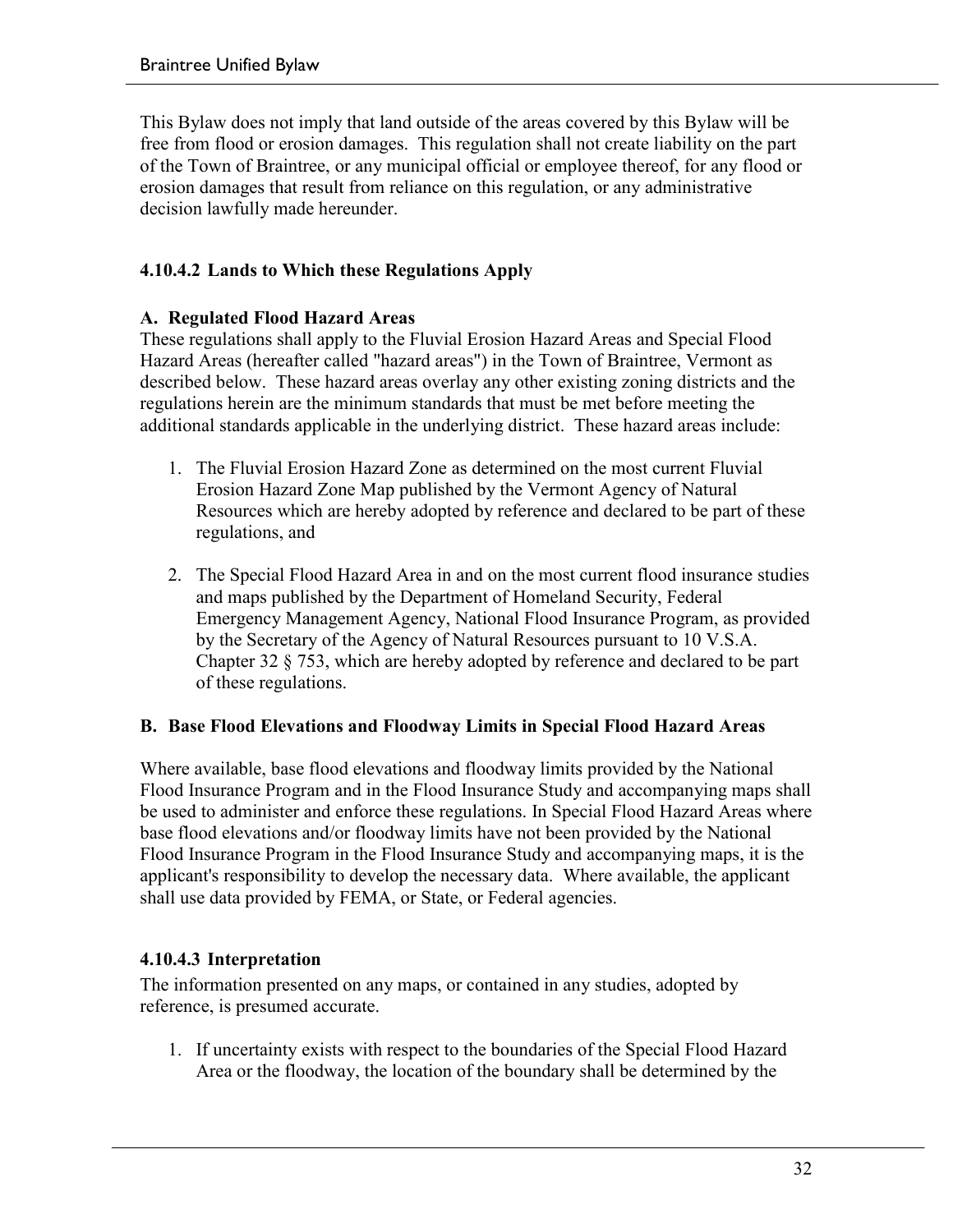Administrative Officer (AO). If the applicant disagrees with the determination made by the AO, a Letter of Map Amendment from FEMA shall constitute proof.

2. If uncertainty exists with respect to the boundaries of the Fluvial Erosion Hazard Zone, the location of the boundary shall be determined by the AO. If the applicant disagrees with the determination made by the AO, a letter of determination from the Vermont Agency of Natural Resources shall constitute proof.

#### **4.10.4.4 Summary Table: Development Review in Hazard Areas**

The hazard areas are not appropriate sites for new structures nor for development that increases the elevation of the base flood or obstructs the ability of streams to establish and maintain geomorphic equilibrium.

| #              | Activity                                      | <b>Hazard Zone</b>      |                         |                         |  |
|----------------|-----------------------------------------------|-------------------------|-------------------------|-------------------------|--|
|                | <b>P</b> Permitted                            | <b>Special</b>          | <b>Floodway</b>         | <b>FEH</b>              |  |
|                | <b>C</b> Conditional Use Review               | <b>Flood</b>            |                         | <b>Zone</b>             |  |
|                | <b>X</b> Prohibited                           | <b>Hazard</b>           |                         |                         |  |
|                | <b>A</b> Exempted                             | Area                    |                         |                         |  |
|                | <b>New Structures</b>                         | X                       | X                       | $\times$                |  |
| $\overline{2}$ | <b>Storage</b>                                | X                       | X                       | X                       |  |
| 3              | <b>Improvements to Existing Structures</b>    | P, C                    | C                       | $\overline{\mathsf{C}}$ |  |
| 4              | <b>Small Accessory Structures</b>             | P                       | X                       | $\overline{\mathsf{C}}$ |  |
| 5              | <b>At Grade Parking</b>                       | P                       | C                       | $\overline{\mathsf{C}}$ |  |
| 6              | Replacement water supply or septic            | C                       | C                       | C                       |  |
|                | systems                                       |                         |                         |                         |  |
| 8              | Fill as needed to elevate existing structures | $\overline{\mathsf{C}}$ | C                       | $\overline{\mathsf{C}}$ |  |
| 9              | Fill                                          | X                       | X                       | $\overline{\mathsf{x}}$ |  |
| 2              | <b>Grading</b>                                | C                       | C                       | C                       |  |
| 13             | Road maintenance                              | A                       | A                       | A                       |  |
| 4              | <b>Road improvements</b>                      | $\overline{\mathsf{C}}$ | $\overline{\mathsf{C}}$ | $\overline{\mathsf{C}}$ |  |
| $\overline{5}$ | <b>Bridges and culverts</b>                   | $\overline{\mathsf{C}}$ | C                       | $\overline{\mathsf{C}}$ |  |
| 16             | <b>Channel management</b>                     | C                       | C                       | C                       |  |
| 17             | <b>Recreational vehicles</b>                  | P                       | P                       | P                       |  |
| 18             | Open space, recreation                        | A                       | A                       | A                       |  |
| 9              | <b>Forestry</b>                               | A                       | A                       | A                       |  |
| 20             | <b>Agriculture</b>                            | A                       | A                       | A                       |  |

#### **4.10.4.5 Development Standards in the Floodplain Overlay District**

The criteria below are the minimum standards for development in the flood hazard areas. Where more than one zone or area is involved, the most restrictive standard shall take precedence.

#### **A. Special Flood Hazard Area**

1. All development shall be: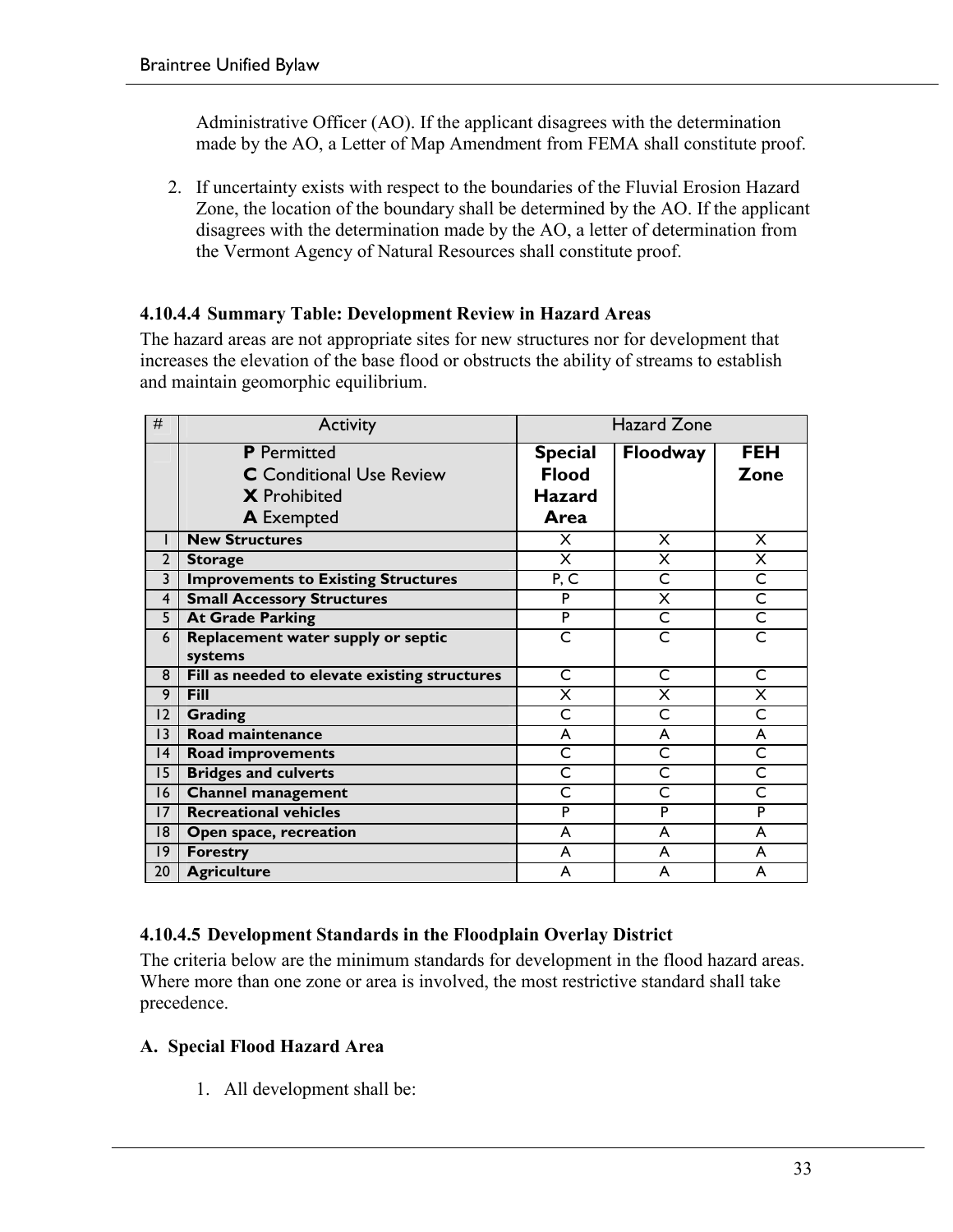- a. Reasonably safe from flooding;
- b. Designed, operated, maintained, modified, and adequately anchored to prevent flotation, collapse, release, or lateral movement of the structure;
- c. Constructed with materials resistant to flood damage;
- d. Constructed by methods and practices that minimize flood damage;
- e. Constructed with electrical, heating, ventilation, plumbing and air conditioning equipment and other service facilities that are designed and/or located so as to prevent water from entering or accumulating within the components during conditions of flooding;
- f. Adequately drained to reduce exposure to flood hazards;
- g. Located so as to minimize conflict with changes in channel location over time and the need to intervene with such changes; and
- h. Required to locate any fuel storage tanks (as needed to serve an existing building in the Special Flood Hazard Zone) a minimum of one foot above the base flood elevation and be securely anchored to prevent flotation; or storage tanks may be placed underground, if securely anchored as certified by a qualified professional.
- 2. In Zones A, AE, AH, and A1 A30 where base flood elevations and/or floodway limits have not been determined, development shall not be permitted unless it is demonstrated that the cumulative effect of the proposed development, when combined with all other existing and anticipated encroachment, will not increase the base flood elevation more than 1.00 foot at any point within the community. The demonstration must be supported by technical data that conforms to standard hydraulic engineering principles and certified by a registered professional engineer.

#### **Flood Hazard Zones**

Each of the designations listed in this section (A, AE, AH, and A1-A30) are all designations set by FEMA on their Flood Insurance Rate Maps. Some towns have only A zones, others have more. The Braintree AO can help you determine what FH zone you're in, or if you're in the FHA at all.

- 3. Structures to be substantially improved in Zones A, A1-30, AE, and AH shall be located such that the lowest floor is at least one foot above base flood elevation, this must be documented, in as-built condition, with a FEMA Elevation Certificate;
- 4. New subdivision developments, planned unit developments, or manufactured home parks of more than 5 acres or 50 lots, whichever is less, shall:
	- a. Include base flood elevation data;
	- b. Minimize flood damage within the flood-prone area;
	- c. Provide adequate drainage to reduce exposure to flood hazards;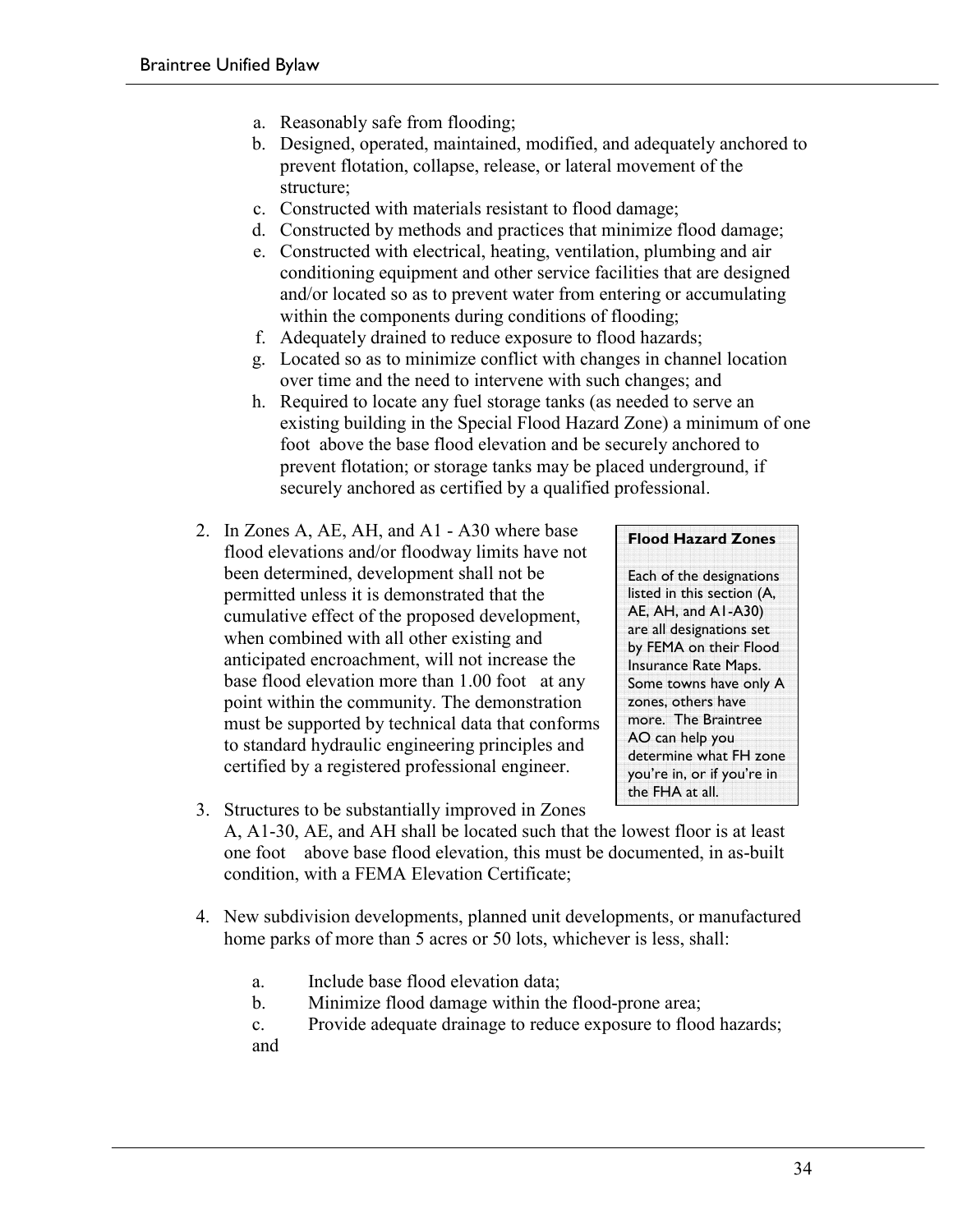d. Locate and construct utilities and facilities, such as sewer, gas, electrical, and water systems, so as to minimize or eliminate flood damage.

5. Manufactured homes to be replaced or substantially improved that are:

a. Located in a new manufactured home park or subdivision, outside of a manufactured home park or subdivision, in an expansion to an existing manufactured home park or subdivision, or in a manufactured home park or subdivision which has incurred substantial damage from a flood shall be elevated on a permanent foundation such that the lowest floor of the manufactured home is elevated to at least one foot above the base flood elevation and be securely anchored to an adequately anchored foundation system to resist flotation, collapse, and lateral movement during the occurrence of the base flood.

b. Located in an existing manufactured home park (created before the FIRM), where elevating a replacement home to or above base flood elevation is not possible, the lowest floor shall be supported by reinforced piers or other foundation elements of at least equivalent strength that are no less than 48 inches in height above grade and be securely anchored to resist flotation, collapse, and lateral movement.

6. Non-residential structures to be substantially improved shall:

a. Meet the standards in  $4.10.4.5(A)(3)$ , or as an alternative to  $4.10.4.5(A)(3)$ , such structures may:

b. Have the lowest floor, including basement, together with attendant utility and sanitary facilities be designed so that two feet above the base flood elevation the structure is watertight with walls substantially impermeable to the passage of water and with structural components having the capability of resisting hydrostatic and hydrodynamic loads and effects of buoyancy; a permit for flood proofing shall not be issued until a registered professional engineer or architect has reviewed the structural design, specifications and plans, and has certified that the design and proposed methods of construction are in accordance with accepted standards of practice for meeting the provisions of this subsection.

7. Fully enclosed areas below the lowest floor, in buildings being substantially improved, shall:

a. Be solely used for parking of vehicles, storage, or building access, and such a condition shall clearly be stated on any permits; and

b. Be designed to automatically equalize hydrostatic flood forces on exterior walls by allowing for the entry and exit of floodwaters. Such designs must be certified by a registered professional engineer or architect, or meet or exceed the following minimum criteria: A minimum of two openings on two walls having a total net area of not less than one square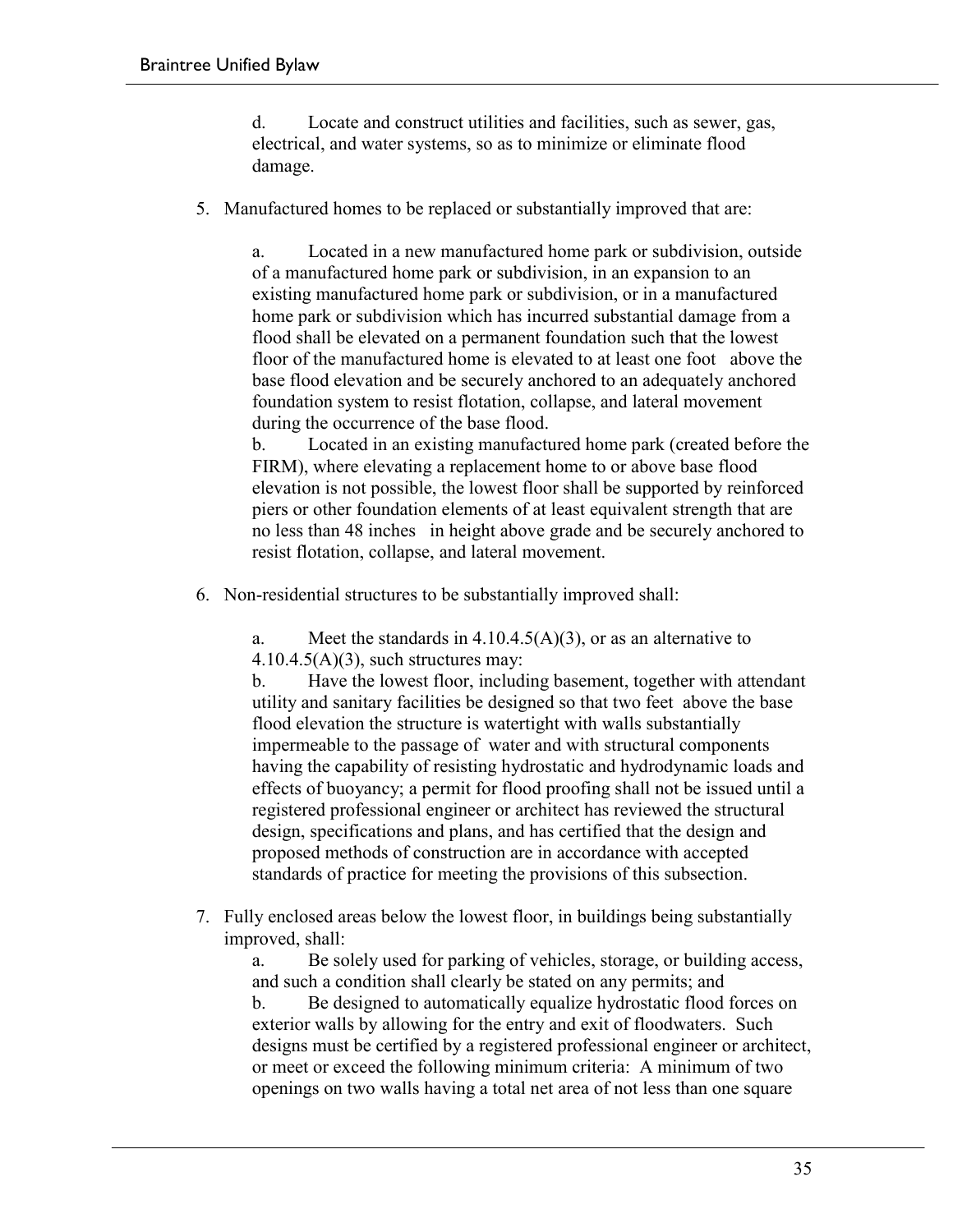inch for every square foot of enclosed area subject to flooding shall be provided. The bottom of all openings shall be no higher than one foot above grade. Openings may be equipped with screens, louvers, valves, or other coverings or devices provided that they permit the automatic entry and exit of floodwaters.

8. Recreational vehicles on sites within special flood hazard areas shall be:

a. On the site for fewer than 180 consecutive days and be fully licensed and ready for highway use; or

b. Permitted in accordance with the elevation and anchoring requirements for "manufactured homes" in Section 4.10.4.5 A 5.

9. A small accessory structure of 500 square feet or less that represents a minimal investment need not be elevated to the base flood elevation in this area, provided the structure:

a. Shall be used only for parking or storage of non-hazardous material;

b. Shall be designed to have low flood damage potential;

c. Shall be constructed and placed on the building site so as to offer the minimum resistance to the flow of floodwaters;

d. Shall provide a minimum of two openings having a total net area of not less than one square inch for every square foot of enclosed area subject to flooding shall be provided. The bottom of all openings shall be no higher than one foot above grade. Openings may be equipped with screens, louvers, valves, or other coverings or devices provided that they permit the automatic entry and exit of floodwaters;

e. Shall be firmly anchored to prevent flotation; and

f. Shall have service facilities such as electrical and heating equipment, elevated or flood-proofed to at least one foot above base flood elevation.

- 10. Replacement water supply systems shall be designed to minimize or eliminate infiltration of flood waters into the systems.
- 11. Replacement sanitary sewage systems shall be designed to minimize or eliminate infiltration of flood waters into the systems and discharges from the systems into flood waters.
- 12. Replacement on-site waste disposal systems shall be located to avoid impairment to them or contamination from them during flooding.
- 13. The flood carrying and sediment transport capacity within the altered or relocated portion of any watercourse shall be maintained, and any alteration or relocation shall not result in any decrease of stream stability.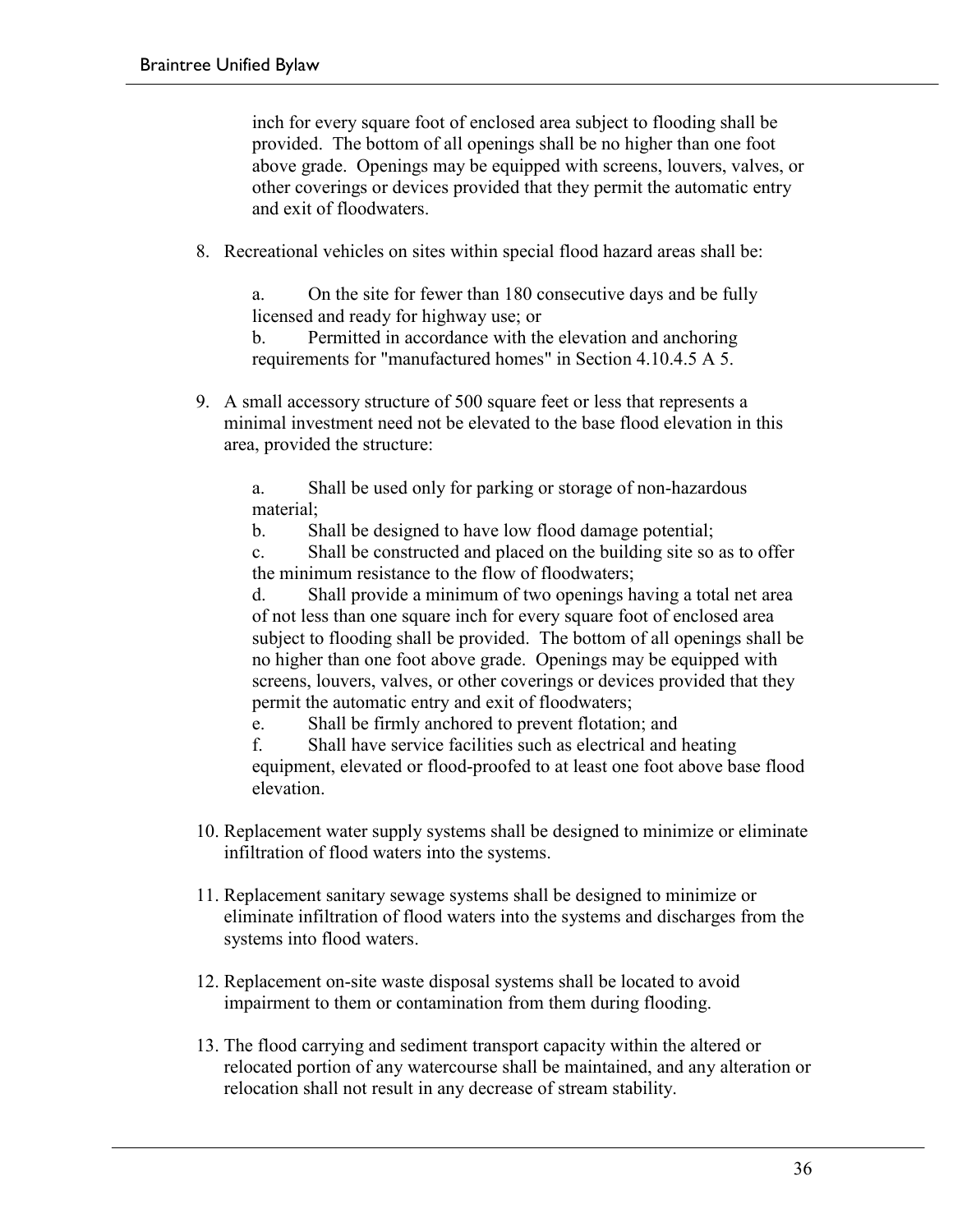- 14. Bridges and culverts, which by their nature must be placed in or over the stream, must have a stream alteration permit from the Agency of Natural Resources.
- 15. Structures to be substantially improved must be accessible by dry land access outside the special flood hazard area.

#### **B. Floodway Areas**

1. Encroachments or development above grade and below the elevation of the floodway are prohibited unless hydrologic and hydraulic analyses are performed in accordance with standard engineering practice, by a registered professional engineer, certifying that the proposed development will:

- a. Not result in any increase in flood levels (0.00 feet) during the occurrence of the base flood;
- b. Not increase any risk to surrounding properties, facilities, or structures from erosion or flooding.

2. Public utilities may be placed underground, and the analyses may be waived, where a registered professional engineer certifies that there will be no change in grade and the utilities will be adequately protected from scour.

#### **C. Fluvial Erosion Hazard Zone**

1. Improvements to existing structures, and any associated fill as needed to comply with elevation requirements in the Special Flood Hazard Area shall not decrease the distance between the existing primary building and the top of bank;

2. Accessory structures may be located within 50 feet of the existing primary building provided that the location does not decrease the distance between the existing primary structure and the top of bank;

3. Development shall not increase the susceptibility of that or other properties to fluvial erosion damage;

4. Development shall not increase the potential of materials being swept onto other lands or into the stream and causing damage to other properties from fluvial erosion; 5. Development shall not cause an undue burden on public services and facilities

including roads, bridges, culverts, and emergency service providers during and after fluvial erosion events;

6. Bridge and culvert projects must have a Stream Alteration Permit; and

7. Channel management activities must be authorized by the Agency of Natural **Resources**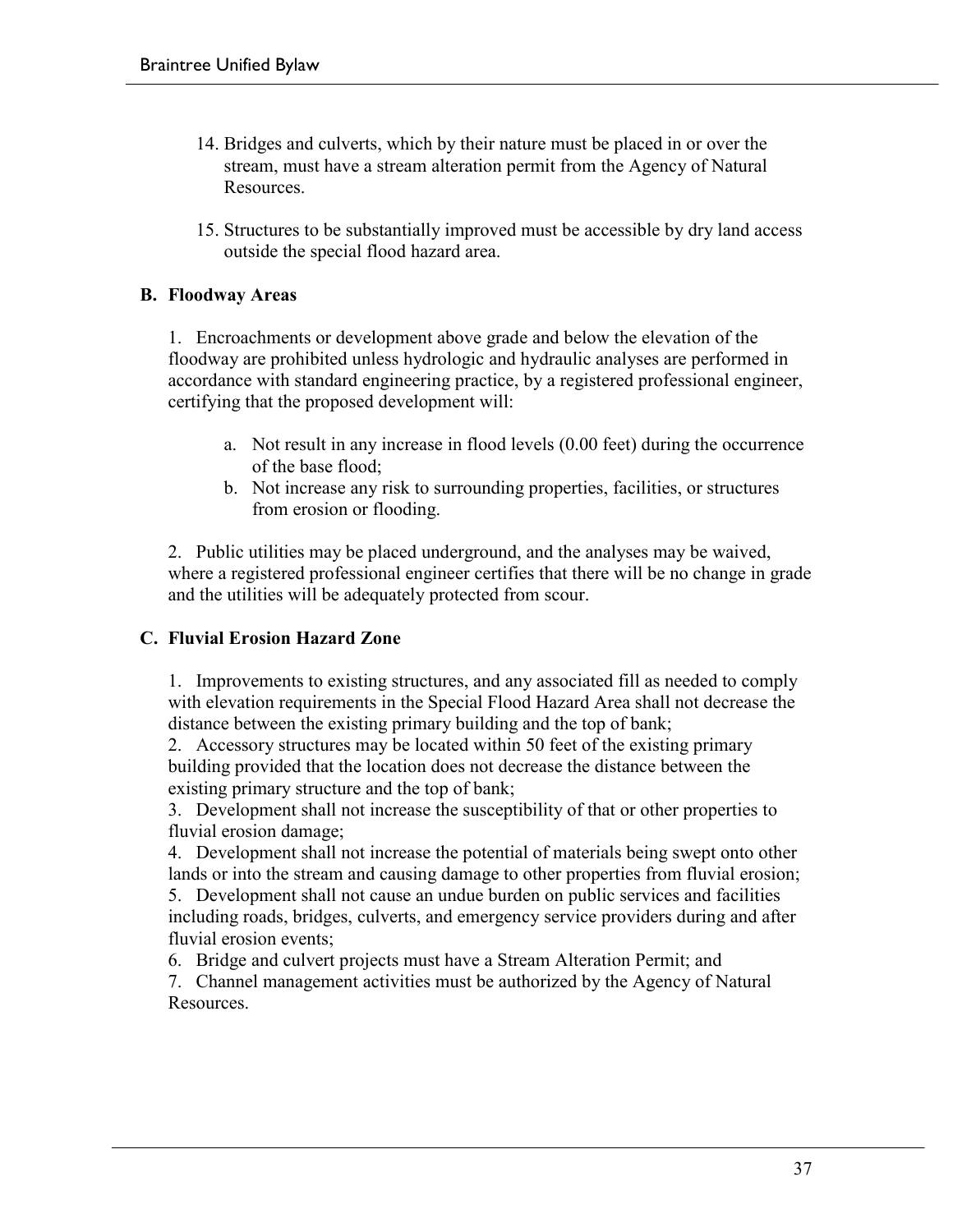# **5. Administrative Permits**

### **5.1 Administrative Permits**

No land development, change in use or subdivision of land may be commenced within the area affected by this Bylaw without an Administrative Permit being issued by the Administrative Officer, unless the development has been specifically exempted from requiring a permit by state or federal law, or elsewhere in this Bylaw.



Assuming the application for an Administrative Permit is for a permitted use, is in compliance with this Bylaw and is complete, with the correct fee, no hearing will take place on the application and the applicant will have a permit issued to them, which will become valid 15 days after issuance unless appealed.

### **5.2 Application for Permit**

An Application for an Administrative Permit shall be filed with the Administrative Officer on forms approved by the Development Review Board, and accompanied by fees set by the Selectboard. In addition to the information requested on the form, additional information may be required such as surveys, site plans, or drawings to enable the Administrator or Development Review Board to adequately review the proposed land development. An application shall not be accepted unless:

- 1. signed by the applicant (who must be the owner of record, or the owner and future developer) and
- 2. accompanied by the required fees.

Within the Floodplain Overlay District, the following additional requirements apply:

- 3. Where applicable, a site plan that depicts the proposed development, all water bodies, Special Flood Hazard Areas, floodways, Fluvial Erosion Hazard Zone, the shortest horizontal distance from the proposed development to the top of bank of any stream, any existing and proposed drainage, any proposed fill, and pre and post development grades, and the elevation of the proposed lowest floor, as referenced to the same vertical datum as the elevation on the current Flood Insurance Rate Maps;
- 4. A Vermont Agency of Natural Resources Project Review Sheet for the proposal. The Project Review Sheet shall identify all State and Federal agencies from which permit approval is required for the proposal, and shall be filed as a required attachment to the municipal permit application. The identified permits, or letters indicating that such permits are not required, shall be submitted to the AO and attached to the permit before work can begin.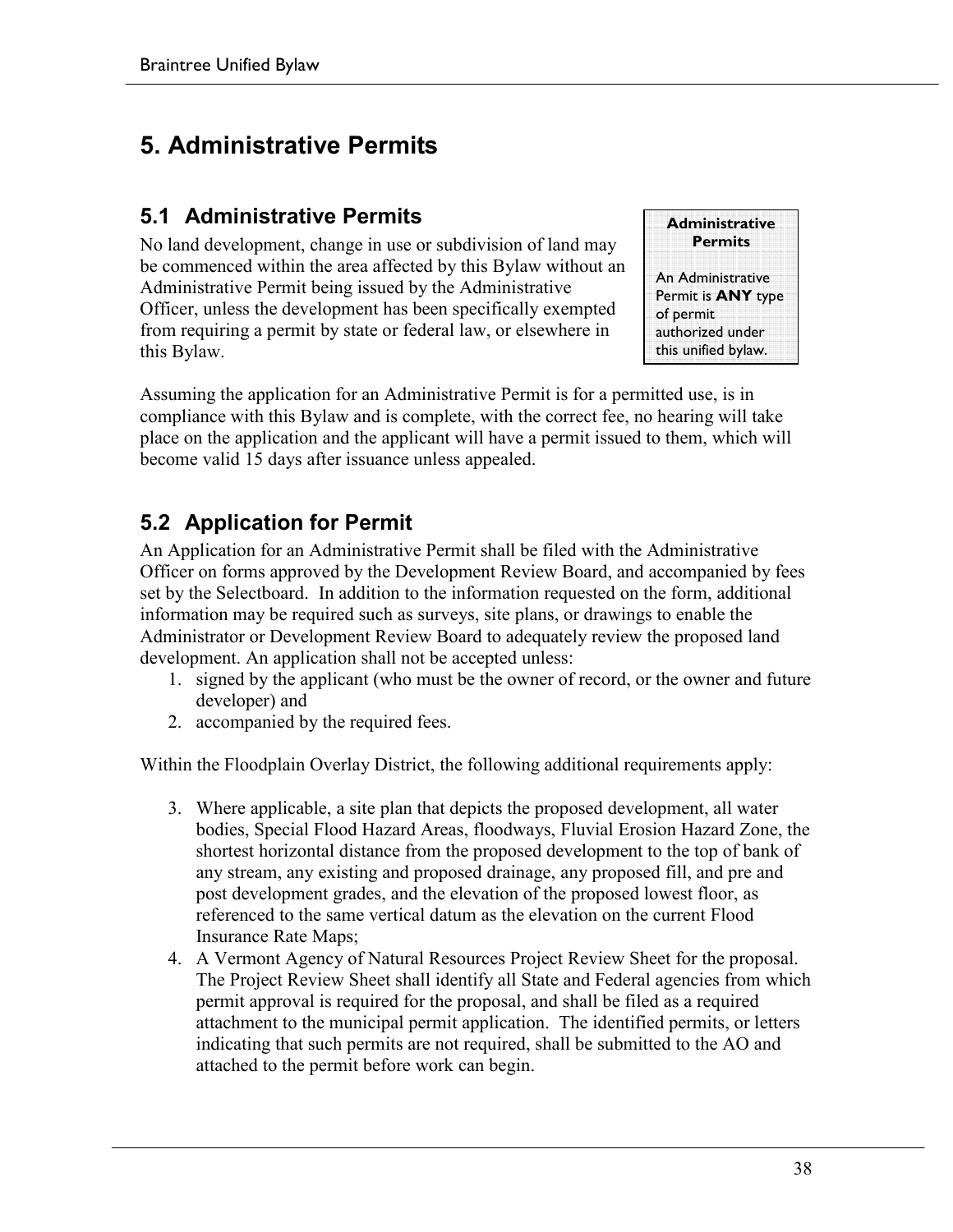Upon receipt of a complete application for a substantial improvement or new construction the AO shall submit a copy of the application and supporting information to the State National Flood Insurance Program (NFIP) Coordinator at the Vermont Agency of Natural Resources, in accordance with 24 V.S.A. § 4424 . A permit may be issued only following receipt of comments from the Agency, or the expiration of 30 days from the date the application was mailed to the Agency, whichever is sooner.

If the applicant is seeking a permit for the alteration or relocation of a watercourse, copies of the application shall also be submitted to the adjacent communities, the Stream Alteration Engineer at the Vermont Agency of Natural Resources, and the Army Corps of Engineers. Copies of such notice shall be provided to the State National Flood Insurance Program (NFIP) Coordinator at the Vermont Agency of Natural Resources, Department of Environmental Conservation. A permit may be issued only following receipt of comments from the Vermont Agency of Natural Resources, or the expiration of 30 days from the date the application was mailed to the Vermont Agency of Natural Resources, whichever is sooner.

### **5.3 Relationship of Administrative Permit to Other Approvals/Permits**

Granting of a permit under this Bylaw does not relieve the applicant of the need for any other local, state or federal permit under other regulations. When other municipal permits, approvals, or authorizations are required by this Bylaw, the Administrator shall notify the applicant of these, and refer the application within 30 days to the appropriate body. The Administrator should coordinate a unified effort on behalf of the municipality in administering the various local development review programs. These include:

- An access permit from the Selectboard if there is a new or modified access onto the property. This is not a permit under this Bylaw, but is a prerequisite to most Administrative Permits.
- Conditional Use Approval from the Development Review Board is an approval needed under this Bylaw prior to the issuance of an Administrative Permit for construction if a development involves a conditional use.
- The Administrator shall inform any person subdividing a lot that a state administrative permit or required statement on the deed is also needed.
- A waiver or variance under this Bylaw may be needed prior to an Administrative Permit if a project does not conform exactly to the requirements of this Bylaw.

The Administrator shall also inform any person applying for municipal permits or authorizations that the person should contact the regional Permit Specialist employed by the Agency of Natural Resources to fill out a Project Review Sheet in order to assure timely action on any related state permits. Nevertheless, the applicant retains the obligation to identify, apply for, and obtain relevant state permits.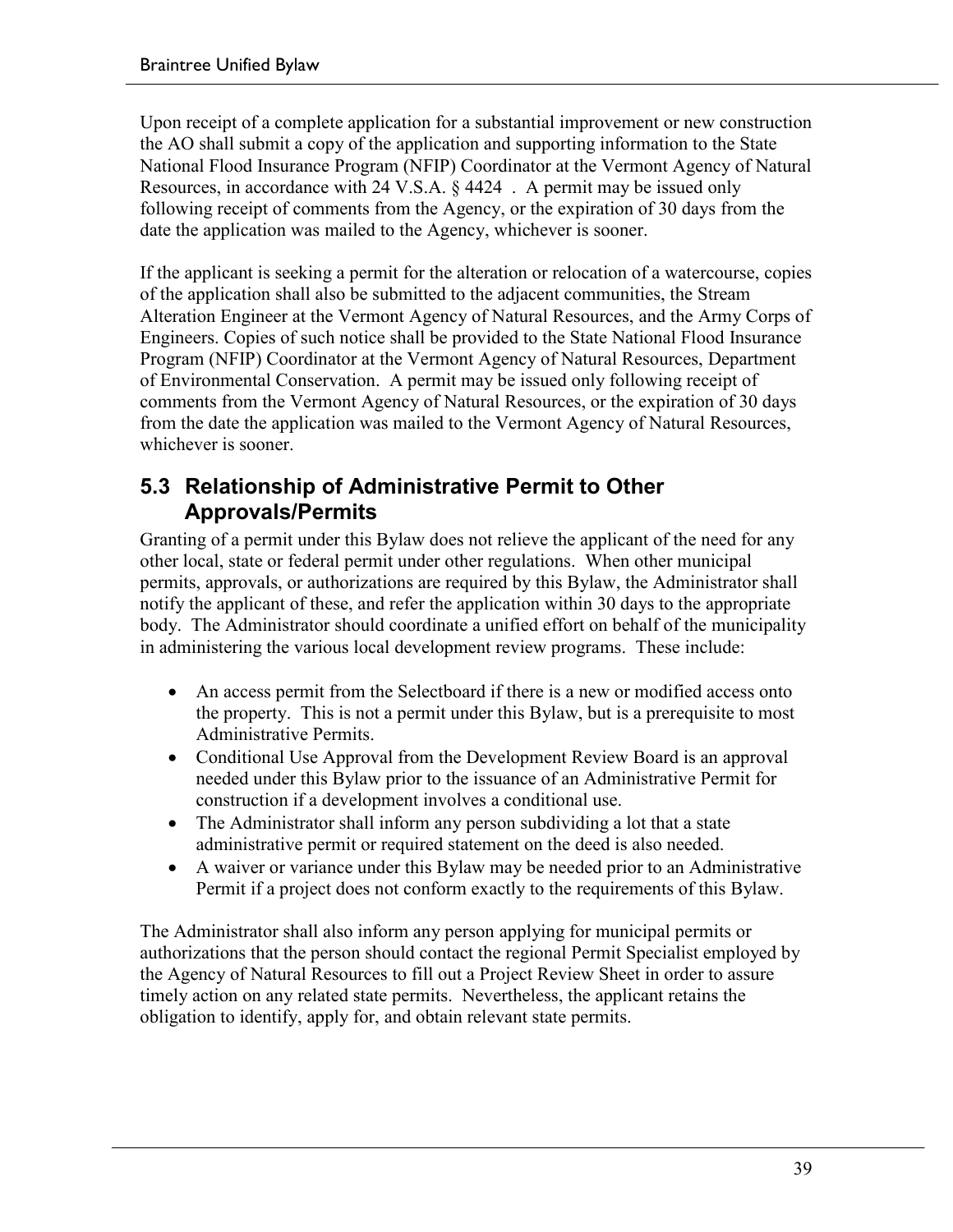### **5.4 Completion or Expiration of Permit Application**

An application for an Administrative Permit will not be considered complete by the Administrative Officer and acted upon until it includes:

- 1. all required information and fees,
- 2. any applicable necessary approvals as required by law, and
- 3. for any permit for the development of land within the area of special flood hazard area, a copy of such flood development permit in accordance with section 4424 of the Act.

When additional information is requested from the applicant by the Administrative Officer in order to consider the permit application complete, and such information is not presented within 90 days of the request, the application will expire and be deemed rejected.

### **5.5 Approval or Denial of Permit**

Within 30 days of the submission of a completed application per Section 4.4, the Administrative Officer shall either issue or deny the Administrative Permit. If the permit is denied, the Administrative Officer shall notify the applicant in writing, stating the reasons for denial, and the procedure for appeal. Denials shall be filed in the permit and land records in the same manner as approvals.

If the Administrative Officer fails to act within 30 days, a permit shall be deemed issued on the 31st day.

### **5.6 Effective Date of Administrative Permit and Posting**

Administrative Permits shall not take effect until 15 days after issuance by the Administrative Officer, or in the event that a notice of appeal is properly filed, such permit shall not take effect until final adjudication of the appeal. Each permit or notice of permit issued under this section shall contain a statement of the period of time within which an appeal may be taken.

Within three days following the issuance of a permit, the Administrative Officer shall:

- 1. deliver a copy of the permit to the listers of the municipality;
- 2. post a copy of the permit at the Town Office until the time for appeal has passed; and
- 3. post a copy of the notice of permit on a form prescribed by the Development Review Board within view from the public right-of-way most nearly adjacent to the subject property.

### **5.7 Filing**

After the 15-day appeal period has closed, but within 30 days after an Administrative Permit has been issued, the Administrative Officer shall also deliver the original or a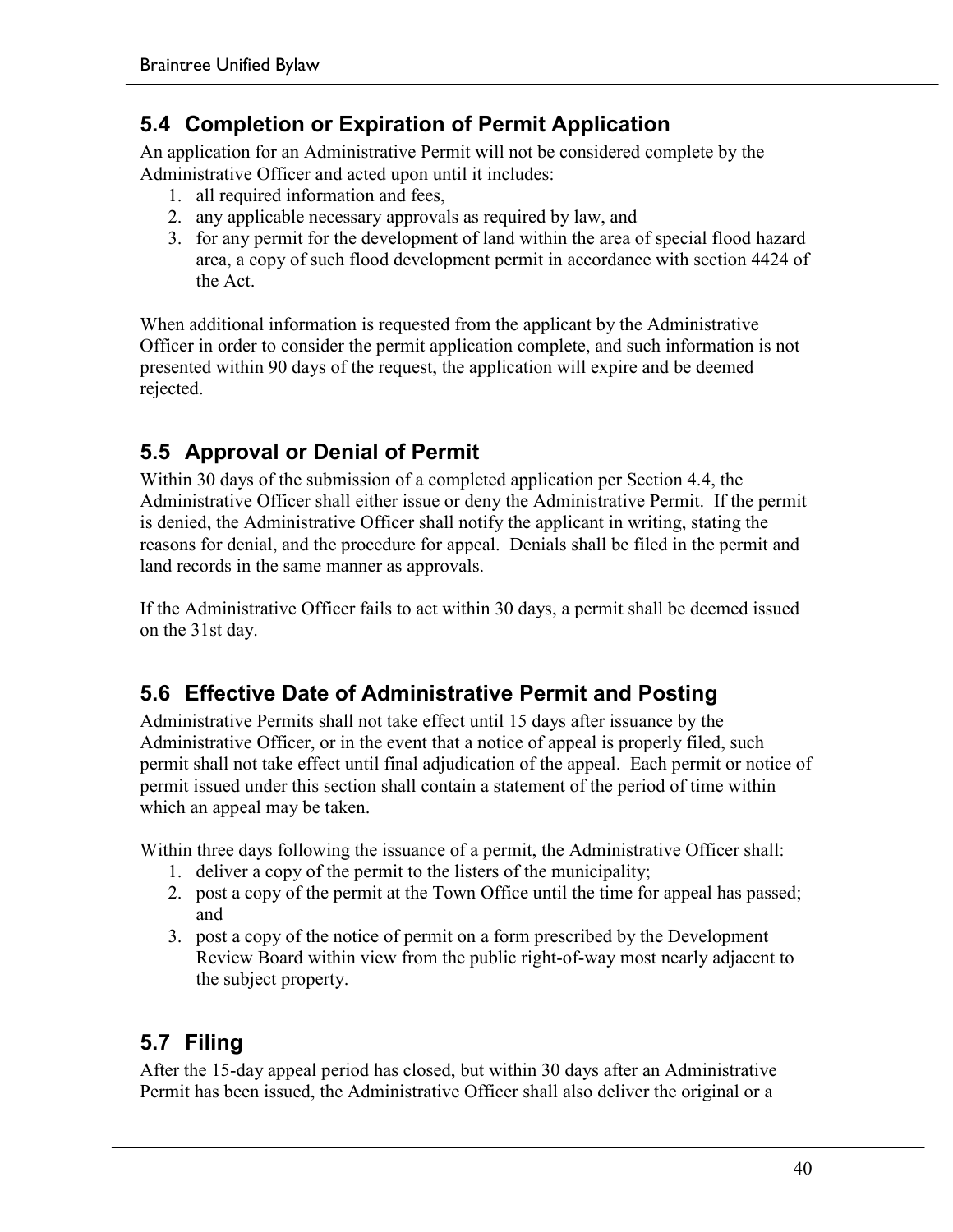legible copy of the notice of permit to the Town Clerk for recording in the town's land records along with a form that describes:

- 1. as grantor, the owner of record title to the property at the time the municipal land use permit or notice of violation is issued;
- 2. as grantee, the municipality issuing the permit, certificate or notice;
- 3. the municipal or village office where the original, or a true, legible copy of the municipal land use permit may be examined;
- 4. whether an appeal of such permit, certificate, or notice has been taken; and
- 5. tax map lot number or other description identifying the lot.

For permits granted within the Floodplain Overlay District the Administrative Officer shall properly file and maintain a record of:

- 1. All permits issued in areas covered by this Bylaw;
- 2. An Elevation Certificate with the as-built elevation (consistent with the datum of the elevation on the current Flood Insurance Rate Maps for the community) of the lowest floor, including basement, of all new, substantially improved, or floodproofed buildings (not including accessory buildings) in the Special Flood Hazard Area;
- 3. All flood-proofing and other certifications required under this regulation; and
- 4. All decisions of the AMP (including variances and violations) and all supporting findings of fact, conclusions and conditions.

The Town Clerk may charge the applicant for additional recording fees as allowed by law.

The Administrator shall also file a copy of the effective Permit, along with any necessary approvals, conditions, maps or drawings in the permit files in Town Office where full copies of all municipal land use permits are kept.

### **5.8 Permit Duration**

All projects, as authorized by an Administrative Permit, shall be commenced within a period of two years unless construction has been delayed by litigation to secure other permits or approvals. A permit extension can be requested from the Administrative Officer for an additional two years. Projects not commenced by the time of expiration of an Administrative Permit must reapply for a new permit and any other necessary approvals.

### **5.9 Appeal of Administrative Officer's actions or Administrative Permit**

See section 9 for information on the appeals process.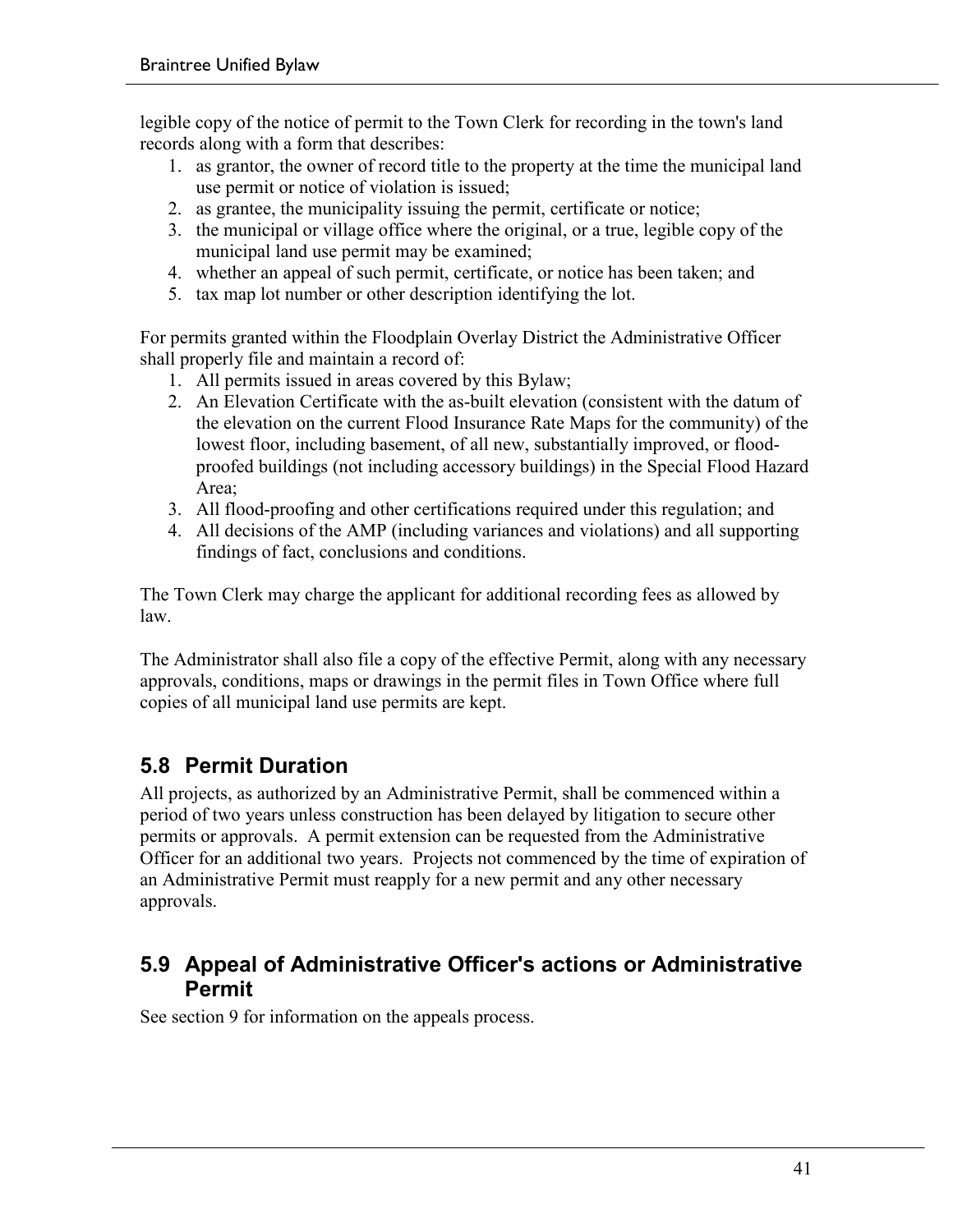# **6. Conditional Use Approval**

### **6.1 Conditional Use Approval Needed**

For certain kinds of development (as listed under each district in section 4), Conditional Use Approval by the Development Review Board is required before an Administrative Permit may be granted by the Administrative Officer. As its name implies, Conditional Use Approval will entail written conditions on development in order to achieve certain goals. The Development Review Board must hold at least one warned hearing prior to issuing approval.

If an application is in compliance with this Bylaw and is complete, with the correct fee, at least one hearing will take place on the application, within 30 days, and the applicant will have conditional use approval or denial within 45 days of the close of the last hearing. The Development Review Board must grant or deny the application for conditional use approval within 45 days of the close of its final hearing on the application, or approval will be automatically given on the 46th day. Assuming approval is granted, and not appealed, an Administrative Permit will be issued which will become valid 15 days after issuance unless appealed.

### **6.2 Application for Conditional Use Approval**

Applications for Conditional Use Approval must be made on forms approved by the Development Review Board and given to the Administrative Officer, who shall transmit them to the Development Review Board for action. Applications shall be accompanied by such materials as determined by the Administrative Officer to be necessary for conditional use review by the DRB, and fees determined by the Selectboard. In nondiscretionary matters, the Administrator may determine that the application is not complete and request needed items. The Development Review Board may also request additional items to deem an application complete. When additional information is requested from the applicant by the Administrator or the Development Review Board in order to consider the permit application complete, and such information is not presented within 90 days, the application will be deemed rejected.

### **6.3 Hearing for Conditional Use Approval**

At least one public hearing is required prior to approval of a conditional use. See section 9.1 for proper notice requirements.

### **6.4 Provision for Independent Consultants**

To assist the Development Review Board in its review of technical issues in applications under this section, it may, after consultation with the applicant, retain independent consultants and require the applicant to pay the reasonable cost of their services. Any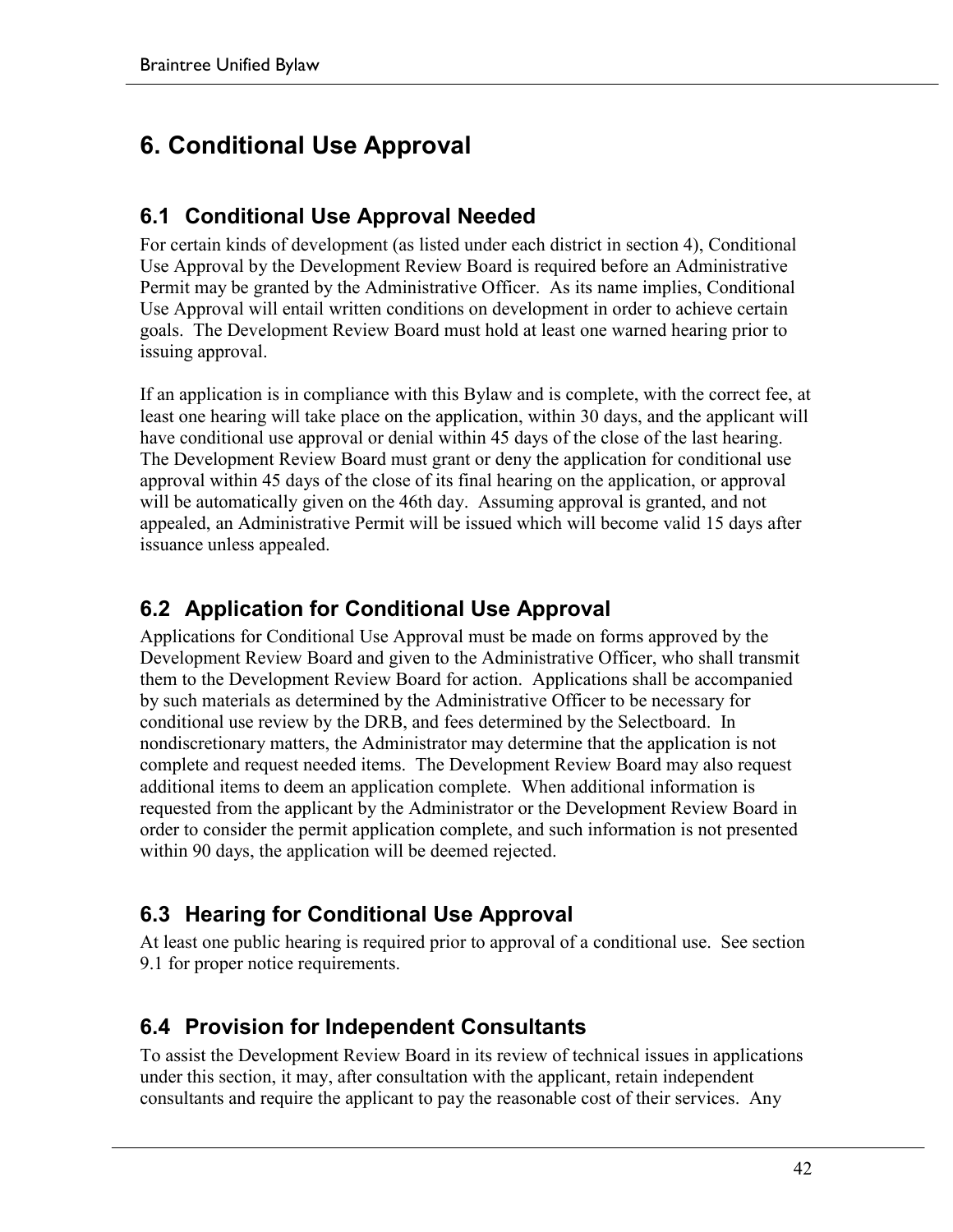final reports or documents prepared by the consultant shall be made available to the applicant and other parties to the proceeding.

# **6.5 Approval or Denial**

The Development Review Board must grant or deny the application for conditional use approval within 45 days of the close of its final hearing on the application, or approval will be automatically given on the 46th day. Any approval or denial shall contain written findings of fact setting forth reasons for approval or denial, list any conditions, and address each of the standards relevant to the proposed development. Copies of the decision approving or denying the conditional use will be promptly mailed to the applicant by certified mail, and by first class mail to every person or body appearing and having been heard at the hearing(s), and also filed with the Administrative Officer and the Town Clerk.

Conditional Use Approval is not a permit to construct. An Administrative Permit is still needed and the Conditional Use Approval shall be attached to the application for an Administrative Permit for the property seeking approval.

# **6.6 Expiration of Approval for Conditional Use Approval**

Any conditional use approval granted under this Bylaw shall expire 1 year from the date of the written decision granting such approval, unless an Administrative Permit has been issued by the Administrative Officer for the approved project.

# **6.7 Appeal for Conditional Use Approval**

The approval or denial of a conditional use approval by the Development Review Board may be appealed to the Environmental Court in a manner as specified in section 4471 of the Act. See section 9.3 for further details on appeals.

# **6.8 Conditional Use Criteria**

The purpose of this conditional use review is to ensure compliance with standards addressing the potential impacts of development on adjoining properties and town facilities and services to thereby avoid or mitigate adverse impacts of that development.

### **6.8.1 General Conditional Use Standards**

In granting an approval, the DRB shall find that the proposed use shall not result in an undue adverse effect on any of the following: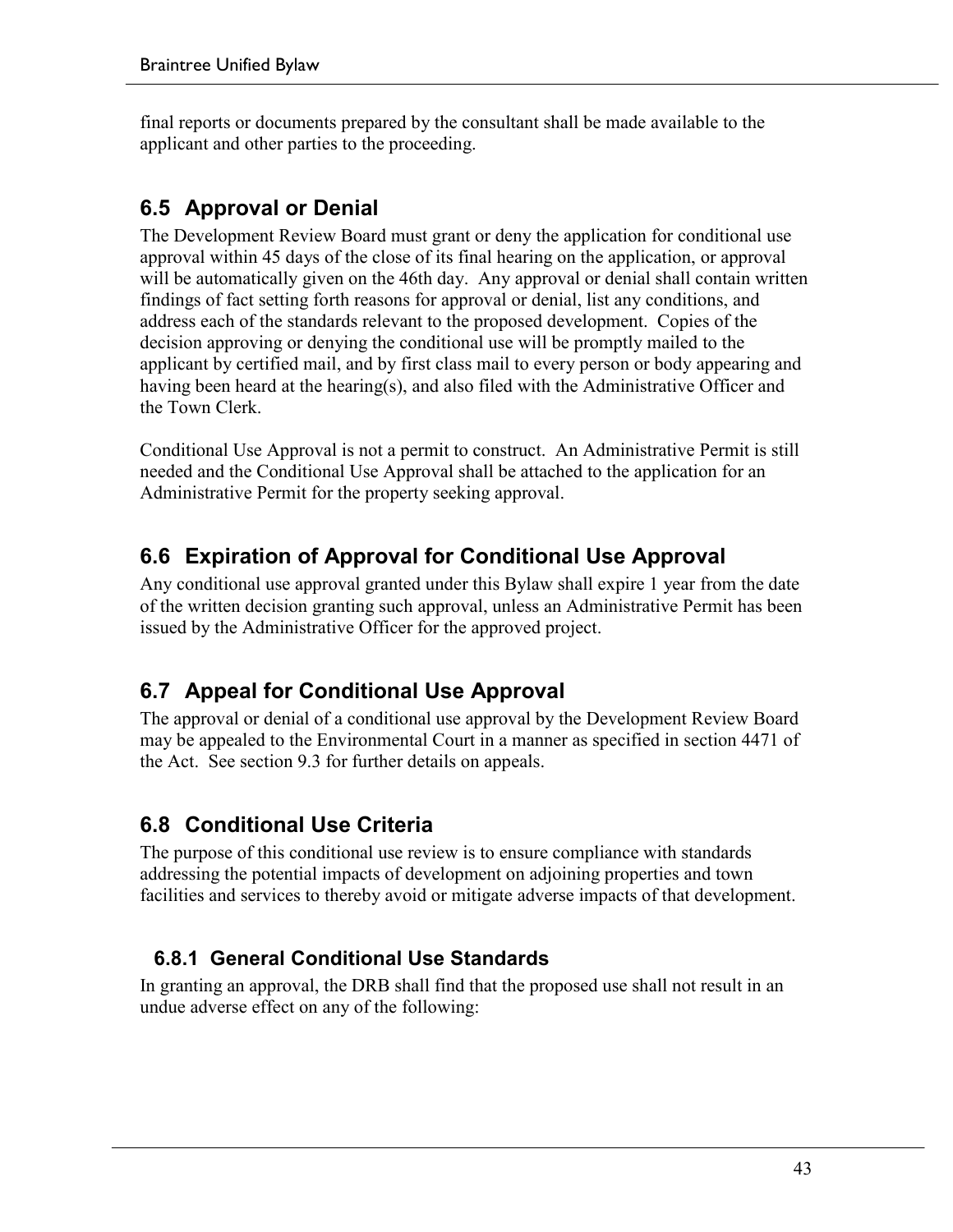- 1. **The character of the area affected.** The DRB shall consider the character of the area affected as defined by the purpose(s) and standards of the district in which the proposed project is located as well as by the specifically stated policies and standards of the town plan.
- 2. **Traffic on roads and highways in the vicinity**. Adequate travel and pedestrian lanes on the site must allow residents, employees, business vehicles and delivery/service vehicles to safely enter and exit the site. The DRB shall determine that the traffic generated by the proposed development shall not result in unreasonable traffic congestion or exceed the capacity of roads and intersections in the vicinity of the development. The DRB may request, at the expense of the applicant, the preparation of a traffic impact study to identify impacts and mitigation measures necessary to ensure road safety and efficiency and may require that mitigation measures be implemented.
- 3. **The utilization of renewable energy resources.** The proposed development will not interfere with the sustainable use of renewable energy resources, including access to, direct use of, or future availability of such resources.
- 4. **Compliance with other regulations and Town Plan**. The development shall be in compliance with all bylaws and ordinances in effect, and shall not result in an undue adverse effect on the character of

#### **Undue Adverse Impact - Aesthetics**

The procedure to determine if an **aesthetic/scenic effect** is an "undue adverse effect" was defined by the State Environmental Board's 1985 Quechee Lakes Decision (Quechee Lakes Corporation #W04-110A-EB (11/4/85)).

Under the Quechee Lakes test, "**adverse**" effects are assessed by considering the harmony and fit of a project with its surroundings. If a project fits in its context, it will not have an adverse effect. The five elements that should be considered in the determination of whether an effect is adverse are: the context of the surrounding landscape, the project design, color and materials, project visibility and effects on open space.

Once an effect has been defined as adverse, the following three questions must be answered affirmatively for the adverse effect to be considered "**undue**":

1. Does the project violate a clear written community standard intended to preserve the aesthetics or scenic natural beauty of the area?

2. Does the project offend the sensibilities or the average person… when viewed as a whole is (it) offensive or shocking, because it is out of character with its surroundings, or significantly diminishes the scenic qualities of the area?

3. Has the applicant failed to take generally available mitigating steps which a reasonable person would take to improve the harmony of the proposed project with its surroundings?

the area affected, as defined by the purposes of the district the development is located in and specifically stated policies and standards of the Town Plan.

5. **Exterior storage**. Outside storage of materials, supplies, equipment or vehicles incidental to a commercial use may be required to be adequately screened from view.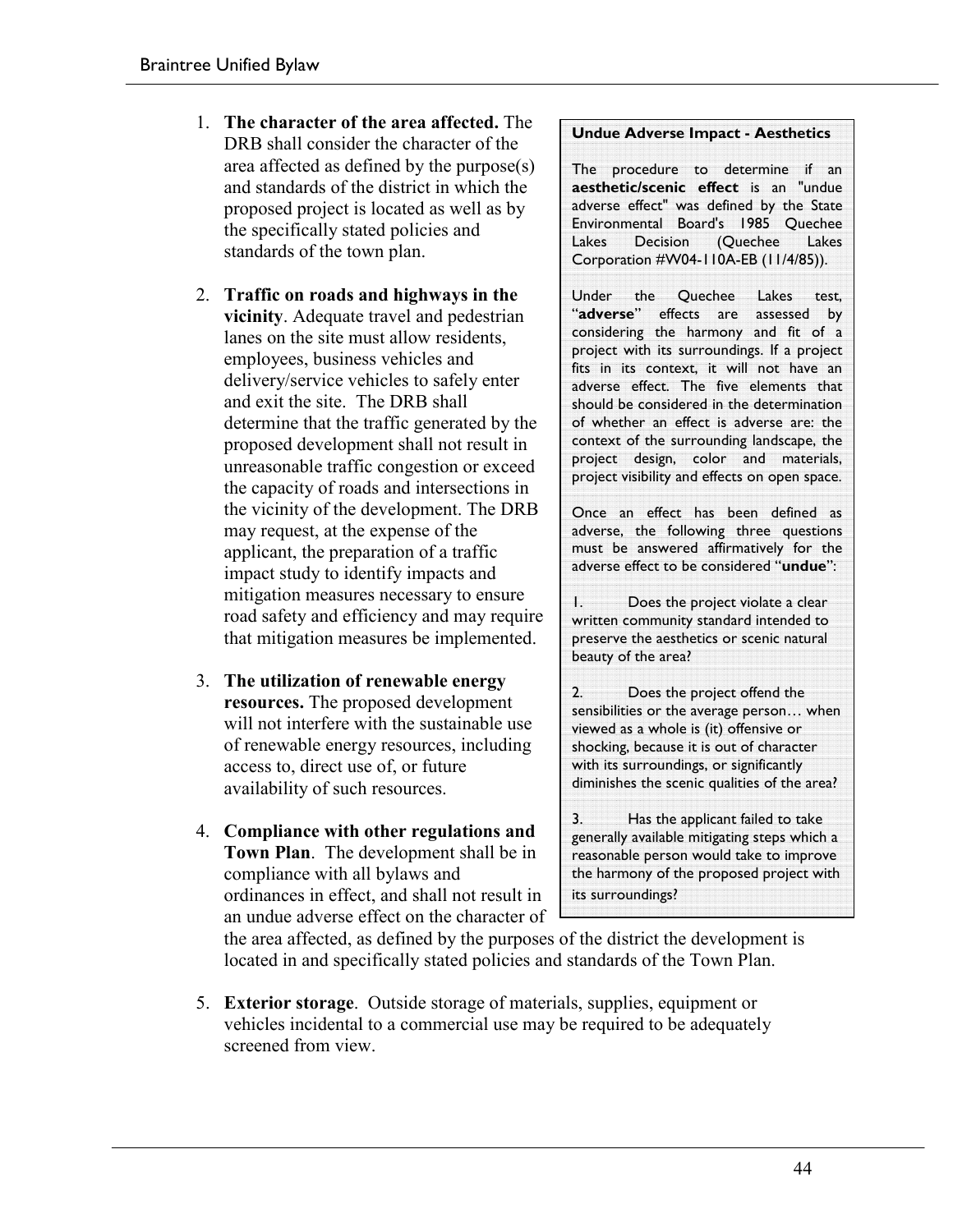- 6. **Growth**. Businesses must state anticipated numbers of customers, deliveries, and employees so that limitations may be put into the approval. Increases above the approved limits will require seeking a revised approval and permit.
- 7. **Scenic resources**. Development within the Rural Scenic District shall be located and configured to avoid undue adverse impacts (see sidebar) to the scenic character of the area. This provision also applies to Special Areas as identified within the Braintree Town Plan.
- 8. **Lighting**. Exterior lighting (including type of lights, location and direction of lighting) may be limited in order to reduce light pollution.
- 9. **Historic resources**. Land development located within areas recognized as containing a historically significant site or structure may be required to be designed to retain or enhance the unique characteristics of the site/structure.
- 10. **Forestry and agricultural resources**. Conservation of productive forestland and primary agricultural soils shall be incorporated in development planning. Land development involving tracts of such resources will be approved on the determination that it has been planned to maximize the agricultural and silvicultural potential of the land through the use of cluster planning concepts, and the layout of roads, utilities, or similar investments on land less suited to farming.
- 11. **Mass and scale**. Multi-unit residential, and non-residential structures may be required to resemble the general size, style, and shape of structures in the same district.
- 12. **Community facilities**. Development shall not result in an undue adverse effect on existing or planned community facilities.
- 13. **Landscaping.** Landscaping, screening or the retention of vegetation may be required of new development, or any expansion of conforming and nonconforming uses, to lessen its visual effect from public roads.
- 14. **Stormwater and erosion control**. Appropriate drainage must control stormwater run-off, prevent erosion and protect neighboring land, water, and roads from undue impacts. Erosion control measures shall comply with the latest standards by the Vermont Department of Environmental Conservation.
- 15. **Noise**. Persistent discernable noise, except that customary and incidental to residences, beyond the property line is not permitted from 7 PM until 7 AM, or on weekends. From 7 AM to 7 PM, such noise shall be limited to 70 decibels (DbA) at the property line. In the case of uncertainty by the Development Review Board of future or existing noise, the owner or occupant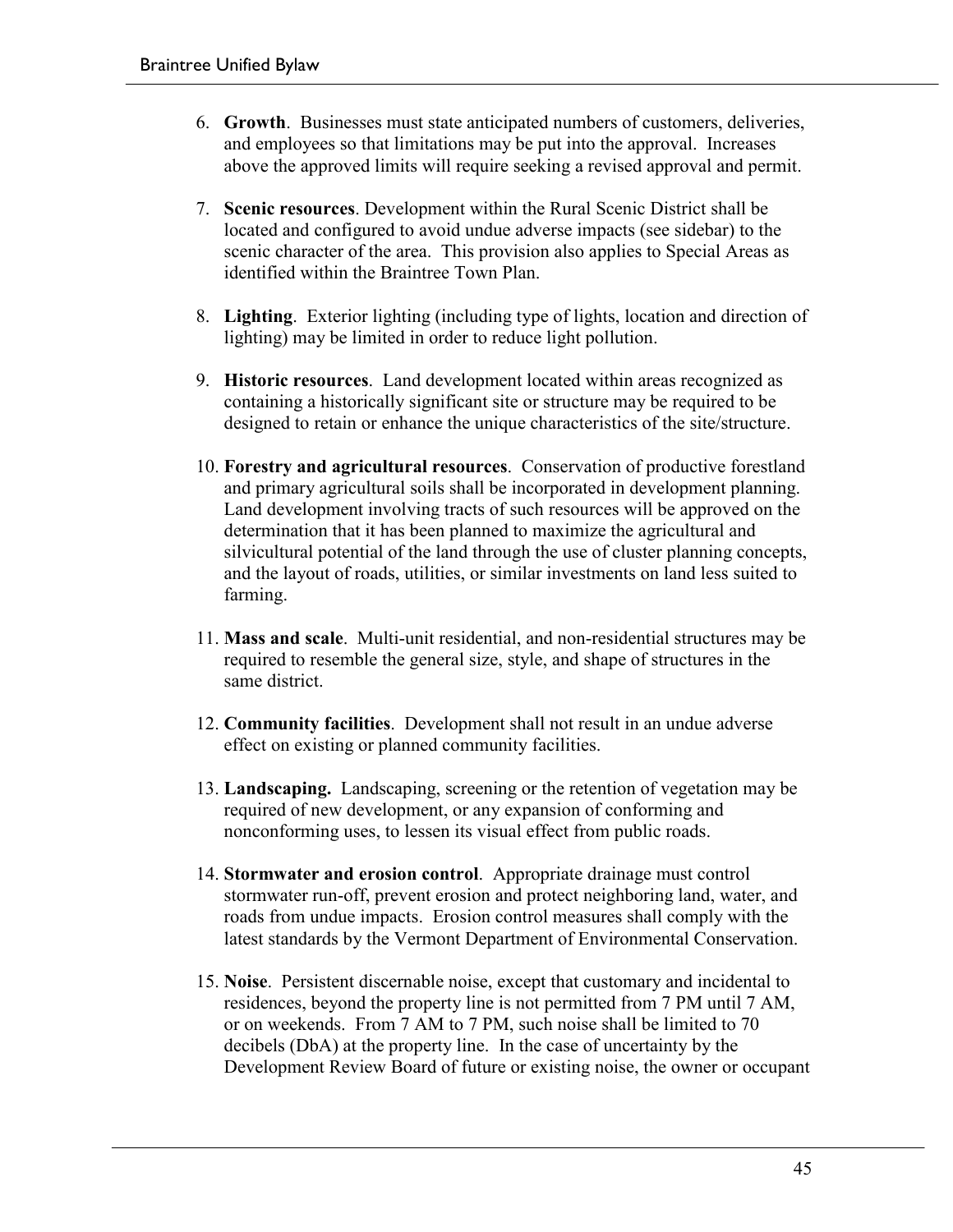shall hire a qualified engineer at their expense who must certify that the sound levels are being met.

- 16. **Dust/smoke and odor**. No visible dust/smoke or discernable objectionable odor beyond the property line is permitted, excepting as is incidental and customary to residences, farms or permitted burning.
- 17. **Traffic**. The DRB shall determine that the traffic generated by the proposed development shall not result in unreasonable traffic congestion or exceed the capacity of roads and intersections in the vicinity of the proposed development.
- 18. **Renewable resources**. Development shall not result in an undue adverse effect on the utilization of renewable energy resources.
- 19. **Vibration**. Continuing vibration which is readily discernable without instruments on adjacent property is prohibited.

### **6.8.2 Conditions, Safeguards and Mitigation**

In granting a conditional use approval, the DRB may impose such additional reasonable conditions and safeguards and require such mitigation as it may deem necessary to protect the interests of the surrounding neighborhood and to implement the provisions of this development Bylaw.

# **6.9 Site Plan Approval**

No Permit shall be issued by the Administrative Officer for site development for a conditional use until the Development Review Board grants Site Plan Approval. The owner shall submit two sets of site plan maps and supporting data to the Development Review Board. This information shall be presented in drawn form and accompanied by written text as noted below.

- Description. Name and address of the owner of record and adjoining lands. Name and address of person or firm preparing the map. Scale of map, north point and date.
- Survey of the property showing existing features including at least 20' contours, structures, large trees, roads, utility easements, rights of way, land use and deed restrictions.
- Site plan showing proposed structure locations and land use areas; roads, driveways, traffic circulation, parking and loading spaces and pedestrian walks; landscape plans, including site grading, landscape design and screening.
- Construction sequence and time schedule for completion of each phase for buildings, parking spaces and landscaped areas of the entire project.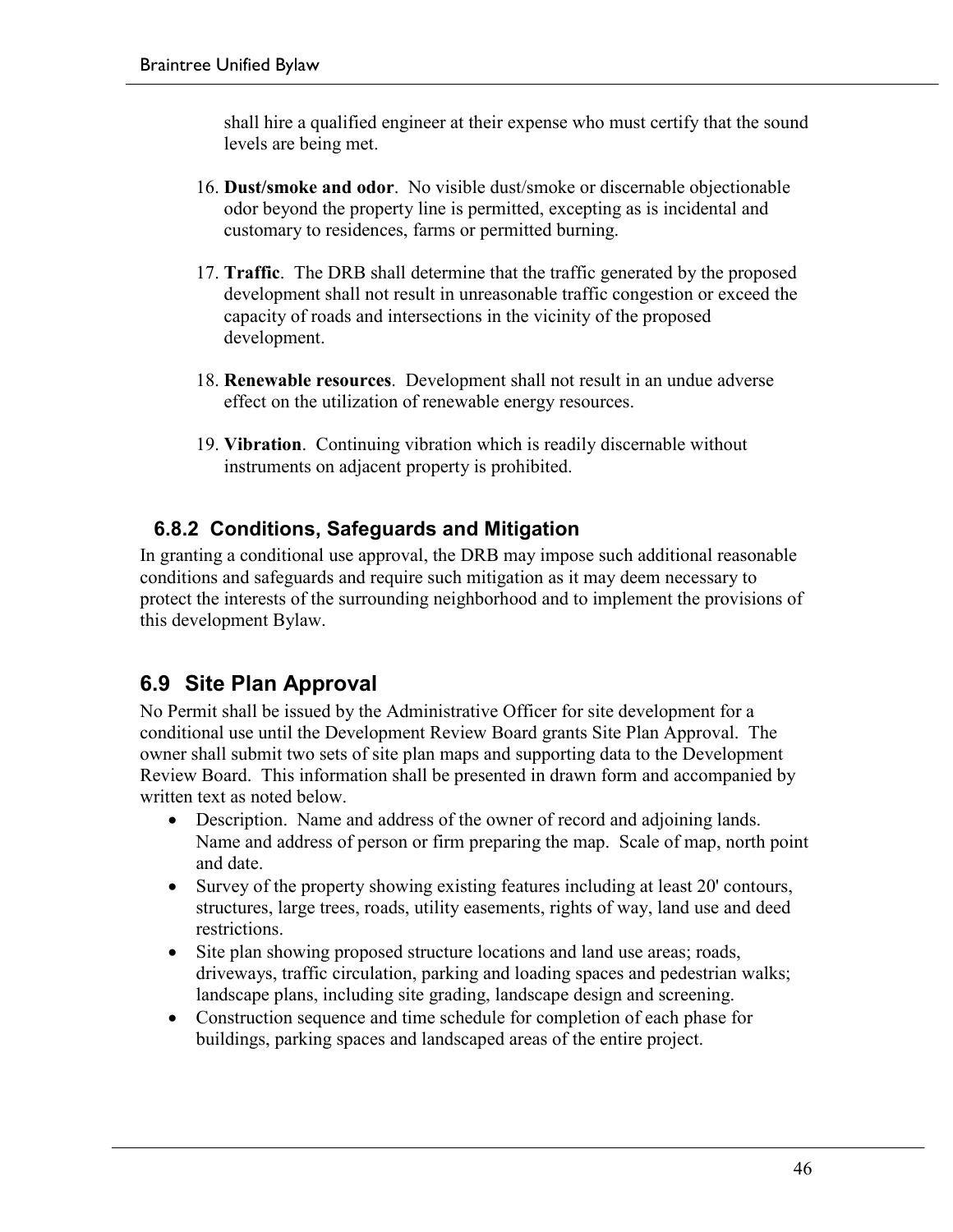In considering its action, the Development Review Board shall review the application information required under Section 6.2, taking into consideration the following objectives:

- 1. The maximum safety of vehicular and pedestrian circulation between the site and street network and adjacent traffic generators.
- 2. The adequacy and safety of circulation, parking and loading facilities.
- 3. Adequacy of landscaping, screening, and setbacks in regard to achieving maximum compatibility and protection of adjacent properties.
- 4. The avoidance of glare.
- 5. The adequacy of surface drainage facilities.
- 6. The protection of the utilization of renewable resources and natural resources.
- 7. The provision of municipal services.

The Development Review Board shall conform to the requirements of Section 4414 (5) of the Act before acting on any application and shall impose appropriate conditions and safeguards only with respect to the above objectives, such conditions to include, but not be limited to, the following:

- 1. May limit the number and nature of access points to a site from adjacent public highways.
- 2. May require fencing and/or plantings to screen outdoor lighting, outdoor storage areas and driveways, and parking from adjacent residential properties.
- 3. May require installation of surface drainage facilities to mitigate and control the runoff from parking areas and hard surfaces.

# **6.10 Specific Conditional Use Standards**

In granting an approval, the DRB shall further find that the proposed project conforms to the following prescribed specific standards so as not to result in an undue adverse affect on any of the general standards set forth in subsection 6.8.1:

### **6.10.1 Planned Residential/Unit Developments**

The DRB, as a condition of approval, may require increased setbacks and buffers, or reduced lot coverage or densities of development to avoid or mitigate adverse impacts to adjoining properties or significant natural, cultural or scenic features in the vicinity of the conditional use site.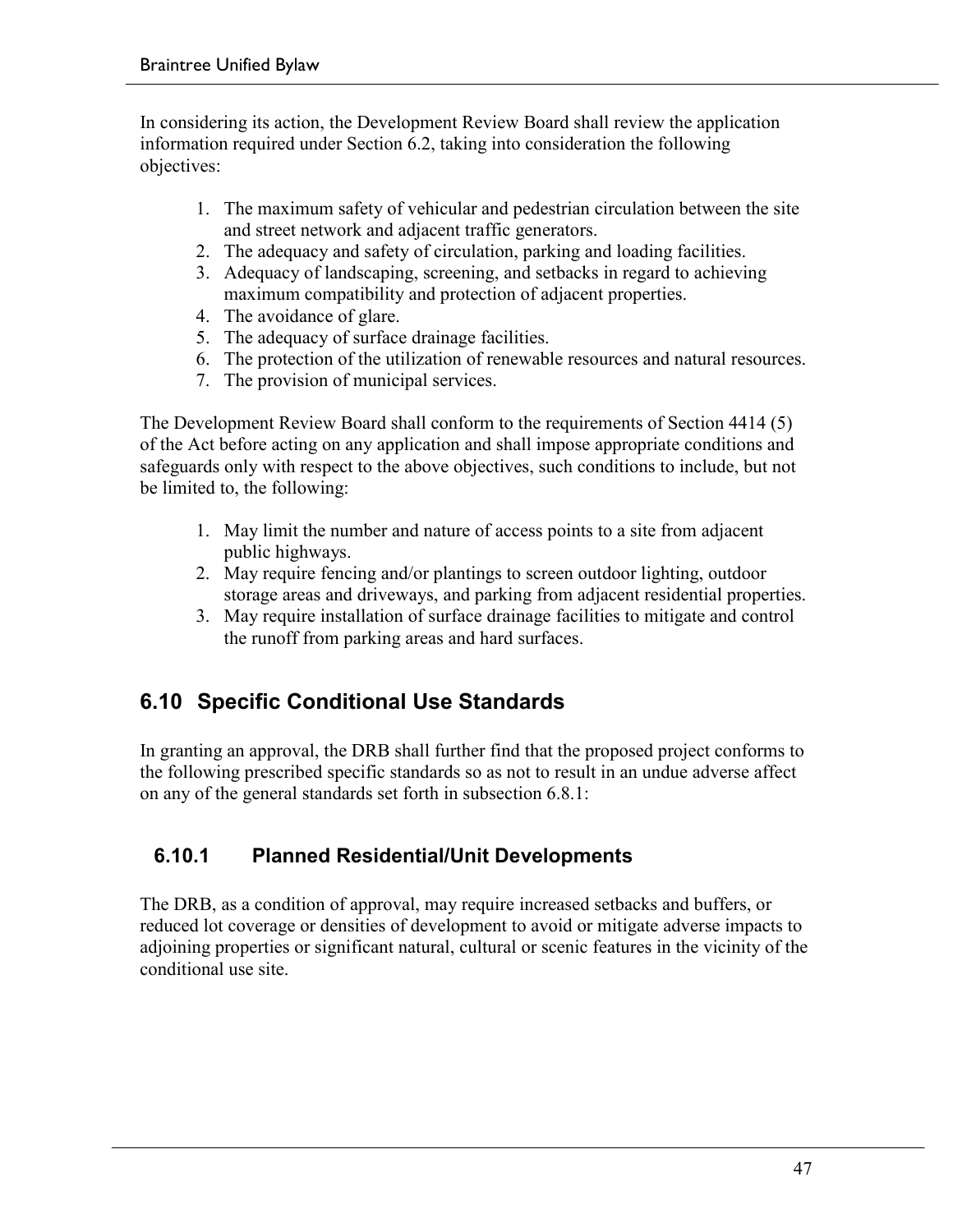#### **6.10.2 Hazardous Materials**

The DRB, when reviewing conditional use applications for junk yards or any other activity seeking the storage of petroleum products or hazardous materials, shall determine that the following conditions shall attach to any approval:

- a. Inspections of the premises may take place with 24 hours notice to the landowner;
- b. The Administrative Officer shall perform an annual inspection of the site and prepare a written report for the DRB;
- c. The landowner shall provide a concise, professionally prepared plan for the storage and disposal of any and all hazardous material and waste which ensures contamination containment;
- d. No exterior storage of hazardous materials or waste, junk, or junk vehicles within 100 feet of a surface water or wetland will be allowed;
- e. Side and rear setbacks shall be no less than 100 feet;
- f. Adequate screening shall be installed to prevent visibility of stored junk and vehicles from all roads and property lines.

#### **6.10.3 Mobile Home Parks**

Mobile home parks may be created within the Rural II District only. All parks shall be established, maintained and administered according to the Agency of Environmental Conservation rules or regulations relating to mobile home parks. No person shall layout, develop, or operate a mobile home park without first having obtained Conditional Use Approval from the Development Review Board.

The following specific standards must be met before a mobile home park is approved:

- 1. The maximum number of mobile homes in a mobile home park shall not exceed six mobile homes per gross acre of the park.
- 2. Each individual mobile home shall be located on a lot containing not less than 5,400 square feet and not less than 45 feet wide. No mobile home shall be located within 15 feet from the boundary of its individual lot, and no mobile home shall be located within 50 feet from any boundary of the mobile home park lot.
- 3. Each mobile home space shall abut a driveway not less than 22 feet in width. Such driveway shall have at least two connections for vehicular travel to and from a public street or streets, located so as to minimize traffic hazards and congestion.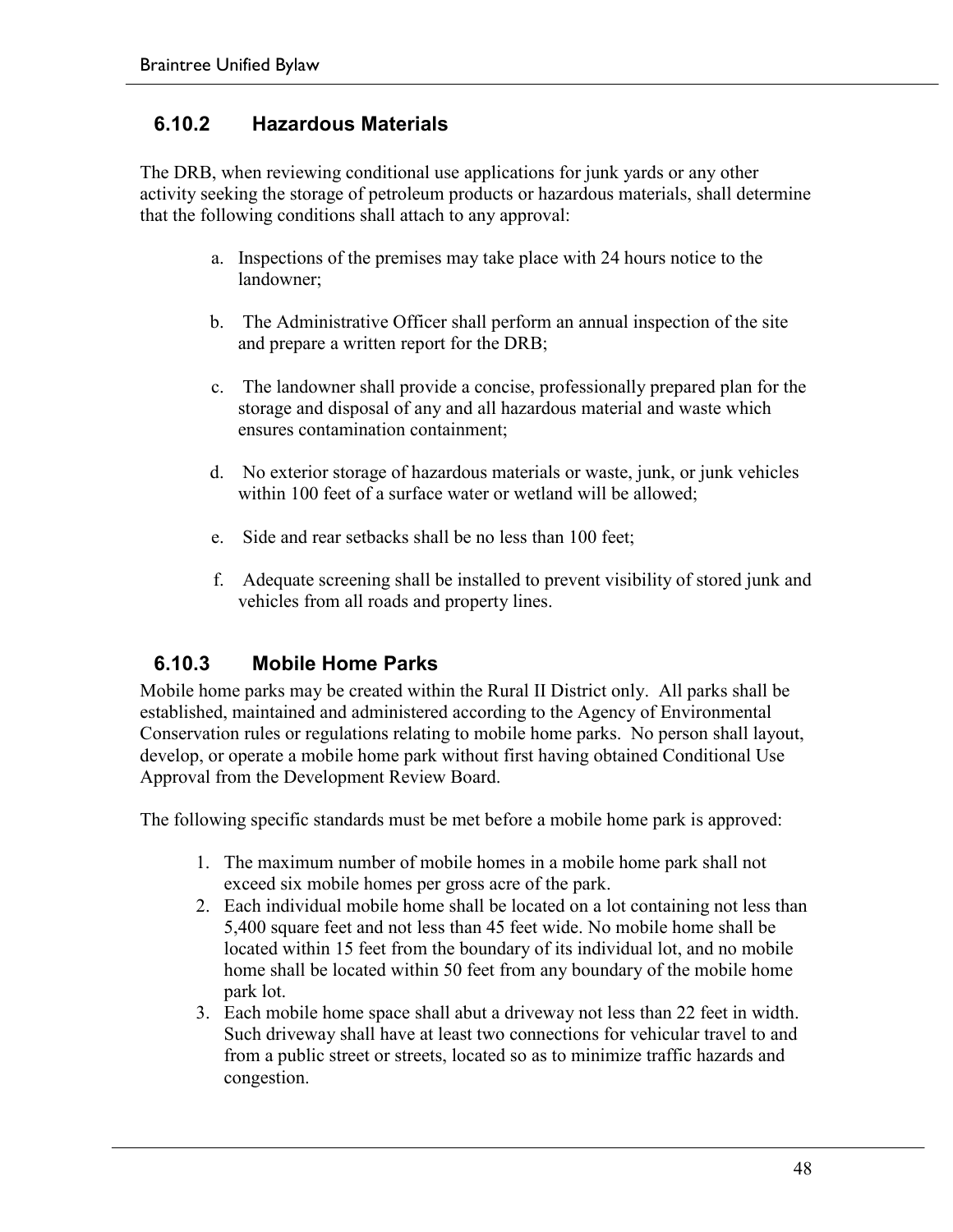- 4. Parking of any motor vehicle in any part of the 22-foot paved width of an access driveway shall be prohibited, and enforced by the park operator. Parking spaces shall be provided for all vehicles customarily or occasionally in the park, but in no case shall less than three car spaces for each two mobile home sites be required. Such car spaces shall average 10 feet wide and 20 feet long with free access to the access driveway. Such car spaces shall be on the mobile home lot, in a parking lot, or may be in parking bays contiguous to an access driveway, in which case the paved width of the driveway and parking space combined shall be not less than 45 feet.
- 5. All driveways shall be adequately lighted.
- 6. A landscaped buffer strip shall be provided along all property and street lines of the mobile home park, not less than 15 feet in width, suitably screened with evergreen plantings, as approved by the Development Review Board.
- 7. Open Space for recreation and playground purposes shall be provided, occupying not less than 10% of the gross mobile home park area, conveniently located to all individual mobile home park sites. Such open space shall be suitably landscaped with a protective screen separating such space from driveways, parking areas, and service areas, and should be suitably equipped and furnished, in the judgment of the Development Review Board, for recreation and play purpose.
	- a. All mobile homes shall be located outside of the 100-year floodplain.
	- b. Plans for roads shall be of a width, grade, and gravel base suitable to enable safe access by Emergency and heavy service vehicles. See emergency services (3.15) in general standards.
	- c. Landscaping and screening plans shall be sufficient to enhance the residential character and overall amenities for the residents of the park and neighboring properties.

### **6.10.4 Home Enterprises**

The purpose of the home enterprise concept is to allow for the wise use of structures on residential properties and to provide owners the opportunity to pursue alternative entrepreneurial activities in a residential setting.

Noted below are the general requirements for a home enterprise; additional requirements may be imposed during the permitting process. A home enterprise is a non-residential use requiring both Conditional Use Approval and Site Plan Approval prior to the issuance of an Administrative Permit. As part of the review of a project, attention shall be given to maintaining rural character and adjacent properties in the area. Applications will be denied if road conditions are considered too narrow or unsafe to accommodate additional traffic.

1. The owner of the home enterprise shall reside on the property.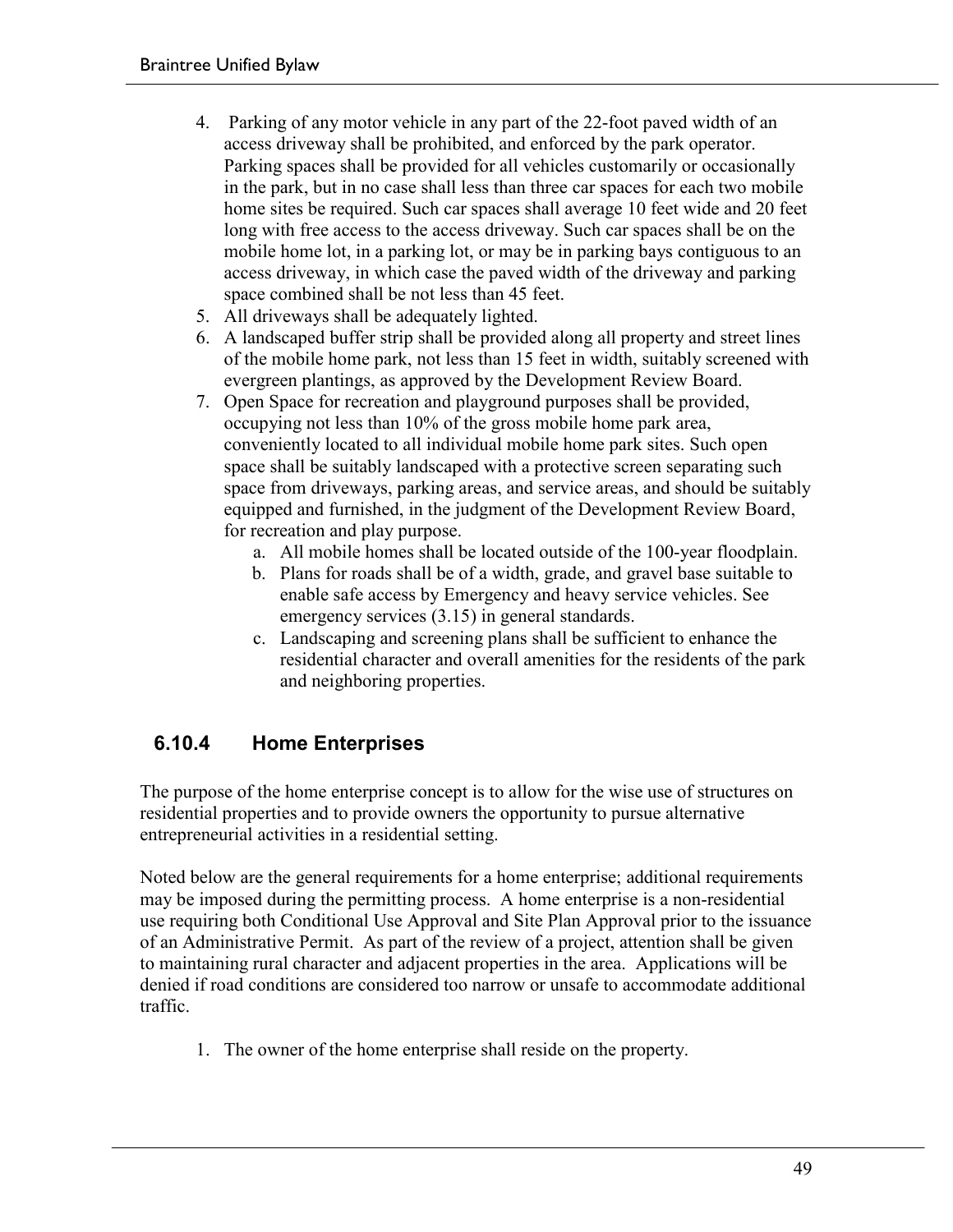- 2. No more than five (5) on-premise employees who do not reside on the property.
- 3. Parking shall be placed to the rear of the structure, where feasible, or to the side of the structure. Parking shall be provided outside the right-of-way and screening may be required by the DRB.
- 4. Traffic shall not be generated in a significantly greater volume or frequency than would be normally anticipated in the neighborhood. Such traffic shall not cause or increase unreasonable congestion or nuisance on roads, walkways, or accesses to neighboring properties.

Changes in scale or intensity of a Home Enterprise beyond what is granted under a conditional use permit will require the permit holder to re-apply and will be subject to review by the DRB.

#### **Home Occupations vs. Home Enterprise**

While state Statute requires that home occupations be allowed, it does not do so for home occupations that have grown beyond the criteria listed in 3.8 of this ordinance.

To allow for the growth of home occupations, the Braintree Unified Bylaw has a category called "Home Enterprise". All Home Enterprises are a conditional use and therefore require review from the DRB.

**A permit is required for Home Enterprises.** See the AO for more information.

### **6.10.5 Wireless Telecommunication Facilities**

All new, modified or expanded wireless telecommunication facilities, including but not limited to towers, antennae, accessory structures as well as related utilities and access roads, are subject to the general development standards for the district in which they are located, as well as general conditional use standards and the specific conditional use standards contained in this section. The Development Review Board shall have the authority to impose conditions consistent with the purpose of this section in approving a proposed facility and also may require qualified independent consultants to verify claims made by the applicant at the applicant's sole expense.

The following wireless telecommunications facilities are exempt from this section provided the height of such facility does not exceed twenty (20) feet above the structure to which it is attached. Facilities exceeding more than 50 feet above grade, will require a conditional use permit:

- 1. amateur radio tower;
- 2. citizens band radio;
- 3. receiving antenna;
- 4. police, fire, ambulance, and other emergency dispatch;
- 5. single use local business radio dispatch;
- 6. repeaters;
- 7. wireless telecommunication facilities that have received a certificate of public good pursuant to 30 V.S.A. §248a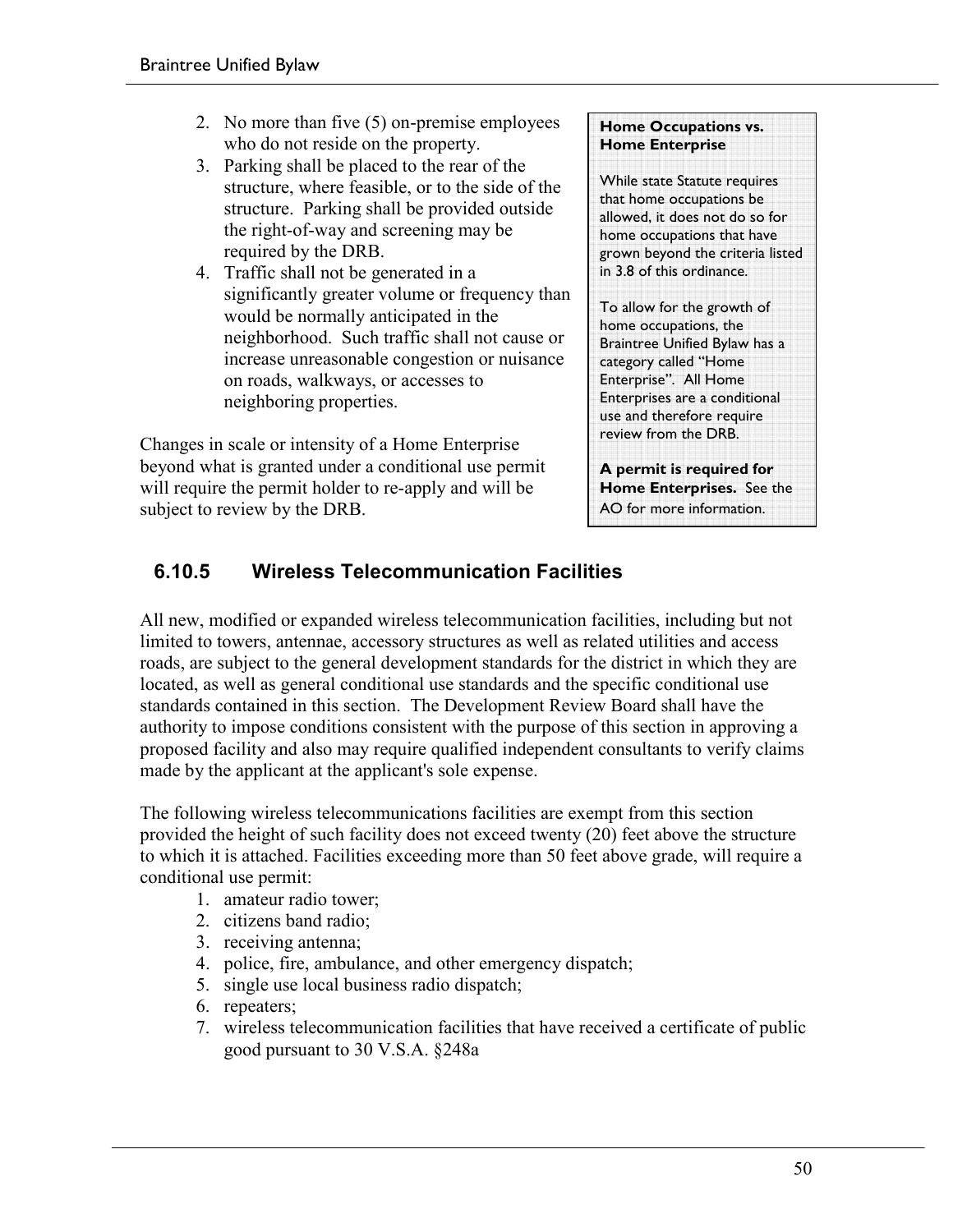This Bylaw shall not prohibit a property owner's ability to place or allow placement of antennae used to transmit, receive or transmit and receive communications signals on the property owner's premises if the aggregate area of the largest face of the antennae is not more than eight square feet, and if the antennae and the mast to which they are attached do not extend more than 12 feet above the roof of that portion of the building to which they are attached.

No other wireless telecommunications facility shall be considered exempt from this Bylaw for any reason, whether or not said facility is proposed to share a facility or other structure with such exempt uses.

- 1. Co-location Requirements: An application for a new wireless telecommunications facility shall only be approved by the Development Review Board upon a finding that the new facility cannot be accommodated on an existing or approved tower or structure within the Town of Braintree due to one of the following reasons, as documented by a qualified engineer licensed to practice in the State of Vermont:
	- a. The proposed antennas and equipment would exceed the structural or spatial capacity of the existing or approved tower or facility. Additionally, the existing or approved tower cannot be reinforced, modified or replaced to accommodate planned or equivalent equipment, at a reasonable cost, to provide coverage and capacity comparable to that of the proposed facility.
	- b. The proposed antennas and equipment would cause radio frequency interference (RFI) materially impacting the usefulness of other existing or permitted equipment at the existing or approved tower or facility and such interference cannot be mitigated at a reasonable cost.
	- c. The proposed antennas and equipment, either alone or together with existing facilities, equipment or antennas, would create excessive radio frequency radiation (RFR) in violation of federal standards or requirements.
	- d. Aesthetic reasons or existing permit conditions make it unreasonable to locate the planned equipment upon an existing or approved tower or building.
	- e. All new facilities and lease agreements granted a permit in Braintree shall be designed and written to reasonably accommodate both the applicant and at least one additional user if the tower is less than or equal to 75 feet in height, and for two additional users if it exceeds 75 feet in height. Towers must be designed to allow future rearrangement of antennas, and to accept antennas mounted at varying heights. Sufficient power and access to the site may also be required to service additional users.
- 2. Alternatives analysis: If there is no feasible co-location available, the board must also find that the applicant has analyzed other potential sites or methods and selected the least intrusive option. In reaching these findings, the Board may designate an alternative location(s) or method(s) to be evaluated at the applicant's expense to determine if it would result in less adverse impacts.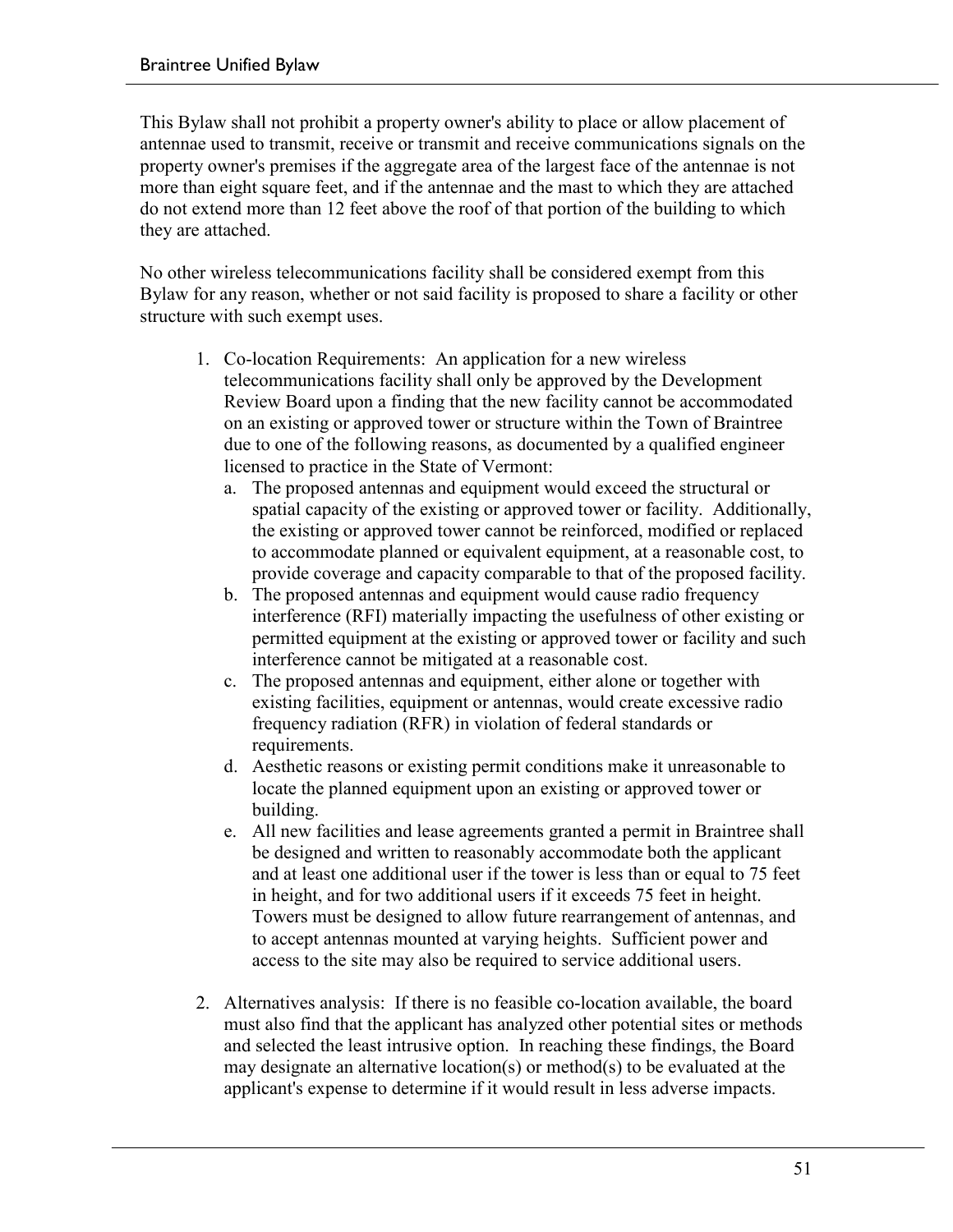- 3. All towers, including antennae, shall be designed to have the minimum height necessary to reach the coverage objective. Unless it is the only option necessary to comply with FCC regulations, no towers may extend more than 20 feet above the average elevation of the adjacent tree line.
- 4. No speculative towers are allowed. An applicant for a permit must be a personal wireless service provider or FCC licensee, or must provide a copy of its executed contract to provide land or facilities to such an entity, to the Administrative Officer at the time that an application is submitted.
- 5. Towers shall be set back at least 150% of their height from all property lines and public rights of-way. Antennae may be permitted with less setbacks to allow for their integration onto an existing structure such as a church steeple, light standard, utility pole, or similar structure, to the extent that no hazard to public health, safety or welfare results.
- 6. Facility construction and operation shall meet all State and Federal requirements, including, but not limited to, FCC requirements for transmissions, emissions and interference. No telecommunication facility, when fully equipped, shall be located or operated in such a manner that it poses a potential threat to public health or safety. Certification by a licensed engineer that the use will be in compliance with any federal radiation standard may be checked by independent review, but may not be cause for denial without conflicting certification by such an engineer.
- 7. New facilities and their associated access and utilities shall be designed and located to minimize their visibility through the use of existing vegetation, topography, landscaping and screening, use of compatible materials and colors, or other camouflaging techniques. Towers shall not be illuminated and shall not display strobe lights, unless such lighting is specifically required by the Federal Aviation Administration or other Federal or State authority. Towers shall be of a monopole design unless it is determined by the DRB that an alternative design would better blend into the surrounding environment. All utilities proposed to serve a telecommunications site shall be installed underground, except in the case of where they pre-exist. All access roads must meet the same standards as for all other development. In order to minimize the visual impact of a straight line cut through forested areas for access to the tower, Development Review Board may require a modified access route.
- 8. Free standing towers may be required to be enclosed by security fencing at least 6 feet in height, and shall be equipped with appropriate anti-climbing devices.
- 9. No signs other than for warning or equipment and contact information signs are allowed on the facility and any exterior lighting must be shielded and motion activated.
- 10. Annual Certification: Any conditional use approval shall require that the owner of a facility shall annually, on January 15, file a declaration with the Town of Braintree's Administrative Officer certifying the continuing safe operation by a wireless carrier of every facility installed subject to these regulations. Failure to file a declaration shall mean that the facility is no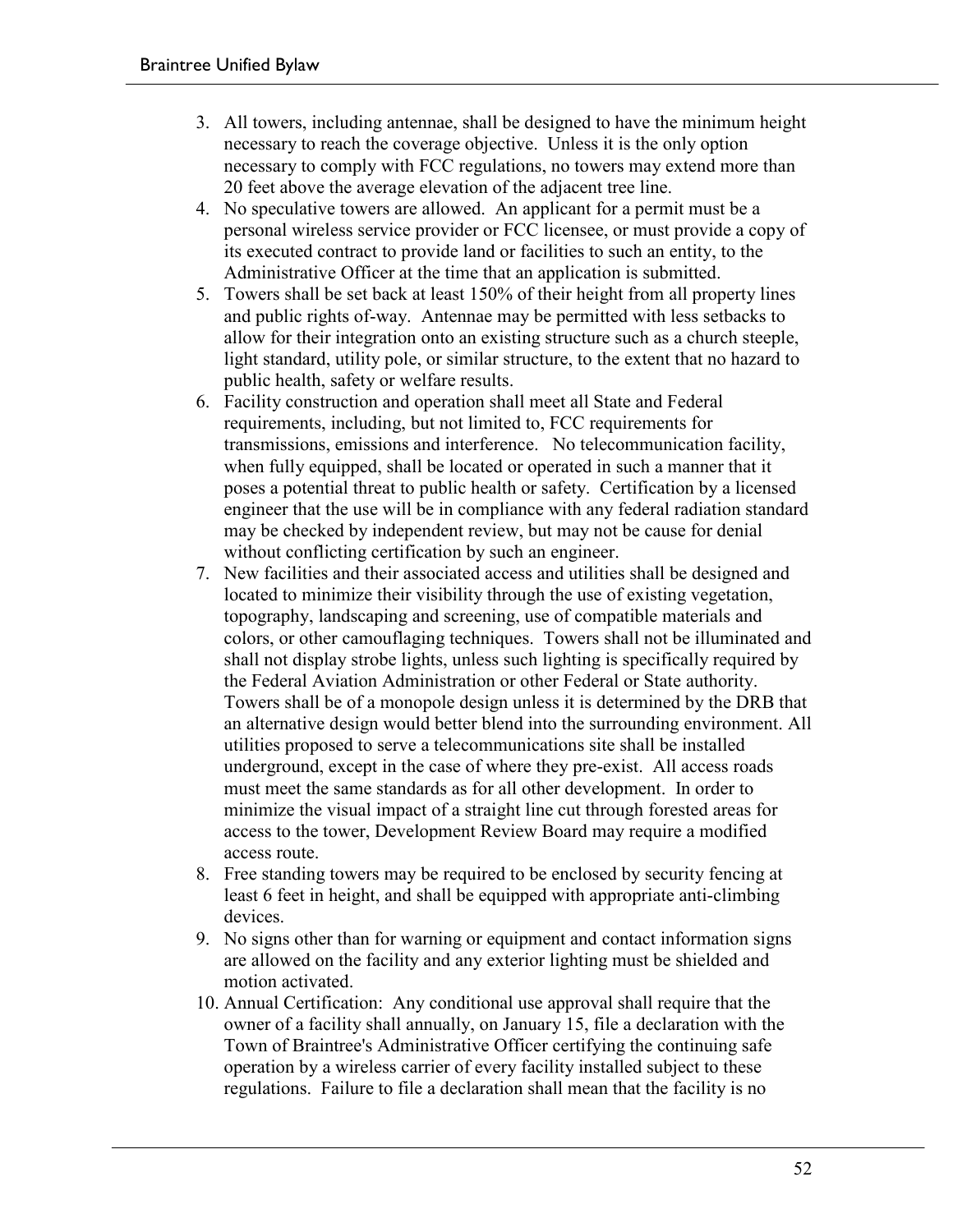longer in use and may be considered abandoned and subject to removal and forfeiture of bond after notice by certified mail. A copy of the relevant portions of any signed lease, which requires the applicant to remove the tower and associated facilities when abandoned, shall be submitted at the time of application.

- 11. Removal and Bond: After proper notice, facilities which are constructed in violation of permit conditions or application representations, and facilities deemed to be abandoned shall be removed by the owner within 180 days of notice, certified as required above, or be the subject of a pending application for such development. In the event the tower or facility is not removed within the 180 days, the municipality shall notify the owner and may remove the tower or facilities at the owner's cost. All facilities shall, as a condition of approval, provide a financial surety bond payable to the Town and acceptable to the Board to cover the cost of removal of the facility and remediation of the landscape, should the above clause be invoked.
- 12. Maintenance Requirements: The Applicant shall maintain all facilities. Such maintenance shall include, but not be limited to erosion control, painting, structural integrity, and landscaping.

#### **6.10.6 Sand and Gravel Extraction, Mining, and Quarrying**

When applying for a conditional use approval under this section, the applicant must submit:

- 1. A complete site plan and activity description, showing the location of all present and proposed extraction sites, the expected duration and intensity of the activity, whether it is expected to be intermittent or ongoing and a description of any power activated excavation or extraction machinery for crushing, sorting, or processing;
- 2. An access plan, showing all roads and drainage and anticipated traffic volumes; and
- 3. A rehabilitation plan, showing all extraction sites and the proposed method and location of stabilization with an appropriate permanent vegetative cover.
- 4. Depth of excavation and proximity to roads or adjacent properties;
- 5. Existing grade and proposed grade created by removal or addition of material;
- 6. Anticipated effect upon public health and safety;
- 7. Congestion or damage to public roads;
- 8. Measures for preventing erosion, controlling runoff, and conserving topsoil.

In addition to standards for general development, conditional use standards, any new extraction operation, or expansion, must meet the following standards:

1. No stationary processing machinery will be located within less than 300 feet of any property line, unless mitigation actions (screening, noise control, etc.) steps are approved by the DRB.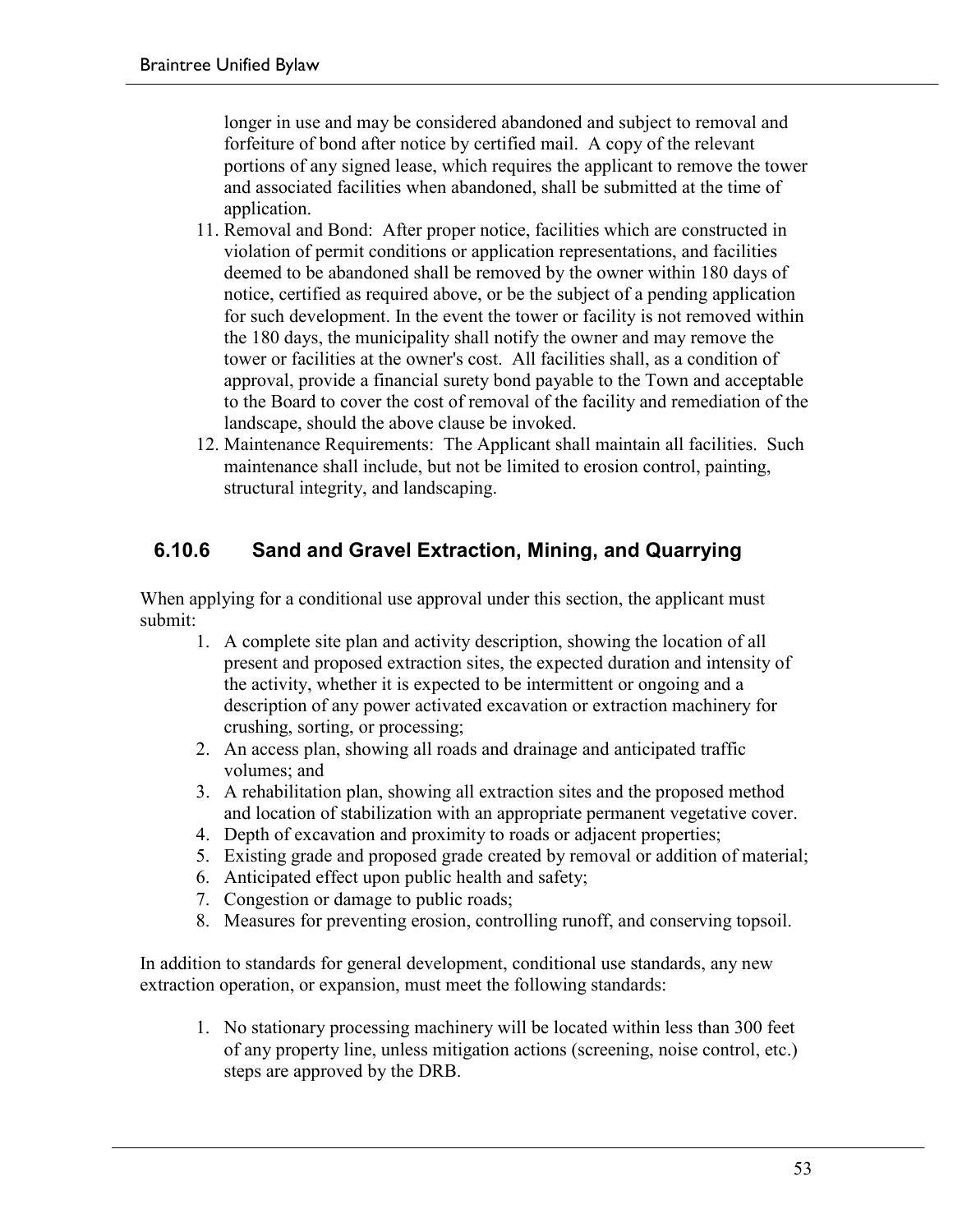- 2. Intermittent blasting may be approved by the DRB subject to conditional use review.
- 3. Blasting operations must be preceded by written or verbal notice to abutting landowners at least 24 hours in advance and also by an audible warning signal prior to the blasting. In no case can the vibration or shock of blasting be sufficient to damage nearby utilities, structures or their contents.
- 4. Topsoil, if present on the site, shall be retained on site in sufficient quantity to achieve the rehabilitation plan.
- 5. A naturally vegetated buffer zone may be required to be maintained between the top or bottom of any working faces, proposed stabilized banks or rock cuts, and property lines.
- 6. Rehabilitation plans shall provide that the finished land will not have banks of material exceeding a 1:2 slope, except in the case of stable rock. Fencing may be required within the buffer zone for safety.
- 7. A bond may be required sufficient to insure compliance with rehabilitation plans.
- 8. The depth of excavations shall be such that at least 3 feet of undisturbed, native material shall be left in place over the seasonal high water table.
- 9. Owners of sand and gravel extraction, mining, or quarrying facilities are obligated to compensate the town for any damage to public roads beyond that of normal everyday use. The DRB may require the posting of a bond for repairs to roads.
- 10. The applicant shall be required to take all reasonable measures to limit the amount of dust and other air quality contaminants generated from the extraction, processing and transport of earth materials.
	- a. Water, calcium chloride or similar agent shall be applied as necessary to the haul roads, traffic areas and non-vegetated storage piles to prevent fugitive dust and the tracking of dirt onto public roads.
	- b. Rock crushing equipment with a maximum rated capacity of greater than 150 tons per hour shall be prohibited.
	- c. All trucks entering or exiting the site that are loaded with materials that may generate fugitive dust shall be covered.

### **6.10.7 Special Signs Requiring Conditional Approval**

The following special signs may be permitted upon the granting of Conditional Approval by the Development Review Board:

- 1. When a cluster of buildings, or one building with multiple establishments, share a common vehicular entrance, one (1) sign, not to exceed a maximum of fifty (50) square feet, may be permitted, in addition to the regular sign area allowed.
- 2. Two (2) signs, not to exceed a maximum total sign area of fifty (50) square feet may be allowed in addition to the regular sign area permitted if, upon site review, unique physical conditions prove them necessary.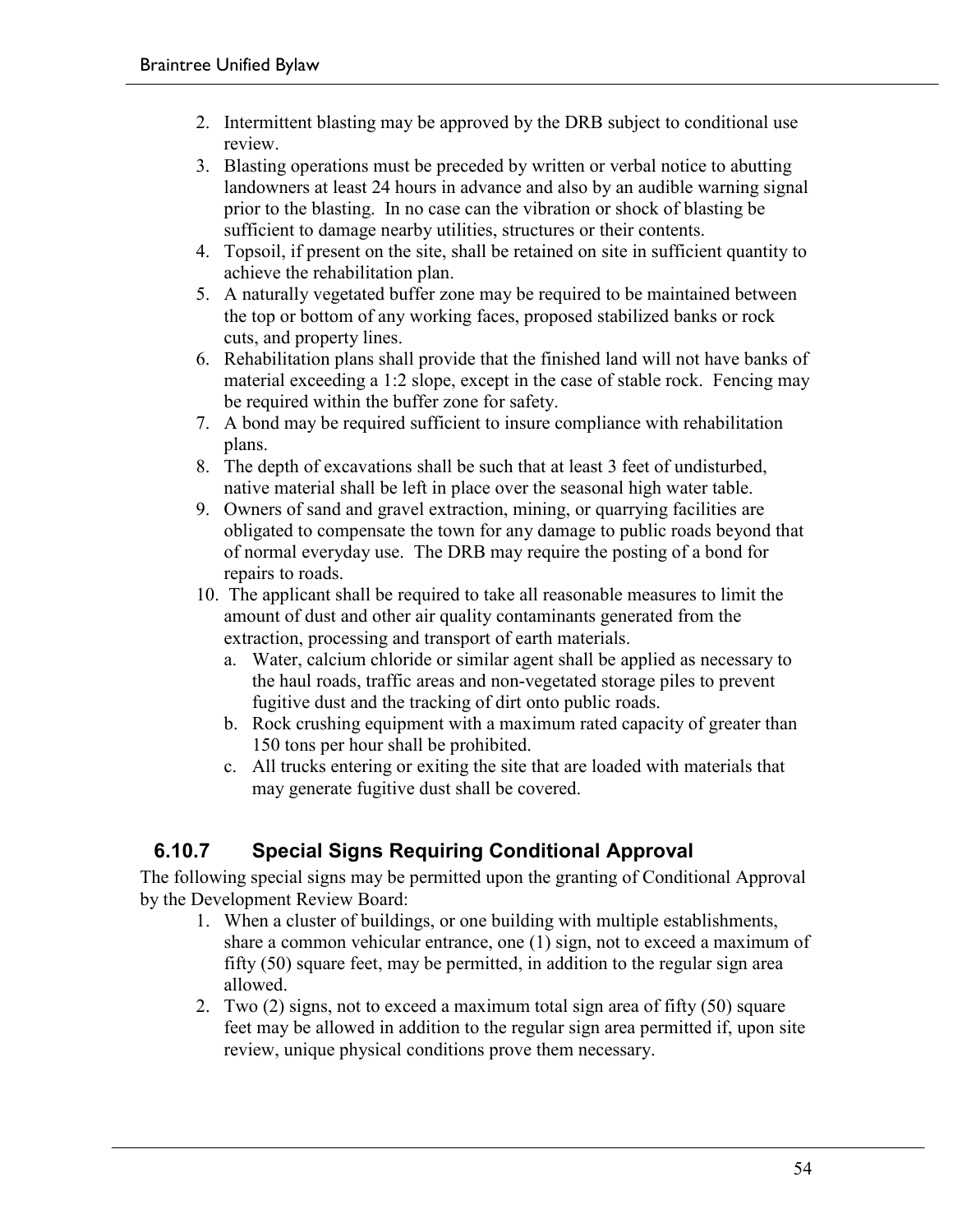The following shall be considered by the Development Review Board when determining whether or not an additional sign or signs will be allowed:

- 1. Distance from the road
- 2. Size of building
- 3. Location and surroundings of the building
- 4. Character and size of surrounding signs

#### **6.10.8 Residential Wind Energy Systems**

Residential wind energy systems may be allowed in designated zoning districts as an accessory use to a dwelling subject to conditional use approval by the DRB in accordance with this chapter and all of the following provisions:

- 1. The small wind energy system may consist of one or more towers not to exceed a total height, including the tower and the length of the blades, of 130 feet above the height of the ground at the base of the tower.
- 2. The requested height of the system shall not exceed what is reasonably necessary to provide efficient operation of the system.
- 3. The applicant shall take all reasonable measures to minimize any undue adverse visual or noise impact of the system.
- 4. The tower shall be set back a distance one and a half times the total height, including the tower and the length of the blades, from:
	- a. Any public road right-of-way, unless written permission is granted by the governmental entity with jurisdiction over the road;
	- b. Any overhead utility lines; and
	- c. All property lines, unless written permission is granted by the adjoining landowner(s).

#### **6.10.8.1 Expiration and Abandonment of Residential Wind Energy Systems**

- 1. A permit issued pursuant to this Section shall expire if the residential wind energy system is out-of-service or otherwise unused for a continuous 12 month period.
- 2. A residential wind energy system that is out-of-service for a continuous 12 month period will be deemed to have been abandoned. The Administrator may issue a Notice of Abandonment to the owner of a small wind energy system that is deemed to have been abandoned. The Owner shall have the right to respond to the Notice of Abandonment within 30 days from Notice receipt date. The Administrator shall withdraw the Notice of Abandonment and notify the Owner that the Notice has been withdrawn if the Owner provides information that demonstrates the residential wind energy system has not been abandoned.
- 3. If the residential wind energy system is determined to be abandoned, the owner of a residential wind energy system shall remove the wind tower at the Owner's sole expense within 3 months of receipt of Notice of Abandonment.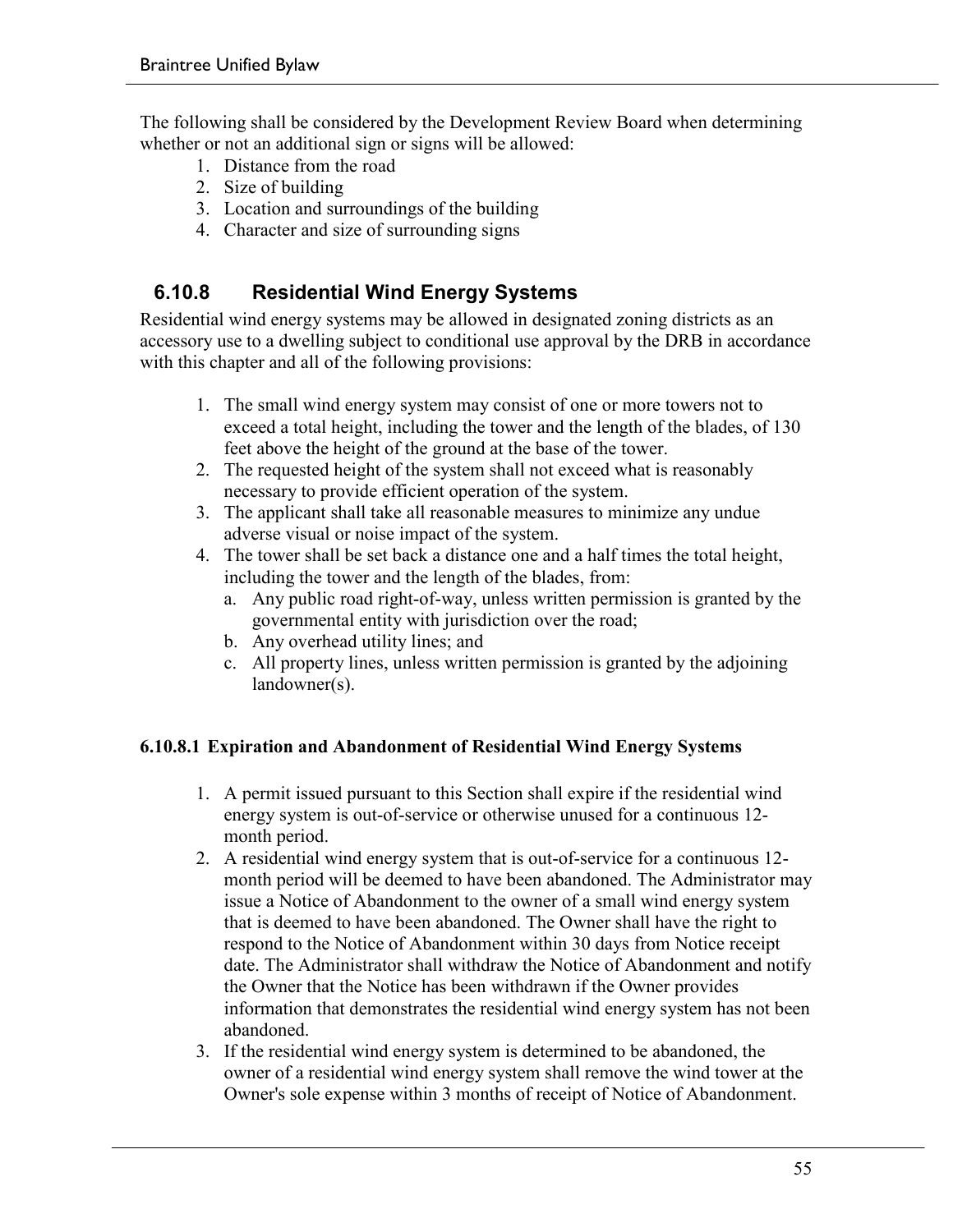If the owner fails to remove the wind tower, the Administrator may pursue a legal action to have the wind tower removed at the Owner's expense.

### **6.11 Planned Residential Development (PRD)**

#### **6.11.1 General Intent and Purpose**

The provisions for Planned Residential Development (PRD) set forth below are intended to permit the development of larger parcels of land in such a manner as will result in the most efficient, aesthetic, and desirable use of such parcels; encourage a more creative approach to the development of such parcels than would otherwise result under these Regulations; and to provide flexibility in the design and placement of buildings, open spaces, vehicular and pedestrian circulation and off-street parking areas so as to best utilize the features of the specific site.

In order to encourage innovation in design and layout and promote the efficient use of land, the Development Review Board may grant PRD approval for proposals subject to the standards and conditions set forth below.

#### **6.11.2 Planned Residential Development Approval - Standards and Conditions**

In its review and approval of a proposed Planned Residential Development, the Development Review Board shall find in its written decision that the Project meets all of the following criteria and standards:

The application submitted satisfies all the requirements for submission of a Planned Residential Development application as identified by the Development Review Board. The parcel size of the proposed project meets the minimum area requirements set forth below:

| Zone                         | <b>Minimum Area</b><br><b>Requirements</b> |
|------------------------------|--------------------------------------------|
| <b>Conservation District</b> | 50 acres                                   |
| <b>Rural District I</b>      | 20 acres                                   |
| <b>Rural District II</b>     | 4 acres                                    |
| <b>Village District</b>      | 1 acres                                    |

- 1. The setback requirements, as determined for the project in its entirety, and for any and all buildings, structures, or lot lines within the project, comply with all applicable setback requirements.
- 2. The total number of dwellings and other uses shall not exceed the number or densities that would be permitted in the Development Review Board's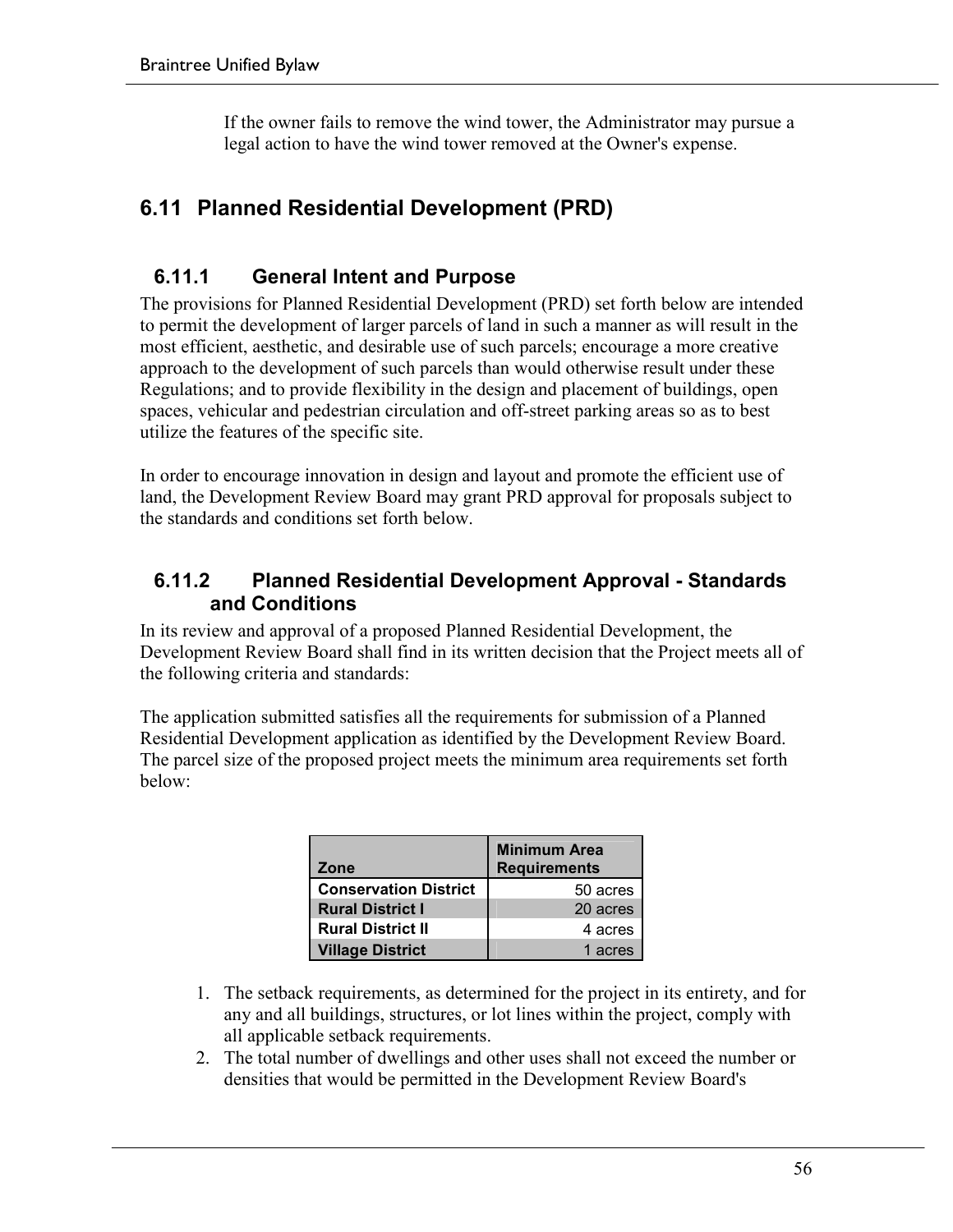judgment if the involved land were subdivided into lots in conformance with the Regulations, except as under c.

- 3. Density Bonus Available- Notwithstanding the above, in order to encourage the most appropriate and efficient use of the involved land, the total number of dwellings and other uses may be exceeded by up to twenty-five percent (25%), and up to 50% on affordable housing developments. In granting any such requested density increase, the Development Review Board shall find that:
- The character and siting variations incorporated in the project consists of factors which make a substantial contribution to the general intent and purposes of the PRD provision.
- Such variation are appropriate based upon, but not limited to, the following project amenities:
	- a. Siting, visual focal points, use of existing physical features such as topography, building orientation, variation in building groups such as clusters
	- b. Design features, architectural styles, harmonious use of building materials, landscaping, and pedestrian ways;
	- c. Extent and location of open space reservation relative total project area, proposed plans for use and management of such area, and the degree of preservation of natural features for any unimproved areas, or
	- d. Meets an affordable housing objective or need for Braintree.
- 4. The design and layout of the project preserves any recognized historic sites or structures and to the greatest extent feasible any natural features or resources of the site.
- 5. Adequate conditions and technical plans exist to insure the safe treatment of sewage and the provisions of a safe supply of drinking water for the project.
- 6. If the proposal involves a greater concentration of land uses within some section of the development than upon others, such greater concentration shall be offset by a lesser concentration in other section or sections or by an appropriate reservation of common open spaces on the remaining lands, which shall be recorded with the deeds of the parcels involved.
- 7. To encourage maintenance or enhancement of forest resources, wildfire habitats, and critical resource areas, the project shall be designed to protect these areas from future development by use of protective covenants, conservation easements or similar methods.

#### **6.11.3 Common Facilities, Common Land, & Land to be Conserved**

1. Land that is to be dedicated for common facilities or for the preservation and maintenance of areas of high public value (see below) may be held in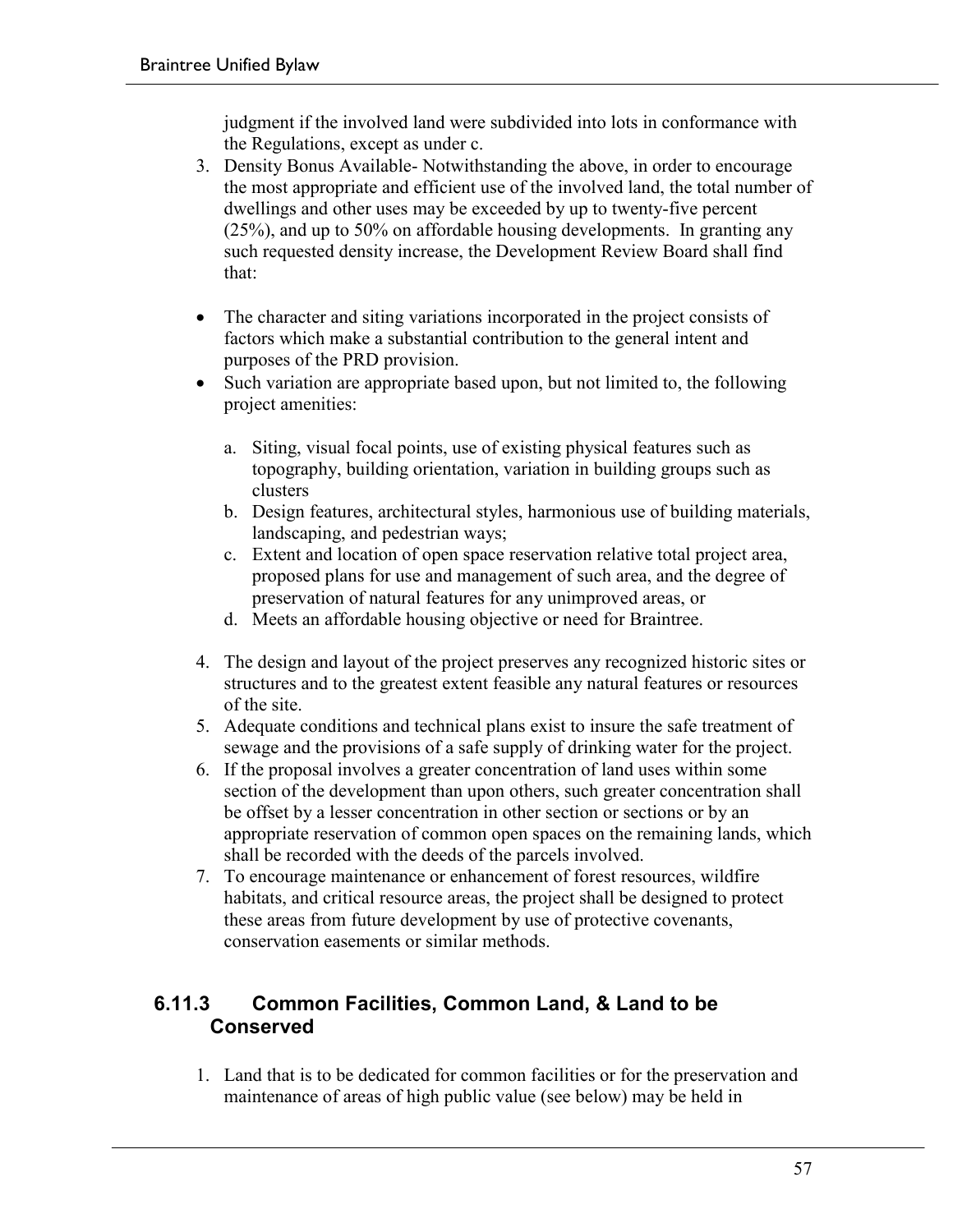common or individual ownership, or it may be conveyed to the Town, should the Town choose to accept it.

- 2. Common Land. Land to be dedicated to shared facilities (e.g., private road, community wastewater and water supply systems, or other community facilities,), may be held in common, and will be subject to the legal requirements set forth below and in and any other section of this Unified Development Bylaw. Land and/or facilities to be held in common shall be subject to appropriate deed restrictions and/or covenants stipulating their allowed use, and establishing the person or entity responsible for their regular maintenance and long term management. All costs associated with administering and maintaining common land and associated facilities shall be the responsibility of applicant and subsequent property owners.
- 3. Land to be Conserved. Land to be dedicated to the preservation and maintenance of areas of high public value (see below) may be held in common or individual ownership, and may be located on one or more lots, although isolating such resources on a single lot is preferred by the Town. The ownership of the land or the benefit of an easement preserving such land shall be in a manner and form approved by the Development Review Board; such ownership or easement may be held by the municipality or a nonprofit land conservation organization, if such entities choose to accept such ownership or easement. Conservation and agricultural easement areas ("open space areas") shall be indicated with an appropriate notation on the final plat.

Areas of high public value include land characterized by:

- Land in active agricultural use,
- Primary (prime & statewide) agricultural soils,
- Steep slopes (equal to or in excess of 15%),
- Flood hazard areas.
- Surface waters, wetlands and associated setback and buffer areas,
- Shoreland setback and buffer areas,
- Special areas (identified in the Braintree Town Plan),
- Critical wildlife habitat (as identified in Braintree Town Plan or as field delineated),
- Water supply source protection areas (SPAs),
- Historic districts, sites and structures,
- Scenic views and vistas within the Rural Scenic district, or
- Conserved land on adjacent parcels.

### **6.11.4 Legal Requirements**

1. Documentation and assurances shall be provided that all required improvements and associated rights-of-way and easements and other common facilities and land will be adequately maintained either by the applicant,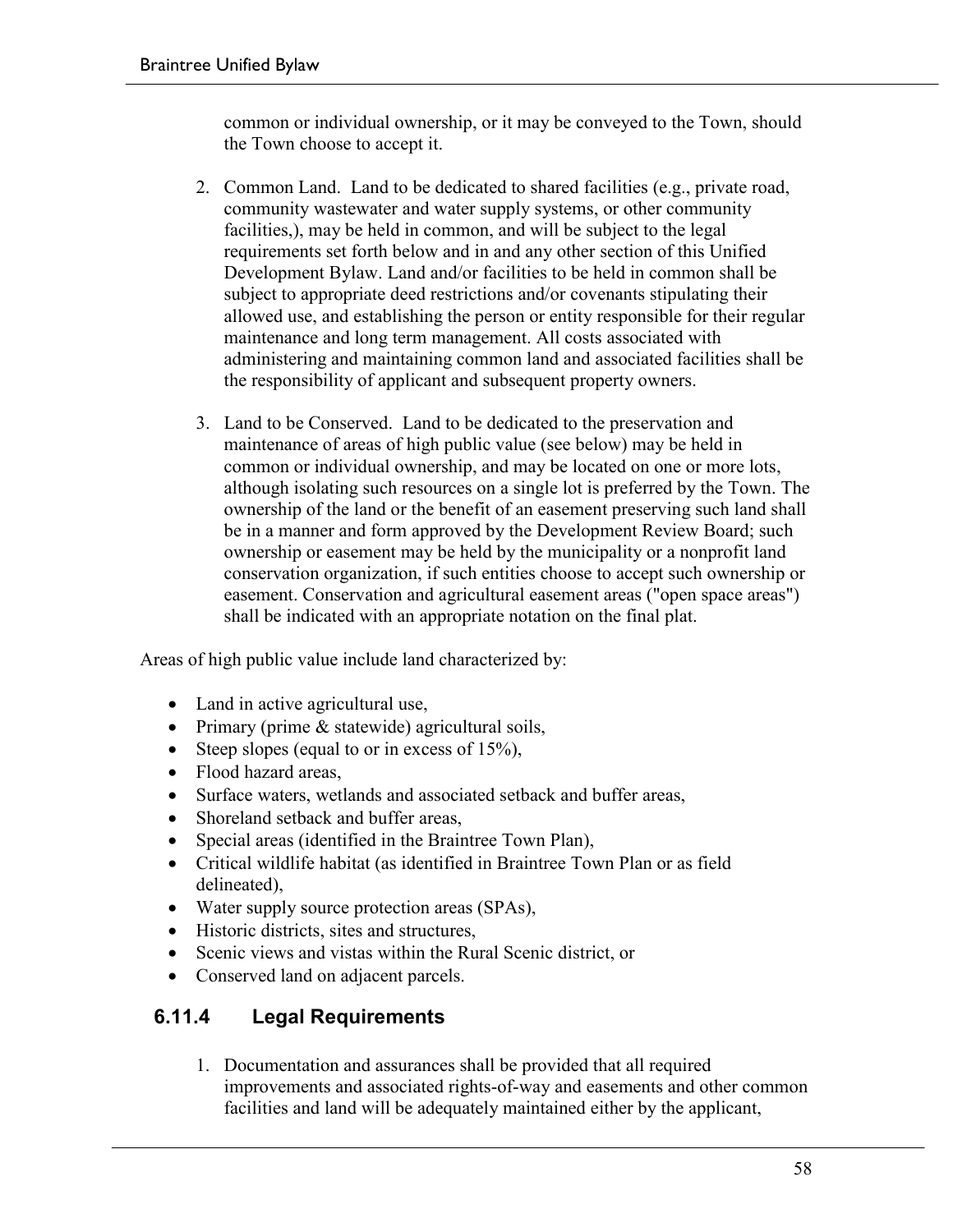subsequent or other landowners, a homeowners' association, or through other accepted legal mechanism. Such documentation shall be in a form approved by the Development Review Board and filed in the Braintree Land Records.

2. All required improvements shall be constructed to approved specifications in accordance with a construction schedule approved by the Development Review Board. The Commission may require that all such improvements be completed prior to the issuance of an Administrative Permit or certificate of occupancy for subsequent development on approved lots. A performance bond or comparable surety acceptable to the Selectboard may be required to ensure that all improvements are completed to specification, in accordance with Chapter 7.

### **6.11.5 Planned Residential Development - General Procedures**

The Development Review Board welcomes preliminary discussions about this development option. It invites prospective applicants to meet informally with the DRB to learn how their project might be structured and resources available to help plan a project.

- 1. Upon receipt of an application, the ZA first shall ascertain if the application is complete.
- 2. A request for Planned Residential Development Approval shall have at least one Public Hearing held by the DRB within thirty days from the date of acceptance of the completed application. All procedures as set forth in 24 V.S.A. Section 4414 (3) shall apply also.
- 3. Land development for which Approval has been granted shall not commence unless the Administrative Officer has issued an Administrative Permit for any or all uses or structures incidental to the project.
- 4. The DRB may attach such reasonable conditions to its approval as it finds necessary to further the purposes of this Bylaw and 24 V.S.A. Chapter 117.
- 5. The DRB shall act to approve or disapproval a proposal by written decision within forty-five (45) days from the date of the final public hearing.
- 6. In the event that substantial construction on the parcel or land subdivision has not occurred within two years from approval, the permit will expire and the applicant will need to reapply.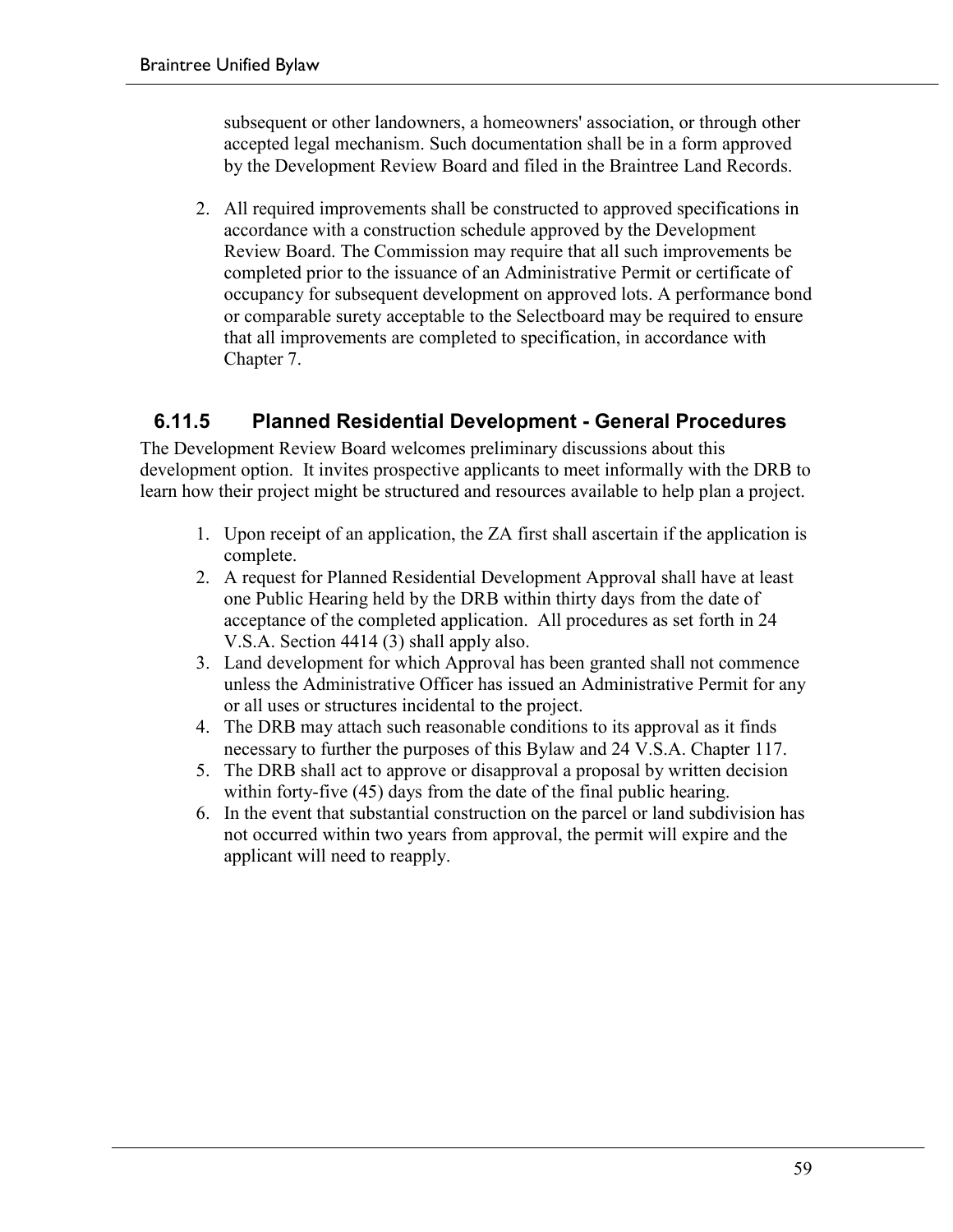# **7. Subdivision Regulations**

### **7.1 Purpose**

This section of the Braintree Unified Bylaw is hereby adopted for the following purposes:

- 1. To ensure that development conforms to the policies set forth in the Braintree Town Plan. The DRB shall refer to the goals, objectives, policies, recommendations, and data contained in the Town Plan in making decisions.
- 2. To ensure that all development is compatible with the ecology, topography, geology, natural drainage, surface water runoff, groundwater resources, agricultural resources, historical resources, and present and potential uses of land identified in the maps and text of the Town Plan.
- 3. To ensure conformity and compatibility of development with other applicable laws, as presently enacted or as from time to time hereinafter enacted, including but not limited to: Zoning Ordinance, Health Ordinance, and Capital Program.
- 4. To protect and provide for the health, safety, and general welfare of the Town of Braintree, its property owners and its inhabitants.
- 5. To guide the future growth and orderly development of the Town.
- 6. To provide the most beneficial relationship between uses of land and buildings and the safe and convenient movement of pedestrian and vehicular traffic.
- 7. To provide for the conservation and protection of the natural, visual, and historical assets of the Town; the preservation of the existing rural character of the Town through the proper arrangement of uses on development parcels; the preservation of adequate open space between developments; and the preservation of land values and an adequate tax base.
- 8. To ensure that the development employs efficient and economic uses of energy which are consistent with the current technology.
- 9. To ensure that adequate facilities and services, such as parks and open spaces, recreation areas, schools, police and fire protection, off-street parking, and water supply and sewage disposal, are provided.
- 10. To control the rate of growth in Braintree in order to ensure that existing public services and facilities are available and will have a sufficient capacity to serve any proposed subdivision.

# **7.2 Administrative Permit Required**

As is specified in section 2.1 of this Unified Bylaw, an Administrative Permit is required for all subdivisions. An administrative permit for a subdivision ensures that all created lots have the needed dimensions, have safe

#### **Major vs. Minor Subdivisions**

The Braintree Unified Bylaw recognizes two types of subdivisions; Minor and Major (see sections 7.6 & 7.7 for details).

The difference between the two is scale and intensity. Any subdivision that creates three or more lots is a major subdivision and may require a more detailed application in order to be considered for an administrative permit.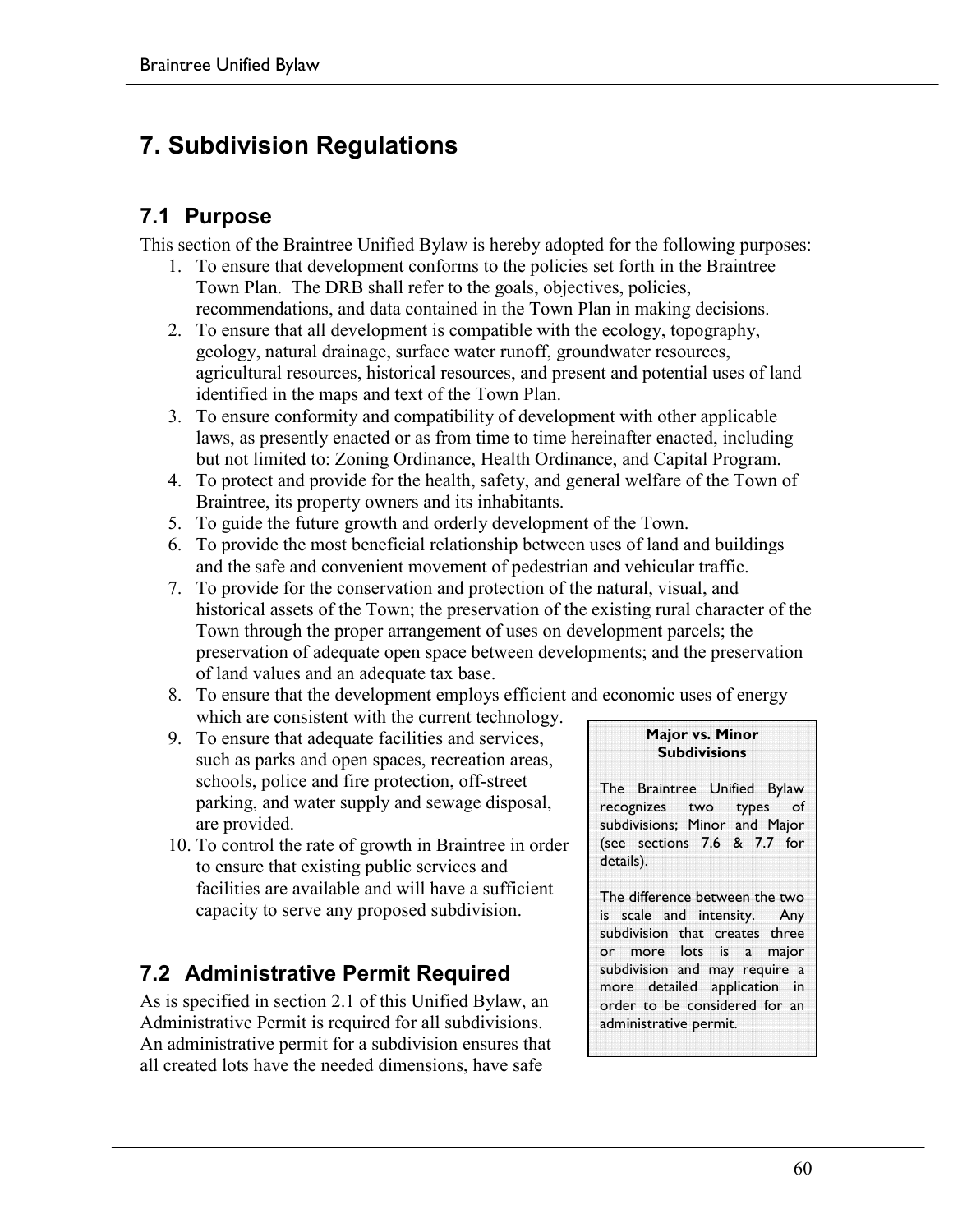accesses to them, that access points onto public roads are minimized, and that the new lots do not result in undevelopable parcels, or parcels that unnecessarily fragment agricultural lands or forested areas.

Assuming the application for a subdivision is in compliance with this Bylaw and is complete, with the correct fee, a hearing will generally take place within 30 days, and a decision will be issued within 45 days after the final hearing. Assuming the application for subdivision is approved, an administrative permit will be issued within 30 days, which will become valid 15 days after issuance unless appealed. The subdivision must then be filed as a plat in the town records.

### **7.2.1 Exemptions**

The following are not subdivisions for the purposes of this Regulation:

- 1. Annexations that result in the combination of any existing adjacent parcels into a single parcel for non-commercial use;
- 2. Agricultural leases; and
- 3. A minor boundary line adjustment between two adjacent lots involving no change in the number or use of lots, and resulting in a change of less than an acre of land of any involved lot.

### **7.3 Subdivision Waivers**

As part of its approval, the Development Review Board may waive or vary, subject to appropriate conditions, the provisions of any or all application or review procedures, submittal and development requirements, as in its judgment of the special circumstances of a particular plat are not requisite in the interest of public health, safety and general welfare, nor required by the Act.

The request for a waiver shall be made by the applicant, and it shall be the responsibility of the applicant to provide sufficient information to justify the waiver and to enable the Development Review Board to reach a decision. In such a case, the Board may move to waive certain requirements and approve the project with appropriate conditions.

In granting waivers, the Board shall do so at the preliminary approval stage and require such conditions as will in its judgment secure substantially the objectives of the requirements varied or waived. Such waivers and their justification shall be in writing and included in the permit file.

### **7.4 Subdivision Categories - Minor versus Major**

All subdivisions resulting in two lots will be considered minor subdivisions (see 7.6 of this chapter). All subdivisions resulting in three or more lots are major subdivisions (see 7.7 of this chapter). Resulting lots shall be counted from the original lot in existence on the date of adoption of this Bylaw. The division, revision, or modification of a duly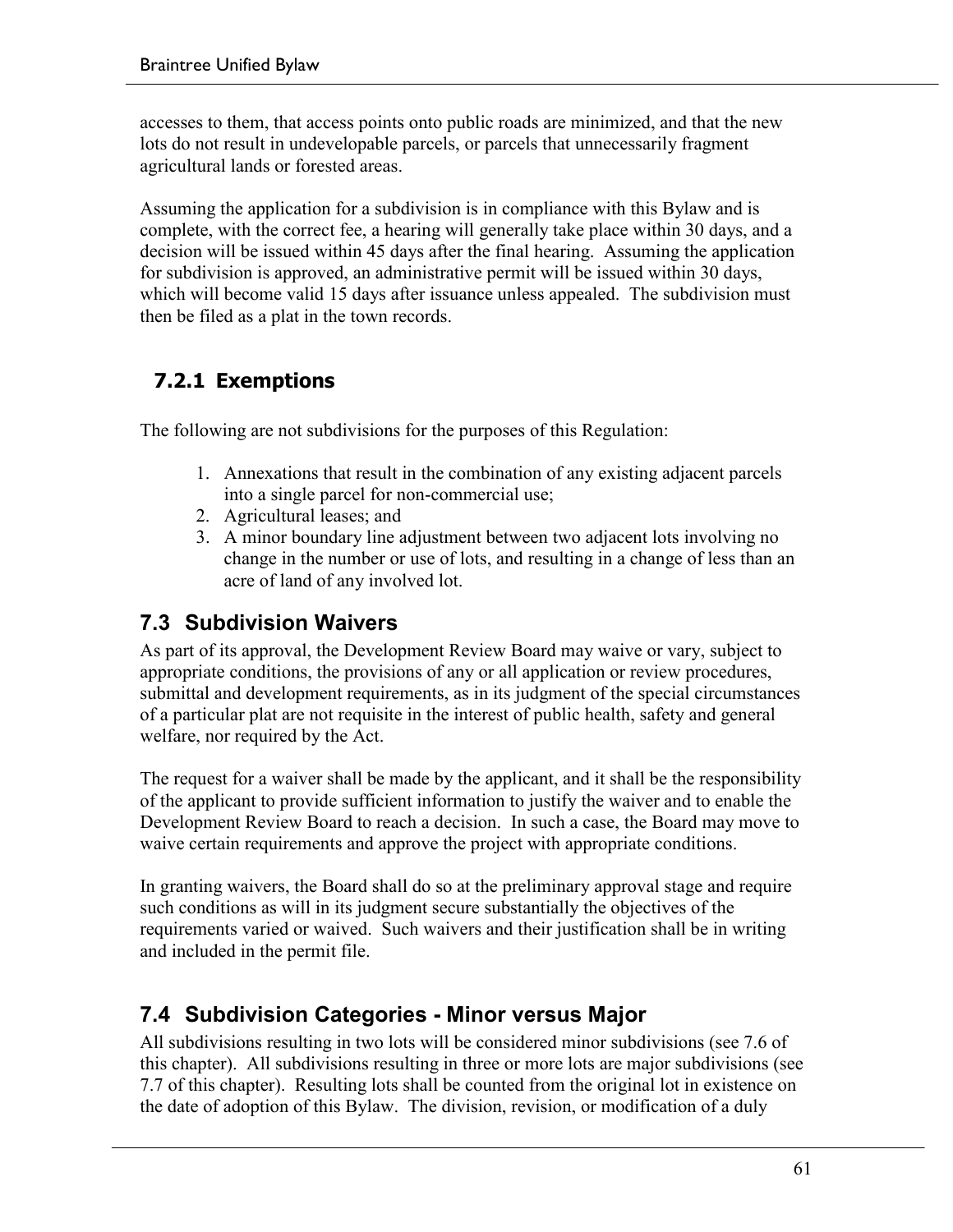recorded plat which results in the third lot and any subsequent lots from an original parcel that was in existence on the date of adoption shall be reviewed as a major subdivision.

### **7.5 Subdivision Application Procedures**

### **7.5.1 Overview**

- 1. Discussion Phases: Pre-application Meeting with the DRB. Optional, but recommended.
- 2. Preliminary Plan Approval: the substantive review stage, where the project should be modified as needed, abutters voice any concerns, and any unresolved questions are answered. Final Plat approval is essentially a given if the applicant has met all the conditions in the preliminary approval.
- 3. Final Approval: Within six (6) months after the Preliminary Meeting: Final plan submittal.
- 4. Within forty-five (45) days after final plan submittal: A public hearing, conducted by the DRB.
- 5. Within forty-five (45) days after the public hearing: Action taken by DRB to disapprove, approve with conditions, or approve final plan.
- 6. Administrative permit: AO issues permit (if granted by DRB) within 30 days.
- 7. Signing of Approved Plat: The authorized member of the DRB checks the Plat against the permit as issued and signs the plan provided that all conditions have been met by the applicant.
- 8. Within one hundred eighty (180) days after receiving administrative permit from AO, file with Town Clerk: Plan recording.
- 9. On completion: Submission of "as-built" drawings, if applicable.

### **7.5.2 Pre-Application Meeting**

Potential applicants for subdivisions are encouraged to meet with the Administrative Officer and Development Review Board when beginning to consider their projects in order to avoid misunderstandings and to ensure a smooth application process once formal review is started.

Applicants for administrative permits will go through the Pre-Application Meeting, unless this phase is waived at the applicant's request, to discuss the overall description of the project, familiarize the applicant with the regulations, and answer basic questions of procedure. The discussion shall be conducted at a public meeting held by the Development Review Board. No written findings, conclusions or decision shall be provided to the applicant and any comments by the DRB, the applicant and interested parties are non-binding.

At least 12 days prior to a regular meeting of the DRB, the applicant shall submit to the Administrative Officer at least the following: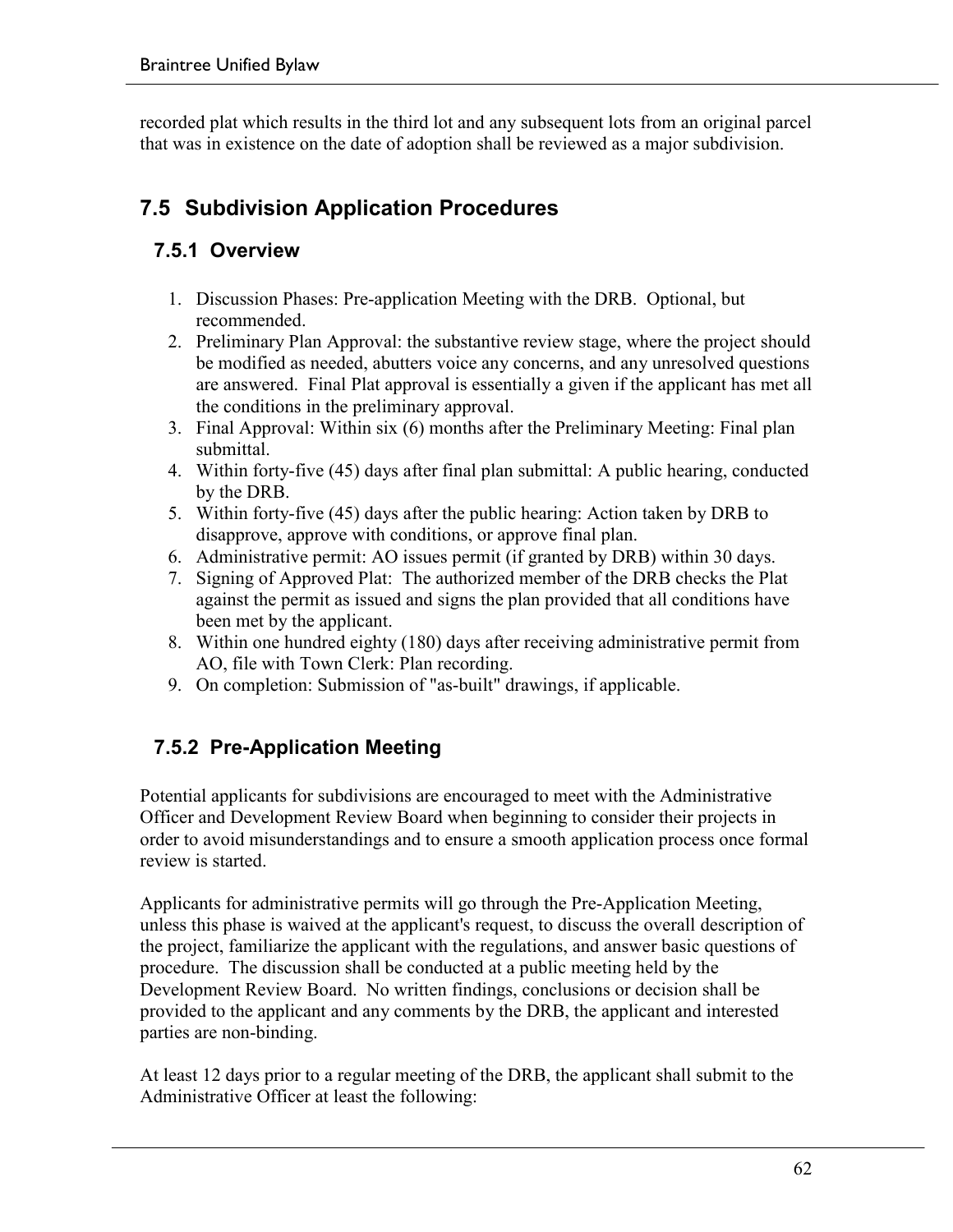- 1. The name and address of the owner, the name and address of the applicant if different from the owner, the names and addresses of all abutters, the Book and Page number from the Town Land Records of the parcel proposed to be subdivided, and the Parcel ID Number. In addition, the applicant shall include a brief written description of the proposed subdivision (single-family dwellings, commercial, industrial, or other), the number and size of the lots, the anticipated type of water supply and sewage disposal systems, and the anticipated timing of any construction including initiation and completion of the development.
- 2. A sketch map showing the location of the proposed subdivision within the Town of Braintree relative to the town highway system and including general topographic features.
- 3. A sketch plan of the parcel drawn to adequate scale showing any existing structures and roads; a general layout of proposed roads, lots, and building sites; the general locations of any streams, ponds, wetlands, and fields; and approximate locations of abutting properties.

The applicant is advised to retain copies of all materials.

#### **7.5.3 Formal Application and Preliminary Plan Approval**

Preliminary Plan Approval is the major review stage for subdivisions. Prior to the Development Review Board's hearing on Preliminary Plan Approval, the applicant shall submit the following, along with the appropriate fee, to the Administrative Officer for the Development Review Board's consideration at the Hearing for Preliminary Approval:

- 1. A completed subdivision application form, in duplicate, which may be obtained from the Town Clerk;
- 2. A location map showing the proposed subdivision relative to abutting properties, streams and other water bodies, any rights-of-way, and existing public and private roads.
- 3. Copy of the deed (available from the Town Land Records) and the Town parcel number (available from Town Clerk or Listers);
- 4. Names and addresses of all abutting property owners (also available from the Town Clerk or Listers);
- 5. A draft survey plat drawn to a scale adequate for showing the subdivision boundary with lot lines and lot size, dimensions, and abutters' names. If construction is proposed, the plat shall also show at least the locations of proposed leach fields, existing or proposed wells, existing buildings or proposed building envelopes, flood hazard areas, primary agricultural soils, any land in pasture, stone walls, existing and proposed accesses, and existing and proposed roads.
- 6. The Development Review Board may require that contour lines at an interval not greater than five feet; grading plans showing any areas of cut and fill; stormwater drainage plan, which shall indicate the methods for collecting and discharging drainage, as well as methods for temporary and permanent erosion control; proposed lighting and signage, if any; covenant or easement language detailing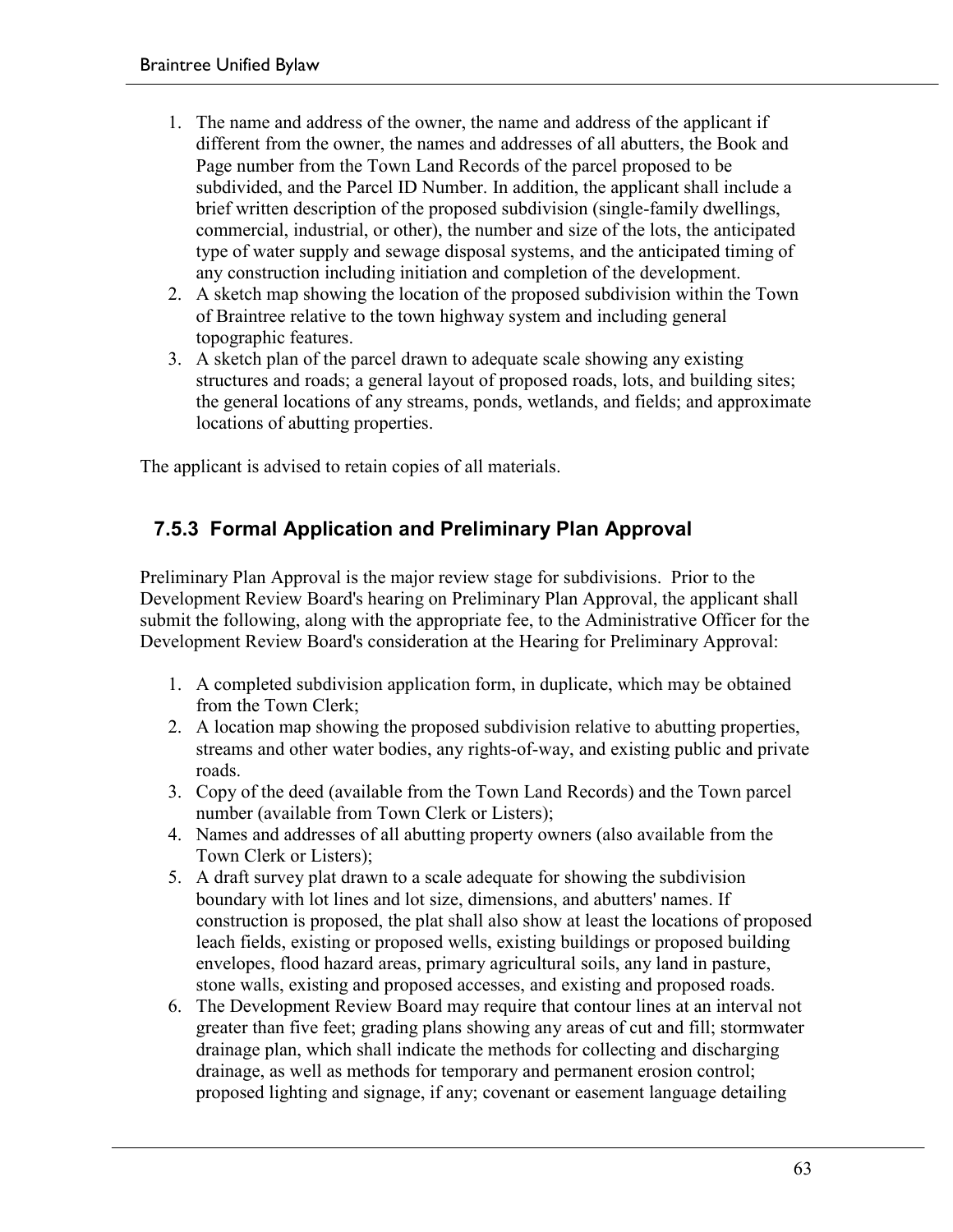the maintenance responsibilities for any common areas or improvements, any articles of incorporation if needed to create legal entities, and other existing and proposed facilities also be located on the plat.

- 7. The provisions of the Unified Bylaw that are applicable to the area to be subdivided and any zoning district boundaries affecting the tract.
- 8. Description of the proposed water supply. If source is an existing community water supply, evidence of the right to use such system and the adequacy of such a system to meet water supply requirements shall be shown. All design criteria shall be in accordance with the applicable State and local health regulations.
- 9. Description of the proposed sewage systems. If onsite sewage disposal is proposed, then a registered professional engineer's or certified site technician's report and plans prepared in conformance with the State and local health regulations shall be submitted. If a community sewage disposal system is to be used, evidence of the right to use such a system and a registered professional engineer's statement of the adequacy of the system to handle the additional sewage shall be submitted.
- 10. All existing and proposed right-of-way lines, widths of roads, typical road profiles, dimensions of all lot lines and size of all lots, locations of all buildings, walkways, amenities, utilities, location of open space and/or recreation areas, and other manmade improvements.
- 11. A description of any proposed covenants, and/or deed restrictions which are intended to cover all or part of the subdivision.
- 12. A description of the homeowners' association or other forms of management organization if one is proposed.
- 13. In the event of granting of easements, and/or development rights to the Town of Braintree, a written acknowledgment of the subdivider's responsibility for maintenance of easement areas until such land has been legally accepted by the Town.
- 14. Written evidence of approval by local, regional, State, and Federal agencies having jurisdiction over the project, including final approvals for any water supply and sewage disposal systems.
- 15. Written statement outlining appropriate dates in which all improvements shall be completed. (See Article 7.7.1.)
- 16. Any other information requested in writing by the Development Review Board following the pre-application meeting.

If the application for Preliminary Plan Approval is determined to be complete by the Administrative Officer, a site visit shall be scheduled with the Administrative Officer within 15 days, if it is determined necessary by the Administrative Officer. Incomplete applications will be returned to the applicant. Following the site visit (if necessary), a public hearing shall be scheduled within 30 days.

Testimony is not to be taken at the site visit, but rather this is the time to clarify any items in the application or to mark on the ground items shown in application materials.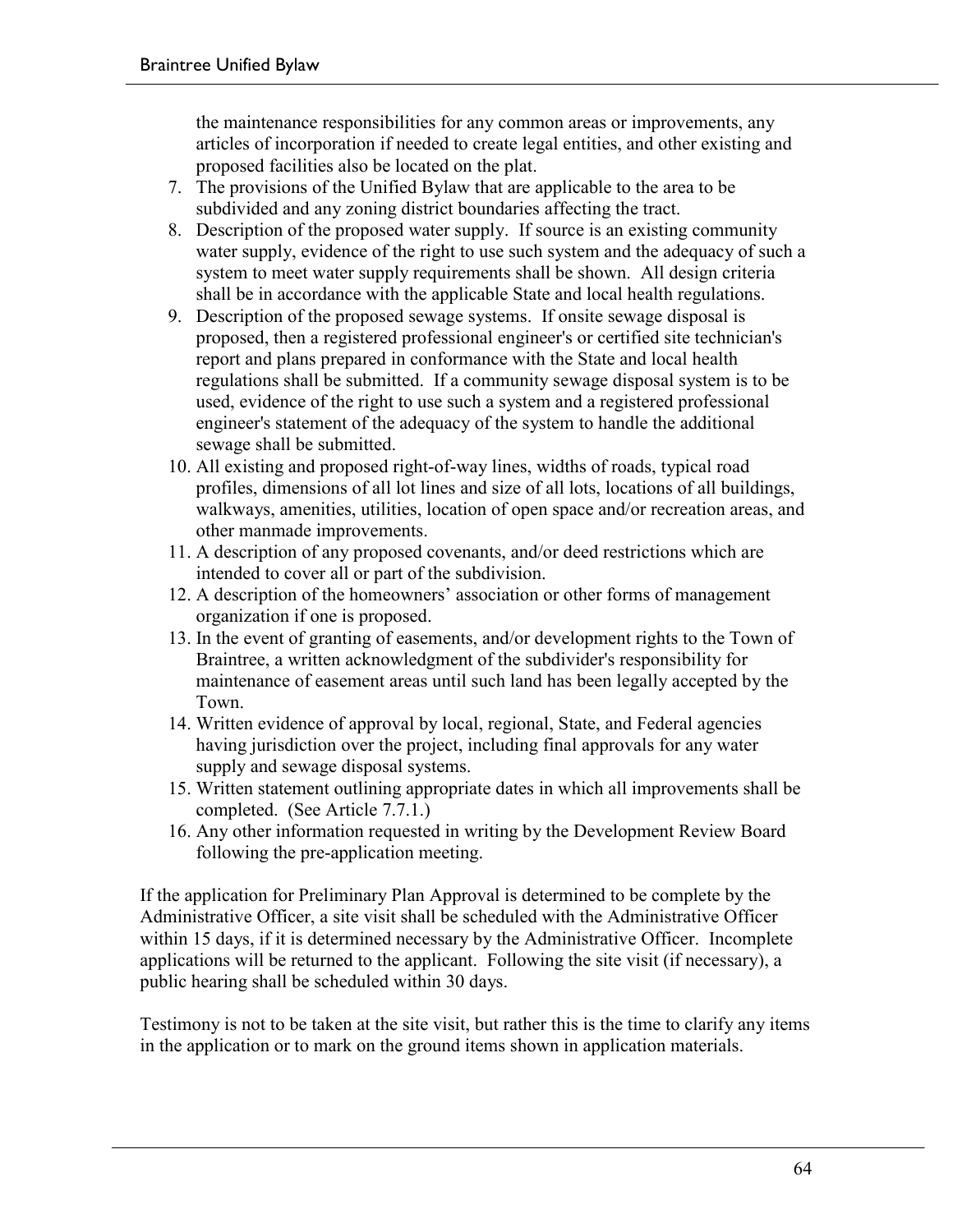The Development Review Board shall hold a Hearing as per Section 9.1. At the Hearing the Development Review Board shall take testimony as to whether the project meets the purposes of this Bylaw and each relevant standard, and may make specific written recommendations for changes necessary for such compliance. If additional information is needed, the applicant shall have up to 60 days to supply such, which if not provided shall be grounds for denying the application. People seeking interested party status must participate in this hearing (this may be done in writing) to retain any appeal status.

When the DRB is satisfied that all relevant issues have been discussed and addressed sufficiently and is ready to decide on Preliminary Plan Approval, it shall close the hearing prior to any decision, and may then deliberate and deny the application if it clearly will not be permissible, or approve the preliminary plan with such conditions as it deems appropriate.

Applicants should note that while items such as wastewater permits are not required prior to approval, they are advised that coordinating all permit applications at this stage can help to avoid conflicting permits, which would require resubmitting an application to bring all permits into conformance with each other.

At the time the DRB grants Preliminary Plan Approval, it may require the subdivision to be divided into two or more phases to insure conformity with the Town Plan and may impose such conditions upon the filing of the application for final plat approval for each phase as it deems necessary to assure the orderly development of the plat and to avoid overburdening Town facilities and services.

Following Preliminary Plan Approval, the applicant shall have 6 months to seek Final Approval.

### **7.5.4 Other approvals needed**

If not already done, subsequent to the approval of the preliminary plan the applicant shall submit the approved plan to the Town or any other local entities with jurisdiction over the project and to such regional, State, and Federal agencies as may be required by law prior to applying to the Development Review Board for Final Plat approval.

### **7.5.5 Final Approval**

Within six months of the Preliminary Plan Approval, the applicant shall submit a Final Plan for approval to the Development Review Board materially conforming to the layout and information shown on the Preliminary Plan, with any modifications required which have been required by the Development Review Board. If the applicant fails to do so, the Preliminary Plan Approval shall be void.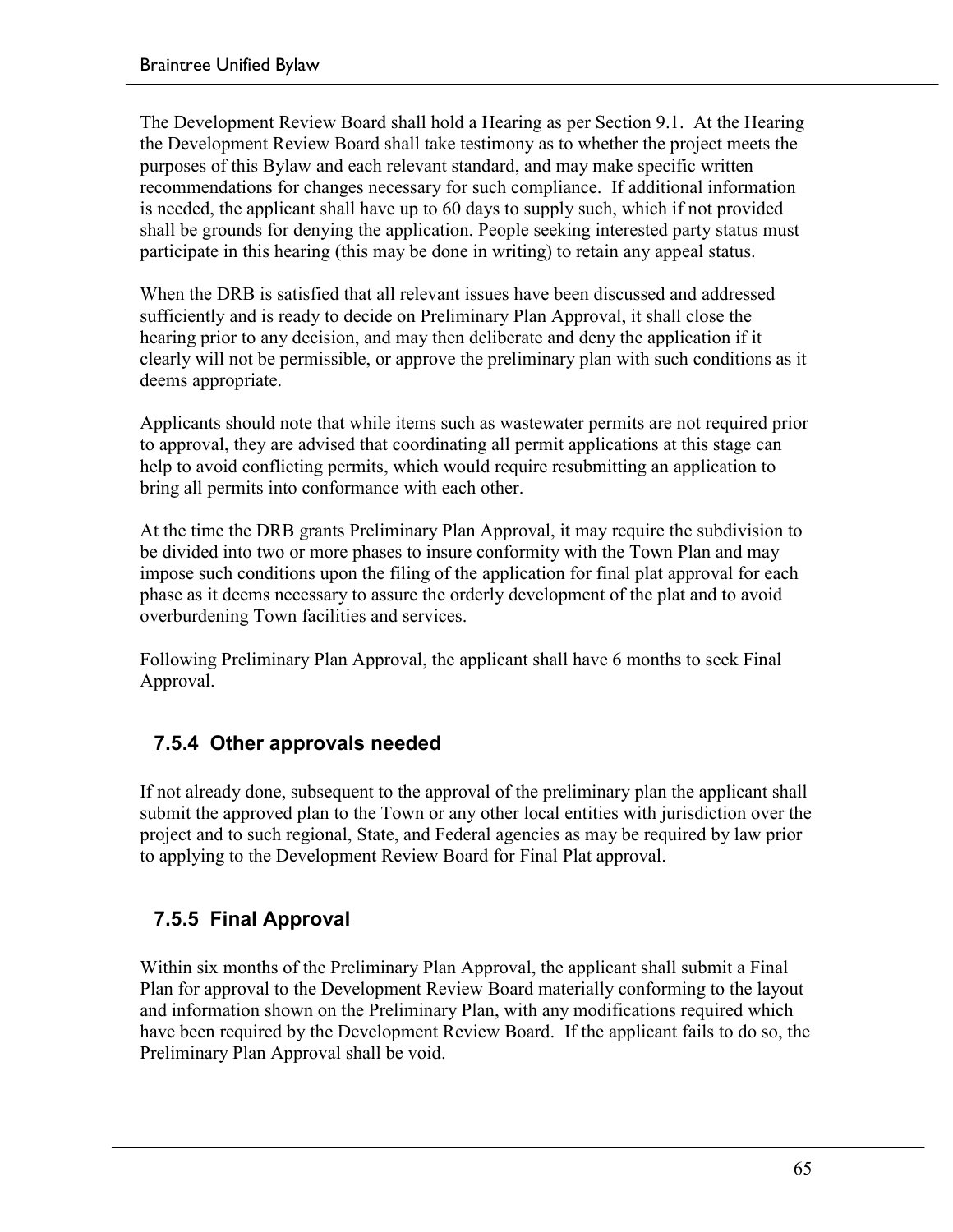The Development Review Board shall hold a public hearing on the Final Plan, with notice as required, and shall, within 45 days from the adjournment of the final plat hearing, approve the Final Plan if it meets the requirements of the Preliminary Plan Approval and has, or is conditioned to have, any necessary federal, state and/or local permits. Copies of the decision shall be promptly mailed by certified mail to the applicant, delivered to the Administrative Officer, and mailed by first class by the Administrative Officer to every person or body appearing (in person or in writing) and having been heard at the hearing.

Failure to approve or deny the Final Plan within such 45 day period shall be deemed approval on the 46th day. In the event of such failure to act, the applicant must obtain certification from the Town Clerk documenting the Development Review Board's failure to act within the specified period of time.

The Development Review Board in its approval may require a performance bond or other surety as provided for under Section 7.28.

Each Final Plan Approval shall contain a time limit not to exceed three years, unless required or extended by the Development Review Board or by the Selectboard, within which all construction required under the permit shall be substantially completed. In granting Final Plan Approval, the Development Review Board may include a phasing plan. If the roads, utilities, and other improvements required for a phase of the subdivision are not substantially completed by the date specified in the phasing plan for the relevant phase of development, the Final Plan Approval shall be rendered null and void, and all work on the project shall cease until such time as a new subdivision application has been submitted and has received Final Plan Approval from the Development Review Board.

Notwithstanding the above, if good cause is demonstrated for delay of the project, oneyear extensions may be granted by the Development Review Board after a public hearing. Such extensions shall be filed in the permit file. If extensions are granted any performance bonds shall also be extended likewise.

#### **7.5.6 Administrative permit**

Following approval of the final plat, the Administrative Officer shall promptly issue an Administrative Permit for the actions as described in the approval. Within three days of issuance, notice of the pending permit shall be supplied to the Listers of the town and posted by the Administrative Officer as prescribed in section 4449 of the Act, as presently in effect or hereinafter from time to time amended.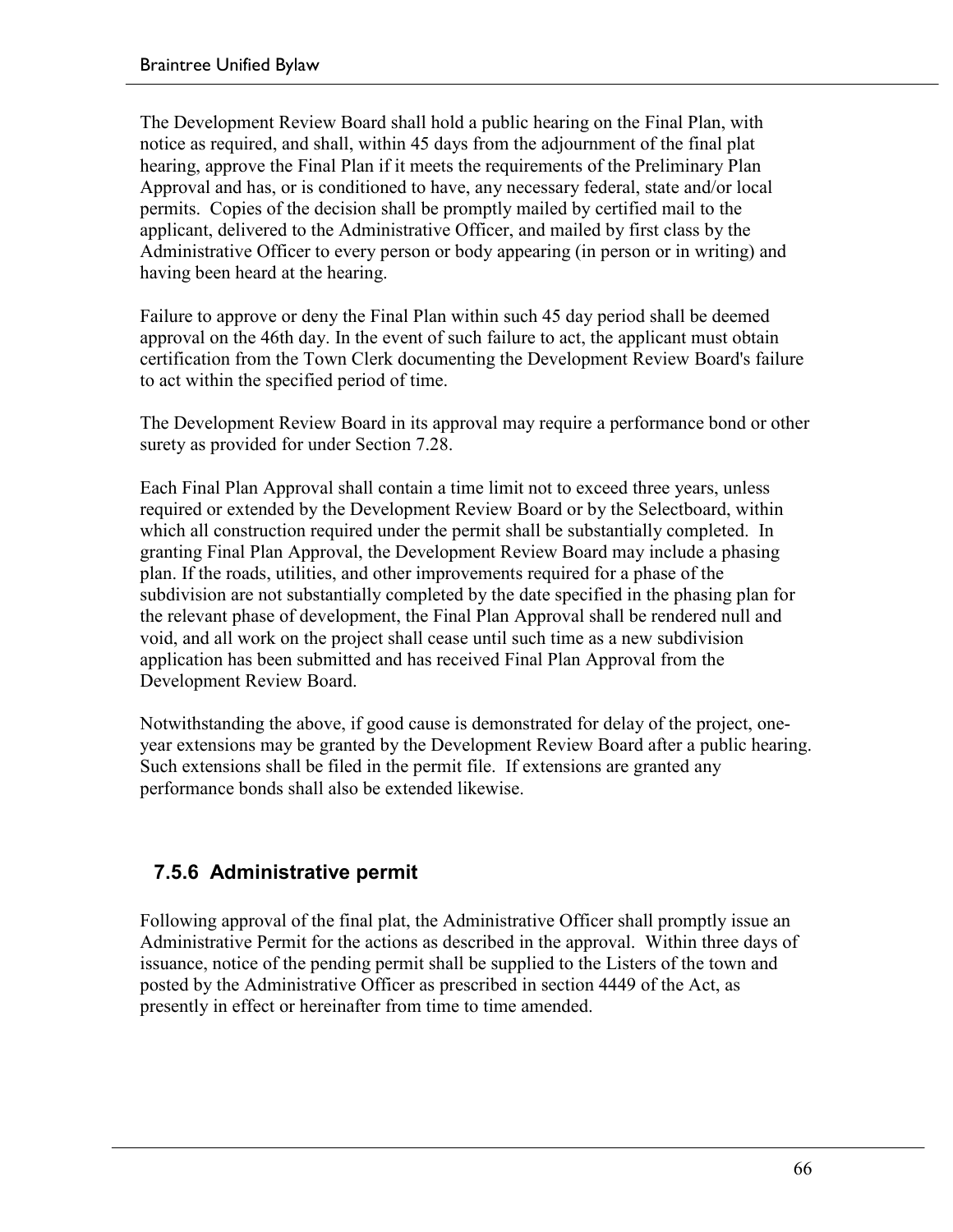### **7.5.7 Signing of Approved Final Plat**

The final plat must be a Mylar copy of the survey, and must not differ in any material way from the plat approved at the final public hearing. Prior to filing recording, but after the appeal period has expired, the plat must be reviewed at a regularly scheduled meeting of the Development Review Board for compliance with the final plan approval, and signed by the chair or vice chair of the Development Review Board. The authorized members of the Development Review Board may not sign the Mylar plat unless the applicant has provided any required items of approval, including a bond or surety, a written agreement with the Selectboard, an easement or covenant, etc.

Any changes, erasures, modifications or revisions made to any final Mylar plat after it has been approved and signed by the Development Review Board shall render the subdivision approval null and void.

#### **7.5.8 Filing of Approved Final Plat/Effect of Failure to File Within 180 Days**

Within 180 days following the date of approval of a subdivision, the applicant must submit the final signed Mylar plat to the Town Clerk for filing in the land records of the Town of Braintree. Filing of the plat shall be in accordance with the provisions of the Act as presently enacted and as hereinafter from time to time amended. The plat to be recorded shall be in compliance with state law, 27 VSA, Chapter 17. Filing fees shall be paid directly to the Town Clerk. Filing of the approved plat, any denials, notices of violation, and other matters of record shall be in accordance with the provisions of the Act as presently enacted and as hereinafter from time to time amended.

If an accurate Mylar map is not filed within 180 days following approval of the subdivision, the subdivision approval shall be rendered null and void. It is the responsibility of the applicant to present the Mylar in a timely manner so as not to render the approval void

The Administrative Officer, with assistance from the applicant, shall manually transcribe the boundaries of the new subdivision onto the listers' tax maps to ensure that proper records are maintained.

### **7.6 Minor Subdivisions**

A minor subdivision is any subsequent partition of an existing parcel where the subdivision results in two lots total within the boundary of the parcel, or an amendment, revision, or modification to a recorded plat, the result which creates no more than one additional lot within the bounds of the original parcel.

Minor Subdivisions may be permitted by the Administrative Officer without review from the DRB provided that the proposed minor subdivision meets the requirements of this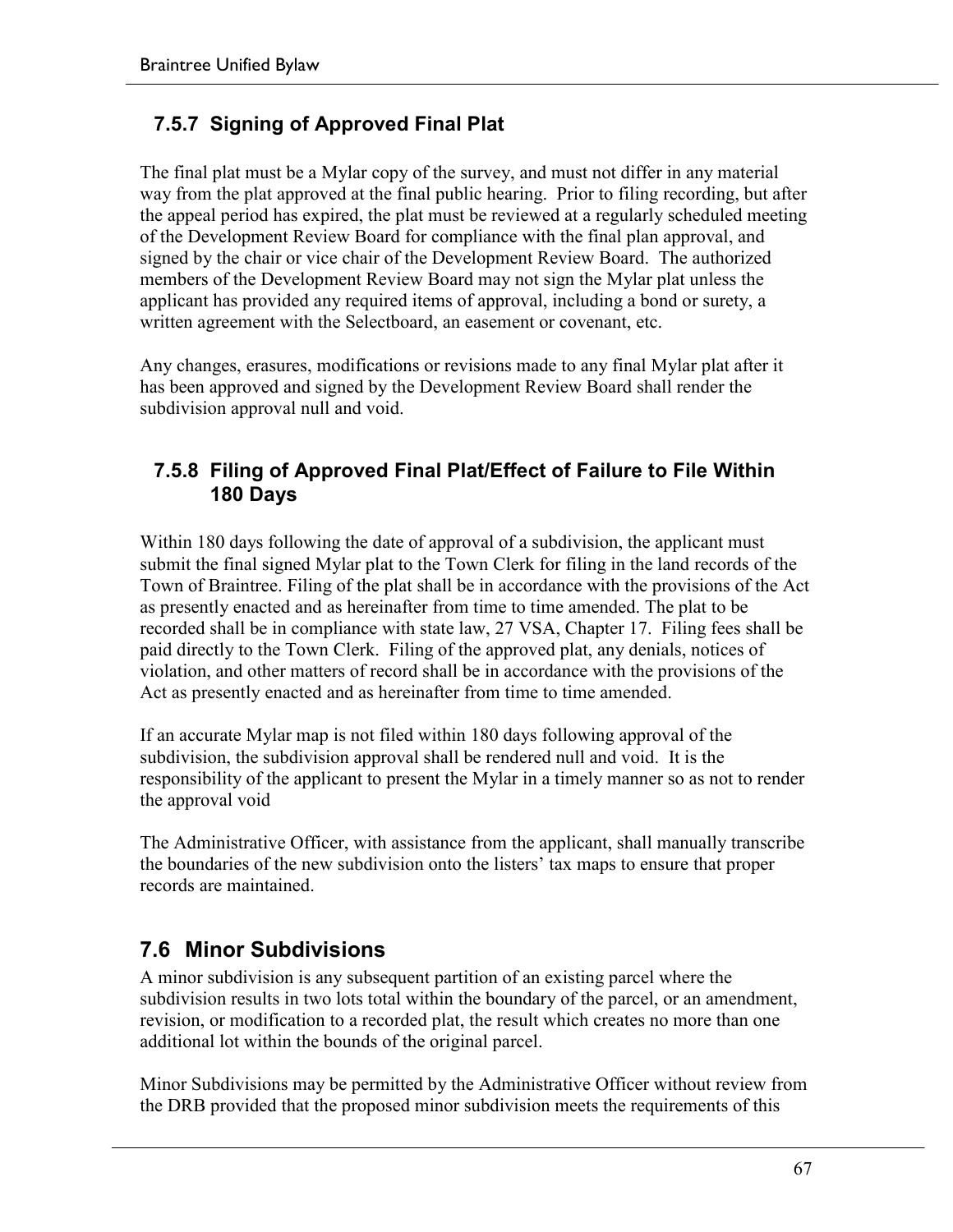Bylaw. If, in the opinion of the AO, the minor subdivision requires greater scrutiny, it may be referred to the DRB. In that event, the Development Review Board may require minor subdivisions to provide information listed in subsection 7.5.3 of this chapter or other information if needed to determine compliance with the subdivision standards. All minor subdivisions in any District shall require a survey.

### **7.7 Major Subdivisions**

The following additional items shall be required from the applicant prior to warning the first hearing for preliminary plan approval for a major subdivision, unless specifically waived by the DRB after their consideration on a case-by-case basis:

- 1. road profiles for any new roads, drives, or rights-of-way
- 2. vegetation cutting plans
- 3. surveys of all involved parcels, produced at a scale such that the entire subdivision is viewable on a single page, and at a scale so that relevant details are discernable
- 4. location of Vermont Class One or Two wetlands
- 5. locations of proposed water supply and sewage disposal system(s) and evidence they are in conformance with State regulations
- 6. a stormwater drainage plan, drawn at a contour interval not greater than 2 feet, shall indicate the methods of collecting and discharging of drainage, as well as methods for temporary and permanent erosion control. For any project disturbing more than one acre of land, a state stormwater construction permit shall be required, and for all projects permanently resulting in more than one acre of roads or impervious surface a state operational stormwater permit shall be required.
- 7. grading plans, if applicable, showing areas of cut and fill and revised contours at a contour interval not greater than 2 feet

During the hearing, the Development Review Board may require any other information necessary to determine compliance with the subdivision standards for major subdivisions.

### **7.7.1 Completion of Infrastructure Improvements**

Approvals for major subdivisions shall contain a time limit within which all proposed public or jointly owned components (roads, utilities, facilities, etc.) shall be substantially completed. The time limit shall not exceed three years unless extended for unusual circumstances upon request of the applicant and approval of the Development Review Board.

### **7.7.2 As-Built Drawings**

As a condition for approval of a major subdivision, the Development Review Board may require the developer to provide to the Development Review Board "as-built" drawings showing the exact location of all roads, utilities, curb cuts, structures, and other installed improvements. "As-built" plans shall be submitted by the applicant to the Administrative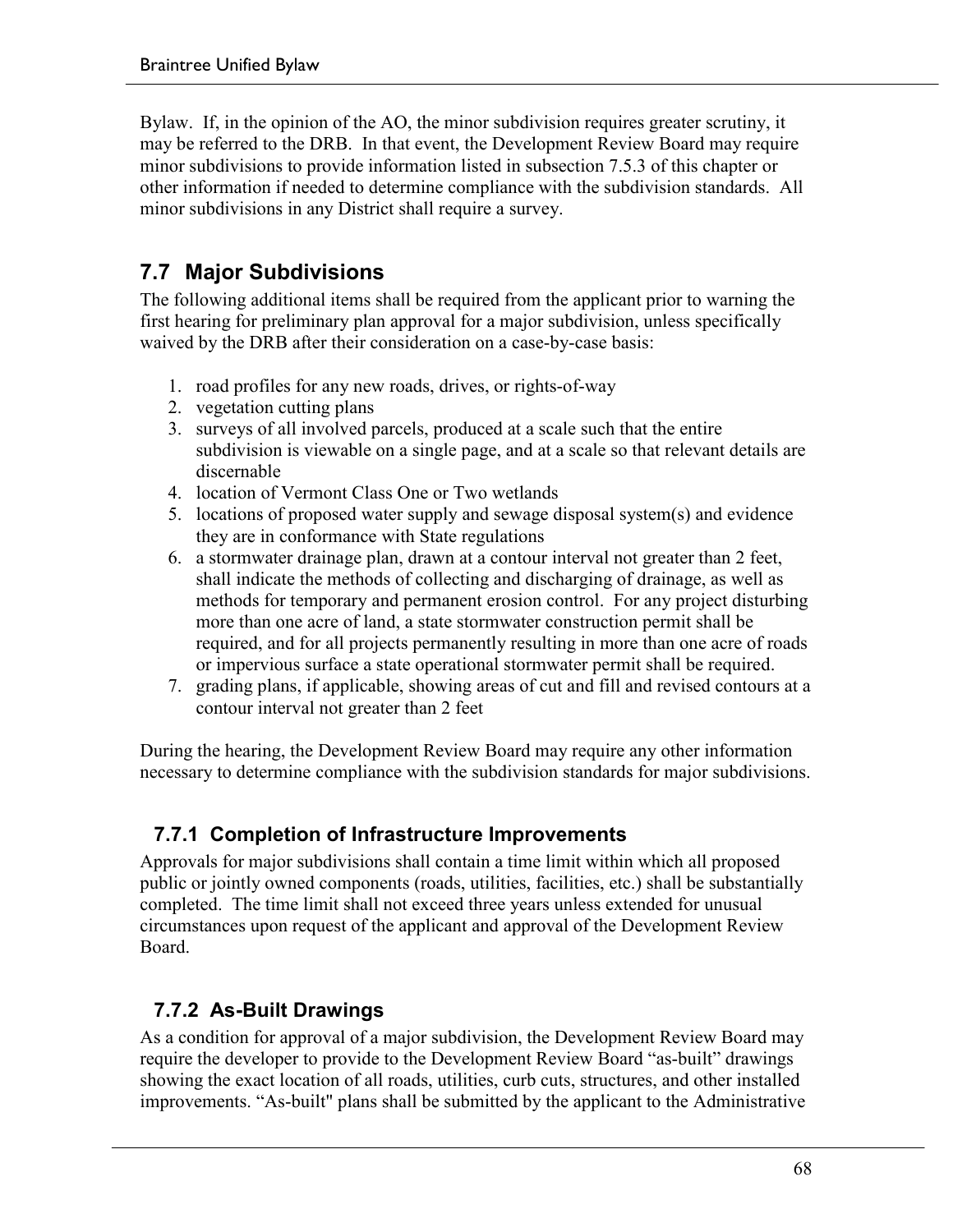Officer as original ink drawings on mylar, 18"x24" size. Plans must be signed by a registered surveyor licensed in the State of Vermont.

### **7.8 General Subdivision Standards**

The following standards apply to both major and minor subdivisions.

The DRB shall authorize the creation of lots, and the siting of structures and improvements on those lots, in accordance with the following planning standards. Through the use of these standards, the DRB will seek to implement the Town Plan. The Town Plan is designed to reinforce two (2) principal factors: the historical, rural character of Braintree and the natural beauty of its mountain settings. These factors will be strongly influenced by future patterns of land subdivision and development siting. Accordingly, the DRB shall consider the Town's special features, landscape patterns, natural resources, and the relationship of land use and road access in rendering its decisions. The DRB recommends that applicants for subdivision view the Randall Arendt video on Cluster Housing, available from the Planning Commission.

### **7.8.1 Conservation of Existing Resources**

The design of the subdivision shall conserve, to the extent reasonable, existing resources, including streams, forest and meadowland, primary agricultural soils, historic structures or sites, scenic resources, wildlife habitats, wetlands, aquifers, and other natural or cultural resources. Specifically, the following areas shall be treated as follows:

- 1. **Surface Water, including Wetlands** No development will be allowed within 50 feet of surface waters, except stream crossings, which should be avoided when practical. Stream crossings will need either a Stream Alteration Permit by the Vermont River Management Program or a letter from the program commenting on the design of the crossing. Wetlands, as identified and defined by the State of Vermont, shall not be drained, filled or altered to accommodate subdivisions except upon issuance of a Conditional Use Determination by the Agency of Natural Resources. Proposals for major subdivisions involving or adjacent to an identified wetland shall delineate wetland boundaries by qualified biologists. Adequate setbacks from wetlands shall be no less than 100 feet. This provision shall not apply to the use of such areas for the growing of food or crops in connection with farming activities
- 2. **Scenic Resources** Subdivisions visible from public highways shall be designed to ensure that the subdivision and resulting proposed structures or site alterations, including grading, filling, removal of trees, stonewalls or contributing landscape features are consistent with the scenic quality of the road and roadside areas to minimize any adverse effects on views or vistas afforded from the scenic road. Subdivisions shall be designed so that location of any subsequent utilities maintain and protect the character of scenic areas.
- 3. **Historic Structures/Sites** -Subdivision involving buildings or sites of historic significance shall be designed to retain or enhance the unique characteristics of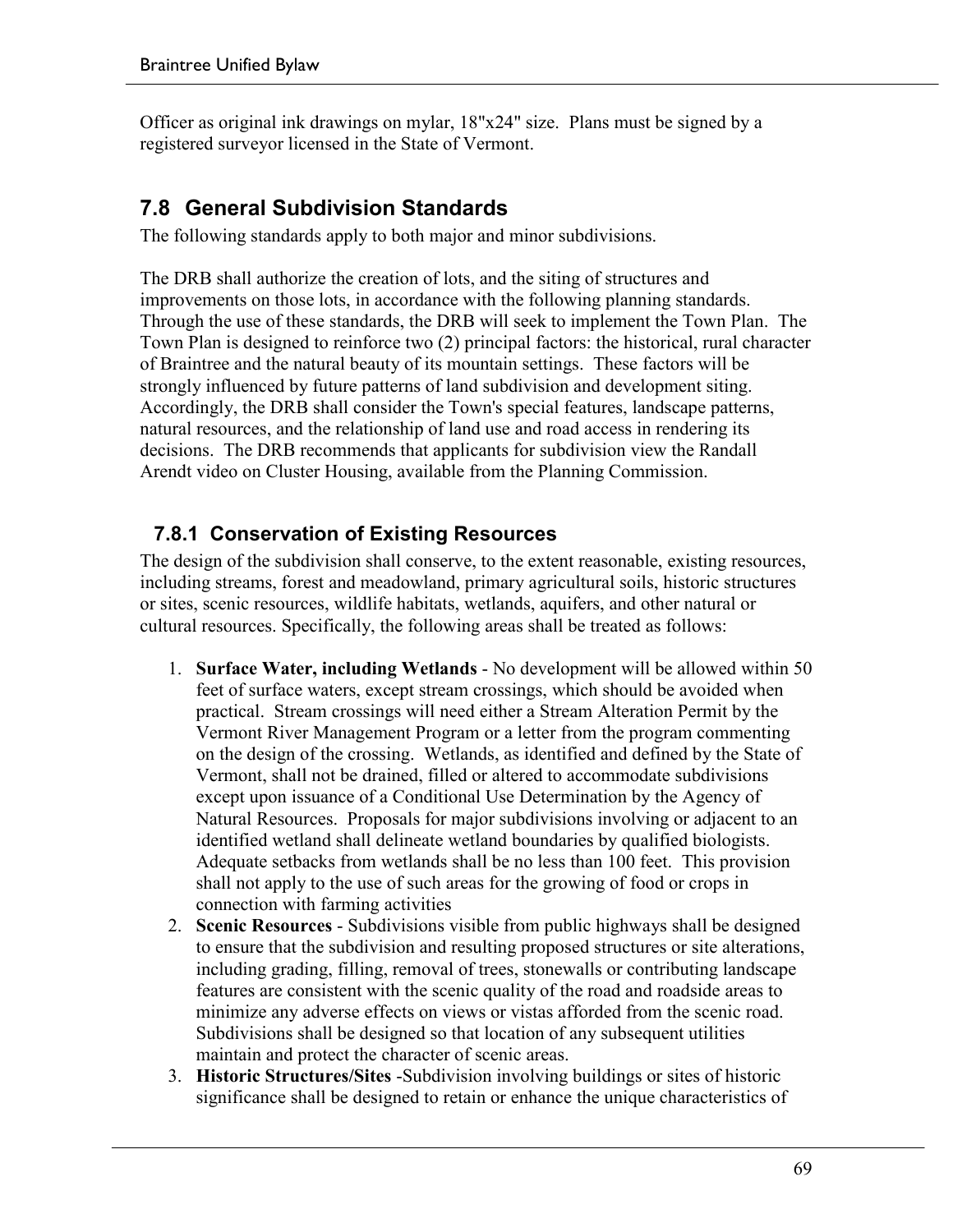the historic structures or sites. The work shall not unnecessarily destroy or result in removal of such historic resources.

- 4. **Prime Agricultural Soils and Pastureland** Subdivision of prime agricultural soils and pasturelands shall be permitted only where the DRB makes the following findings about the subdivision:
	- a. minimizes the disruption of the scenic quality of the site;
	- b. retains the maximum possible soils/pastureland for agricultural use through such means as clustering under PRD provisions, reduction in allowable density, sale or donation of development rights;
	- c. maximizes the use of the least productive land and the protection of primary agricultural soils; and
	- d. does not conflict with existing or potentially viable agricultural uses in the area.
	- 4. **Forest Resources** Conservation of productive forestland and the economic viability of the industry are matters of public good. Subdivisions involving tracts of forest resources will be approved on determination that it has been planned to retain its forestry potential by providing for reasonable lot sizes and numbers, the use of cluster planning concepts, and economical layout of roads, utilities, or similar investments.
	- 5. **Natural Heritage Areas** Any subdivision proposed on lands containing a Natural Heritage Area designated by the State of Vermont shall be required to avoid impacting the area in a manner that would harm it unless no other reasonable use is feasible.
	- 6. **Conservation of Open Space** Subdivisions in the Conservation District with six or more lots will be required to maintain at least 80% of the total acreage in contiguous (but not necessarily single ownership) and undeveloped acreage.
	- 7. **Deeryard -** Subdivision immediately adjacent to a deeryard identified on the overlay shall be designed, sited, and undertaken in a manner compatible with the continued viability of the deeryard. Subdivision within a deeryard boundary shall be permitted only where the Development Review Board makes the following findings:
		- a. The parcel to be subdivided includes no land that is practical for subdivision except that which is deeryard.
		- b. The subdivision can be designed and undertaken in a manner that minimizes the impact of the subdivision on the continued viability of the deeryard.

Proposals for subdivision of a lot involving, or adjacent to, an identified deeryard shall be based upon consultation with representatives of Vermont Department of Fish and Wildlife and shall provide evidence of such consultation.

Where subdivision takes place within a deeryard, or includes part of or all of a deeryard, in the land base for the subdivision or the determination of its density, the remainder of the deeryard owned by the applicant shall be managed in a manner compatible with the continued viability of the deeryard. This may include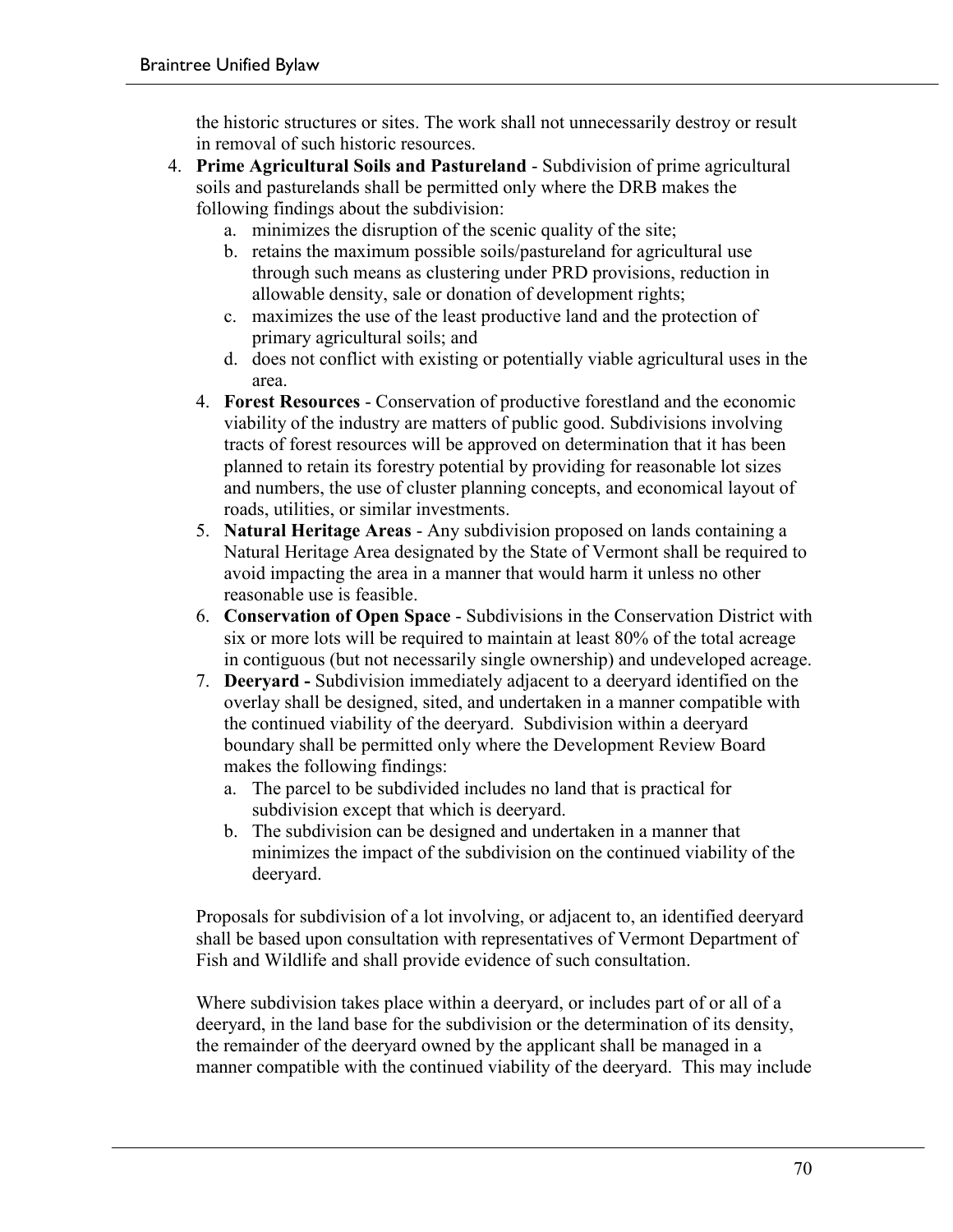the preparation and implementation of a forest management plan approved by the Vermont Fish and Wildlife.

8. **Aquifer Recharge Areas** - Subdivision in an Aquifer Recharge Area may not result in the pollution of ground or surface waters or an unreasonable reduction of the supply of groundwater. The DRB shall consider such factors as the amount and type of wastes to be generated by the proposed use and the adequacy of the proposed disposal system and the capability of the land and water to sustain such use without degradation. In considering an application the DRB may consult with the Vermont Department of Water Resources for assistance or require certification by a registered professional engineer that the project will not result in degradation.

### **7.9 Energy Conservation and Environmental Design**

Energy efficient site planning and layout shall be encouraged in the review of a proposed subdivision.

In order to encourage energy efficiency, the following requirements shall be met:

- 1. Buildings are to be oriented to take advantage of shade and airflows for cooling in summer, and of passive solar energy for heating and wind protection in winter.
- 2. Windows are to be placed, and appropriately shaded, to maximize solar gain during the winter months and minimize solar gain during the summer months.
- 3. Landscaping is to be designed to provide shading and cooling during the summer months while minimizing reduction of solar heat penetration during the winter months.
- 4. Landscaping is to be environmentally sensitive and should include native drought resistant plants and designs, and a reduced need for chemical fertilizers and pest control.

# **7.10 Drainage and Erosion Control**

Subdivisions shall be designed so as not to cause unreasonable soil erosion, storm water run-off, or a reduction in the capacity of the land to hold water so that a dangerous condition might result. A professional engineer or erosion control specialist shall prepare, where necessary, drainage and erosion control plans. The site shall be planned to minimize the use of pavement, make use of retention ponds and berms, and employ phased construction to reduce runoff and erosion. Use of innovative permeable materials is encouraged.

The Development Review Board may require the phasing of construction to reduce the amount of land disturbed by construction at any one time, and may stipulate deadlines for installation of erosion control or soil stabilization measures.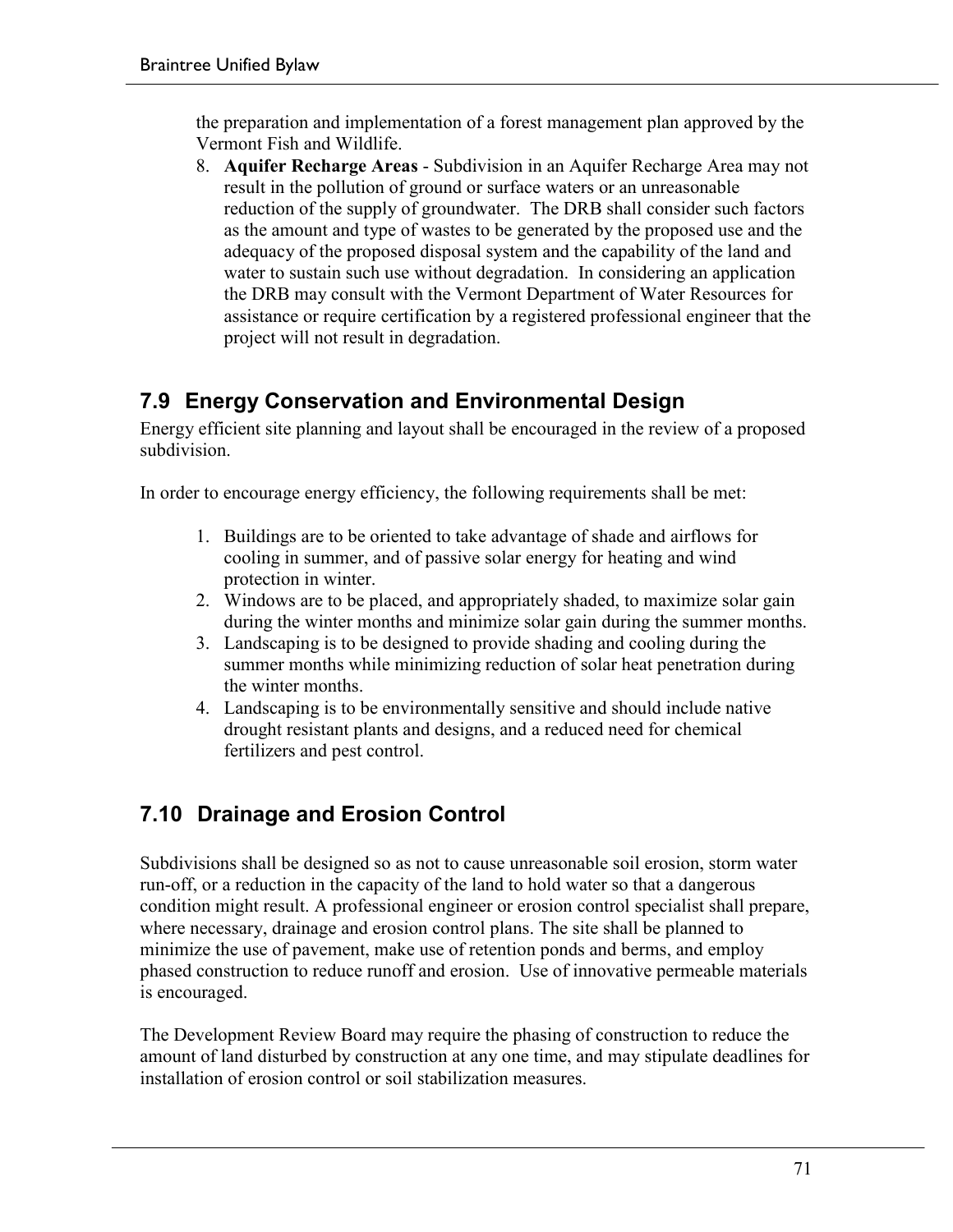The Development Review Board may request determination of the effect of the subdivision on the existing downstream drainage capacity outside of the area of the subdivision. Where the DRB anticipates that the increased runoff will overload the capacity of the downstream system, it may request the applicant to delay construction until the capacities are adequate, and may request the applicant to assist in the capacity improvements deemed necessary.

### **7.11 Character of the Land and Site Preservation**

Subdivisions shall be designed in reasonable conformity with existing topography to minimize grading, to reduce cuts and fills, and to retain, insofar as reasonable, natural contours, land cover, and soil. Projects involving major disturbance to existing topography must show that there is no feasible alternative, and the Development Review Board may require a program of landscaping, soil stabilization and the establishment of appropriate, permanent vegetative cover following excavation or grading. No new slopes may be created with a slope greater than 1:3.

All land to be subdivided shall be, in the judgment of the Development Review Board, of such a character that it can be used for the intended purposes without danger to public health or safety, to the environment, or to critical resources as identified in the Town Plan. Land primarily designated as flood hazard areas or characterized by poor drainage or steep slopes, or subject to other hazardous conditions shall not ordinarily be subdivided.

Lot layout shall:

- 1. be consistent with site topography and the suitability of the land for development;
- 2. meet zoning district minimum lot size and density requirements except as modified for planned residential or planned unit developments; and
- 3. avoid irregularly shaped lots (e.g., with curves, jogs, dog-legs, etc.), unless warranted due to topographic constraints, or to minimize the fragmentation of natural, scenic or cultural features;
- 4. shall not result in an undue adverse effect on ancient roads, trails, or roads that are shown on the most recent Braintree Town highway map certified annually to VTrans by the Selectboard, or any other public roads or public rights-ofway that the DRB determines, based on written town records, are eligible under Vermont law for inclusion on that map.

### **7.12 Natural Cover**

Land shall be subdivided and improved in reasonable conformity to existing topography in order to minimize grading, cut and fill, and to retain, insofar as possible, the natural contours, limit storm water runoff, and conserve the natural cover and soil.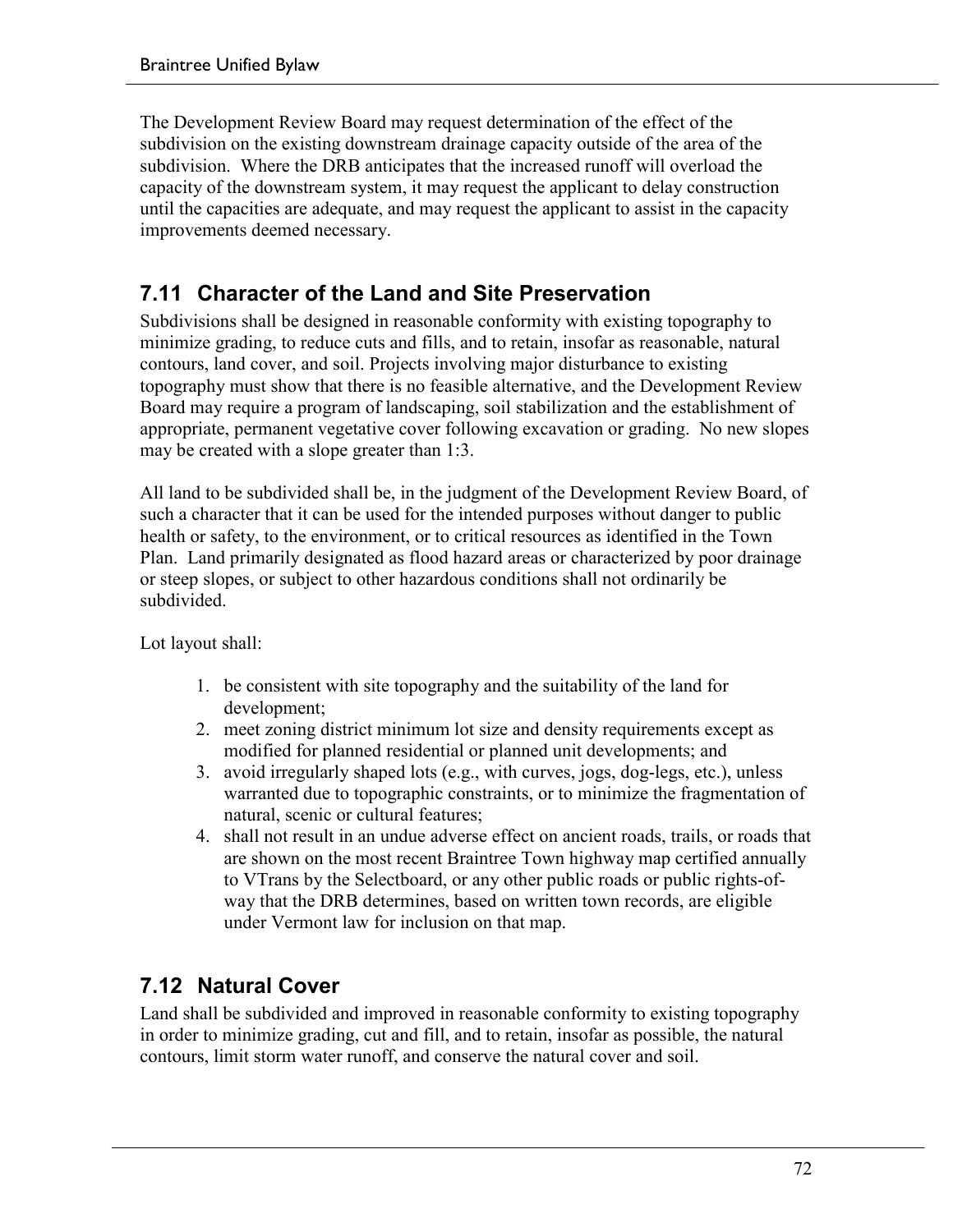### **7.13 Shade Trees**

The DRB may require that native shade trees be established in areas where trees do not exist and shall determine the minimum acceptable size of trees.

# **7.14 Excavation and Grading**

The DRB may require a program of landscaping, soil stabilization, and the establishment of appropriate, permanent vegetative cover following excavation or grading. The DRB may also require embankments to be planted with a stabilizing shrub or ground cover to prevent erosion.

# **7.15 Emergency Services**

Subdivisions shall be designed to ensure adequate provision of facilities necessary for adequate fire protection. Access drives shall be designed to safely accommodate emergency vehicles. Design of such drives or similar facilities shall be done in consultation with the Randolph Fire Department. On major subdivisions, the Development Review Board may require the provision of storage ponds and dry hydrants necessary for adequate fire protection. Such facilities shall be designed in consultation with the appropriate local fire department.

# **7.16 Parking**

Parking requirements shall be as established in the Town of Braintree Unified Bylaw. However, the DRB may require additional parking if, in its judgment, more parking is needed to accommodate the proposed development.

# **7.17 Pedestrian Access**

The DRB may require a right-of-way to facilitate pedestrian circulation within the subdivision and to ensure public access through the property to adjoining properties or uses.

# **7.18 Site Lighting**

The subdivision shall be designed to minimize light pollution by using fixtures that project downward. Lighting designs shall provide adequate outdoor site lighting for pedestrian and vehicular safety, but to keep lighting confined to the property. Use of energy efficient fixtures is encouraged.

# **7.19 Water Supply and Wastewater Disposal**

Where creation of lots are intended for development requiring on-site sewage systems or potable water, state permits will be required as a condition, and prior to the filing, of any final plat approval. For lots without designed systems and intended to have no buildings,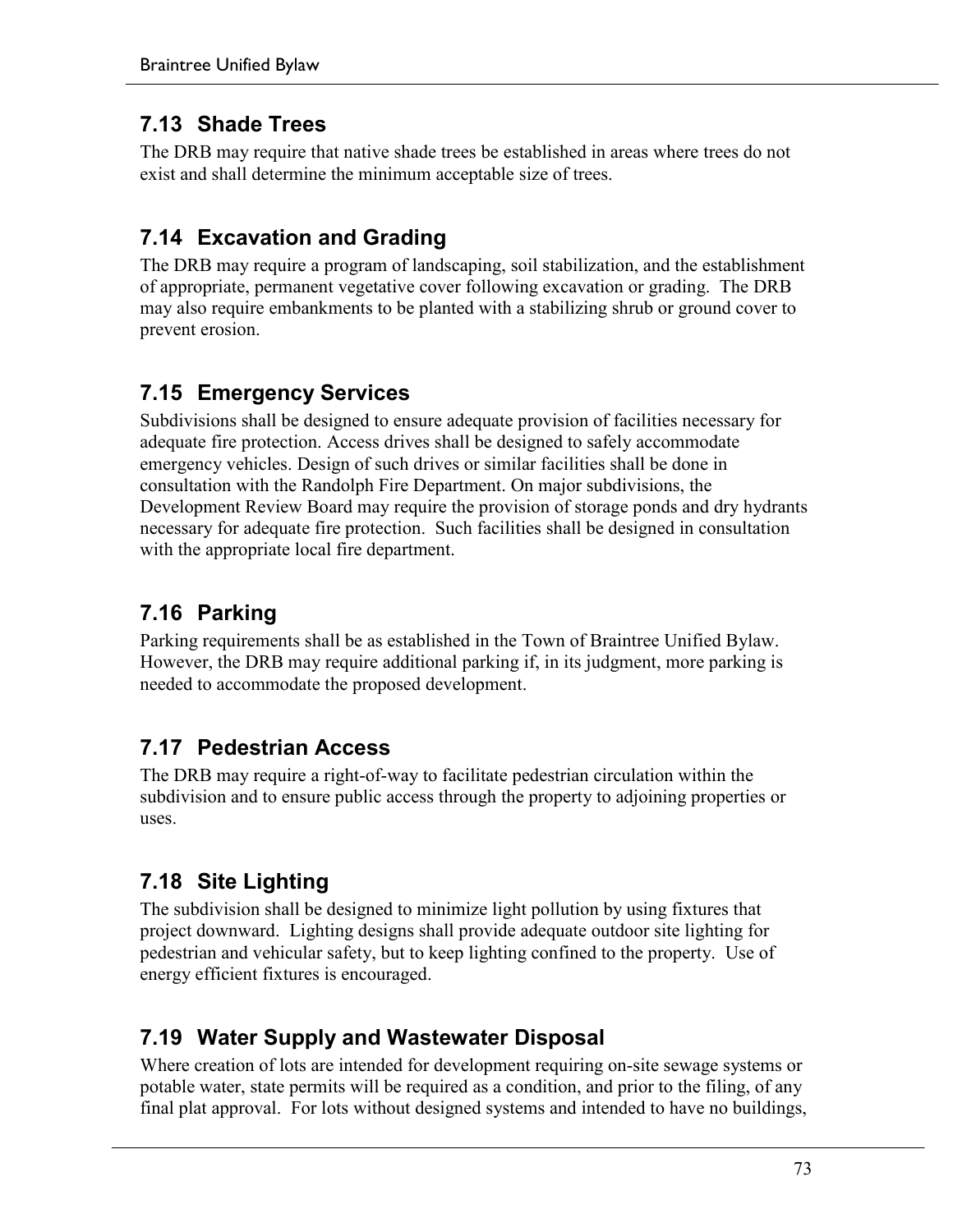the required deed notice in the Vermont Environmental Protection Rules shall be a condition of final plat approval.

# **7.20 Provision of Buffer Areas**

The DRB may require greater setbacks from property boundaries than specified in the Development Bylaw in order to create buffer zones. Conditions for requiring buffer areas may include, but not be limited to, lack of dense vegetation, proximity to scenic highways, heightened visibility due to differences in elevation, concentration of uses on the site as permitted by Planned Unit Development and cluster provisions of the Unified Bylaw, and incompatibility of adjacent uses or other aesthetic considerations. The DRB may request that the subdivider coordinate buffer zones on his parcel with buffer areas on adjoining parcels in order to provide a continuous system of greenbelts.

# **7.21 Traffic Management and Road Standards**

### **7.21.1 General Road Standards for Subdivisions**

All new, or extensions of, private roads, whether or not intended to be taken over by the Town, and new private access rights-of-way, shall:

- 1. Preserve existing public access through the property to adjoining properties or uses when in the Town's interest;
- 2. Logically relate to the topography so as to produce usable lots and road grades in compliance with town policies or standards without significant amounts of cut and fill;
- 3. Allow safe pedestrian and/or bicycle circulation within the subdivision and to connect to town highways;
- 4. Have a right-of-way of at least 30 feet, and 50 feet for private roads;
- 5. Conform to town road policies, ordinances or standards, except access rights-ofway need not conform to width requirements; and
- 6. Shall meet the requirements of the Randolph Fire Department with regard to emergency vehicle access.

# **7.21.2 Traffic Management Study**

The subdivision shall be designed to manage traffic in an orderly and safe manner. Where in the judgment of the DRB, a proposed subdivision presents a potential for significant traffic impact on Town or State highways, village centers, or historic areas, adjunct to the subdivision, a traffic study may be required. The purpose of the study shall be to quantify the traffic impacts resulting from the subdivision and to identify necessary and appropriate mitigating measures. When warranted, the applicant shall fund the study. The DRB and the applicant shall jointly select of the firm or individual preparing the study.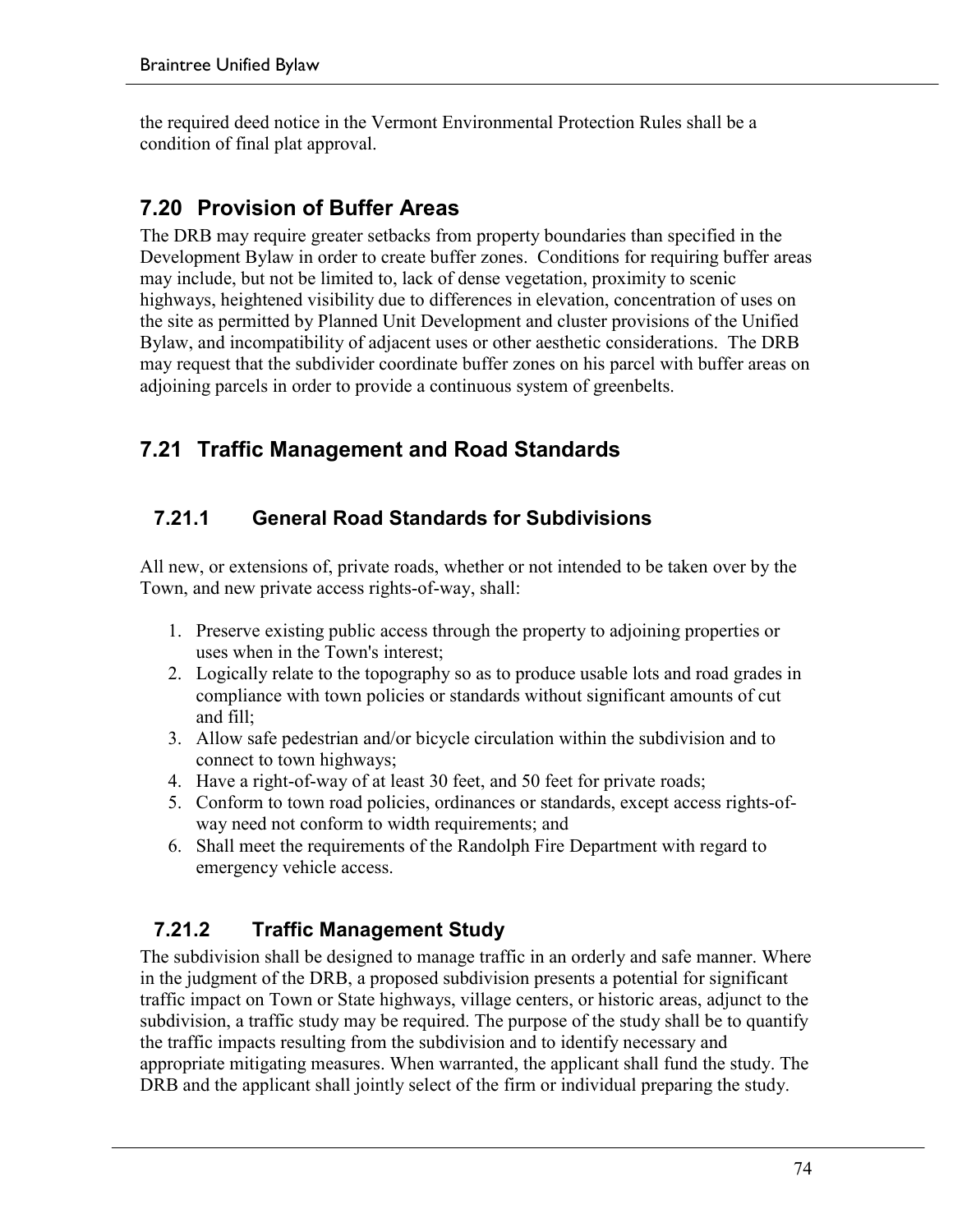Based upon review of the study and related evidence, the DRB may condition its approval to avoid or mitigate any traffic congestion or safety problems associated with the subdivision.

Such studies include the following information:

- 1. A description of the general location of the project.
- 2. A statement of existing traffic conditions and projected traffic conditions in five (5) years.
- 3. A statement comparing the operating Level of Service of the roadway(s) and/or intersection(s) in the Town with and without the proposed project(s) at the opening date of the project and in five (5) years.
- 4. A statement of recommendations outlining any adverse traffic impact of a proposed subdivision and the necessary improvements to provide an acceptable operating Level of Service.
- 5. Based upon a review of the study, the Development Review Board shall set appropriate conditions to avoid or mitigate any traffic congestion or safety problems associated with the proposed subdivision.

### **7.21.3 Location and Design of Intersections**

Intersections with existing roadways shall be as close as 90 degrees as possible. Approaches to intersections with existing roads shall be at a maximum grade of 3% for a distance of 100 feet from the edge of the travel lane. Intersections shall be located so as to provide a minimum sight stopping distance in accordance with the following standards:

| <b>Design Speed of</b><br><b>Roadway Section</b><br>(MPH) | <b>Sight Stopping</b><br><b>Distance</b><br>(Feet) |
|-----------------------------------------------------------|----------------------------------------------------|
| 20                                                        | 104                                                |
| 25                                                        | 143                                                |
| 30                                                        | 176                                                |
| 35                                                        | 223                                                |
| 40                                                        | 263                                                |
| 50                                                        | 369                                                |

The Development Review Board may restrict the frequency of access or impose special intersections design requirements along any Town highway.

### **7.21.4 Design Standards for Rural Roads**

All roads must comply with A-76 State of Vermont Design Standards as adopted by the Selectboard.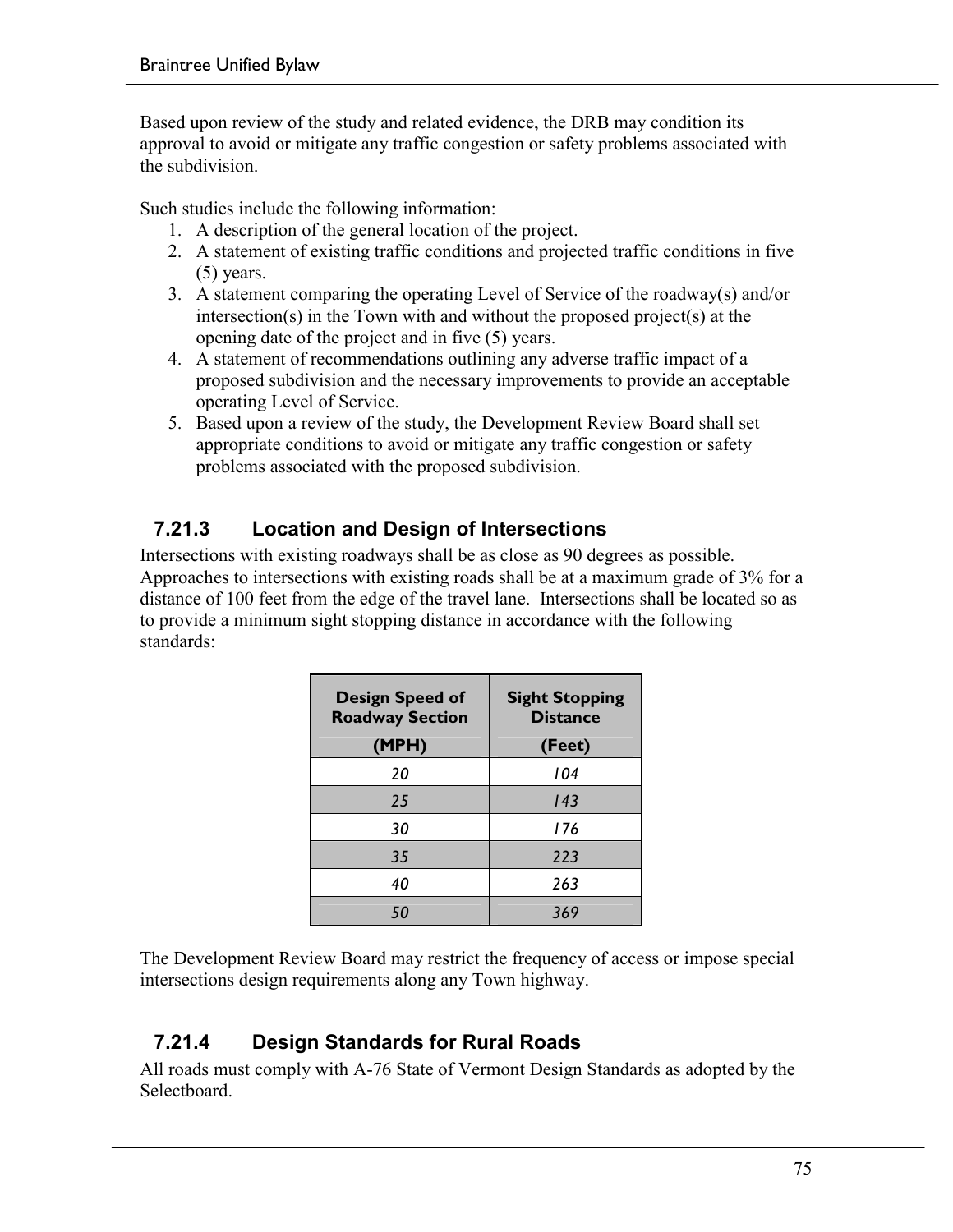#### **7.21.5 Dead End Roads**

All dead end roads in excess of 800 feet in length shall terminate in a turn-around having a minimum inside radius of 30 feet and a travel lane width of 20 feet, unless otherwise required for emergency vehicle access.

### **7.21.6 Road Maintenance**

The maintenance of all roads not designated as Class 3 Town Highways or higher shall be the responsibility of the applicant. The applicant shall supply evidence and assurance that said roads will be adequately maintained either by him/herself or by an owner's association.

### **7.21.7 Curb Cuts on Existing Roads for Subdivisions**

The total number of curb cuts permitted shall not exceed one (1) for each side of the road for each 500 feet of a continuous length of road frontage of a parcel. This regulation will not apply to farm access roads for agricultural or temporary forestry purposes. In calculating the number of curb cuts permitted, any curb cut in existence prior to this subdivision shall be included. Subsequent subdivision shall not create a right to construct any curb cuts in addition to those permitted above.

# **7.22 Power and Telephone**

The DRB may require the installation of underground power and telephone lines wherever it is appropriate to maintain and protect the visual character of an area or to maintain property values of adjacent property. A diagram showing location of utility lines shall be submitted with the as-built drawings (see Article 7.7.2).

### **7.23 Disclosure of Subsequent Development Plans**

Whenever an applicant submits a proposal for development on only a portion of contiguous parcel, the DRB will require a general indication of the intended uses of the remaining portion of land. Such an indication should include access, type of use, intensity of use, and phasing.

# **7.24 Completion Date**

Each approval for Final Subdivision Plan shall contain a time limit within which all improvements shall be completed not to exceed three (3) years unless extended by the DRB.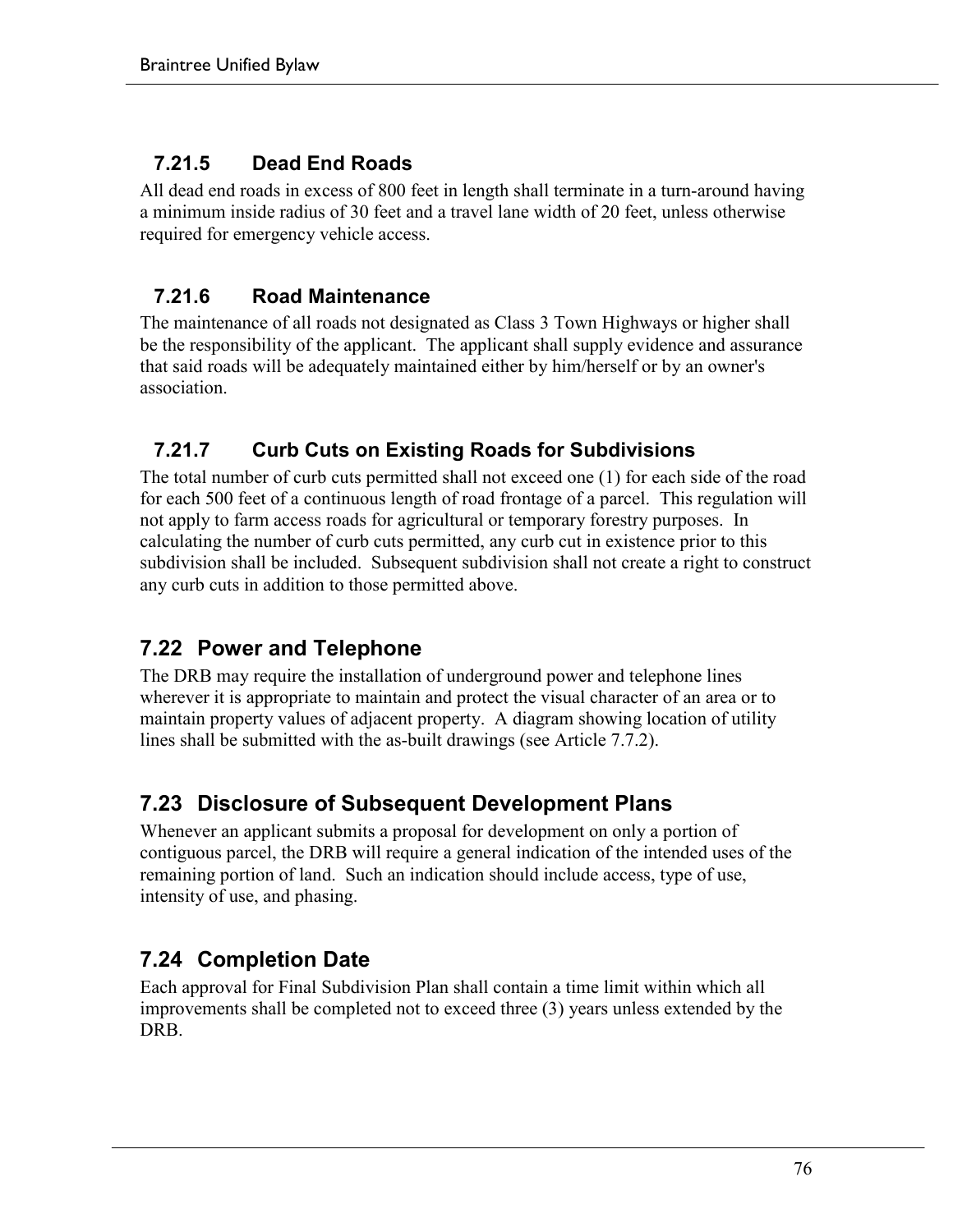### **7.25 Revision of Approved Plan**

No changes, modifications, or revisions that alter the conditions attached to an Administrative Permit shall be made unless the plan is first resubmitted to the DRB and the DRB approves such modifications after public hearing, if a hearing is required.

In the event that such subdivision plan is recorded without complying with this requirement, the plan and all approvals shall be considered null and void.

## **7.26 Public Acceptance of Roads and Open Spaces**

Nothing in these Regulations shall be construed to constitute the acceptance by the municipality of any road, easement, utilities, park, recreation area, or other open space shown on the Final Subdivision Plan. The DRB may require the filing of a written agreement between the applicant and the Selectboard covering future deed and title, dedication and provisions for the cost of grading development, equipment and maintenance of any such improvements, or may require of an applicant an agreement to waive the future rights to petition to the Town to have roadways within the subdivision accepted as public roads. The DRB may require the filing of a written agreement between the applicant and the Selectboard waiving any existing or future claim by the applicant and/or his/her heirs, successors and assignees regarding the Town's obligation to accept any road or other improvement as a Town facility as shown on the Final Subdivision Plan and providing for the future of grading, development, equipment, repair, and maintenance of any such road or other improvement by the applicant and/or his/her heirs, successors and assignees.

Consistent with the objectives of the Town Plan, and in accordance with 10 VSA, Section 6301, the Town may accept less than fee interest in property to protect its open, scenic, or resource value. Donation of such a conservation easement or development rights to a qualified non-profit organization or the Town of Braintree may also serve as means of meeting Town Plan objectives. In either case, written agreements between the parties shall be required.

### **7.27 Compliance with other Bylaws or Ordinances**

Nothing in these Regulations shall be so construed as to supersede the conditions and criteria for permit approval set forth in this or other bylaws or ordinances in effect. This includes, but is not limited to, conditional use criteria and Planned Unit Development requirements set forth in the previous sections of this Bylaw, and water and sewer requirements stipulated in an adopted Health Ordinance.

### **7.28 Performance Bond Requirements**

The Development Review Board may require from the applicant, for the benefit of the Town, a performance bond in an amount sufficient to cover the full cost of constructing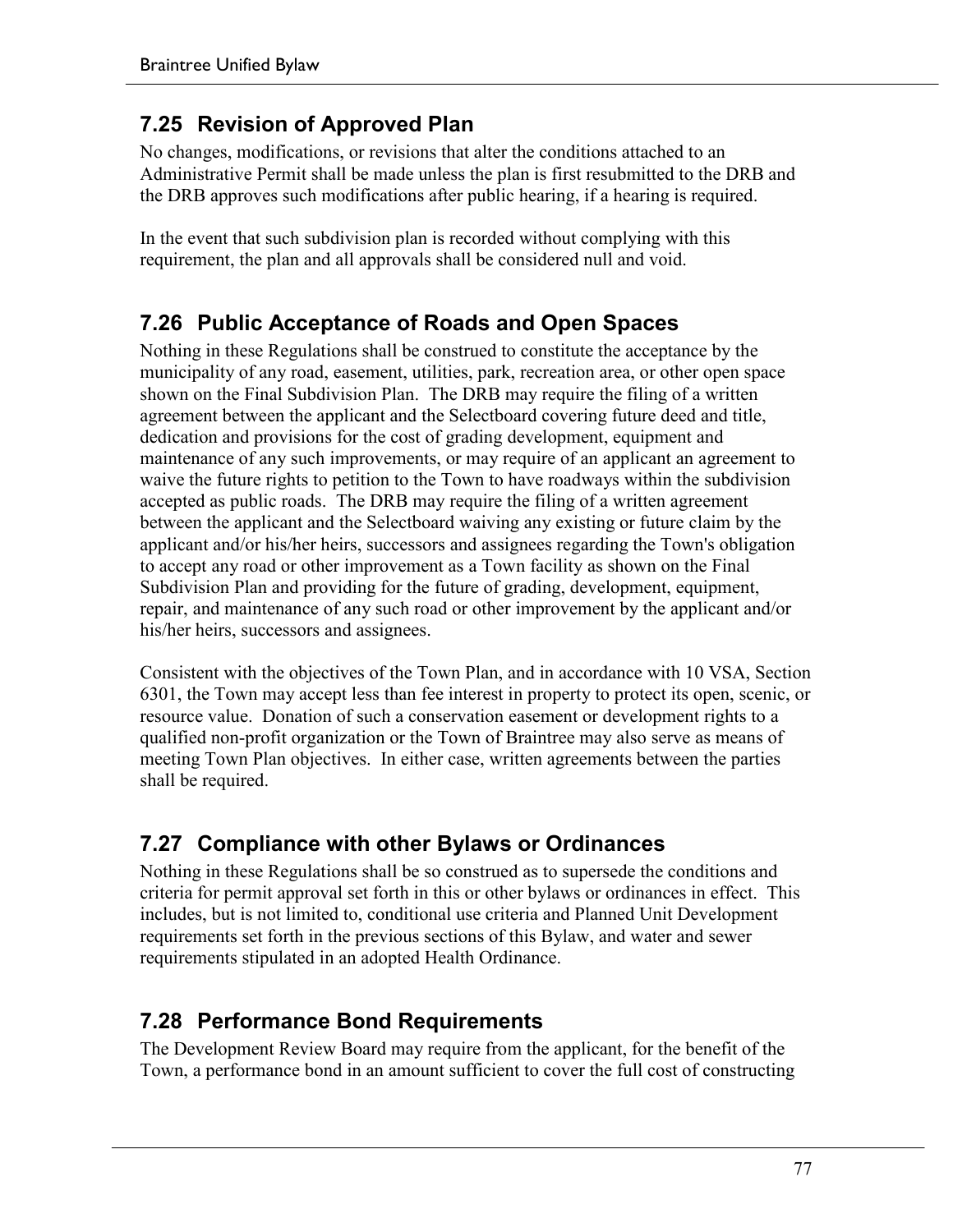any public improvement that the DRB may require in approving the project; such performance bond to be submitted prior to Final Subdivision Plan approval.

Security that the project shall be completed as approved may be required in the form of:

- 1. A surety bond, issued by a safety company authorized to do business in Vermont to be filed with the Selectboard in a form and amount satisfactory to it ,or
- 2. A letter of credit, cash, escrow account or savings bank book properly endorsed to the Town in the amount to be determined by the Selectboard, or
- 3. A performance bond from the developer or contractor.

The performance guarantee shall not be released until the Development Review Board has certified completion of the improvements in substantial accordance with the approved Final Subdivision Plan. The performance bond shall run for a term to be fixed by the DRB, but in no case for a longer term than three (3) years. However, the term of such a bond may, with the consent of the owner, be extended for an additional period not to exceed three (3) years.

If any required improvements have not been installed or maintained as provided within the term of such performance bond, such bond shall be forfeited to the municipality and upon receipt of the proceeds thereof, the municipality shall install or maintain such improvements as are covered by such performance bond.

The DRB may also require surety covering the maintenance of said improvements for a period of two (2) years after acceptance by the Town; said surety to be equal to but not less than 10 percent (10 %) of the estimated cost of those improvements.

# **7.29 Legal Data**

Where applicable to a specific subdivision, the following may be required prior to approval of the Final Subdivision Plan:

1. An agreement to convey to the Town, land and/or Development Rights to be used for roads, open space and other public purposes;

2. An agreement to maintain roads, parks, recreation areas and other improvements in the future and to waive any claim regarding the Town's obligation to accept said improvements as Town facilities;

3. Descriptions of easements and rights-of-way over other property to remain in private ownership; and

4. Description of easements to drain onto or across other property.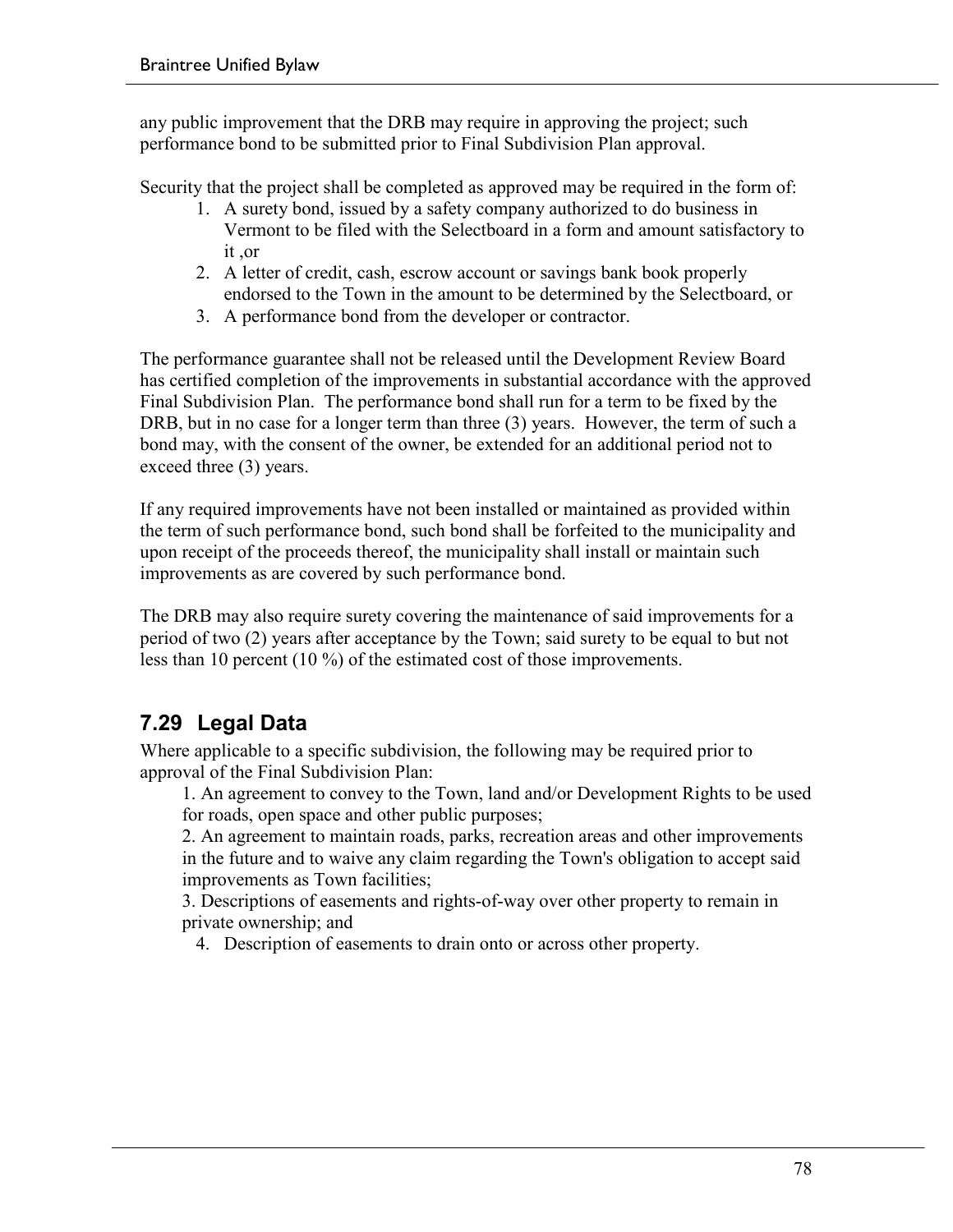# **8. Nonconformities, Waivers and Variances**

## **8.1 Nonconformities**

Structures and Uses that are in existence prior to the adoption of this unified Bylaw that do not meet the requirements of this unified Bylaw are considered "Nonconformities" (see definitions). These nonconformities are subject to specific requirements in the event that a change in design or use is requested.

#### **8.1.1 Nonconforming Uses**

Any use of land, including use of a structure on the land, legally in existence as of the effective date of these regulations which does not meet the requirements of these regulations shall be considered a nonconforming use. A nonconforming use may be continued indefinitely subject to the following limitations:

- 1. A nonconforming use may be changed to another nonconforming use with the approval of the DRB, subject to conditional use review under chapter 6 of this Bylaw and a determination by the DRB that the new use is less disruptive and more similar in character and impact with other uses in the district.
- 2. A nonconforming use shall not be reestablished if it has been changed to or replaced by a conforming use, or it has been discontinued or abandoned for a period of one year, regardless of the intent to resume the nonconforming use, as intent does not confer right. The DRB may extend the threshold for discontinuance and abandonment for one (1) year upon good cause shown after notice and hearing.
- 3. A nonconforming use may be reestablished within a structure or portion thereof which has been damaged or destroyed, only if repair or reconstruction of the structure is started within one (1) year of the date of such damage and is completed within two (2) years of the date of such damage. The DRB may extend the completion period for one (1) year upon good cause shown after notice and hearing.

#### **8.1.2 Nonconforming Structures**

Any structure, or portion thereof, legally in existence as of the effective date of these regulations which does not meet the requirements of these regulations shall be considered a nonconforming structure. A nonconforming structure may be occupied indefinitely, subject to the following limitations:

1. A nonconforming structure may undergo normal maintenance and repair without an Administrative Permit, provided that such action does not increase the degree of nonconformance.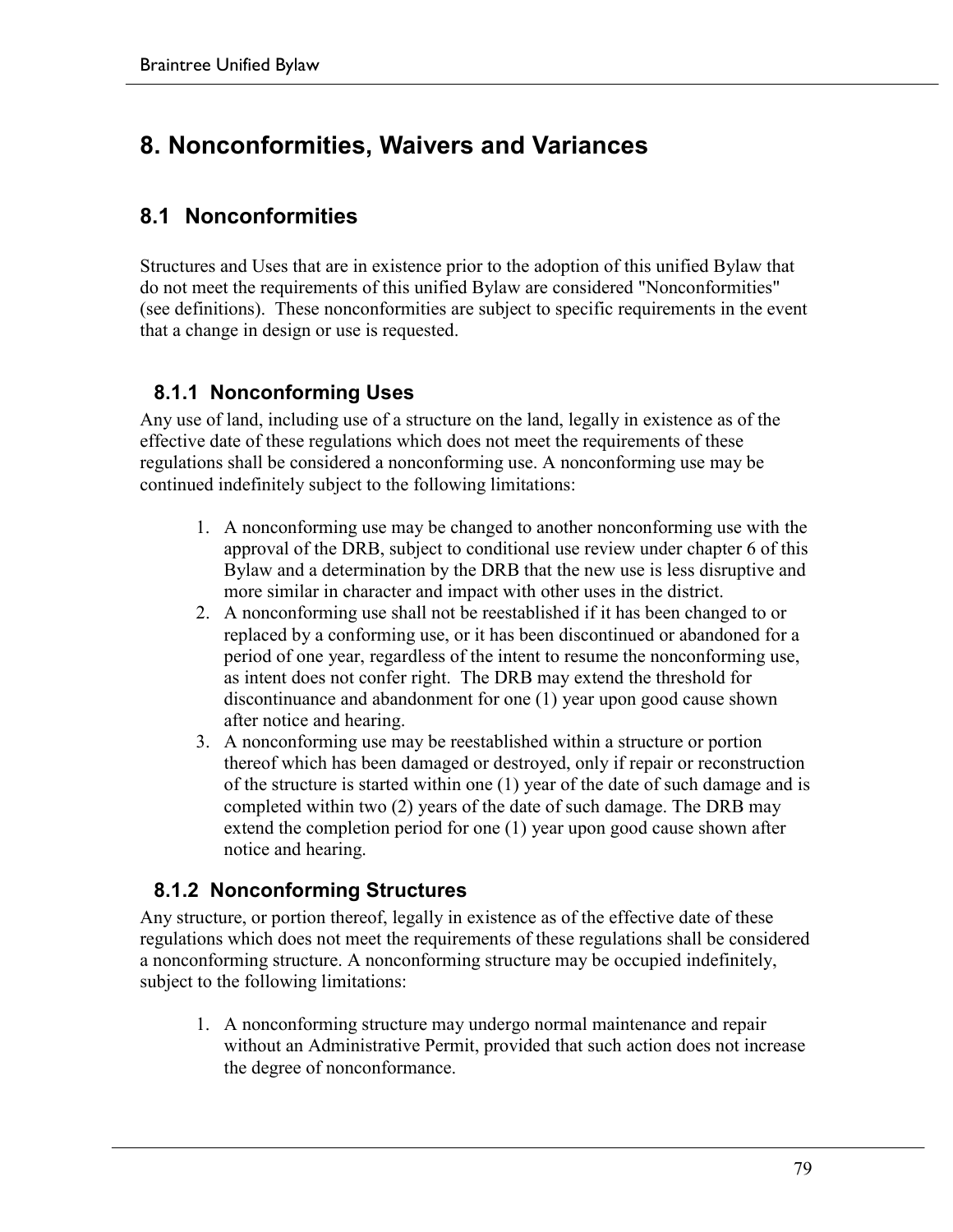- 2. A nonconforming structure that has been damaged by any cause may be reconstructed with the issuance of an Administrative Permit, either to its prior size and condition, or to a smaller or larger size than the original, as long as any nonconformities are not increased, but only if such reconstruction is commenced within one (1) year from the date of the damages and completed within two (2) years of the date of the damages. If the nature of the damage or destruction is such that reconstruction within the foregoing time period would create a hardship, then the DRB may extend the permit period for such reconstruction one (1) year after notice and hearing.
- 3. Except as allowed by the waiver process (see section 8.2), non-conforming structures shall not be moved, enlarged, altered, extended, or reconstructed in any way that increases the degree of non-conformity (See definitions: Degree of Nonconformity). Additions to nonconforming structures which result in coverage of additional ground area but do not extend the structure any closer to a roadway or property line are not be considered as an increase in the degree of non-conformity. Additionally, the development may not create a greater nuisance, detriment to the public health, safety or welfare than the original nonconforming structure.

#### **8.1.3 Special Provisions for Non-Conforming Mobile Home Parks**

If a mobile home park, as defined in 10 V.S.A. Chapter 153, is a nonconformity pursuant to these Bylaws, the entire mobile home park shall be treated as a nonconformity, and the individual lots shall not be considered to be a nonconformity under these Bylaws, except as provided below. No pre-existing nonconforming mobile home park may be resumed if such use has been abandoned for a period of six months or more. Mobile home parks shall be considered abandoned when the whole park is vacant for a period of six months or more. An individual mobile home lot that is vacated shall not be considered abandoned In accordance with 24 V.S.A. Sections 4412 (1)(B)  $\&$  (7)(B), existing, nonconforming mobile home parks shall comply with this section.

Any mobile home within the nonconforming mobile home park may be altered, expanded, or replaced, providing:

- 1. the applicant provides proof of adequate wastewater capacity; and
- 2. the expansion or replacement will not:
- 3. be located less than ten (10), feet from any other primary structure(s);
	- a. obstruct or prohibit ingress or egress for any primary structure;
	- b. obstruct or prohibit mobility or replacement of any primary structure;
	- c. obstruct or prohibit the provision of emergency services;
	- d. obstruct existing utilities or rights of way; nor
	- e. threaten or unduly degrade public health, safety, or welfare

The standards above may be waived after conditional use review by the DRB, provided the applicant demonstrates that adherence to these standards would have the effect of prohibiting the replacement of a mobile home on an existing lot. In approving this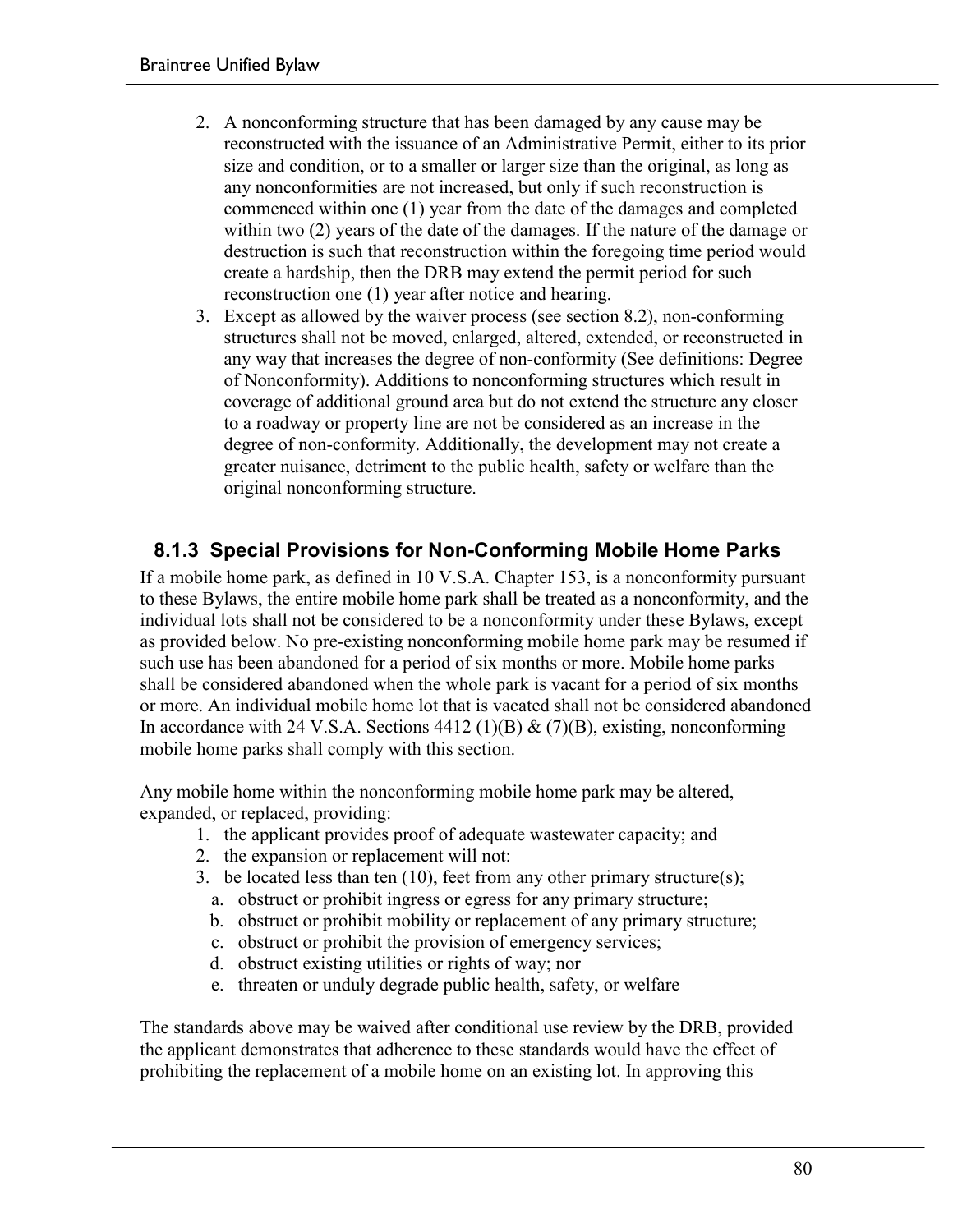waiver, the DRB may impose conditions requiring design features, screening, or some other remedy in order to mitigate anticipated impacts of any such waiver.

### **8.2 Waivers and Variances**

There are times when, for specific reasons, a proposed use cannot fit the requirements of a permitted or conditional use. This regulation allows for such unusual development, but only within certain bounds through the processes that follow. Development that is already a non-conforming use, due to valid land uses that predate this Bylaw, may be changed with approval from the Development Review Board only as outlined below. Applicants for new development that only needs a dimensional change from the established standards (such as a reduction in setback) may be able to get a waiver. These are issued by the Administrative Officer for certain conditions, and the Development Review Board for others. Applicants for development that cannot get a waiver and that cannot be permitted in strict conformance with the Bylaw, may be able to get a variance from the Development Review Board after meeting a rigorous five-part test.

#### **8.2.1 Qualifying for a Waiver**

Waivers shall be granted as a permitted use by the Administrative Officer to reduce dimensional requirements only as specified under each district in section 8.2.2, and waivers may be granted by the Development Review Board, after a formal public hearing, to reduce any dimensional requirements of any district if the proposed development meets the criteria in section 8.2.2.

#### **8.2.2 Waiver Standards**

In all districts, waivers may be granted without a hearing by the Administrative Officer for:

- 1. Reductions in front or side setbacks as necessary to allow for disability access;
- 2. Reductions in side setbacks to allow for necessary life safety improvements;

In all districts, waivers may be granted after a hearing by the Development Review Board if the waiver will not result in a greater than 50% decrease in any dimensional requirement (provided that the structure does not enter the right-of-way), and any one or more of the following criteria are met:

- 3. The proposed development conforms to the existing development patterns of the district; or
- 4. The proposed development will cluster development and more effectively preserve open land, forest land, or scenic vistas; or
- 5. The proposed development will result in permanently affordable housing units.
- 6. provides for mitigation through design, screening or other reasonable remedy; or
- 7. provides for energy conservation and renewable energy structures; or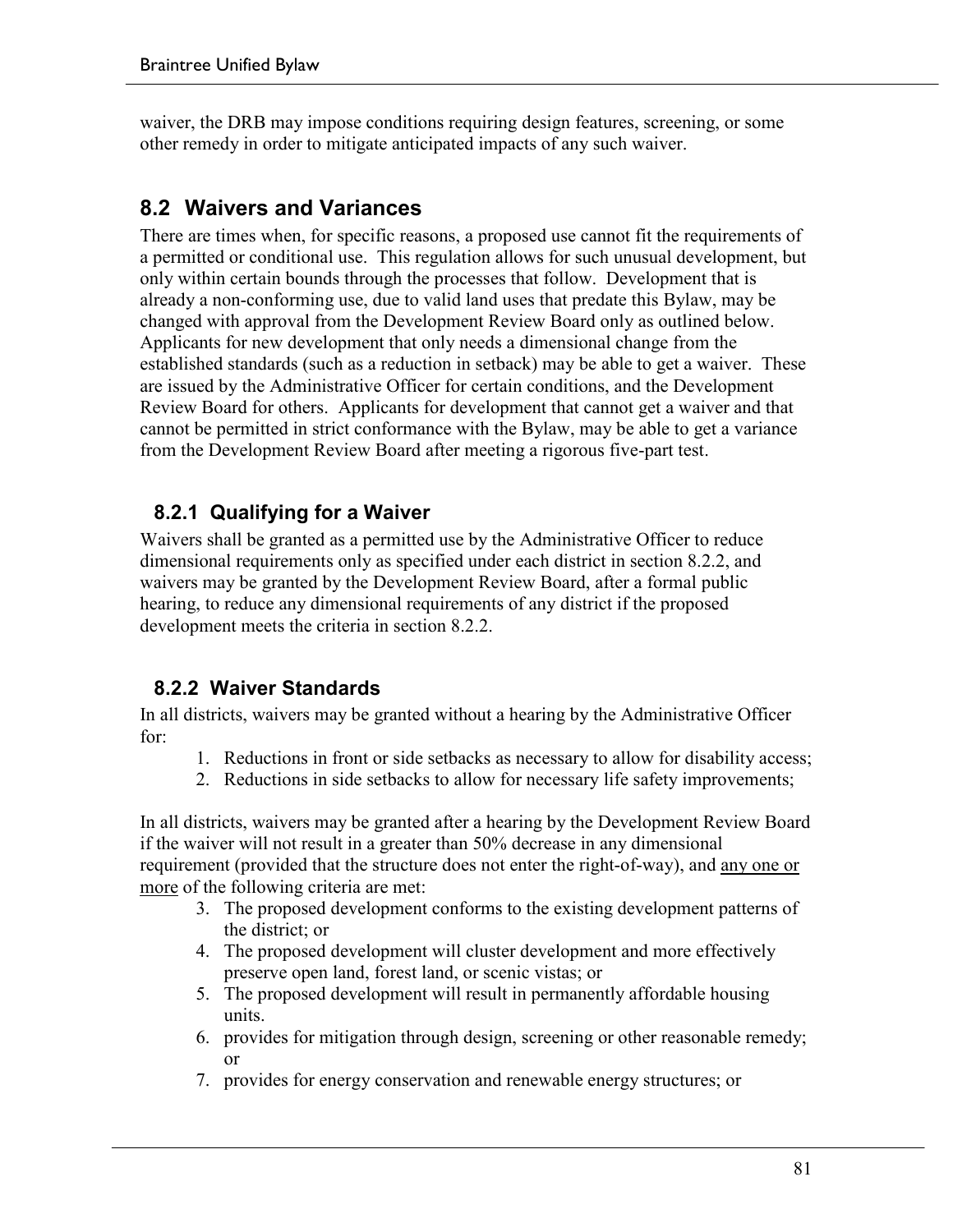8. cannot be reasonably accommodated within the dimensional standards of the Development Bylaw.

In the rural Conservation District, density in subdivisions may be waived to one per 7.5 acres if at least 90% of the land is left undeveloped.

### **8.2.3 Appeal for Variance**

When approval or a permit for a structure or use has been denied, or upon referral from the AO, an applicant may appeal this denial and apply for a variance, which would allow the structure or use. A variance is not a form of relief, but rather a process that takes into account individual factors that may have precluded the issuance of a permit under the more standard permitting or approval processes. Except as specified in §4469(b) of the Act for renewable energy structures, variances shall be, and only be, granted upon a written finding that **ALL of the following facts are true**:

- 1. That there are unique physical circumstances or conditions, including irregularity, narrowness, or shallowness of lot size or shape, or exceptional topographical or other physical conditions peculiar to the particular property, and that unnecessary hardship is due to these conditions, and not the circumstances or conditions generally created by the provisions of this Bylaw, in the neighborhood or district in which the property is located.
- 2. That because of these physical circumstances or conditions, there is no possibility that the property can be developed in strict conformity with the provisions of this Bylaw, and that the authorization of a variance is therefore necessary to enable the reasonable use of the property.
- 3. That the unnecessary hardship has not been created by the appellant.
- 4. That the variance, if authorized, will not alter the essential character of the neighborhood or district in which the property is located, substantially or permanently impair the appropriate use or development of adjacent property, reduce access to renewable energy resources, or be detrimental to the public welfare.
- 5. That the variance, if authorized, will represent the minimum variance that will afford relief and will represent the least deviation possible from this Bylaw and from the town plan.

Variances within the Floodplain Overlay District may be granted in writing by the DRB only in accordance with all the criteria in 24 V.S.A. § 4469, § 4424 (E), and 44 CFR Section 60.6 6, after a public hearing noticed as described in Section 9 of this document. Within the Floodplain Overlay District these additional criteria apply:

1. A variance for development within the Fluvial Erosion Hazard Zone may be allowed if, based on a review by VT ANR, it is determined that the proposed development will not obstruct the establishment and maintenance of fluvial geomorphic equilibrium for the watercourse.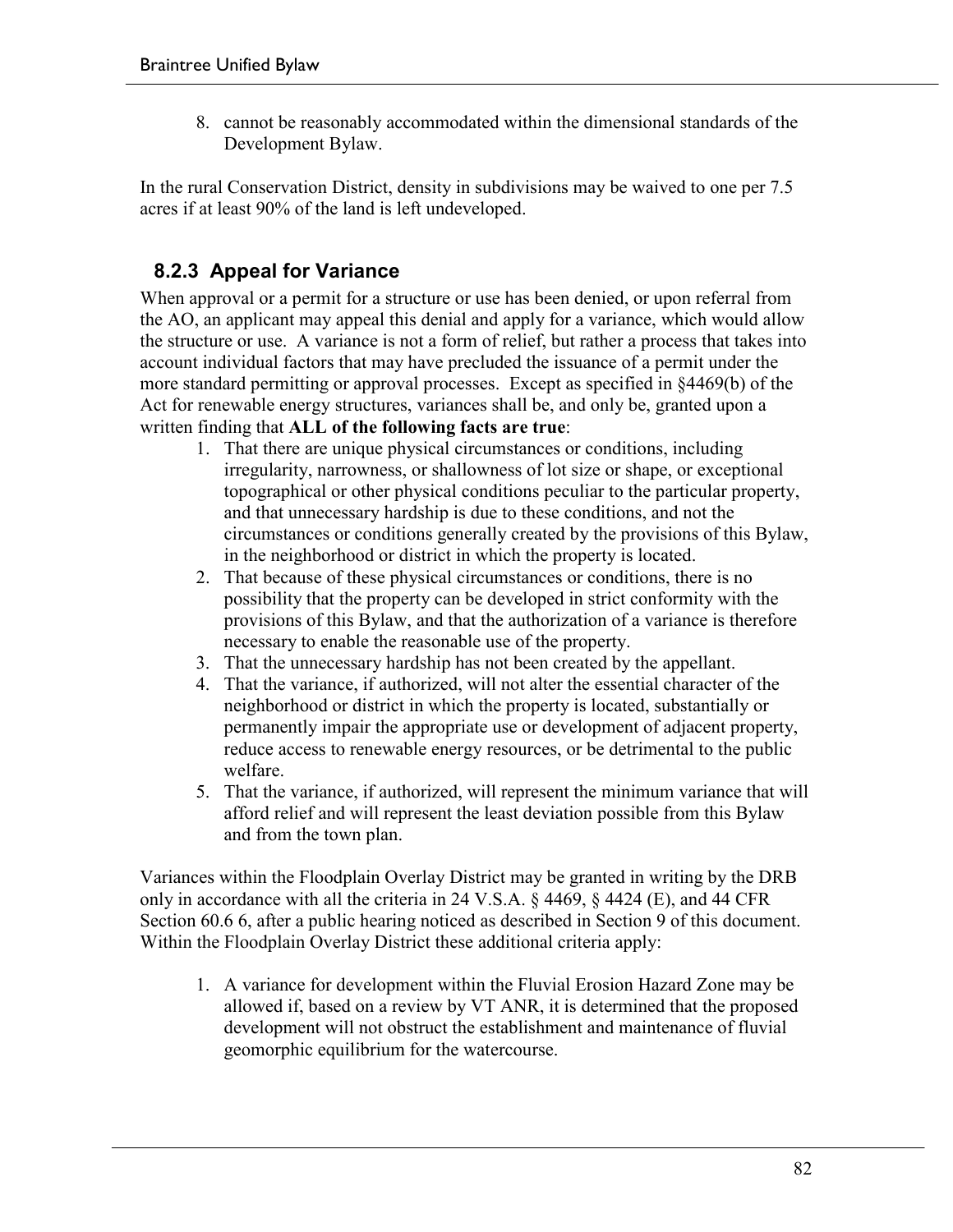2. Any variance issued in the Special Flood Hazard Area will not increase flood heights, and will inform the applicant in writing over the signature of a community official that the issuance of a variance to construct a structure below the base flood elevation increases risk to life and property and will result in increased flood insurance premiums up to amounts as high as \$25 for \$100 of coverage. Such notification shall be maintained with a record of all variance actions.

In rendering a decision in favor of an appellant under this section, the Development Review Board may attach such conditions to the variance as it may consider necessary and appropriate under the circumstances to implement the purposes of the Act and the Town Plan. The Development Review Board must grant or deny the variance within 45 days of the final hearing or approval will be automatically given on the 46th day. Copies of the decision will be promptly mailed to the applicant by certified mail, and by first class mail to every person or body appearing and having been heard at the hearing(s), and also filed with the Administrative Officer and the Town Clerk.

In the event of a Variance in the Floodplain Overlay District, a copy of such a variance shall be affixed to the deed of the property on file in the municipal clerk's office.

### **8.2.4 Variances for Renewable Energy Resource Structures**

The DRB shall hear and decide an appeal for a request for a variance from the provisions of a Bylaw for a structure that is primarily a renewable energy resource structure as required by Section 4469(b) of the Act. The DRB shall grant a variance and render a decision in favor of the appellant if **all of the following facts are found**, and the findings are specified in its written decision:

1. It is unusually difficult or unduly expensive for the applicant to build a suitable renewable energy resource structure in conformance with the Unified Bylaw;

- 2. The hardship was not created by the applicant;
- 3. The variance, if authorized, will not alter the essential character of the neighborhood or district in which the property is located, substantially or permanently impair the appropriate use or development of adjacent property, reduce access to renewable resources, or be detrimental to the public welfare; and
- 4. The variance, if authorized, will represent the minimum that will afford relief and will represent the least deviation possible from the Unified Bylaw and from the Town Plan.

### **8.3 Appeal of Change to Non-Conformity Variance or Waiver**

See appeals in section 9.3 for more information on the appeal process.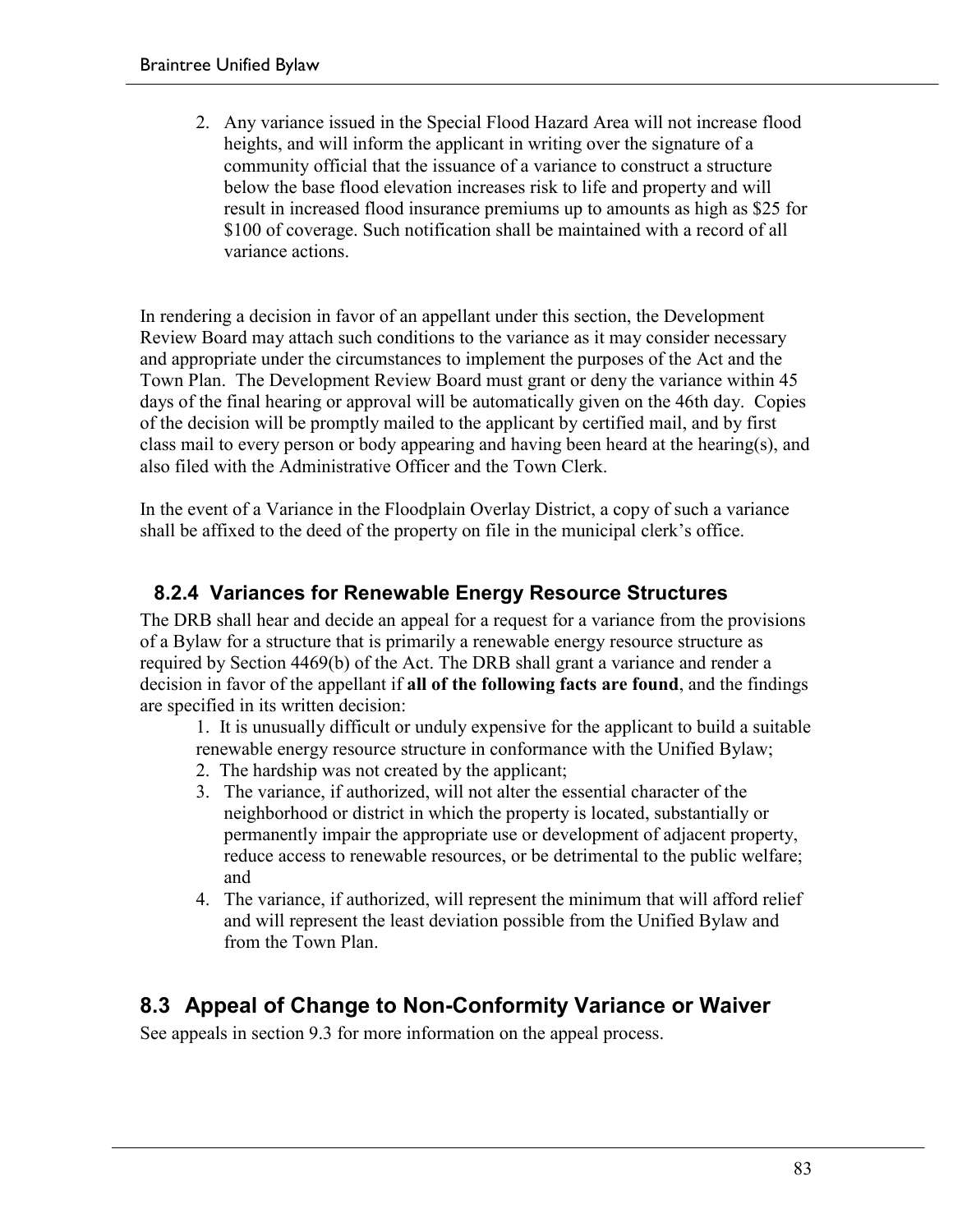# **9. Administration and Enforcement**

### **9.1 Notice of Public Hearings**

At least one warned public hearing shall be required for conditional use approval, variances, Administrative Officer appeals, site plan review, and final plat review for subdivisions. Notice for a warned public hearing shall be given not less than 15 days prior to the date of the public hearing by all of the following:

- 1. Publication of a notice at the applicant's expense by the Administrative Officer in a newspaper of general circulation in the Town of the date, time, place, and purpose of the hearing; a description of the proposed project; where additional information may be obtained; and that participation in the hearing is a prerequisite to the right to take any subsequent appeal.
- 2. Posting of the same information by the Administrative Officer in three or more public places within the municipality, including at least the Town Office.
- 3. Posting of the same information by the applicant on a form provided by the town within view from the public right of way most nearly adjacent to the property for which an application is made. Such outdoors posting shall be posted no closer than 7 feet to the traveled surface. Posting on private property outside the right-of way requires landowner permission. The applicant must provide a signed certificate of posting at the hearing.
- 4. Mailing or hand delivery by the applicant of a copy of the public posting by first class mail to owners of all properties adjoining the property subject to development, without regard to any public right-of-way. The applicant must provide a signed certificate of service at the hearing, or return receipts if they choose to use certified mail.
- 5. Written notification to any neighboring town's clerk if the proposed subdivision is within 500 feet of that town.

If additional hearings are needed for additional information, the first hearing may be recessed to a later date and time specified at the first hearing without requiring new notice. If the first hearing is closed and any additional hearings are needed, the notice requirements above apply.

Any decision shall be sent by certified mail to the applicant, appellant and other parties in accordance with current Vermont statutes.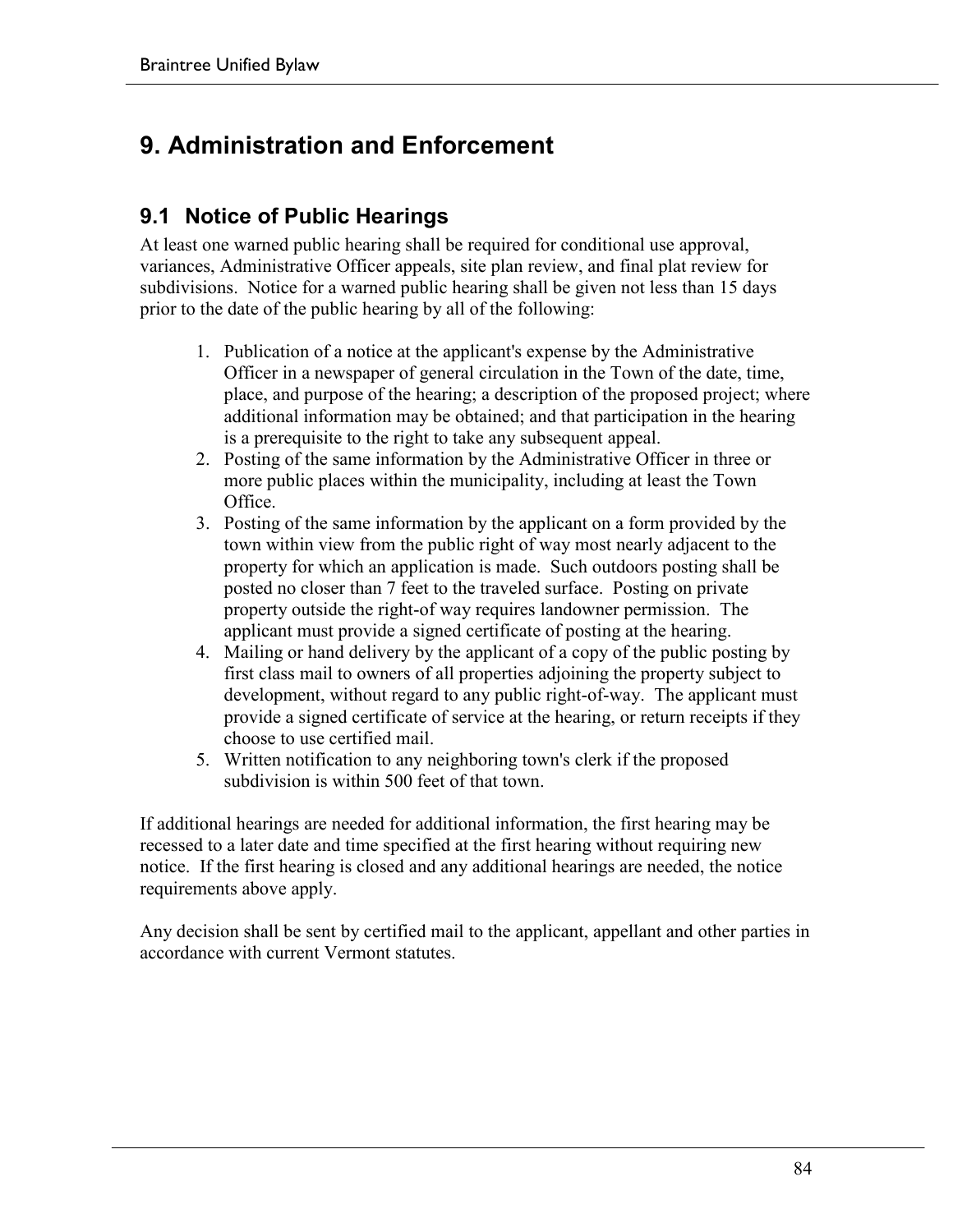### **9.2 Decisions**

Any action or decision of a Development Review Board shall be taken by the concurrence of a majority of the members of the DRB. In accordance with the Act [§4464(b)], the Development Review Board shall issue a decision within 45 days after the adjournment of the hearing. Failure to issue a decision within the 45-day period shall be deemed approval and shall be effective the 46th day. In addition:

1. All decisions shall be issued in writing and shall separately state findings of fact and conclusions of law. Findings of fact shall explicitly and concisely restate the underlying facts that support the decision, based exclusively on evidence of the record. Conclusions shall be based on the findings of fact. The decision shall also include a statement of the time within which appeals may be taken under Section 9.3.

Within the Floodplain Overlay District, the DRB shall consider comments from the NFIP Coordinator at ANR. The DRB may recess the proceedings on any application pending submission of additional information.

- 2. In rendering a decision in favor of the applicant, the Development Review Board may attach additional reasonable conditions and safeguards as it deems necessary to implement the purposes of the Act, these regulations, and the municipal plan currently in effect. This may include, as a condition of approval:
	- a. the submission of a three-year performance bond, escrow account, or other form or surety acceptable to the Selectboard, which may be extended for an additional three-year period with the consent of the owner, to assure the completion of a project, adequate stabilization, or protection of public facilities that may be affected by a project; and/or
	- b. a requirement that no Administrative Permit be issued for an approved development until required improvements have been satisfactorily installed in accordance with the conditions of approval.
- 3. All decisions of a Development Review Board shall be sent by certified mail, within the required 45-day period, to the applicant or the appellant on matters of appeal. Copies of the decision also shall be mailed to every person or body appearing and having been heard at the hearing, and filed with the Administrative Officer and Clerk as part of the public record of the municipality.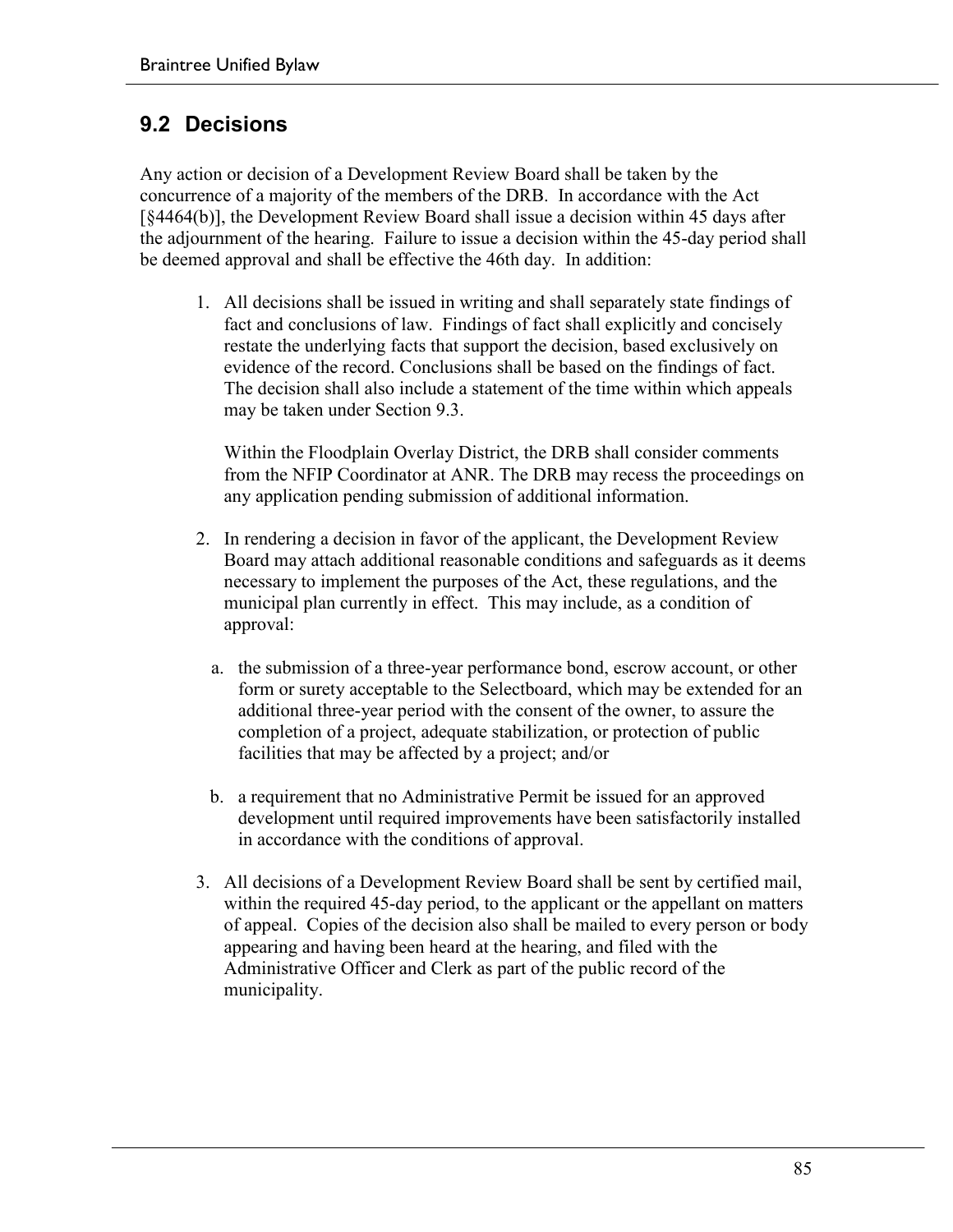## **9.3 Appeals**

#### **9.3.1 Appeals of the Administrative Officer**

Any interested person may appeal any decision or act taken by the Administrative Officer by filing a notice of appeal with the secretary of the Development Review Board or with the Clerk of the municipality. If the appeal is made with respect to any decision or act of the Administrative Officer, such notice of appeal must be filed within fifteen (15) days of the date of such decision or act, and a copy of the notice of appeal shall be filed with the Administrative Officer.

A notice of appeal filed under this section shall be in writing and include the following information, in accordance with the Act [§4466]:

- 1. the name and address of the appellant,
- 2. a brief description of the property with respect to which the appeal is taken,
- 3. a reference to applicable provisions of these regulations,
- 4. the relief requested by the appellant, including any request for a variance from one or more provisions of these regulations, and
- 5. the alleged grounds why such relief is believed proper under the circumstances.

### **9.3.2 Appeal Process**

- 6. The Development Review Board shall hold a public hearing on a notice of appeal within 60 days of its filing, as required under the Act [§4468]. The DRB shall give public notice of the hearing under Section 9.1, and mail a copy of the hearing notice to the appellant not less than 15 days prior to the hearing date.
- 7. The DRB may reject an appeal or request for reconsideration without hearing, and render a decision which shall include findings of fact within 10 days of the filing of a notice of appeal, if the Board determines that the issues raised by the appellant have been decided in an earlier appeal or are based on substantially or materially the same facts by or on behalf of the appellant [§4470].
- 8. In accordance with the Act [§4468], all appeal hearings shall be open to the public and the rules of evidence applicable at these hearings shall be the same as the rules of evidence applicable in contested cases in hearings before administrative agencies as set forth in state statutes [3 V.S.A. §810]. Any interested person (see 9.3.3) or body may appear and be heard in person or be represented by an agent or attorney at the hearing. The hearing may be adjourned by the DRB from time to time, provided that the date and place that the hearing shall be reconvened is announced prior to adjournment.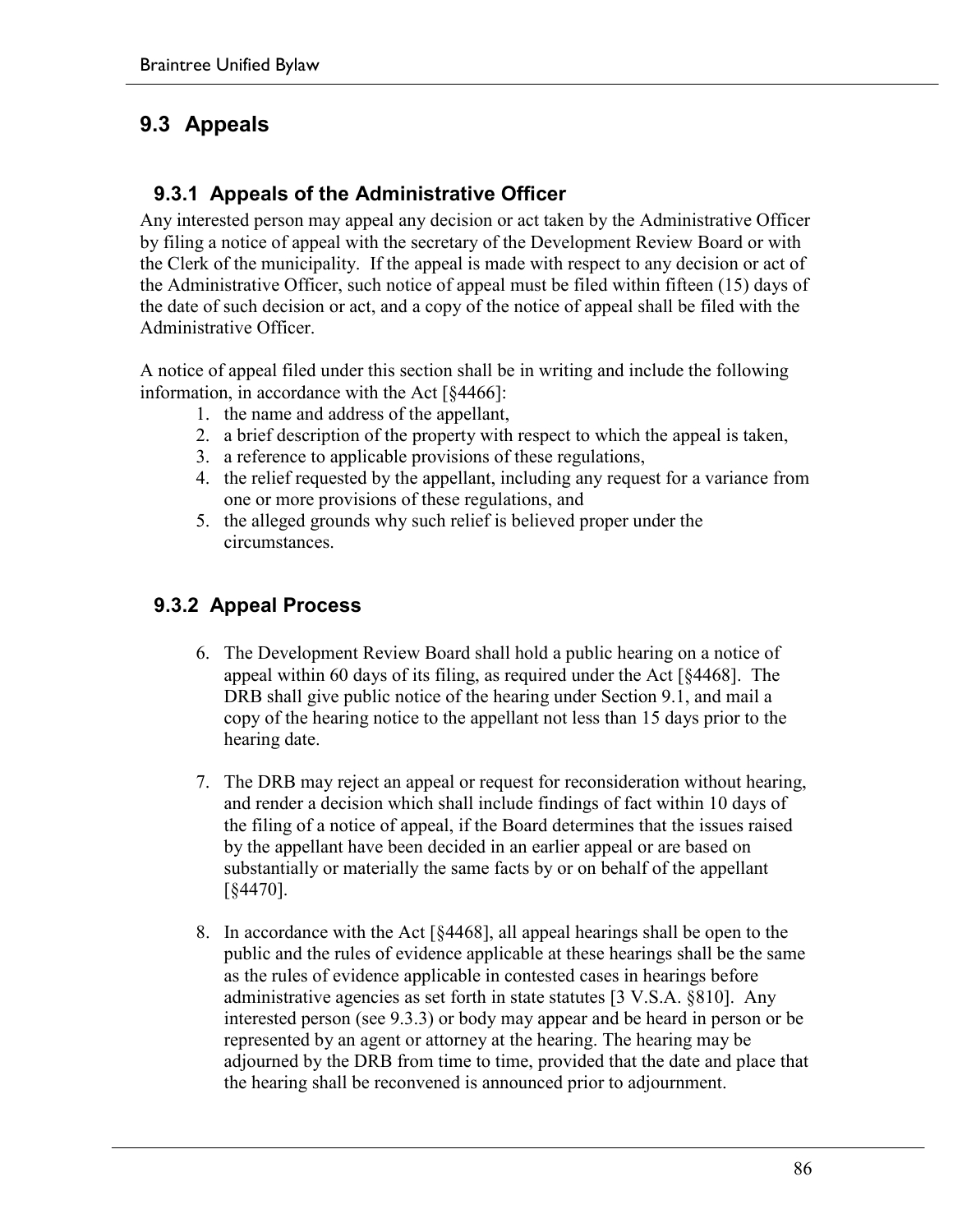9. A decision on appeal shall be rendered within 45 days after the final adjournment of the hearing, as required under the Act [§4464(b)]. The decision shall be sent by certified mail to the appellant within the 45 day period. Copies of the decision shall be mailed to every person or body appearing and having been heard at the hearing, and filed with the Administrative Officer and the Municipal Clerk as part of the public records of the municipality, in accordance with Section 9.2. Failure of the DRB to issue a decision within this 45 day period shall be deemed approval and shall be effective on the 46th day.

#### **9.3.3 Interested Persons**

The definition of an interested person under the Act [§4465(b)] includes the following:

- 1. a person owning title to property, or a municipality or solid waste management district empowered to condemn it or an interest in it, affected by a Bylaw, who alleges that the Bylaw imposes on the property unreasonable or inappropriate restrictions of present or potential use under the particular circumstances of the case;
- 2. the Town of Braintree or any adjoining municipality;
- 3. a person owning or occupying property in the immediate neighborhood of a property which is the subject of a decision or act taken under these regulations, who can demonstrate a physical or environmental impact on the person's interest under the criteria reviewed, and who alleges that the decision or act, if confirmed, will not be in accord with the policies, purposes or terms of the plan or Bylaw of that municipality;
- 4. any ten (10) voters or property owners within the municipality who, by signed petition to the Development Review Board, allege that any relief requested by a person under this section, if granted, will not be in compliance with the policies, purposes or terms of the plan or regulations of the municipality; and
- 5. any department or administrative subdivision of the state owning property or any interest therein within the municipality or adjoining municipality, and the Vermont Agency of Commerce and Community Development.

### **9.3.4 Appeals to Environmental Court**

An interested person who has participated in a proceeding before the Development Review Board may appeal a decision to the Vermont Environmental Court in accordance with current Vermont statutes. Participation in a proceeding shall consist of offering,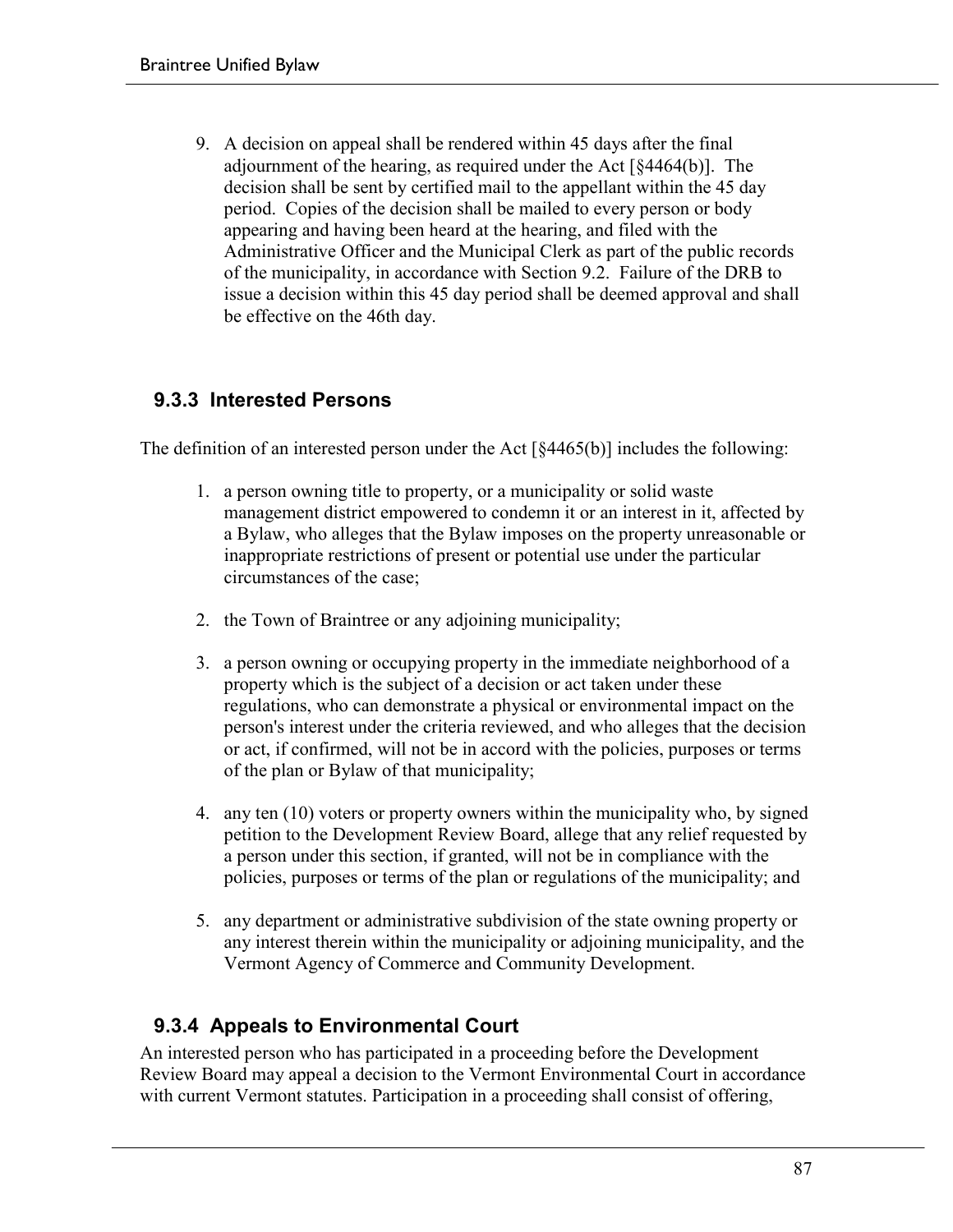through oral or written testimony, evidence or statement of concern related to the subject of the proceeding. In the event that a notice of appeal is properly filed, any permit, approval or action shall not take effect until final adjudication of said appeal.

# **9.4 Violations and Enforcement**

The commencement or continuation of any land development that does not meet the requirements of these regulations shall constitute a violation. All violations shall be pursued in accordance with the Act [§§4451, 4452]. Each day that a violation continues shall constitute a separate offense. The Administrative Officer shall institute, in the name of the Town of Braintree, any appropriate action, injunction or other proceeding to enforce the provisions of these regulations. All fines imposed and collected shall be paid over to the municipality.

Within the Floodplain Overlay District the following additional provisions apply:

- 1. It shall be the duty of the Administrative Officer to enforce the provisions of this Bylaw under 10 VSA §1974a, 24 VSA §4451 and §4452 in accordance with the Unified Bylaw of the Town of Braintree. A copy of the notice of violation will be mailed to the State National Flood Insurance Program Coordinator.
- 2. Violations of the Accepted Agricultural Practices shall be enforced as violations of the municipal Bylaw. Such violations shall also be immediately reported to the Secretary of Agriculture for enforcement under 6 V.S.A. Section 4812.

### **9.4.1 Notice of Violations**

No action may be brought under this section unless the alleged offender has had at least seven (7) days' warning notice by certified mail that a violation exists, as required under the Act [§4451]. The notice of violation also shall be recorded in the land records of the municipality under Section 5.7. The notice shall state that a violation exists, that the alleged offender has an opportunity to cure the violation within the seven-day notice period, and that the alleged offender will not be entitled to an additional warning notice for a violation occurring after the seven days. Action may be brought without notice and opportunity to cure if the alleged offender repeats the violation of the regulations after the seven-day notice period and within the next succeeding 12 months.

For violations in the Floodplain Overlay District the following applies:

1. If the violation remains after all appeals have been resolved, the AO shall submit a declaration to the Administrator of the National Flood Insurance Program requesting a denial of flood insurance for the property pursuant to Section 1316 of the National Flood Insurance Act of 1968, as amended.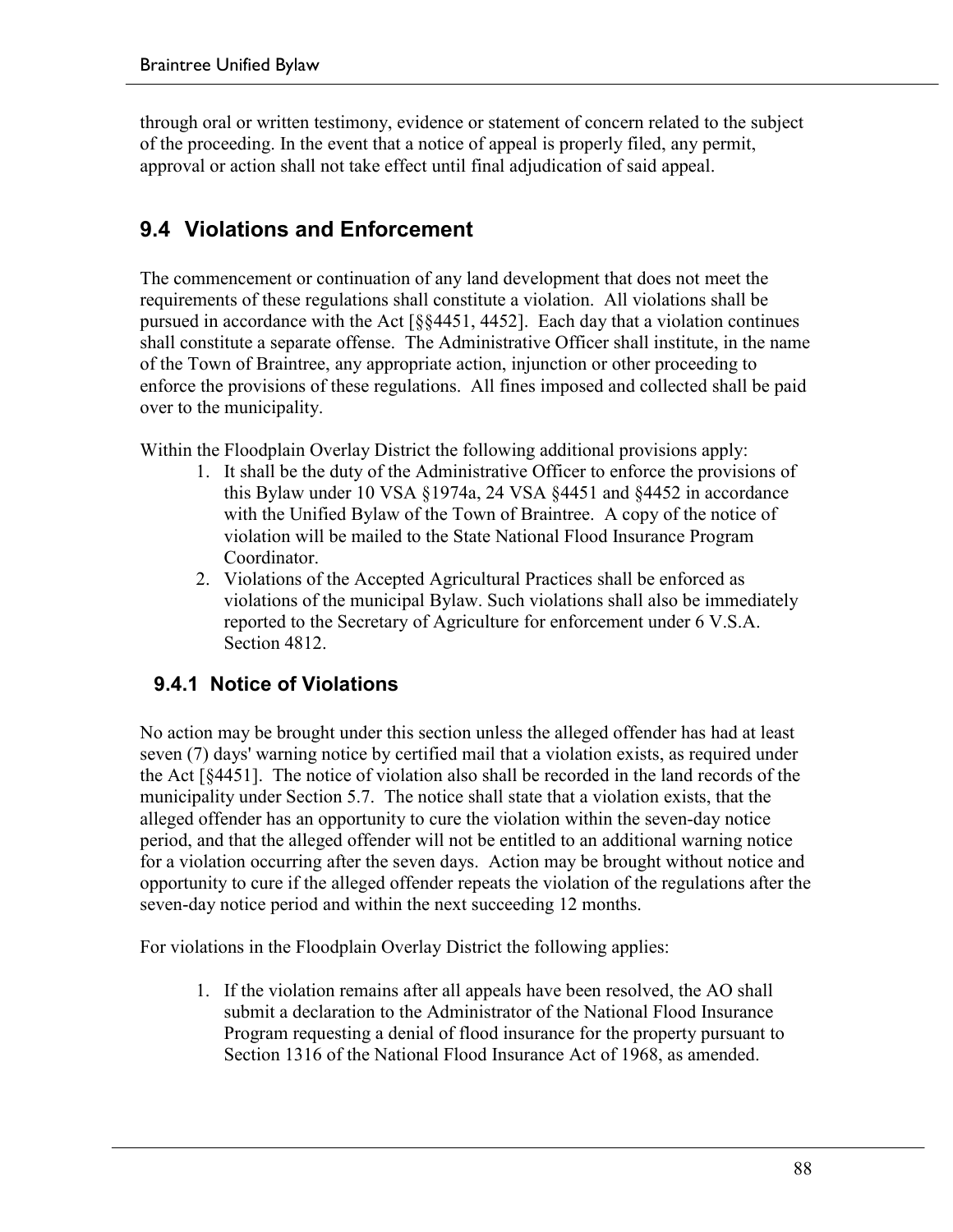#### **9.4.2 Limitations on Enforcement**

An action, injunction or other enforcement proceeding relating to the failure to obtain or comply with the terms and conditions of any required or duly recorded municipal land use permit may be instituted against the alleged offender if the action, injunction or other enforcement proceeding is instituted within 15 years from the date the alleged violation first occurred, and not thereafter, in accordance with the Act [§4454]. The burden of proving the date the alleged violation first occurred shall be on the person against whom the enforcement action is instituted. No enforcement proceeding may be instituted to enforce an alleged violation of a municipal land use permit unless the permit or a notice of the permit has been recorded in the land records of the municipality under Section 5.7.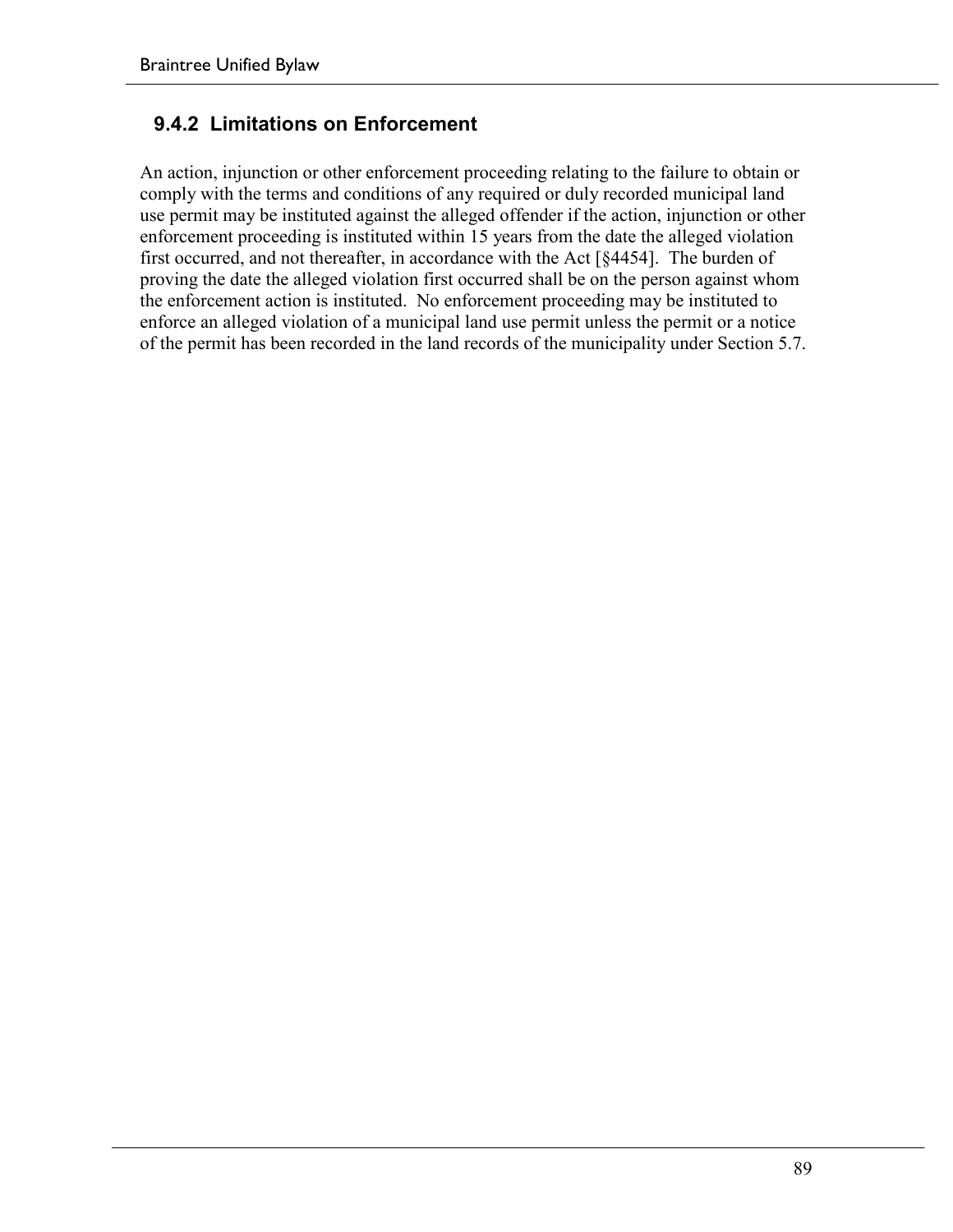# **10. Definitions**

Words, phrases, and terms that are not defined within the text of the Bylaw or below shall have their usual and customary meaning, except where the context clearly indicates a different meaning. Any interpretation of words not defined herein by the Administrative Officer may be appealed to the Development Review Board. In such cases, the Board shall base its ruling upon the following definitions, State statute, and the need for reasonable and effective implementation of this Bylaw.

The words and terms used shall be construed as follows:

- The particular controls the general;
- The present tense includes the future tense;
- Words used in the singular number include the plural, and words used in the plural number include the singular, unless the context clearly indicates the contrary;
- The phrase "used for" includes "arranged for," "designed for," "intended for," "maintained for," and "occupied for;"
- The words "shall," "must" and "will" are mandatory; the word "may" is permissive.
- The word "person" includes a firm, association, organization, partnership, trust, company or corporation, as well as an individual.

Many items are defined below, but this does not necessarily mean they will be regulated under this Bylaw. Please refer to section 2.2 for the types of development that are not regulated.

### **10.1 Terms and Uses**

For the purposes of this Bylaw, the meanings of words, terms, and phrases shall be interpreted as defined below and all other words shall be presumed to have their customary meanings. Any interpretation of words, phrases, or terms by the Administrative Officer may be appealed to the Development Review Board under Section 9.3 for clarification. The Board shall base its interpretation on the following definitions, state statutes, the purposes of this Bylaw, and the need for reasonable and effective implementation of this Bylaw. The Board shall maintain a record of its rulings to ensure consistent and uniform application of the terms of this Bylaw.

### **10.1.1 A**

ACCESSORY BUILDING - A building customarily incidental and subordinate to the principal building and located on the same lot.

ACCESSORY STRUCTURE - means a structure which is: 1) detached from and clearly incidental and subordinate to the principal use of or structure on a lot, 2) located on the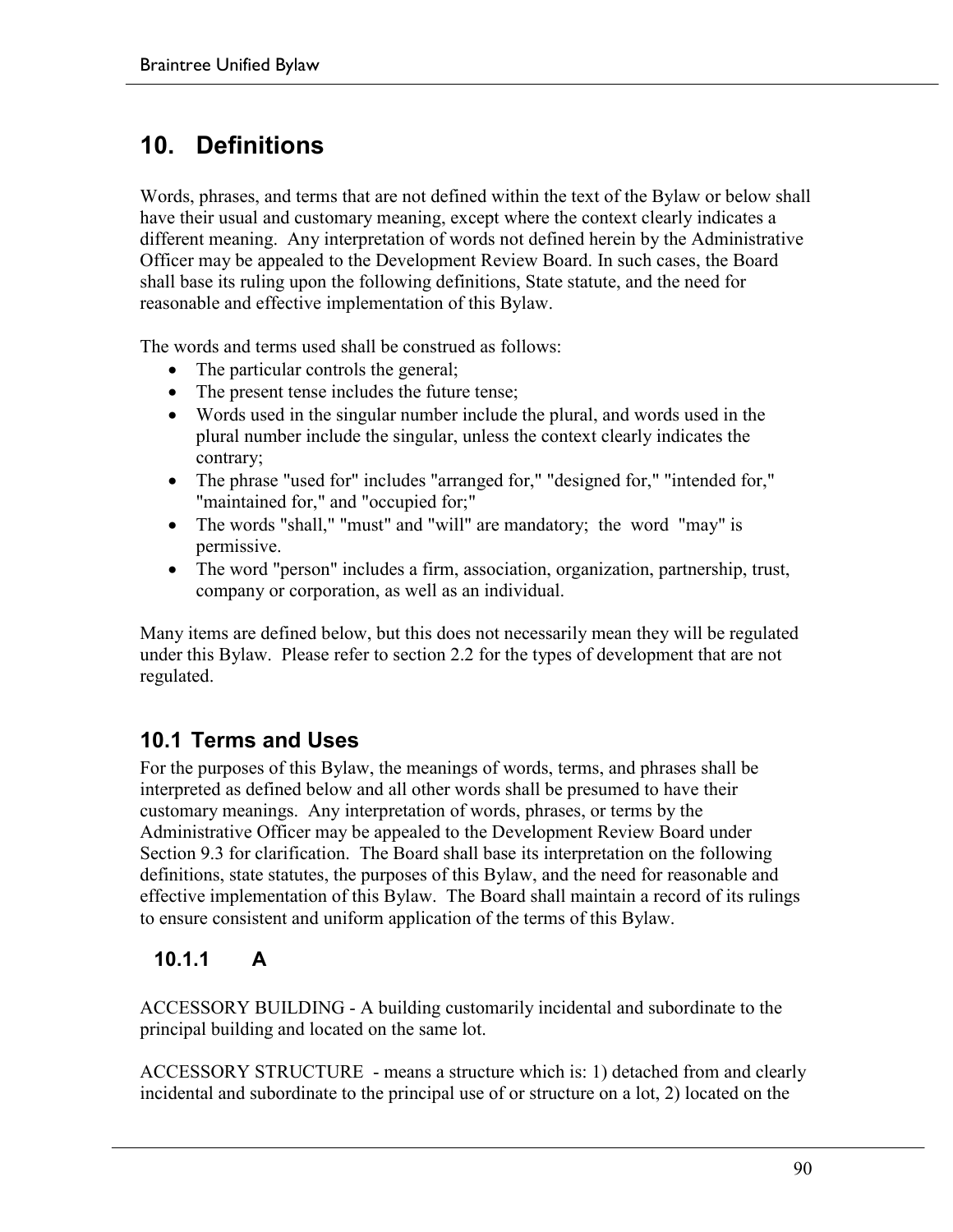same lot as the principal structure or use, and 3) clearly and customarily related to the principal structure or use. For residential uses these include, but may not be limited to garages, garden and tool sheds, and playhouses.

ACCESSORY USE - A use customarily incidental and subordinate to the principal use.

ADMINISTRATIVE OFFICER (AO) - A person, or their acting replacement, who is in charge of the administration of this Bylaw and performing duties assigned to an administrative officer in 24 VSA chapter 117.

AFFILIATED OWNERSHIP - Properties or buildings owned by the same individual or that individual in partnership with any other person or persons is considered affiliated ownership.

AFFORDABLE HOUSING - Housing that costs no more than 30% of median county income for the relevant household size.

ANTENNA - A device attached to a tower or similar structure for transmitting or receiving electromagnetic waves.

AMP (APPROPRIATE MUNICIPAL PANEL) - means a planning commission performing development review, a board of adjustment, a development review board, or a legislative body performing development review.

AREA OF SPECIAL FLOOD HAZARD - is synonymous in meaning with the phrase "special flood hazard area" for the purposes of these regulations.

### **10.1.2 B**

BASE FLOOD - means the flood having a one percent chance of being equaled or exceeded in any given year (commonly referred to as the "100-year flood").

BASE FLOOD ELEVATION (BFE) - is the elevation of the water surface elevation resulting from a flood that has a 1 percent chance of equaling or exceeding that level in any given year. On the Flood Insurance Rate Map the elevation is usually in feet, in relation to the National Geodetic Vertical Datum of 1929, the North American Vertical Datum of 1988, or other datum referenced in the Flood Insurance Study report, or the average depth of the base flood, usually in feet, above the ground surface.

BASEMENT - means any area of the building having its floor elevation below ground level on all sides.

BED AND BREAKFAST - A building used as a dwelling unit and operated for public lodging, providing rooms and meals for lodging guests only.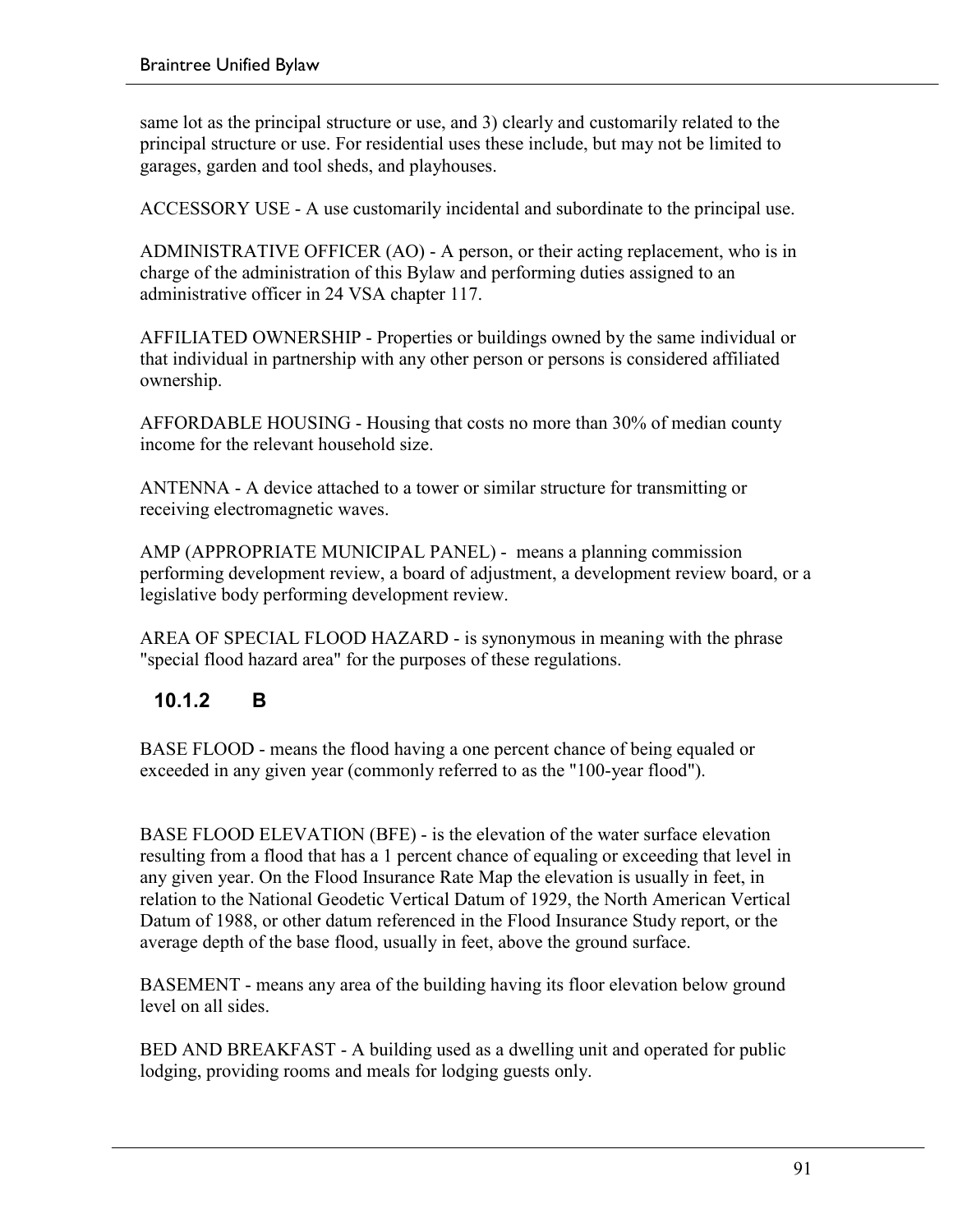BFE - see Base Flood Elevation

BUILDING - Structure having a roof supported by columns or walls and intended for the shelter or enclosure of persons, animals or chattel.

#### **10.1.3 C**

CHANGE IN USE - A change or increase in the scale, intensity, type of activity, hours of operation, or physical setting of the use.

CHANNEL - means an area that contains continuously or periodic flowing water that is confined by banks and a streambed.

CHANNEL WIDTH - (or bankfull width) is the width of a stream channel when flowing at a bankfull discharge. The bankfull discharge is the flow of water that first overtops the natural banks. This flow occurs, on average, about once every 1 to 2 years.

CLUB, PRIVATE - A building or land use catering exclusively to club members and their guests for recreational purposes and not operated primarily for profit.

COMMERCIAL USE - A use of land and buildings with direct access to a State highway for the provision of facilities, goods or services by a person to others in exchange for payment of a purchase price, fee contribution, donation or other object or service having value.

COMMON PLAN OF DEVELOPMENT - is where a structure will be refurbished over a period of time. Such work might be planned unit by unit.

COMMUNITY CENTER - Includes public or private meeting hall, place of assembly, museum, art gallery, library, places of further education and church - all not operated primarily for profit.

COVERAGE - The percentage of surface area of the lot covered by impervious surfaces, including roofed structures, and parking or roads (paved or gravel).

CRITICAL FACILITIES - include police stations, fire and rescue facilities, hospitals, shelters, schools, nursing homes, water supply and waste treatment facilities, and other structures the community identifies as essential to the health and welfare of the population and that are especially important following a disaster. For example, the type and location of a business may raise its status to a Critical Facility, such as a grocery or gas station that survive a flood and now are the only sources for food and gas.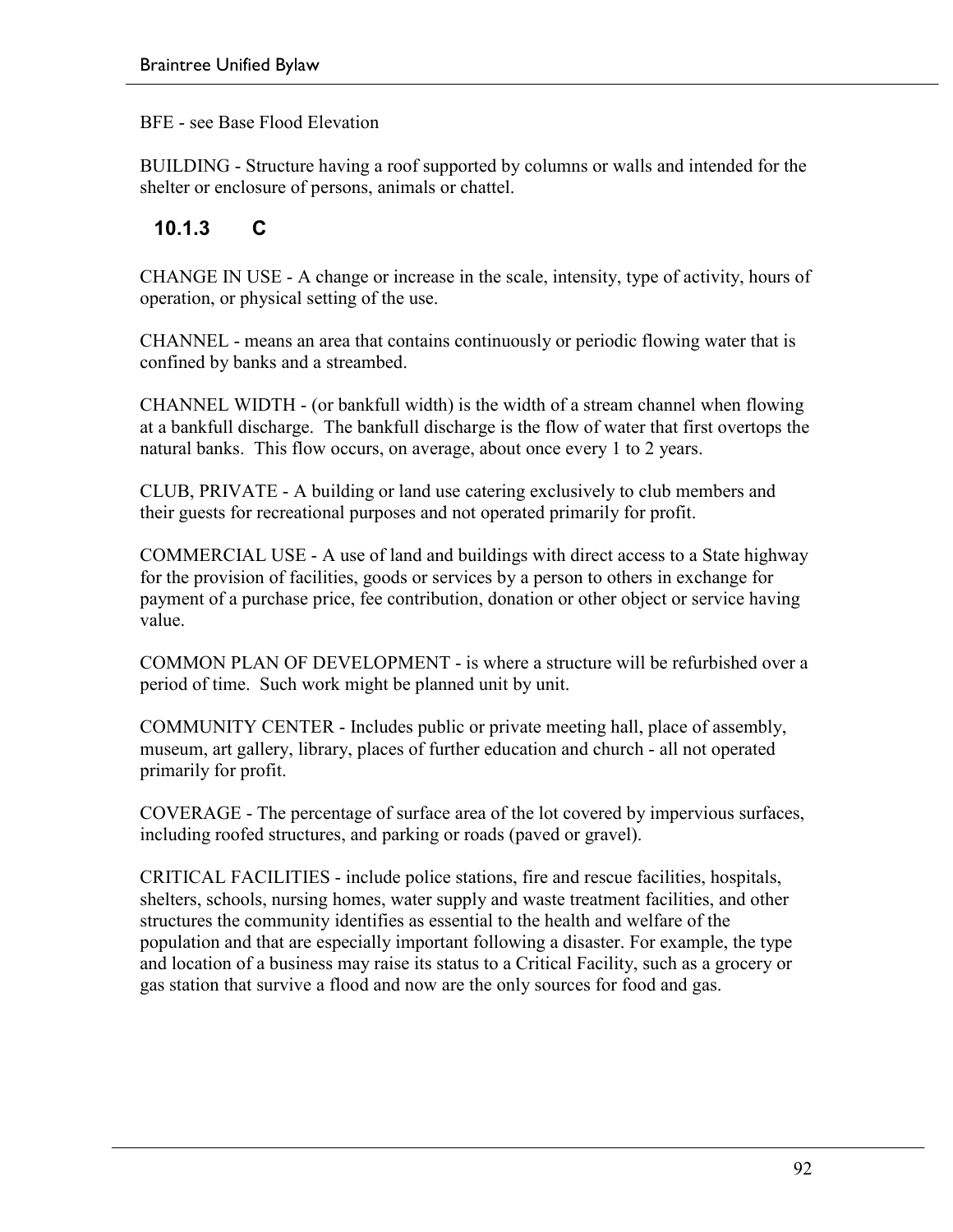### **10.1.4 D**

DEVELOPMENT - means any human-made change to improved or unimproved real estate, including but not limited to buildings or other structures, mining, dredging, filling, grading, paving, excavation or drilling operations, or storage of equipment or materials.

DEVELOPMENT, LAND - The division of a parcel into two or more parcels, the construction, reconstruction, conversion, structural alteration, relocation or enlargement of any building or other structure, or of any mining, excavation of landfill, and any change in the use of any building or other structure, or land or extension or use of land.

DEVELOPMENT REVIEW BOARD (DRB) - A local body as authorized under 24 VSA chapter 117.

DWELLING, ACCESSORY - An efficiency or one-bedroom apartment that is clearly subordinate to an owner-occupied single dwelling unit; is within, attached, or near to that building; meets with all wastewater and water supply rules and permits; does not exceed 30 percent of the total living area of the one-family dwelling; and meets setback and parking requirements.

DWELLING, ONE-FAMILY - A building, including accessory buildings, used as living quarters by one family.

DWELLING, MULTIPLE FAMILY - A building, including accessory buildings, used as living quarters by three or more families living independently of each other.

DWELLING, TWO-FAMILY - A building, including accessory buildings, used as living quarters by two families living independently of each other.

DWELLING UNIT - A building or part thereof used as living quarters for one family. The terms 'dwelling', 'one-family dwelling', 'two-family dwelling', 'dwelling group' shall not include a motel, hotel, bed and breakfast, tourist home or similar structure.

# **10.1.5 E**

EXCAVATION - The removal of earthen or stone material by machinery.

EXTERIOR LIGHTING - This term shall not include customary temporary seasonal decorations.

EXISTING MANUFACTURED HOME PARK OR SUBDIVISION - means a manufactured home park or subdivision for which the construction of facilities for servicing the lots on which the manufactured homes are to be affixed (including, at a minimum, the installation of utilities, the construction of streets, and either final site grading or the pouring of concrete pads) is completed before the effective date of the initial floodplain management regulations adopted by a community.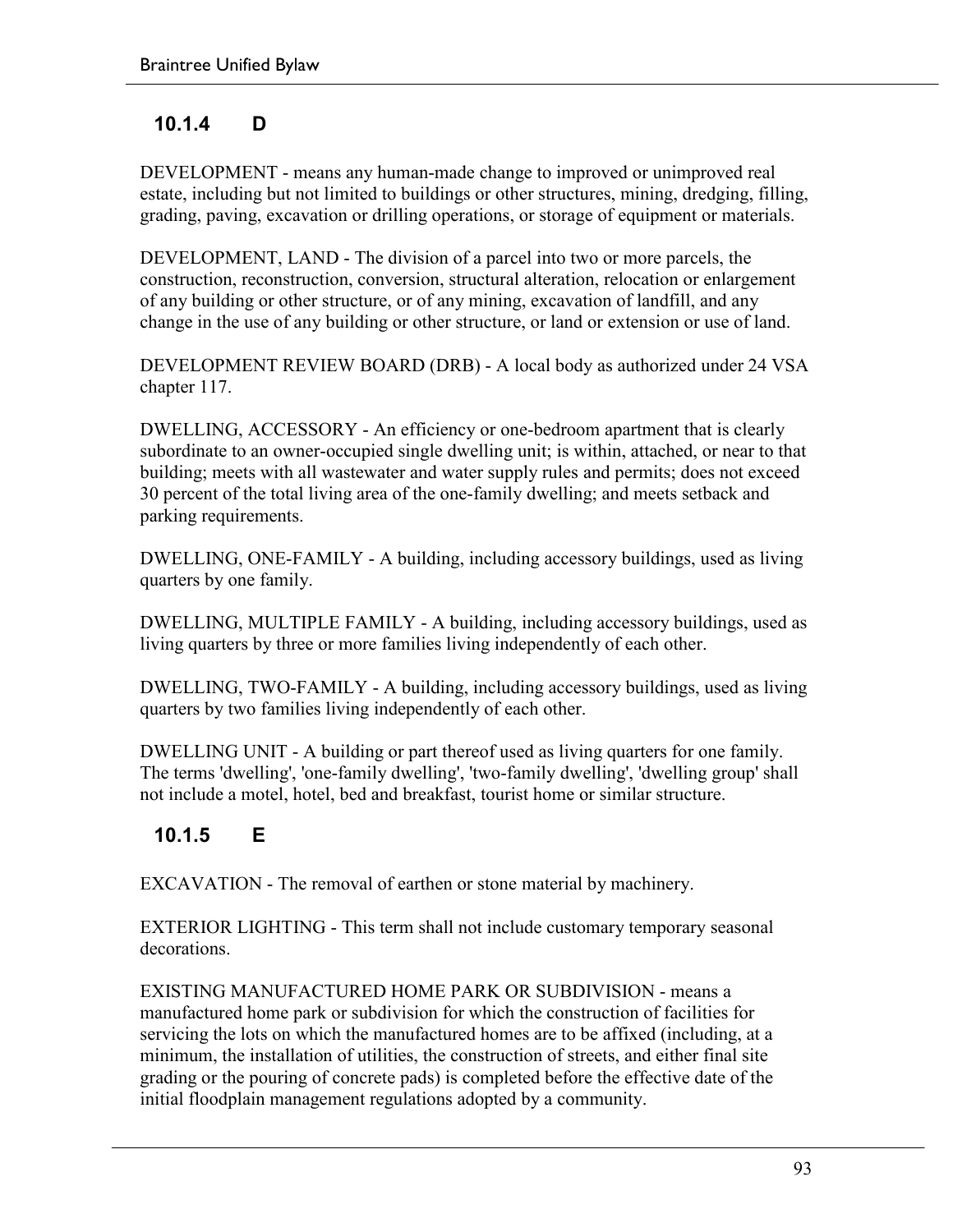EXPANSION TO AN EXISTING MANUFACTURED HOME PARK OR SUBDIVISION - means the preparation of additional sites by the construction of facilities for servicing the lots on which the manufacturing homes are to be affixed (including the installation of utilities, the construction of streets, and either final site grading or the pouring of concrete pads).

### **10.1.6 F**

FAMILY - One or more persons living on the same premises as a single housekeeping unit.

FARM STRUCTURE - A building, enclosure, or fence for housing livestock, raising horticultural or agronomic plants, or carrying out other practices associated with accepted agricultural or farming practices, including a silo, as "farming" is defined in subdivision 6001(22) of Title 10, but excludes a dwelling for human habitation.

FENCE - Except as is incidental to an accepted agricultural practice, any structure or earth berm which has the effect of creating a barrier to visibility or access.

FILL - means any placed material that changes the natural grade, increases the elevation, or diminishes the flood storage capacity at the site.

FIRM - see Flood Insurance Rate Map

FOOTPRINT - The outer horizontal boundaries of the structure's limits, including decks.



FLOOD - means (a) a general and temporary condition of partial or complete inundation of normally dry land areas from: the overflow of inland or tidal waters; the unusual and rapid accumulation or runoff of surface waters from any source; and mudslides which are proximately caused by flooding and are akin to a river of liquid and flowing mud on the surfaces of normally dry land areas, as when earth is carried by a current of water and deposited along the path of the current; (b) The collapse or subsidence of land along the shore of a lake or other body of water as a result of erosion or undermining caused by waves or currents of water exceeding anticipated cyclical levels or suddenly caused by an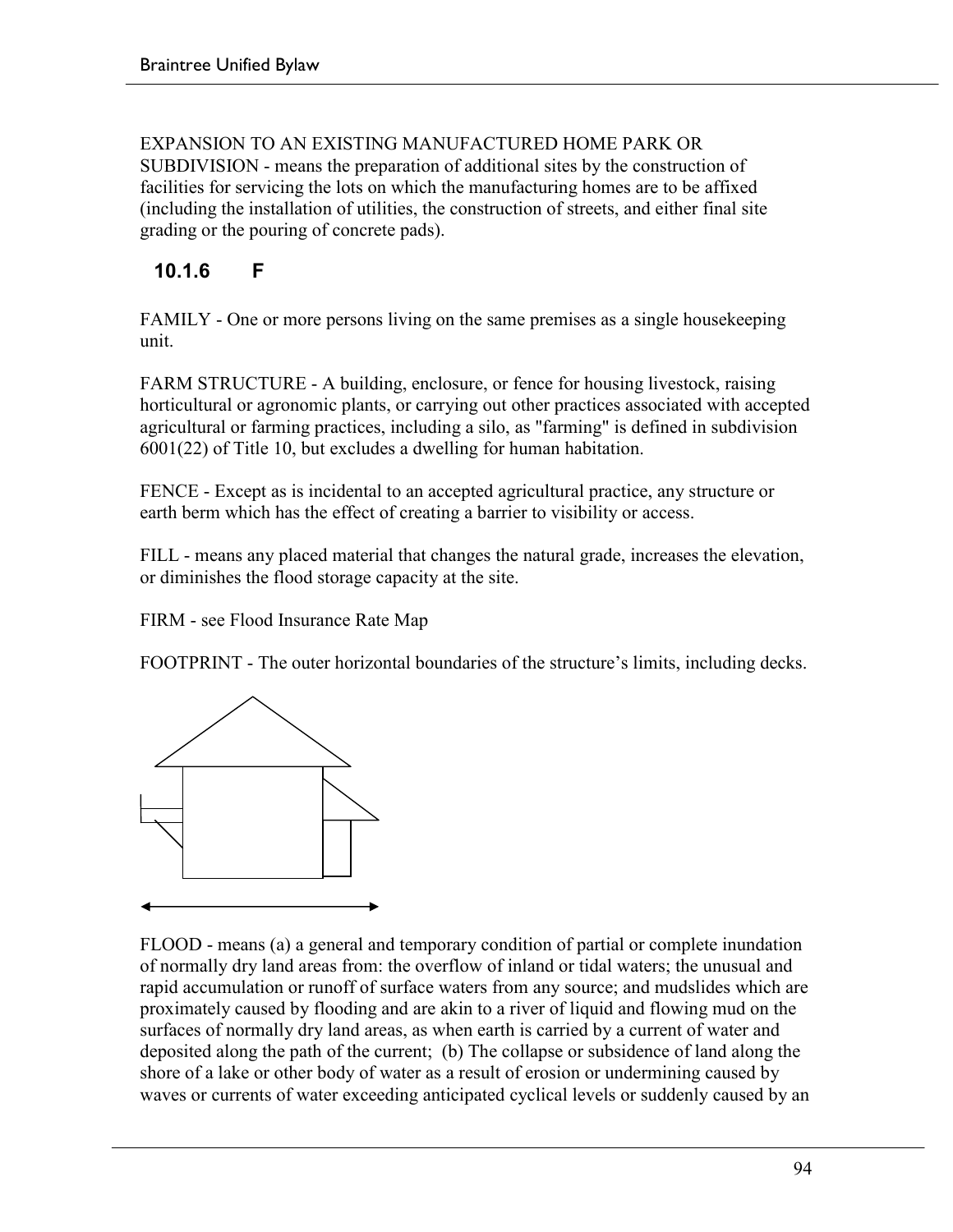unusually high water level in a natural body of water, accompanied by a severe storm, or by an unanticipated force of nature, such as flash flood or abnormal tidal surge, or by some similarly unusual and unforeseeable event which results in flooding.

FLOOD INSURANCE RATE MAP - (FIRM) means an official map of a community, on which the Federal Insurance Administrator has delineated both the special flood hazard areas and the risk premium zones applicable to the community. In some communities the hazard boundaries are available in paper, pdf, or Geographic Information System formats as a Digital Flood Insurance Rate Map (DFIRM).

FLOOD INSURANCE STUDY - means an examination, evaluation and determination of flood hazards and, if appropriate, the corresponding water surface elevations or an examination, evaluation and determination of mudslide (i.e., mudflow) and /or floodrelated erosion hazards.

FLOODPLAIN OR FLOOD-PRONE AREA - means any land area susceptible to being inundated by water from any source (see definition of "flood").

FLOOD-PROOFING - means any combination of structural and non-structural additions, changes, or adjustments to structures which reduce or eliminate flood damage to real estate or improved real property, water and sanitary facilities, structures and their contents.

FLOODWAY - means the channel of a river or other watercourse and the adjacent land areas that must be reserved in order to discharge the base flood without cumulatively increasing the water surface elevation more than one foot at any point. Please note that Special Flood Hazard Areas and floodways may be shown on separate map panels.

FLUVIAL EROSION - is erosion caused by streams and rivers. Fluvial erosion can be catastrophic when a flood event causes a rapid adjustment of the stream channel size and/or location.

FLUVIAL EROSION HAZARD ZONE - includes the stream and adjacent lands necessary to accommodate the slope and plan form requirements of a geomorphically stable channel, and is subject to fluvial erosion as defined by the Vermont Agency of Natural Resources and delineated on the current Fluvial Erosion Hazard Zone Map.

FUNCTIONALLY DEPENDENT USE - means a use which cannot perform its intended purpose unless it is located or carried out in close proximity to water.

FRONTAGE - That portion of a lot which is adjacent and parallel to a State highway, Town street, Town road or Town right-of-way. In the case of corner lots, it shall be that portion that has, or is proposed to, have access.

FRONT SETBACK - The shortest allowed distance from the edge of the public or private road right-of-way to the nearest portion of the structure's footprint. When the right-of-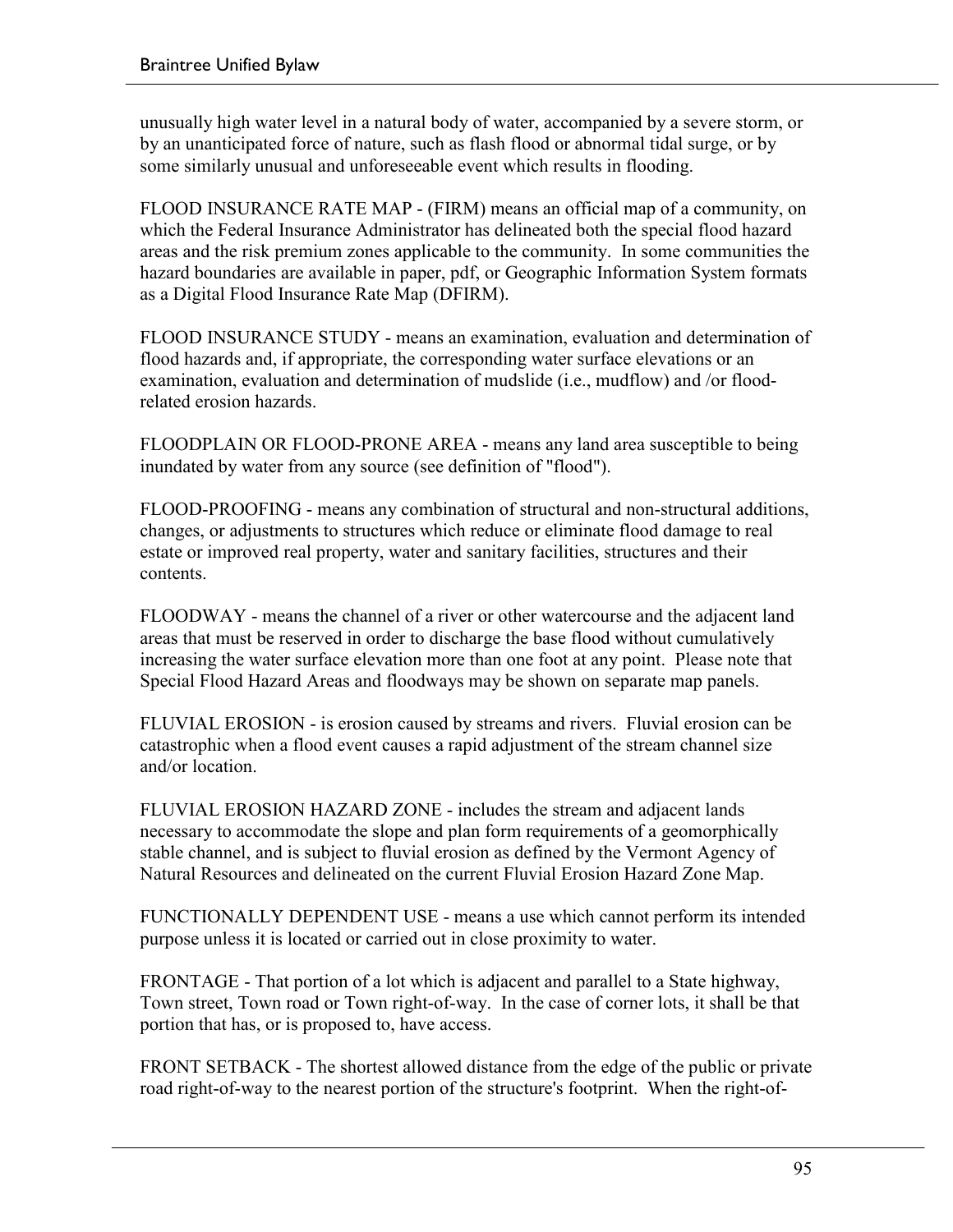way is not easily discernable, the edge shall be deemed to be  $\frac{1}{2}$  of the recorded right-ofway's width from the centerline of the traveled road.

FRONT YARD - The distance from the centerline of the traveled road to the nearest portion of the building.

### **10.1.7 G**

GOVERNMENTAL FUNCTIONS - Public buildings or uses typically associated with local, state or federal government entities or purposes.

### **10.1.8 H**

HABITABLE - Intended for use as living quarters.

HAZARDOUS WASTE - Those substances defined as hazardous waste by the Agency of Natural Resources under Chapter 7 of the Vermont Environmental Protection Rules.

HISTORIC STRUCTURE - means any structure that is: (a) listed individually in the National Register of Historic Places (a listing maintained by the Department of the Interior) or preliminarily determined by the Secretary of the Interior as meeting the requirements for individual listing on the National Register; (b) certified or preliminarily determined by the Secretary of the Interior as contributing to the historical significance of a registered historic district or a district preliminarily determined by the Secretary to qualify as a registered historic district; (c) individually listed on a state inventory of historic places in states with historic preservation programs which have been approved by the Secretary of the Interior; or (d) individually listed on a local inventory of historic places in communities with historic preservation programs that have been certified either: (i) by an approved state program as determined by the Secretary of the Interior, or (ii) directly by the Secretary of the Interior in states without approved programs.

HOME OCCUPATION - Activities conducted within a dwelling or accessory building by the residents thereof, which is clearly secondary to the dwelling's use as living quarters and does not change the character thereof, excluding junkyards and any activity that generates hazardous waste.

HOME ENTERPRISE - A business use conducted by the resident of the home on the same lot which meets the standards set forth in Section 6.10.4 of this Bylaw, excluding junkyards and any activity that generates hazardous waste. Not to be confused with Home Occupation.

HOSPITAL - Includes a sanitarium, clinic, rest home, nursing home, convalescent home, home for the aged, and any other place of diagnosis or treatment of human ailments.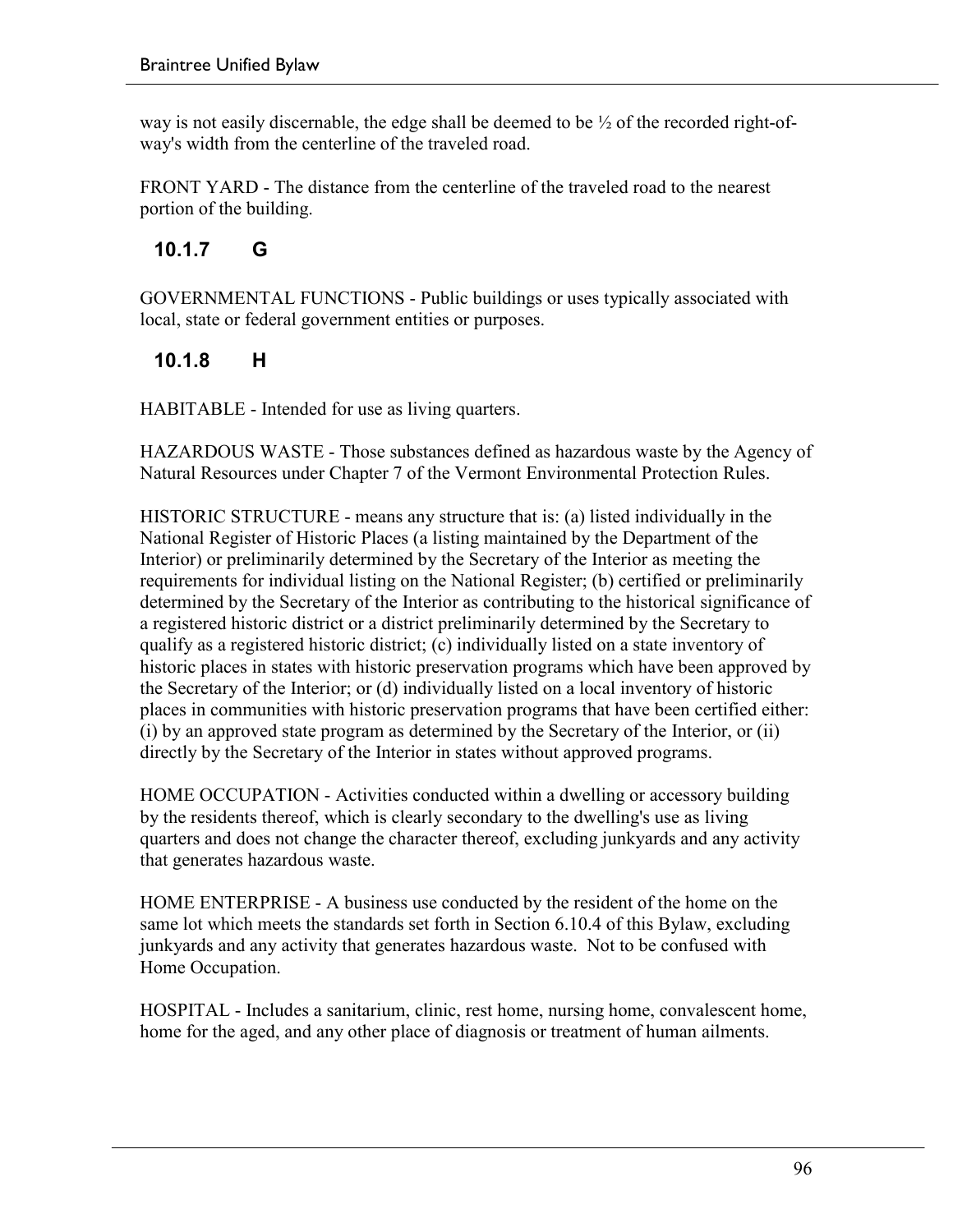#### **10.1.9 I**

INDUSTRY - A use that is primarily manufacturing or processing, including landfill, and not generally catering to the public.

#### **10.1.10 J**

JUNKYARD - Any place of outdoor storage or deposit which is maintained, operated or used in connection with a business for storing, keeping, processing, buying or selling junk or scrap. In addition, the term means any place of outdoor storage or deposit, not in connection with a business, which is maintained or used for storing or keeping four or more junk motor vehicles. This does not mean a garage where wrecked or disabled motor vehicles are stored for less than 90 days for inspection or repairs.

JUNK MOTOR VEHICLE - Any discarded, dismantled, wrecked, scrapped or ruined motor vehicle, or parts thereof; an unregistered motor home not connected to water or sewer; or a vehicle, other than an on-premise utility vehicle, which is allowed to remain unregistered for 30 days from the date of discovery.

### **10.1.11 L**

LAND SUBDIVISION - The dividing of a parcel of land by sale, gift, lease, mortgage foreclosure, and court-ordered partition, or the filing of a subdivision plat in the Braintree Land Records where the division results in two or more lots within the bounds of the original parcel.

LETTER OF MAP AMENDMENT (LOMA) - is a letter issued by the Federal Emergency Management Agency officially removing a structure or lot from the flood hazard zone based on information provided by a certified engineer or surveyor. This is used where structures or lots are located above the base flood elevation and have been inadvertently included in the mapped special flood hazard area.

LIGHT INDUSTRY - A non-polluting industry with direct access to a State highway contained in less than 20,000 square feet involving the manufacture of goods and equipment for the purpose of sale or profit. The conversion into another form, storage or transportation of raw materials for the purpose of sale or profit, or the storage or transportation of wholesale or retail goods on a large scale.

LOT - A single parcel of land, whether created by lease or deed, usually, but not necessarily always, occupied or to be occupied by a building and its accessory buildings. It must have the required open spaces, having not less than the minimum area, width and depth required for a lot in the district in which such land is situated, and having frontage on a road, or other means of access as may be determined by the DRB to be adequate as a condition of the issuance of a building permit for building on such land.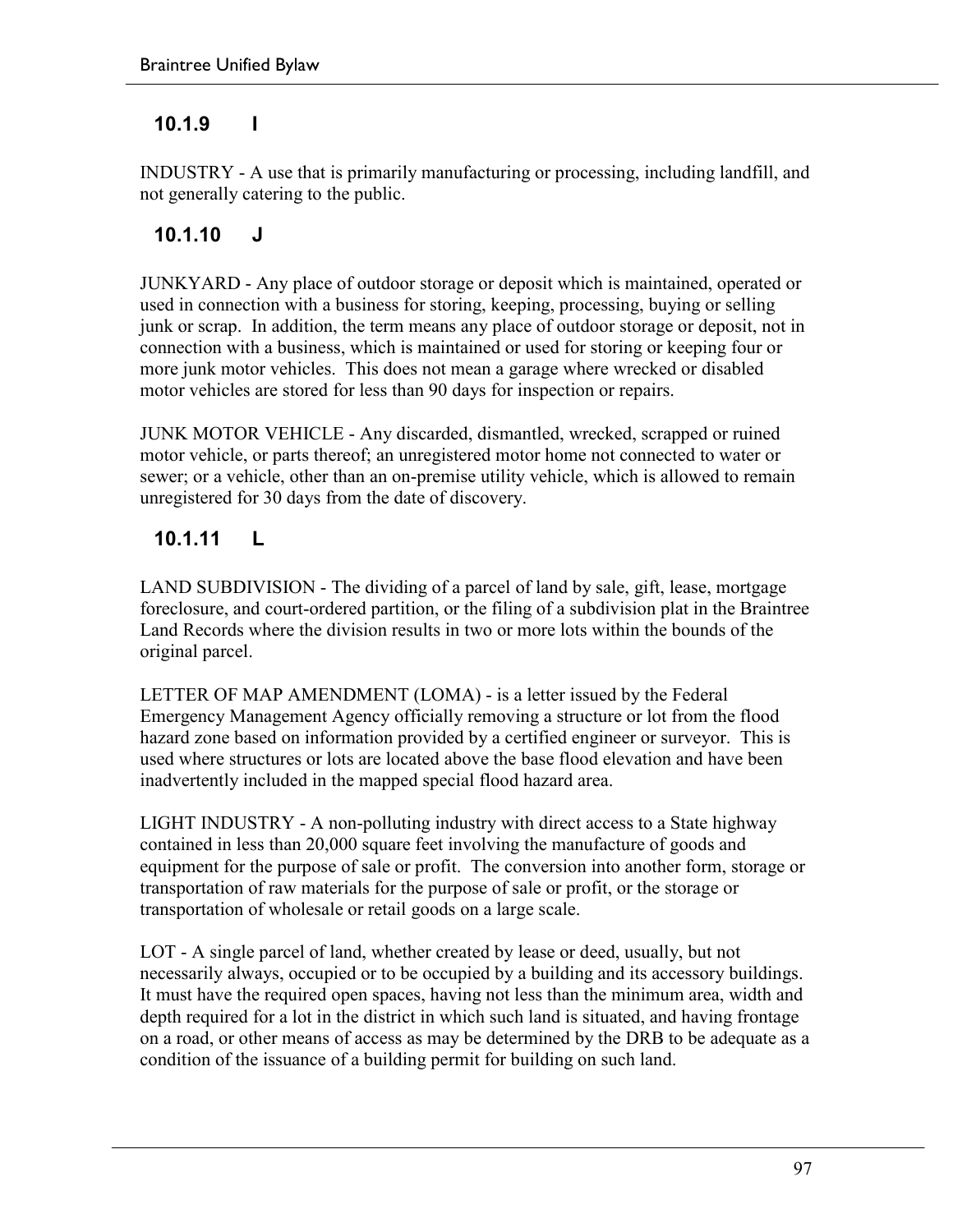LOT AREA - The total land area within the boundaries of a lot, exclusive of any land area designated for a public road as measured to the boundary of such right-of-way or easement.

LOT LINE - A line of record bounding one lot from an adjoining lot, or from a Town or State highway right-of-way, rivers, or railroad line.

LOT WIDTH - the smallest distance across the lot measured parallel to the frontage side of the lot.

LOWEST FLOOR - means the lowest floor of the lowest enclosed area, including basement, except an unfinished or flood-resistant enclosure, usable solely for parking of vehicles, building access or storage in an area other than a basement area is not considered a building's lowest floor provided that such enclosure is not built so as to render the structure in violation of the applicable non-elevation design requirements of 44 CFR 60.3.

### **10.1.12 M**

MANUFACTURED HOME (or Mobile home) - means a structure, transportable in one or more sections, which is built on a permanent chassis and is designed for use with or without a permanent foundation when attached to the required utilities. The term "manufactured home" does not include a "recreational vehicle".

MANUFACTURED HOME PARK OR SUBDIVISION (Mobile Home Park) - means a parcel (or contiguous parcels) of land divided into two or more manufactured home lots for rent or sale.

MINOR SUBDIVISION - Any subsequent partitioning of a parcel existing on the date of adoption of this Bylaw, where the subdivision will result in two lots within the boundaries of the parcel, or an amendment, revision, or modification to a recorded plat, the result of which creates an additional lot within the bounds of the original parcel that existed on the date of adoption. Further subdivision of any parcel previously subdivided after the date of adoption will require an Administrative Permit under the Subdivision Regulations.

MAJOR SUBDIVISION - The division of a parcel, existing on the effective date of this Bylaw, into six or more lots. The subsequent division, revision, or modification of a duly recorded plat which results in three (3) or more lots from the original parcel shall be reviewed as a major subdivision.

### **10.1.13 N**

NEW CONSTRUCTION - for regulation under this Bylaw, means structures for which the start of construction commenced on or after the effective date of this Unified Bylaw adopted by the community and includes any subsequent improvements to such structures.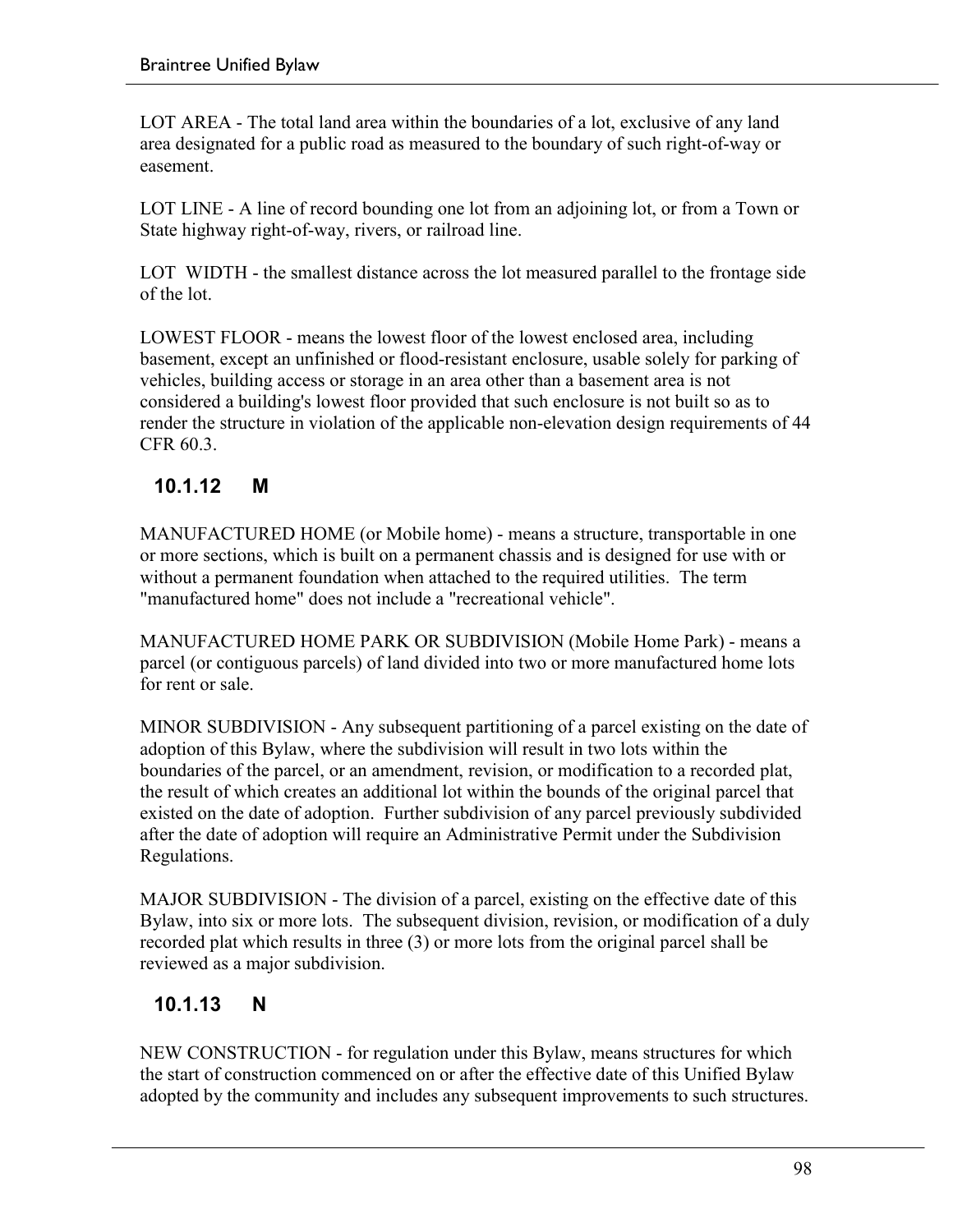Within the Floodplain Overlay District, "NEW CONSTRUCTION" also means structures for which the start of construction commenced on or after the effective date of the floodplain management regulation adopted by the community and includes any subsequent improvements to such structures.

NEW MANUFACTURED HOME PARK OR SUBDIVISION - means a manufactured home park or subdivision for which the construction of facilities for servicing the lots on which the manufactured homes are to be affixed (including at a minimum, the installation of utilities, the construction of streets, and either final site grading or the pouring of concrete pads) is completed on or after the effective date of the floodplain management regulations adopted by a community.

NONCONFORMING STRUCTURE - means a structure or part of a structure that does not conform to the present Bylaws but was in conformance with all applicable laws, Ordinances, and regulations prior to the enactment of the present Bylaws, including a structure improperly authorized as a result of error by the administrative officer. Structures that were in violation of the flood hazard regulations at the time of their creation, and remain so, remain violations and are not nonconforming structures.

NONCONFORMING USE - means use of land that does not conform to the present Bylaws but did conform to all applicable laws, Ordinances, and regulations prior to the enactment of the present Bylaws, including a use improperly authorized as a result of error by the administrative officer.

NONCONFORMITY - means a nonconforming use, structure, lot, or parcel.

NONCONFORMITY, DEGREE OF - In plain language, the degree of non-conformity is the linear distance that the non-conforming structure protrudes into the setback. (see diagram below.)

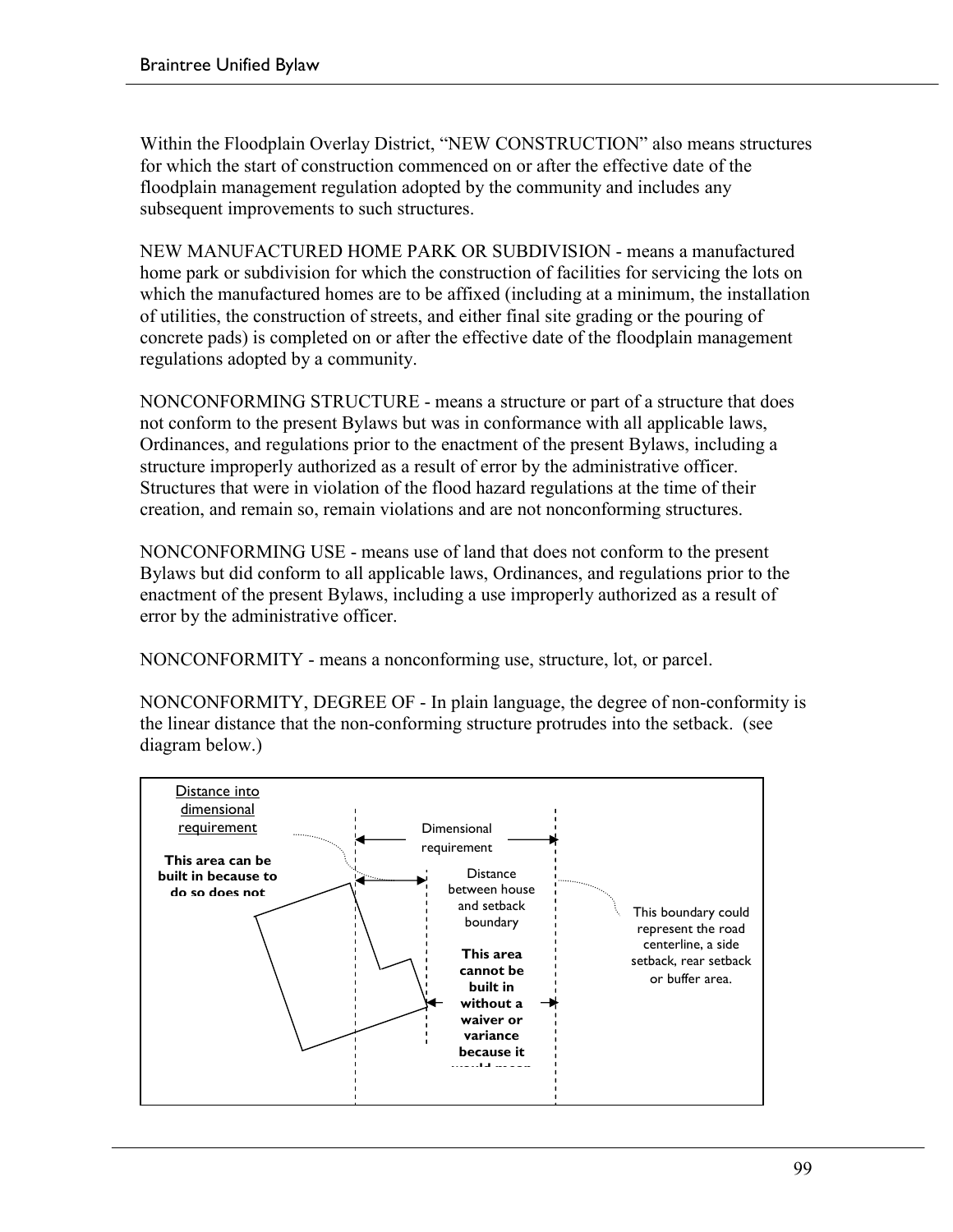NON-RESIDENTIAL - includes, but is not limited to: small business concerns, churches, schools, nursing homes, farm buildings (including grain bins and silos), pool houses, clubhouses, recreational buildings, government buildings, mercantile structures, agricultural and industrial structures, and warehouses.

NON-RESIDENTIAL USE - All uses of buildings, structures or land except one-family dwellings, two-family dwellings, multiple family dwellings, home occupational uses and accessory structures to these uses.

### **10.1.14 O**

OFFICE - Office use, which may be part of a larger building.

OUTDOOR RECREATION - A parcel containing including internal driveways and parking areas, and structures, equipment or manmade improvements for the primarily outdoor conduct of teaching sports, leisure time activities, and other customary and usually participatory recreational activities including, but not limited to, stadium, tennis courts, golf courses, athletic fields, swimming pools and trails. Structures under 5,000 square feet that are incidental to the use and house related retail, office, showers, concessions, etc are included in this definition.

### **10.1.15 P**

PARCEL - A contiguous area of land under single ownership, not divided by a public highway, or a stream greater than ten (10) square miles of drainage area as defined in accordance with current Vermont statues, or which has been identified on a plat approved by the Town pursuant to these regulations and duly recorded in the Braintree land records. The "original parcel" is the parcel as it existed on the date of adoption of this Bylaw. Parcel is synonymous with lot.

PARKING FACILITY – Off-street parking space used for the temporary location of one or more licensed motor vehicles which allows at least one space ten feet wide by twenty feet long for each vehicle, not including access driveways, and having direct access to a road or right-of-way. Handicapped parking spaces shall be at least twelve feet wide by twenty feet long.

PLAT - A map of a parcel of land subject to subdivision review and approval under these Regulations showing boundaries of lots, roads, driveways, rights-of-way, and other features, drawn to scale and suitable for recording in the Braintree Land Records.

PLANNED RESIDENTIAL DEVELOPMENT (PRD) - A single development of dwellings where the overall density for the entire development complies with the district regulations, and where setbacks along the development's perimeter are met, but internal lot size, setbacks and densities may be waived by the DRB in order to concentrate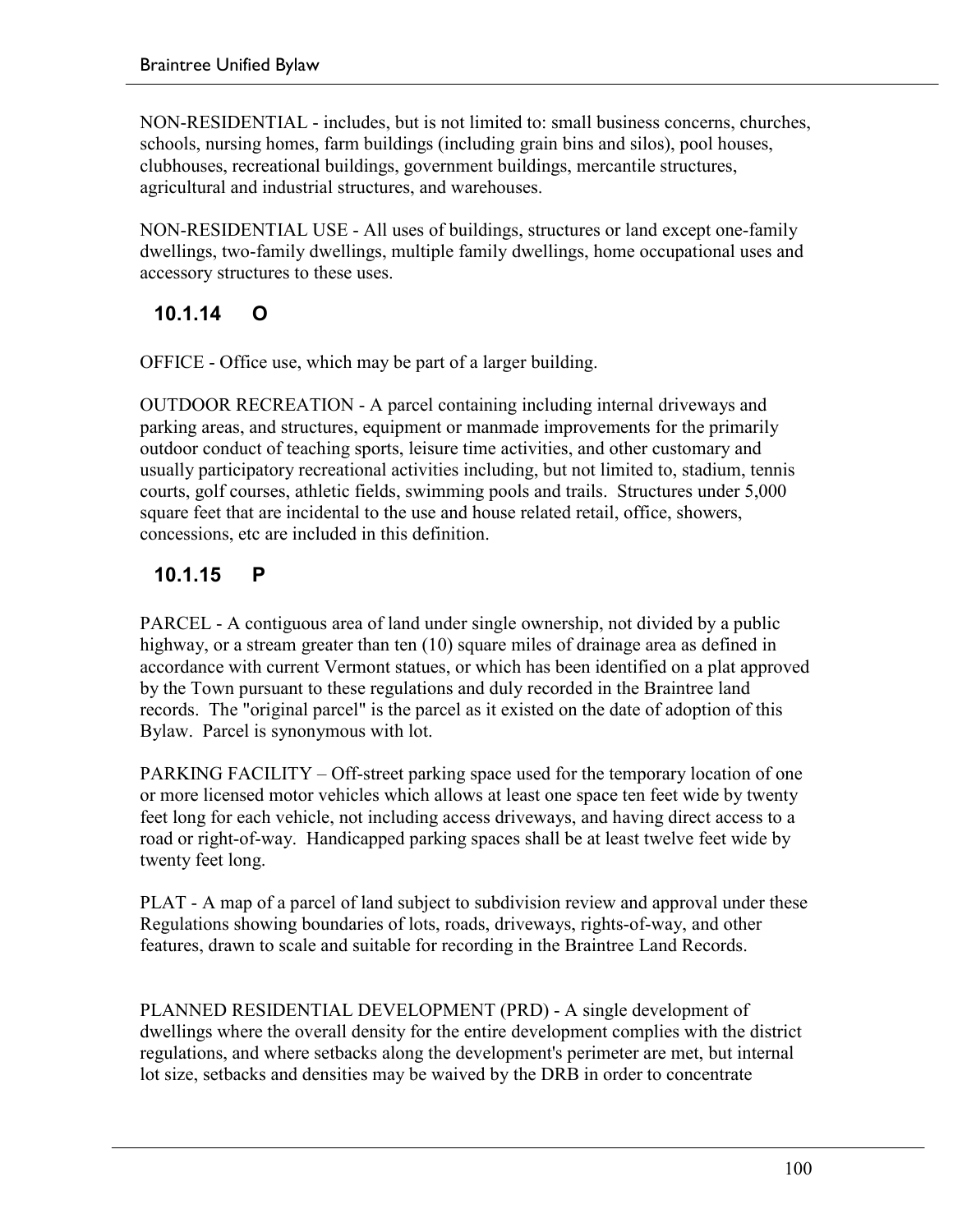development and preserve other portions of the lot in open space. Such open space may be communally owned, but need not be.

PRINCIPAL BUILDING - A dominant building or portion thereof, the use of which is fundamental and superior to any other use of the land or the lot.

PRINCIPAL USE - The use dominant on a lot, such use being fundamental and superior to any other use of the land or the lot.

PUBLIC ROAD - A highway, street or other way owned by the Town of Braintree or the Vermont Agency of Transportation, which exists for vehicular travel. The word "road" shall mean the entire right-of-way.

PUBLIC AND PRIVATE UTILITY - A business establishment engaged in supplying on a regular basis the public or private persons with a common commodity such as telephone, electric, sewage, or water service.

PRIVATE ROAD - Any privately owned road, right-of-way.

### **10.1.16 R**

RECREATION, PRIVATE OUTDOOR - Includes a golf course, trap, skeet and archery range, swimming pool, skating rink, riding stable, park, beach, tennis court, recreation stadium, or skiing facilities operated either as a private club or for profit.

RECREATION, PUBLIC OUTDOOR - Includes a publicly owned and operated playground, play field, park, open space and swimming pool.

RECREATIONAL VEHICLE - means a vehicle which is: (a) Built on a single chassis; (b) 400 square feet or less when measured at the largest horizontal projection; (c) designed to be self-propelled or permanently towable by a light duty truck; and (d) designed primarily not for use as a permanent dwelling but as a temporary living quarters for recreational, camping, travel, or seasonal use.

RELIGIOUS INSTITUTION - Includes a church, temple, parish house, convent, seminary or retreat house.

RESTAURANT - A restaurant serving food that may also include a bar.

RETAIL STORE - Includes enclosed restaurant, cafe, shop and store for the sale of retail goods and services, and shall exclude any drive-up service, free-standing retail stand, gasoline service and motor vehicle service, new and used car sales and service, trailer and mobile home sales and service.

ROAD - Public way for vehicular traffic, which affords the principal means of access to properties. The word "road" shall mean the entire right-of-way.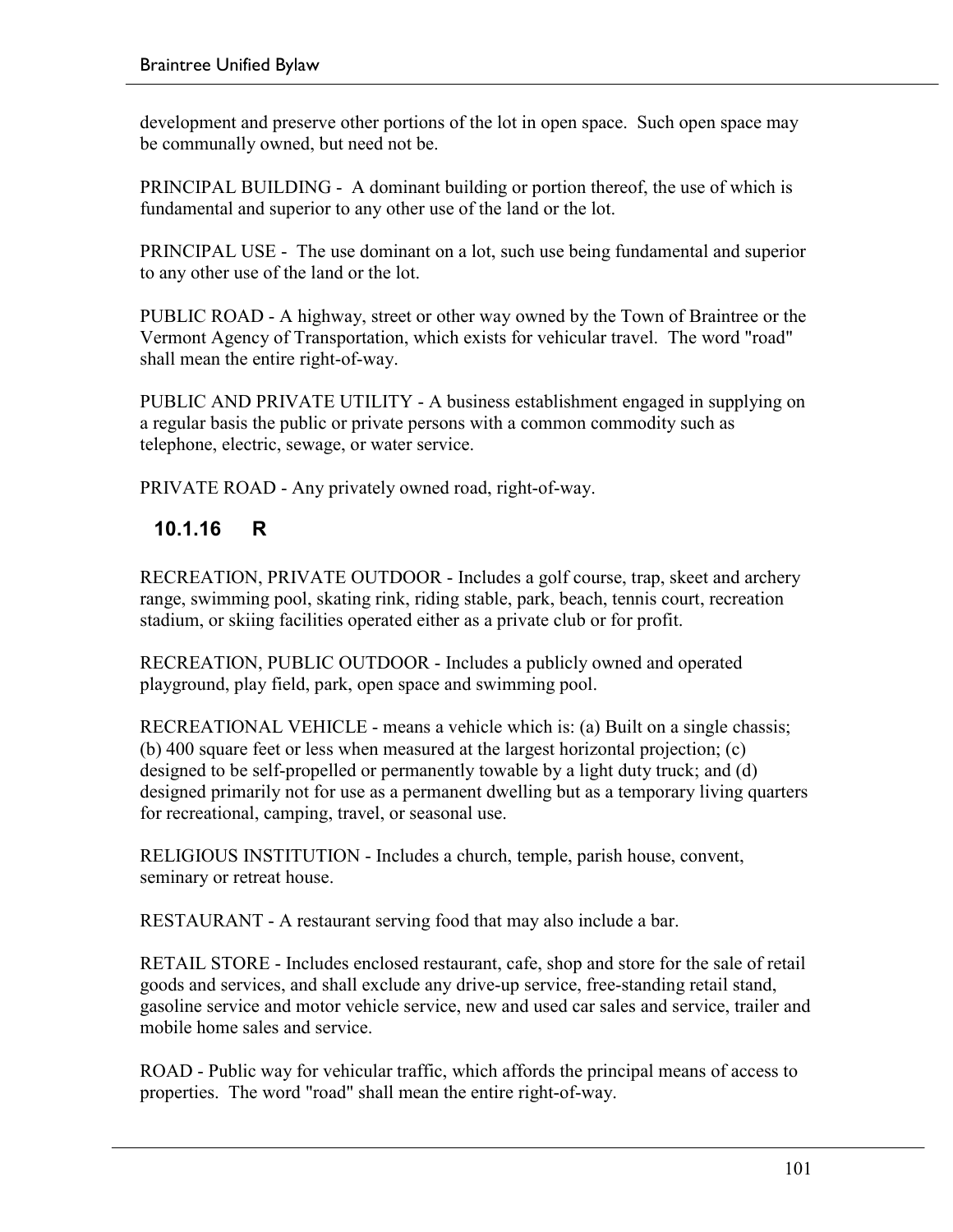ROAD, PRIVATE - See Private Road.

ROAD, PUBLIC - See Public Road.

#### **10.1.17 S**

SCHOOL - Includes parochial, private, public, and nursery school, day care, college, university, and accessory uses.

SEASONAL SHELTER - Cabin, trailer, shelter or other accommodation suitable for seasonal or temporary living purposes.

SETBACK, REAR - Distance between the rear lot line and the nearest portion of the building.

SETBACK, SIDE - Distance between the principal building or accessory building and a side lot line.

SIGNS - Any outdoor structure, display, device or representation which is designed or used to advertise or call attention to any business, activity, place, person or thing. Display does not include the inventory of a business or storage of materials such as lumber, bricks, fencing and similar type materials. Representation shall include color, pictures, shapes and similar things associated with the building or business.

SIGN, AREA CALCULATION - The entire area within a circle, triangle, rectangle or parallelogram, enclosing the extreme limits of writing, representation, emblem or any figure of similar character, together with any frame, panel or other material or color forming a part of the display to differentiate such a sign from the background against which it is placed; excluding the necessary supports or uprights on which a sign is placed. Where a sign does not include a physical frame or panel, an imaginary frame or panel will be used. Where a sign has two or more faces or panels, the area of all faces or panels shall be included in determining the total area of the sign, except where the two faces or panels are placed back to back.

SIGN, BUILDING - A sign fastened to or applied on the outdoor wall or window of a building or structure in such a fashion that the wall becomes the supporting structure for, or forms the background surface of, the sign and which does not project more than twelve (12) inches from such building or structure. This term does not include roof signs.

SIGN, FREESTANDING - A sign having its own supporting structure, independent of any building.

SIGN, PROJECTING - A sign that is wholly or partially dependent upon a building for support and which projects more than twelve (12) inches from such a building.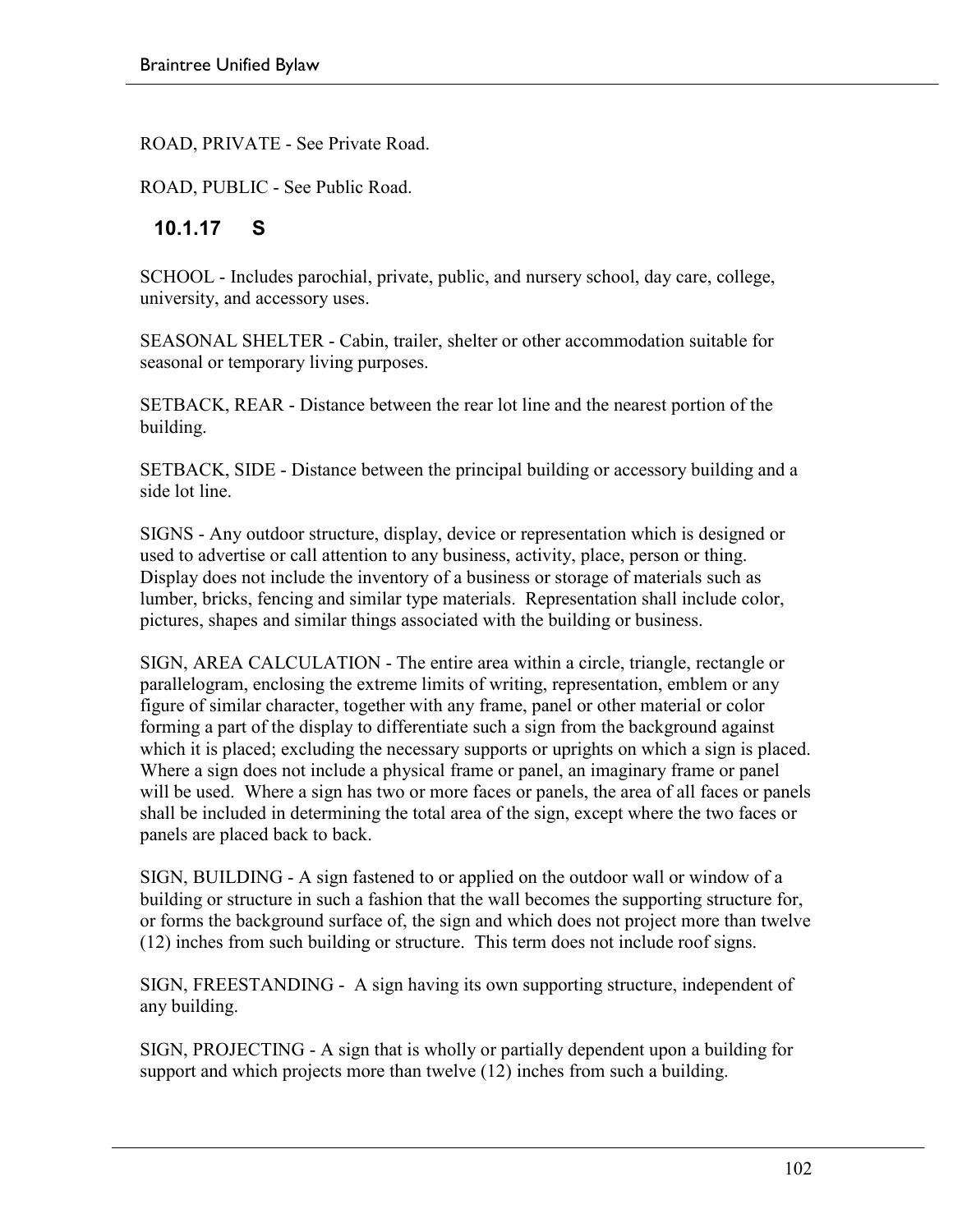SIGN, TEMPORARY - A sign which is being used to advertise any of the following: the sale of property, vacancy, auction, candidate, public or civic event; or activities of a similar nature. Such a sign shall be removed within five (5) days of fulfilling its function.

SPECIAL FLOOD HAZARD AREA - is the floodplain within a community subject to a 1 percent or greater chance of flooding in any given year. For purposes of these regulations, the term "area of special flood hazard" is synonymous in meaning with the phrase "special flood hazard area". This area is usually labeled Zone A, AO, AH, AE, or A1-30 in the most current flood insurance studies and on the maps published by the Federal Emergency Management Agency. Maps of this area are available for viewing in the municipal office or online from the FEMA Map Service Center: msc.fema.gov. Base flood elevations have not been determined in Zone A where the flood risk has been mapped by approximate methods. Base flood elevations are shown at selected intervals on maps of Special Flood Hazard Areas that are determined by detailed methods. Please note, where floodways have been determined they may be shown on separate map panels from the Flood Insurance Rate Maps.

START OF CONSTRUCTION - for purposes of floodplain management, determines the effective map or Bylaw that regulated development in the Special Flood Hazard Area. The "start of construction" includes substantial improvement, and means the date the building permit was issued, provided the actual start of construction, repair, reconstruction, rehabilitation, addition placement, or other improvement was within 180 days of the permit date. The actual start means either the first placement of permanent construction of a structure on a site, such as the pouring of slab or footings, the installation of piles, the construction of columns, or any work beyond the stage of excavation; or the placement of a manufactured home on a foundation. Permanent construction does not include land preparation, such as clearing, grading and filling; nor does it include the installation of streets and/or walkways; nor does it include excavation for a basement, footing, piers, or foundations or the erection of temporary forms; nor does it include the installation on the property of accessory buildings, such as garages or sheds not occupied as dwelling units or not part of the main structure. For a substantial improvement, the actual start of construction means the first alteration of any wall, ceiling, floor, or other structural part of a building, regardless whether that alteration affects the external dimensions of the building.

STORAGE - Box trailers, storage containers, and other trailers used for storage which are parked in compliance with setbacks and are temporary (not exceeding six consecutive months).

STRUCTURE - An assembly of materials for occupancy or use, including, but not limited to, a building, mobile home or trailer, billboard, sign, wall or fence, except a wall or fence on an operating farm. For the purposes of this Bylaw, however, a fence, doghouse, playhouse, playset, treehouse, or mailbox shall not be considered a structure.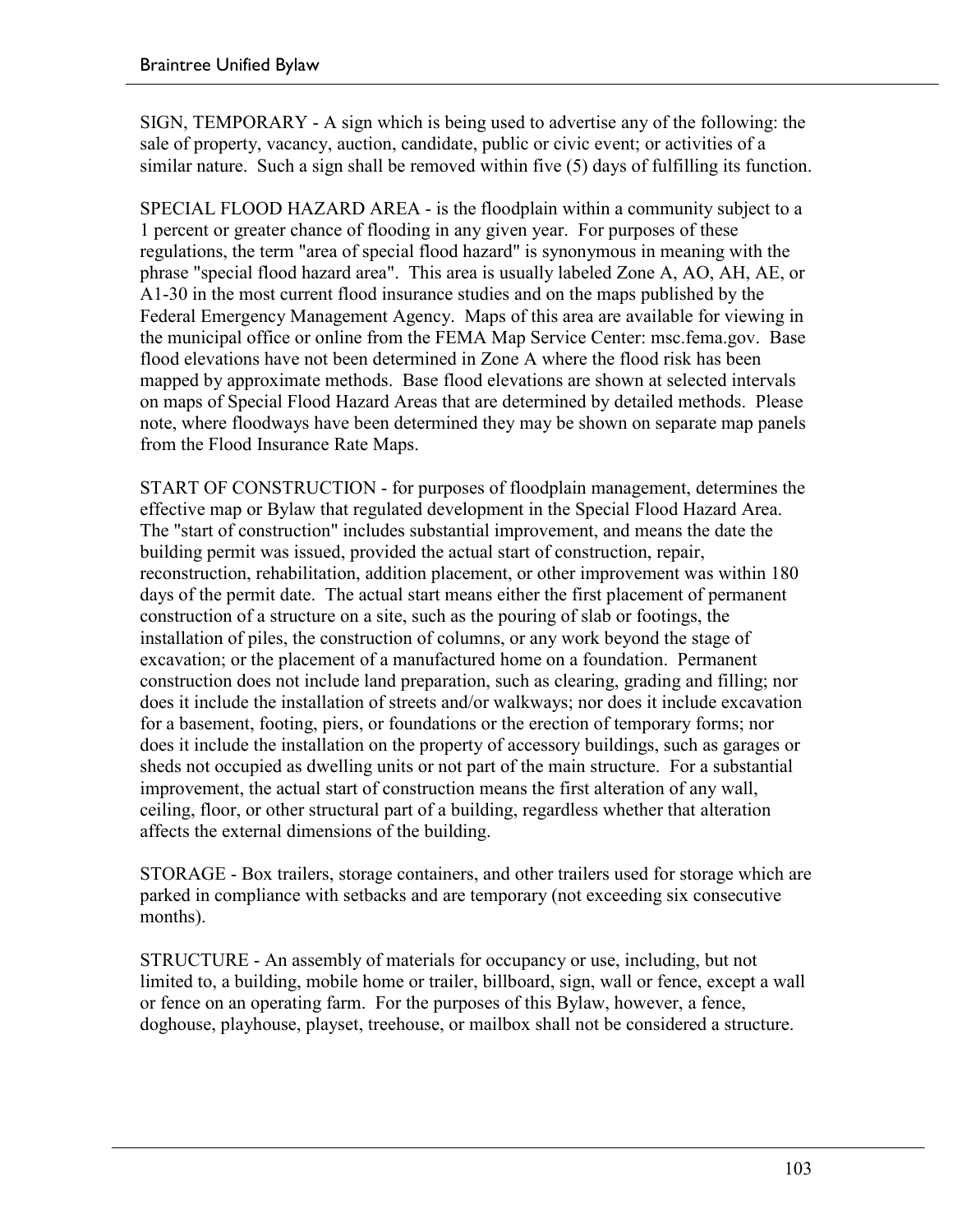In the Flood Hazard Overlay district a structure also means a walled and roofed building, as well as a manufactured home, and any related built systems, including gas or liquid storage tanks.

SUBDIVISION - The dividing of a parcel of land by sale, gift, mortgage, foreclosure, court-ordered partition, or filing of a subdivision map of plat plan in the Town Land Records, where the act of division results in two (2) or more lots with the bounds of the original parcel in existence on the effective date of this amendment. A subdivision shall be deemed to have occurred on the conveyance of the third lot or the filing of a plat in the Town Land Records, whichever shall occur first.

SUBDIVISION PLAN - A map representing a tract of land, showing the boundaries and location of individual lots, roads, and other improvements as required by these Regulations.

SUBDIVISION APPROVAL - Actions taken by the DRB approving a Final Subdivision Plan application following a duly noticed public hearing; such written decision addressing the standards for planning and design as set forth in Chapter 7 of this Bylaw.

SUBSTANTIAL DAMAGE - means damage of any origin sustained by a structure whereby the cost of restoring the structure to its before-damaged condition would equal or exceed 50 percent of the market value of the structure before the damage occurred.

SUBSTANTIAL IMPROVEMENT - means any reconstruction, rehabilitation, addition, or other improvement of a structure after the date of adoption of this Bylaw, the cost of which, over three years, or over the period of a common plan of development, cumulatively equals or exceeds 50 percent of the market value of the structure before the "start of construction" of the improvement. This term includes structures which have incurred "substantial damage", regardless of the actual repair work performed. The term does not, however, include either: (a) Any project for improvement of a structure to correct existing violations of state or local health, sanitary, or safety code specification which have been identified by the local code enforcement official and which are the minimum necessary to assure safe living conditions; or (b) Any alteration of a "historic structure", provided that the alteration will not preclude the structure's continued designation as a "historic structure".

### **10.1.18 T**

TOP OF BANK - means that vertical point along a stream bank where an abrupt change in slope is evident. For streams in wider valleys it is the point where the stream is generally able to overflow the banks and enter the floodplain. For steep and narrow valleys, it will generally be the same as the top of slope.